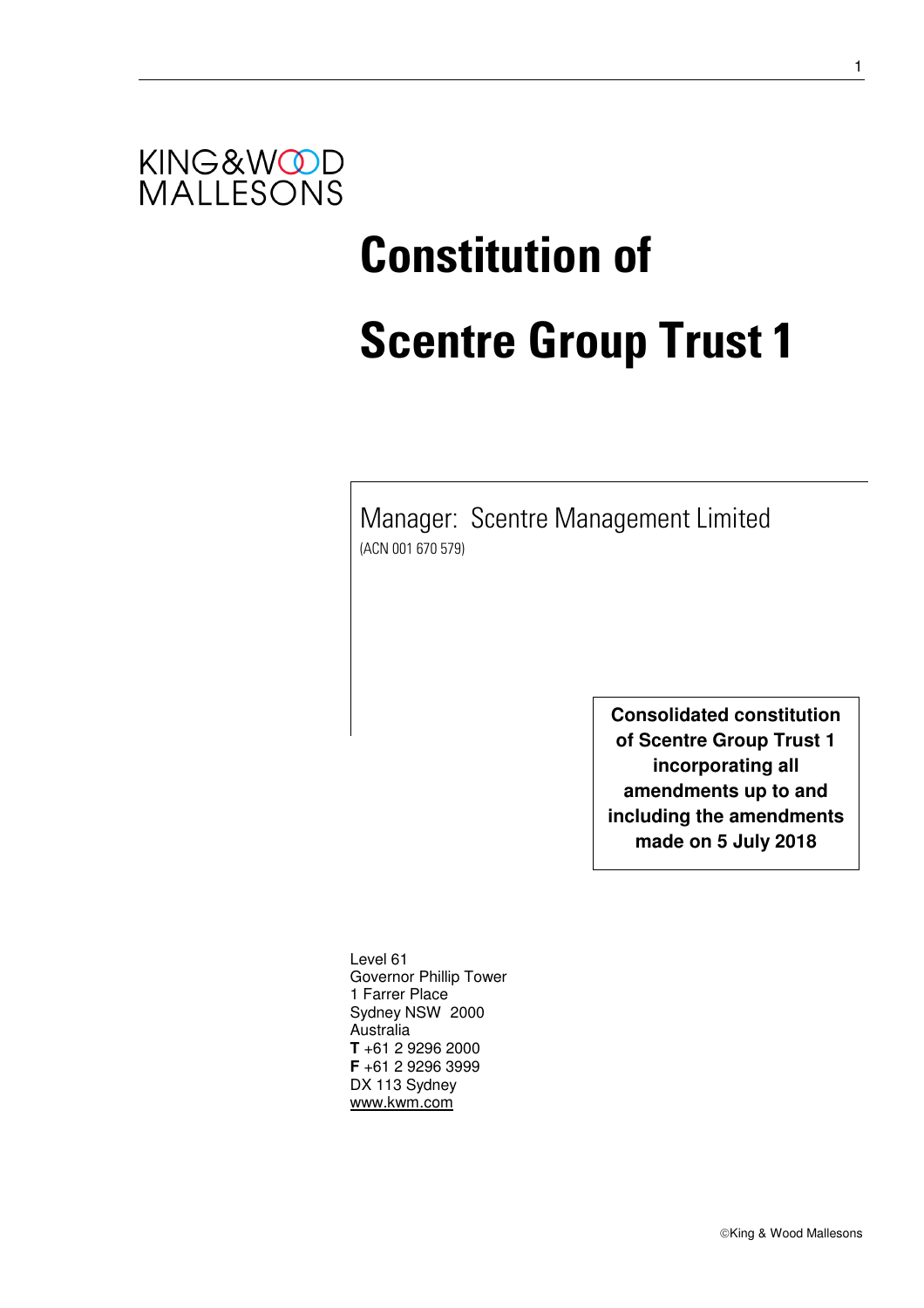## **Contents Constitution of Scentre Group Trust 1**

| 1 | <b>Name of Trust</b>                                             | 10 |
|---|------------------------------------------------------------------|----|
| 2 | Assets held on trust                                             | 10 |
| 3 | <b>Units, Options and Financial Instruments</b>                  | 10 |
|   | Nature of Units                                                  | 10 |
|   | Units                                                            | 10 |
|   | Options                                                          | 10 |
|   | Other jurisdictions                                              | 11 |
|   | <b>Exercise of Options</b>                                       | 11 |
|   | Lapse of Options                                                 | 11 |
|   | Rights attaching to Units and Options                            | 11 |
|   | Partly paid units                                                | 12 |
|   | Forfeiture                                                       | 12 |
|   | Fractions of Units and Options                                   | 14 |
|   | Uncertificated trading                                           | 15 |
|   | Income entitlement of Units                                      | 15 |
|   | Capital reallocation                                             | 15 |
|   | <b>Financial Instruments</b>                                     | 16 |
| 4 | Transfer, transmission and joint holders                         | 17 |
|   | Transfer of Units, Options and Financial Instruments             | 17 |
|   | Transfer if not Officially Quoted                                | 17 |
|   | <b>Transfer if Officially Quoted</b>                             | 17 |
|   | When transfer is effective                                       | 18 |
|   | Manager may request holding lock or refuse to register transfer  | 18 |
|   | Manager must request holding lock or refuse to register transfer | 18 |
|   | Notice of holding locks and refusal to register transfer         | 18 |
|   | Joint tenancy                                                    | 19 |
|   | Transmission on death                                            | 19 |
|   | Information given by personal representative                     | 19 |
|   | Death of joint owner                                             | 19 |

©King & Wood Mallesons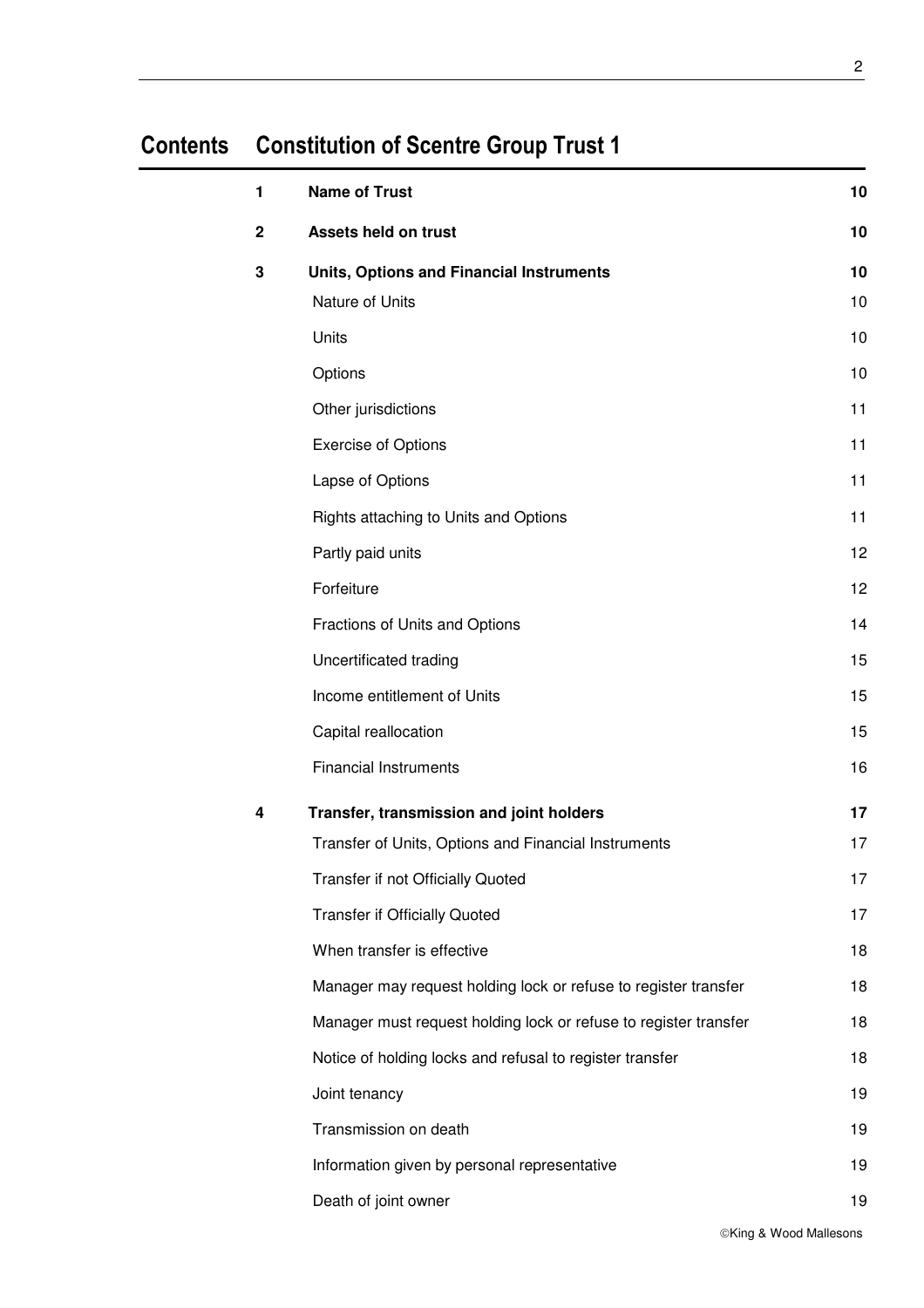|   | Transmission on bankruptcy                                         | 20 |
|---|--------------------------------------------------------------------|----|
|   | Transmission on mental incapacity                                  | 20 |
| 5 | <b>Application Price</b>                                           | 20 |
|   | <b>Application Price</b>                                           | 20 |
|   | Time for calculation                                               | 21 |
|   | Rounding                                                           | 21 |
|   | Pro rata rights issues                                             | 21 |
|   | Terms of pro rata issues                                           | 22 |
|   | Placements and security purchase plan while Listed                 | 22 |
|   | Application Price while Listed if reinvestment applies             | 22 |
|   | Reinvestment while not Listed                                      | 23 |
|   | Options                                                            | 23 |
|   | <b>Financial Instruments</b>                                       | 23 |
| 6 | Application procedure for Units, Options and Financial Instruments | 23 |
|   | Application form                                                   | 23 |
|   | Payment                                                            | 23 |
|   | Manager may reject                                                 | 24 |
|   | Minimum amounts                                                    | 24 |
|   | Issue date                                                         | 24 |
|   | Uncleared funds                                                    | 25 |
|   | Application procedure for Financial Instruments                    | 25 |
|   | Restriction on issue and redemption of Units                       | 25 |
| 7 | Redemption Price of Units, Options and Financial Instruments       | 25 |
|   | <b>Redemption Price</b>                                            | 25 |
|   | <b>Redemption Price of Options</b>                                 | 25 |
|   | Redemption price of Financial Instruments                          | 26 |
|   | Rounding                                                           | 26 |
| 8 | <b>Redemption procedures</b>                                       | 26 |
|   | <b>While Officially Quoted</b>                                     | 26 |
|   | Request for redemption                                             | 26 |
|   | When Trust is Liquid or not a Registered Scheme                    | 26 |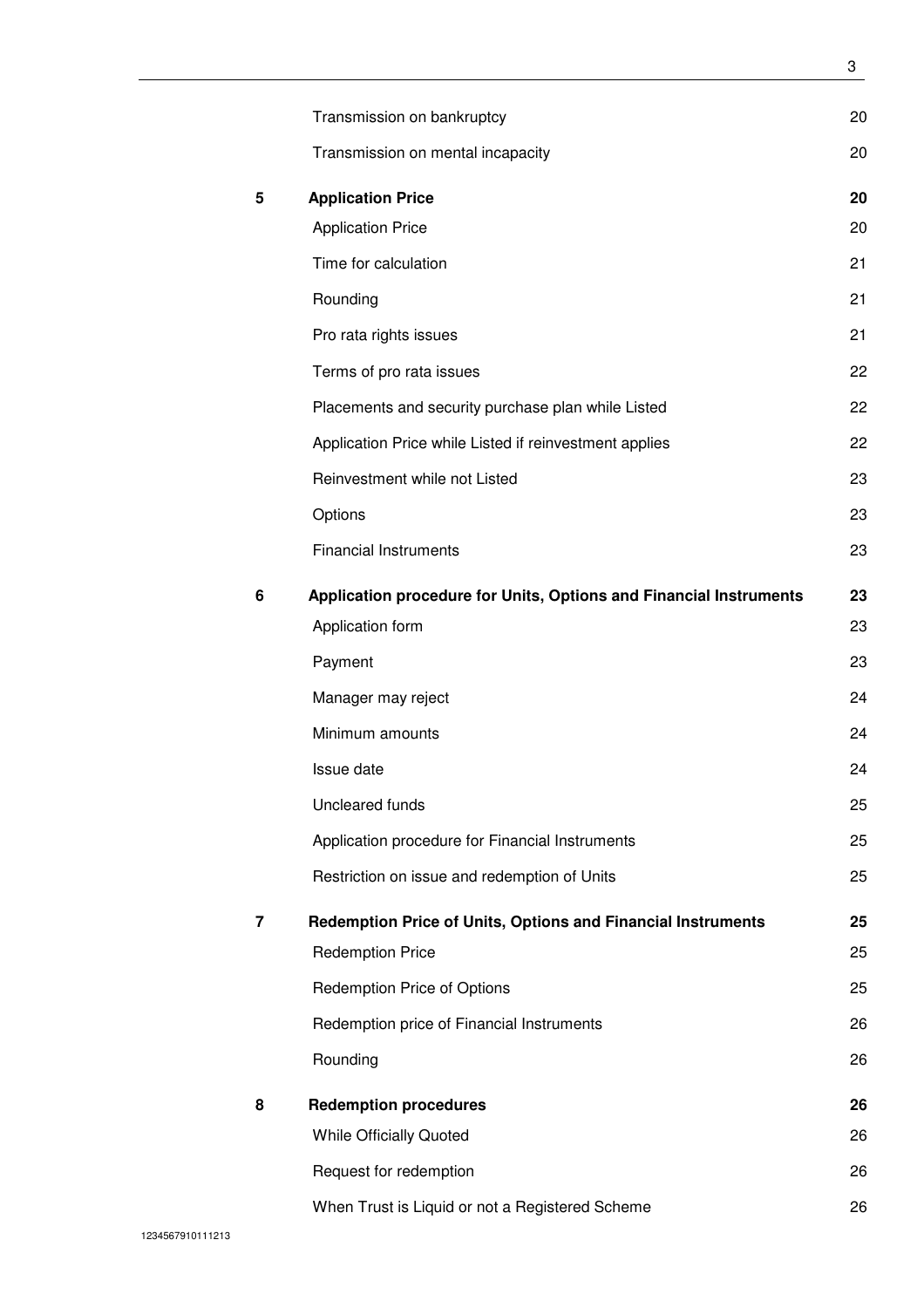|    | Manager must redeem                                      | 26 |
|----|----------------------------------------------------------|----|
|    | Delayed redemption                                       | 27 |
|    | Minimum holding                                          | 27 |
|    | Increased minimum                                        | 27 |
|    | No redemptions after termination                         | 27 |
|    | Payment from the Assets                                  | 27 |
|    | While Trust is not Liquid                                | 27 |
|    | Manager not obliged                                      | 27 |
|    | Sums owed to Manager                                     | 28 |
|    | When Units are redeemed                                  | 28 |
|    | On-market buy backs                                      | 28 |
|    | Withdrawal offers while Listed                           | 28 |
|    | <b>Redemption of Options</b>                             | 28 |
|    | Redemption of Financial Instruments                      | 28 |
| 9  | <b>Valuation of Assets</b>                               | 28 |
|    | Periodic valuations                                      | 28 |
|    | Net Asset Value                                          | 29 |
|    | Valuation methods                                        | 29 |
|    | Currency conversion                                      | 29 |
| 10 | <b>Income and Distributions</b>                          | 29 |
|    | Standing principles for determining Distributable Income | 29 |
|    | Determination of Distributable Income                    | 29 |
|    | Accounts                                                 | 30 |
|    | Present entitlement                                      | 30 |
|    | <b>Record Date</b>                                       | 30 |
|    | Reserve for distribution                                 | 31 |
|    | Over/under provisions                                    | 31 |
|    | Distribution of Distributable Income                     | 31 |
|    | <b>Other Distributions</b>                               | 31 |
|    | Availability of reinvestment                             | 31 |
|    | Terms of reinvestment                                    | 31 |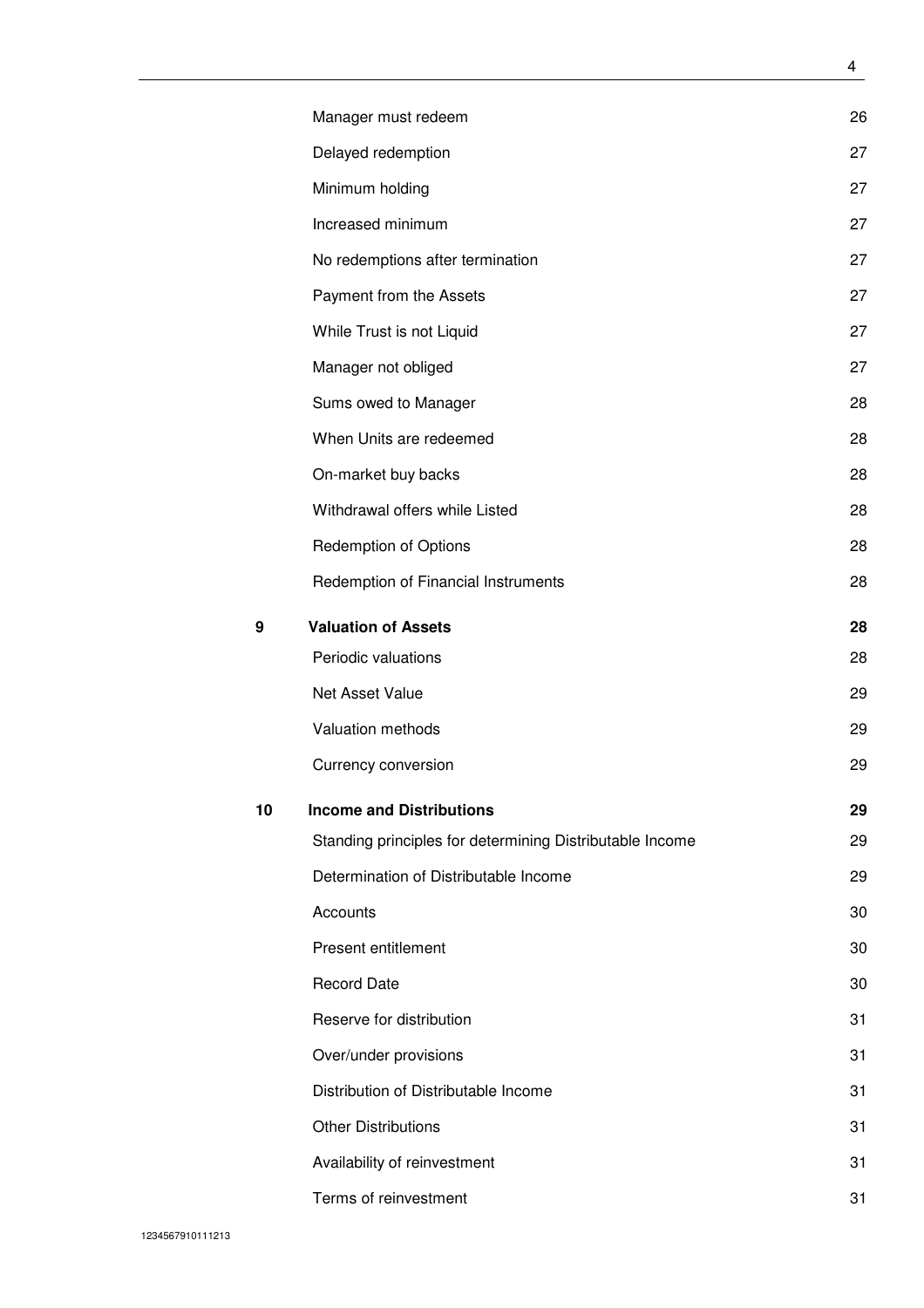|     | Separate accounts                                                                          | 31 |
|-----|--------------------------------------------------------------------------------------------|----|
|     | Issue date                                                                                 | 32 |
|     | Position on transfer of Units                                                              | 32 |
|     | Deductions from Distributable Income                                                       | 32 |
|     | Fractions                                                                                  | 32 |
|     | <b>Classification of items</b>                                                             | 32 |
|     | Liability                                                                                  | 32 |
|     | Member may direct                                                                          | 32 |
|     | Tax attributable to certain Members                                                        | 33 |
|     | Periodic payments to Holders of Financial Instruments                                      | 33 |
|     | Distributions Paid in Different Currencies                                                 | 33 |
| 10A | <b>AMIT Regime</b>                                                                         | 33 |
|     | <b>AMIT</b> election                                                                       | 33 |
|     | Unders and overs                                                                           | 33 |
|     | Attribution of taxable income to Member                                                    | 34 |
|     | Member must notify, provide information and indemnify Manager in relation to<br>objections | 34 |
|     | Consequences if objection made                                                             | 34 |
|     | Limitation of liability                                                                    | 35 |
|     | Manager has a right to be indemnified for Tax payable                                      | 35 |
|     | Methods through which indemnity may be satisfied                                           | 35 |
| 11  | <b>Payments</b>                                                                            | 35 |
|     | Payment method                                                                             | 35 |
|     | Electronic transfers                                                                       | 35 |
|     | Cheques                                                                                    | 36 |
|     | Rounding                                                                                   | 36 |
|     | Joint Investors                                                                            | 36 |
|     | Deduction of Tax and amounts owing                                                         | 36 |
|     | <b>Transfer of Assets</b>                                                                  | 36 |
| 12  | <b>Powers of the Manager</b>                                                               | 37 |
|     | General powers                                                                             | 37 |
|     | Contracting powers                                                                         | 37 |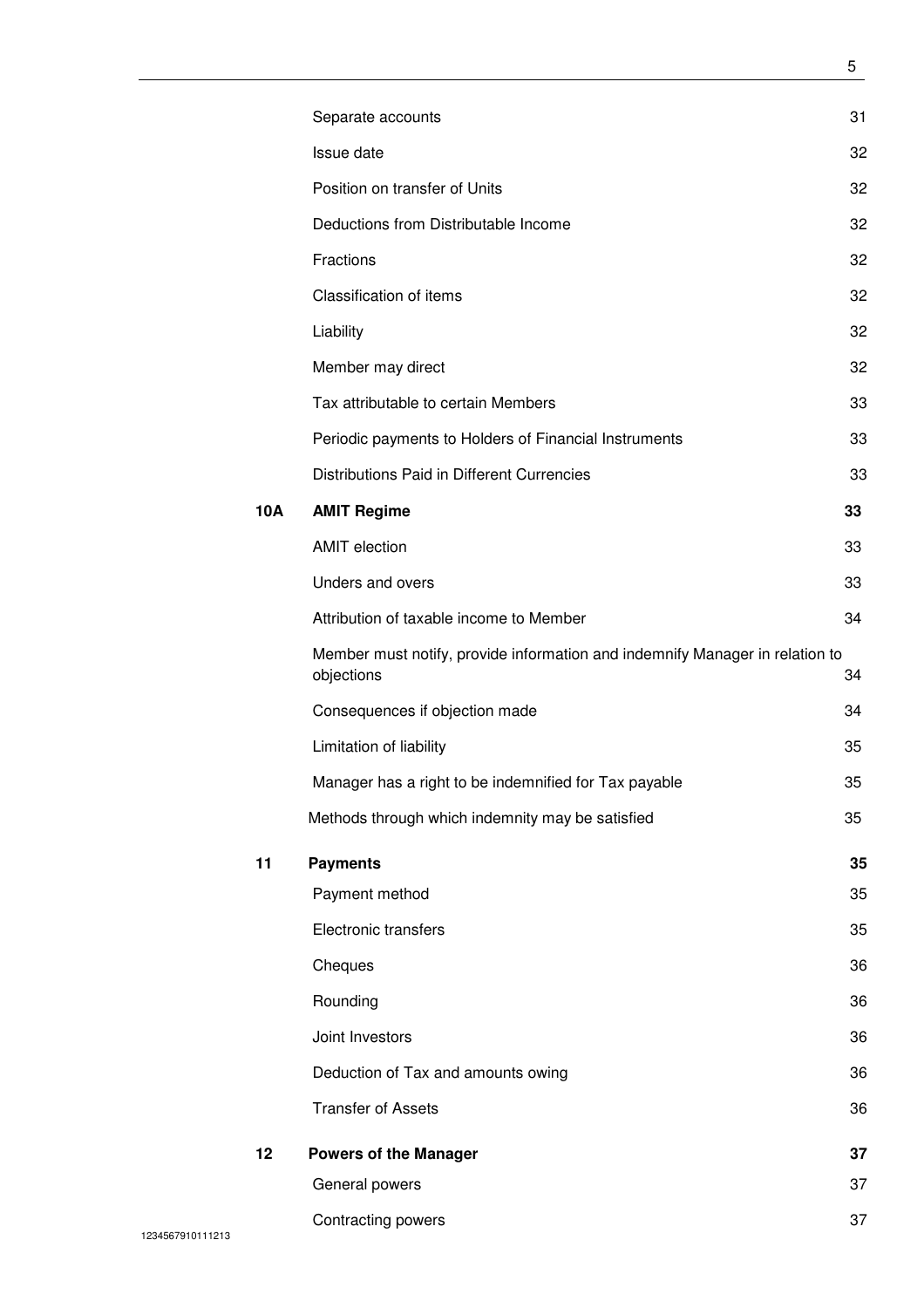|    | Investment and lending powers                       | 37 |
|----|-----------------------------------------------------|----|
|    | Power of delegation                                 | 37 |
|    | Exercise of discretion                              | 38 |
|    | Underwriting                                        | 38 |
|    | Voting                                              | 38 |
|    | <b>Credit Rating</b>                                | 38 |
|    | No limitation                                       | 38 |
| 13 | <b>Retirement of Manager</b>                        | 38 |
|    | While a Registered Scheme                           | 38 |
|    | While not a Registered Scheme                       | 39 |
|    | New Manager                                         | 39 |
|    | Release                                             | 39 |
| 14 | <b>Notices to Investors</b>                         | 39 |
|    | Notice                                              | 39 |
|    | Cheques                                             | 39 |
|    | Joint Investors                                     | 39 |
|    | When notice received                                | 39 |
| 15 | <b>Notices to the Manager</b>                       | 40 |
| 16 | <b>Meetings and Resolutions of Investors</b>        | 40 |
|    | <b>Corporations Act</b>                             | 40 |
|    | Manager may determine                               | 40 |
|    | Members request for meeting - not Registered Scheme | 40 |
|    | Members' request for meeting - Registered Scheme    | 41 |
|    | Notice while not Registered Scheme                  | 41 |
|    | Notice while Registered Scheme                      | 41 |
|    | Quorum                                              | 41 |
|    | Direct vote                                         | 41 |
|    | No quorum                                           | 41 |
|    | Chairman                                            | 42 |
|    | Adjournment                                         | 42 |
|    | <b>Circulated Resolution</b>                        | 42 |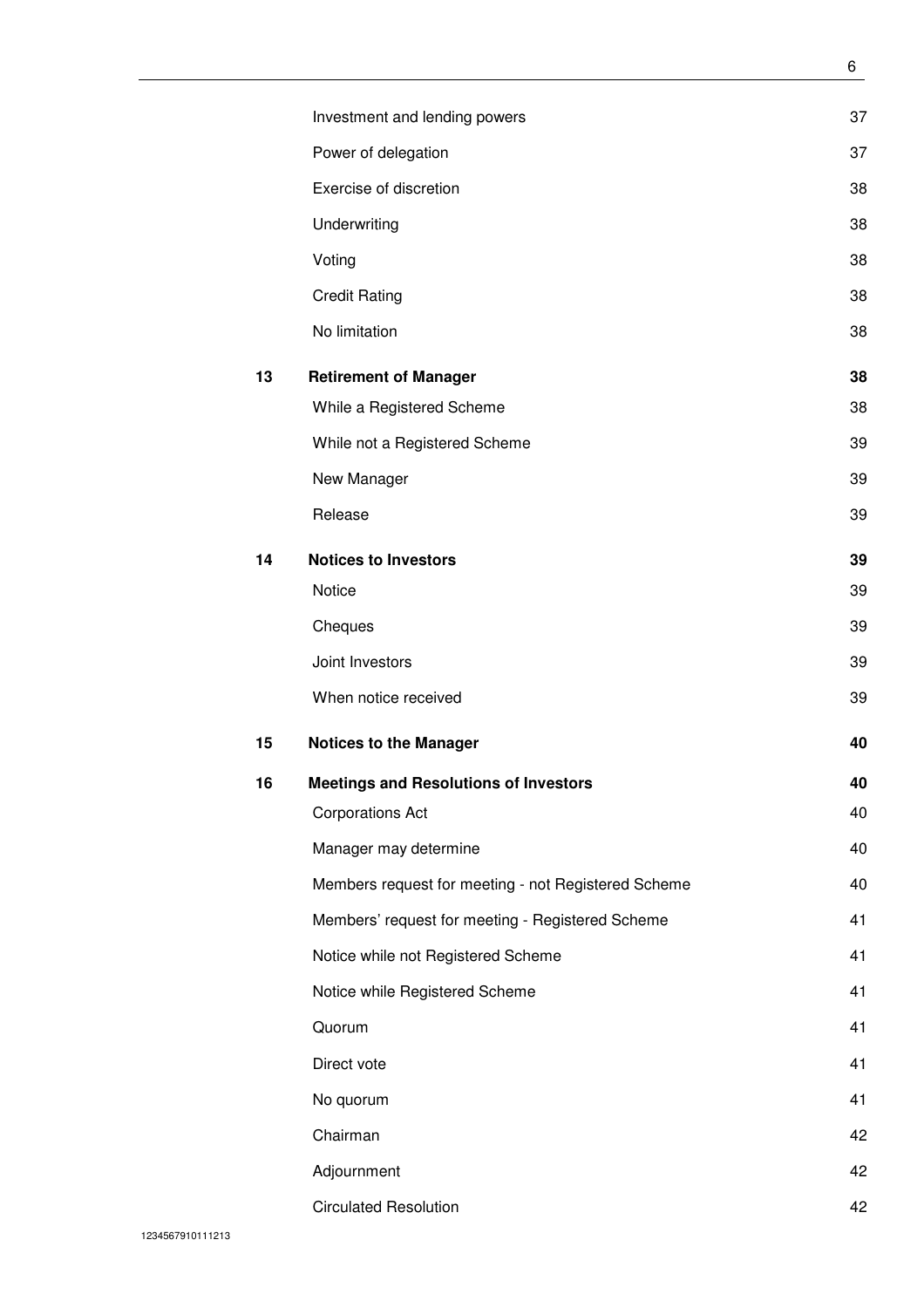|    | Resolutions binding                                          | 42 |
|----|--------------------------------------------------------------|----|
|    | Objection only at the meeting                                | 42 |
|    | Non-receipt                                                  | 42 |
|    | Postponement or cancellation                                 | 42 |
|    | Voting - not a Registered Scheme                             | 42 |
|    | Voting - Registered Scheme                                   | 43 |
|    | Direct voting                                                | 43 |
|    | Proxies                                                      | 44 |
|    | Validity of proxy                                            | 44 |
|    | Procedural irregularities                                    | 44 |
|    | Minutes                                                      | 44 |
|    | Option holders, Holders of Financial Instruments and classes | 44 |
| 17 | <b>Rights and liabilities of Manager</b>                     | 45 |
|    | <b>Holding Units</b>                                         | 45 |
|    | Other capacities                                             | 45 |
|    | Manager may rely                                             | 45 |
| 18 | Limitation of liability and indemnity in favour of Manager   | 46 |
|    | Limitation on Manager's liability                            | 46 |
|    | Indemnity in favour of Manager                               | 46 |
|    | Liability for agents                                         | 46 |
|    | Right of indemnity not affected by unrelated breach          | 46 |
| 19 | <b>Liability of Investors</b>                                | 46 |
|    | Liability limited                                            | 46 |
|    | Member need not indemnify                                    | 47 |
|    | Tax or user pays costs                                       | 47 |
|    | Joint Investors                                              | 47 |
|    | Recourse                                                     | 47 |
|    | <b>Restrictions on Members</b>                               | 47 |
|    | No partnership                                               | 47 |
| 20 | <b>Remuneration and expenses of Manager</b>                  | 48 |
|    | Subject to the Corporations Act                              | 48 |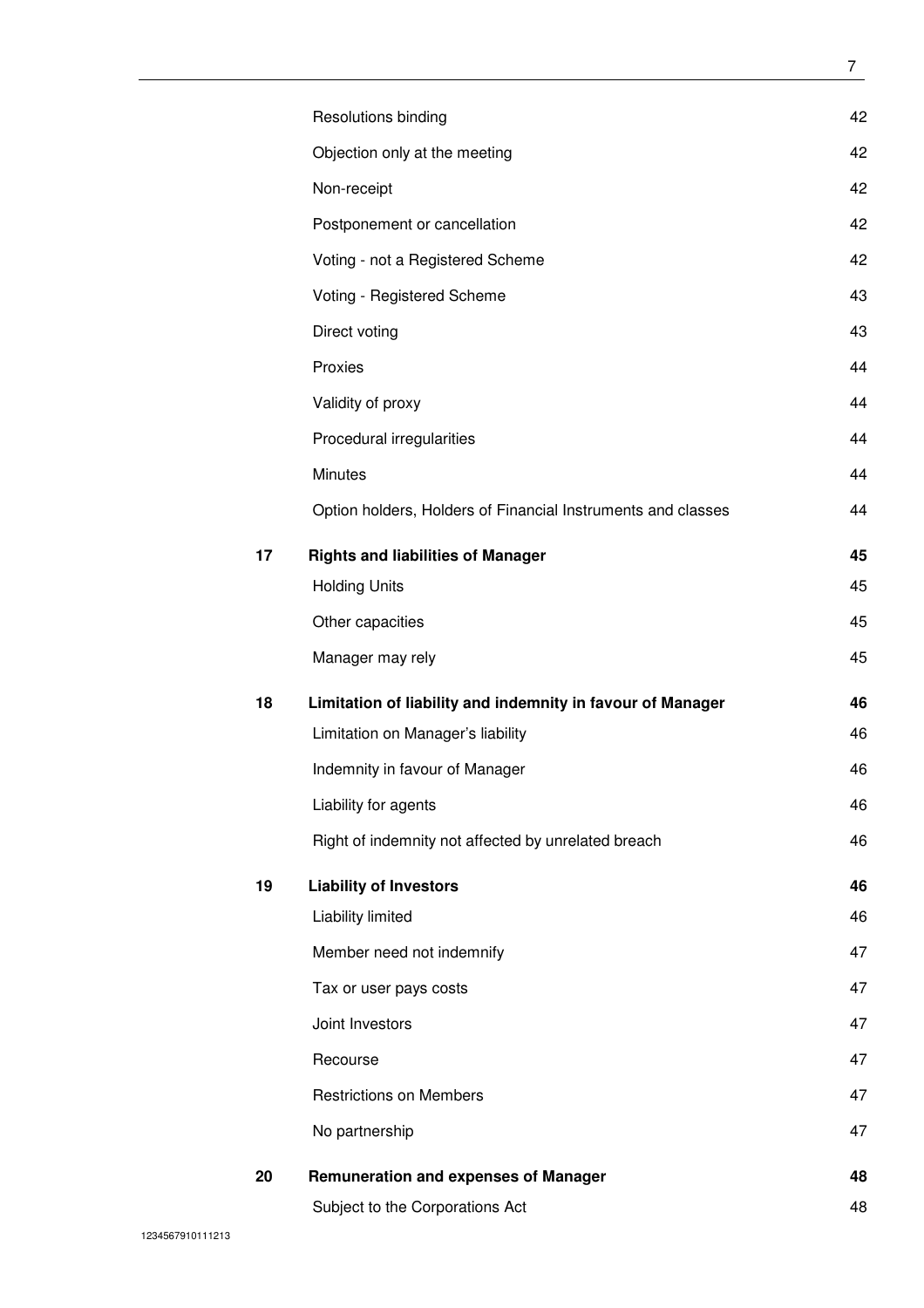| 26 | <b>Complaints</b>                                                            | 59       |
|----|------------------------------------------------------------------------------|----------|
| 25 | <b>Compliance committee</b>                                                  | 59       |
|    | Paramountcy of provision                                                     | 59       |
|    | Liability of Manager                                                         | 59       |
|    | Appointment of Manager as agent and attorney                                 | 58       |
|    | <b>Specific Powers</b>                                                       | 58       |
|    | Power to give effect to the Stapling Provisions and Reorganisation Proposals | 58       |
|    | Power to enter into Reorganisation Proposals                                 | 57       |
|    | Proposal                                                                     | 57       |
|    | <b>Stapling Provisions</b>                                                   | 57       |
| 24 | <b>Stapling Provisions and Reorganisation Proposals</b><br>Stapling          | 56<br>56 |
|    | Paramountcy of provisions                                                    | 56       |
|    | <b>ASIC Class Orders</b>                                                     | 56       |
|    | Application of Corporations Act and Listing Rules                            | 56       |
|    | Corporations Act and ASIC Relief                                             | 55       |
|    | <b>Listing Rules</b>                                                         | 55       |
|    | Manager may amend                                                            | 54       |
| 23 | Amendments to this constitution and application of provisions                | 54       |
|    | Distribution following termination                                           | 54       |
|    | Call on Partly Paid Units                                                    | 53       |
|    | Auditor and liquidator                                                       | 53       |
|    | Realisation of Assets and payment of expenses                                | 52       |
| 22 | <b>Procedure on termination</b>                                              | 52       |
|    | Termination                                                                  | 52       |
|    | Initial settlement                                                           | 52       |
| 21 | <b>Duration of the Trust</b>                                                 | 52       |
|    | <b>GST</b>                                                                   | 51       |
|    | Costs and expenses                                                           | 48       |
|    | Waiver of fees and expenses                                                  | 48       |
|    | Management fee                                                               | 48       |
|    |                                                                              |          |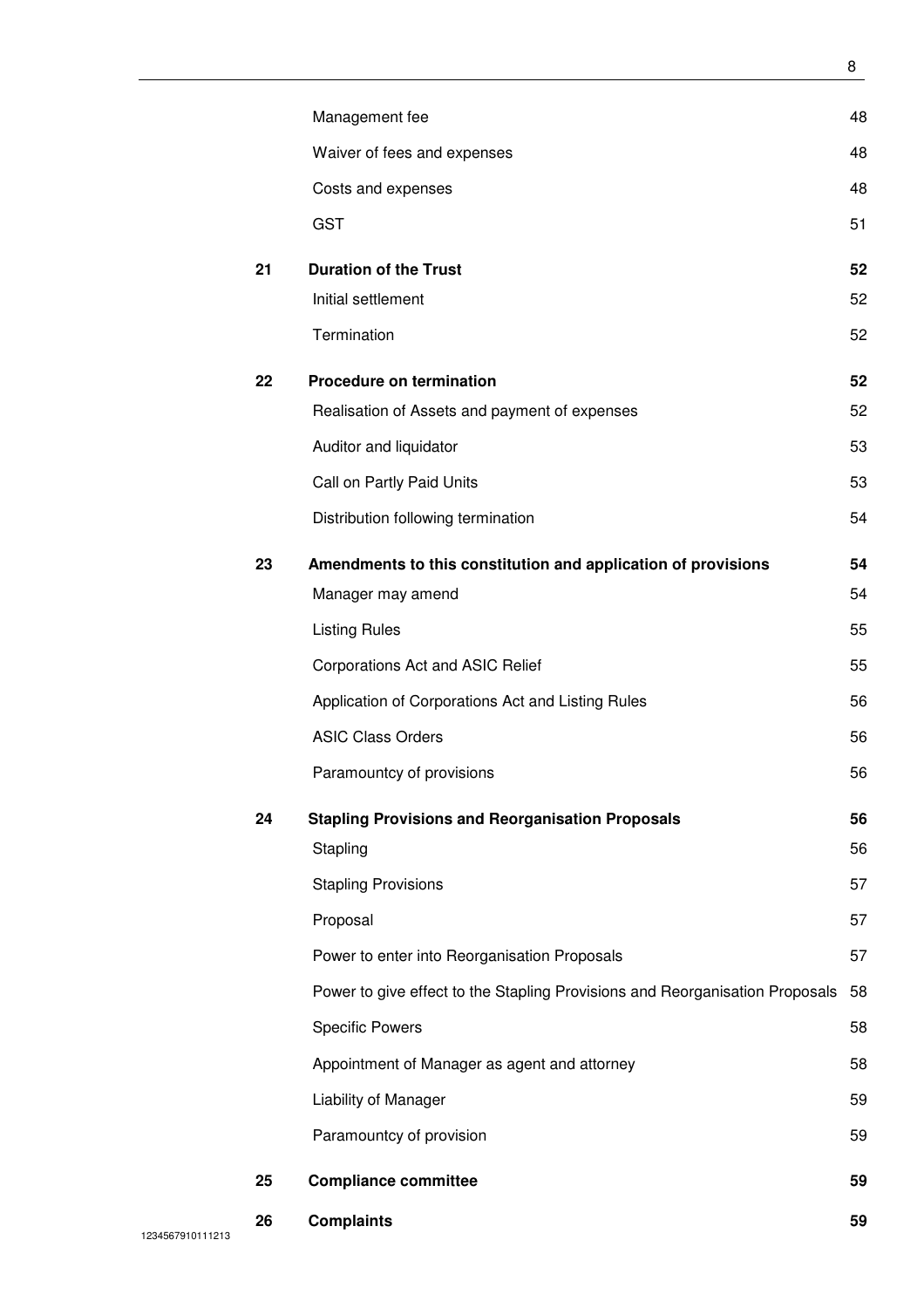| 27 | <b>Restricted Securities</b>                  | 60 |  |  |  |
|----|-----------------------------------------------|----|--|--|--|
| 28 | <b>Small holdings</b>                         | 60 |  |  |  |
| 29 | Interpretation                                | 63 |  |  |  |
|    | Definitions                                   | 63 |  |  |  |
|    | Interpretation                                | 72 |  |  |  |
|    | Other documents                               | 73 |  |  |  |
|    | Constitution legally binding                  | 73 |  |  |  |
|    | Corporations Act prevails                     | 73 |  |  |  |
|    | Severance                                     | 73 |  |  |  |
|    | Governing law                                 | 74 |  |  |  |
|    | Other obligations and limitations excluded    | 74 |  |  |  |
|    | <b>Schedules</b>                              | 74 |  |  |  |
|    | 75<br><b>Schedule 1 - Stapling Provisions</b> |    |  |  |  |
|    | <b>Schedule 2 - Proposal</b>                  | 91 |  |  |  |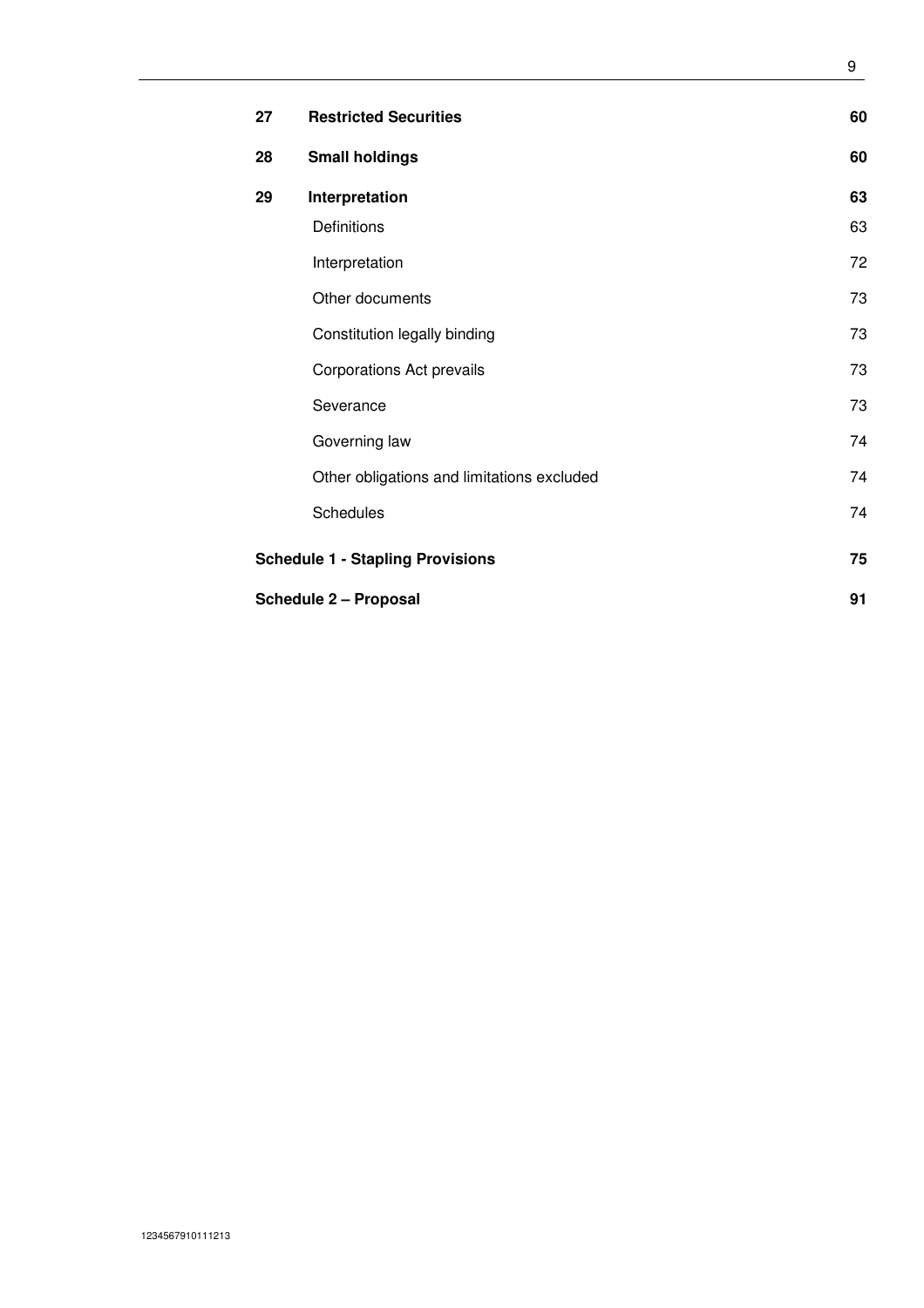# **Constitution of Scentre Group Trust 1**

## **1 Name of Trust**

- 1.1 The Trust is called Scentre Group Trust  $1<sup>1</sup>$  or such other name as the Manager determines from time to time.
- 1.2 If a Manager retires or is removed, its successor as Manager must, unless otherwise approved by the former Manager, change the name of the Trust to a name that does not imply an association with the former Manager or its business.

## **2 Assets held on trust**

- 2.1 The Assets shall be vested in and held by the Manager on trust for the Members, subject to the terms and conditions of this constitution.
- 2.2 The Assets must be clearly identified as property of the Trust and held separately from the assets of the Manager and any other managed investment scheme, if and to the extent that the Corporations Act so requires.

## **3 Units, Options and Financial Instruments**

#### **Nature of Units**

|                | 3.1 | The beneficial interest in the Trust is divided into Units.                                                                                                                                                                                                                                                                                                 |
|----------------|-----|-------------------------------------------------------------------------------------------------------------------------------------------------------------------------------------------------------------------------------------------------------------------------------------------------------------------------------------------------------------|
|                | 3.2 | Subject to rights, obligations or restrictions attaching to any particular Unit,<br>each Fully Paid Unit confers on the holder an equal, undivided interest in<br>the Trust.                                                                                                                                                                                |
|                | 3.3 | A Unit confers an interest in the Assets as a whole, subject to the<br>Liabilities. It does not confer an interest in a particular Asset.                                                                                                                                                                                                                   |
| Units          |     |                                                                                                                                                                                                                                                                                                                                                             |
|                | 3.4 | Subject to the Corporations Act, the Manager may create and issue Units.<br>The Manager may not issue different classes of Units except Units which<br>may temporarily be of a different class due to different income<br>entitlements under clause 3.27. Except to the extent specified in the terms<br>of issue of Units, all Units will rank pari passu. |
| <b>Options</b> |     |                                                                                                                                                                                                                                                                                                                                                             |
|                | 3.5 | The Manager may create and issue Options on such terms as the<br>Manager determines, to the extent that the terms are not inconsistent with<br>the provisions of this constitution which are required to be included in it by<br>section 601GA of the Corporations Act.                                                                                     |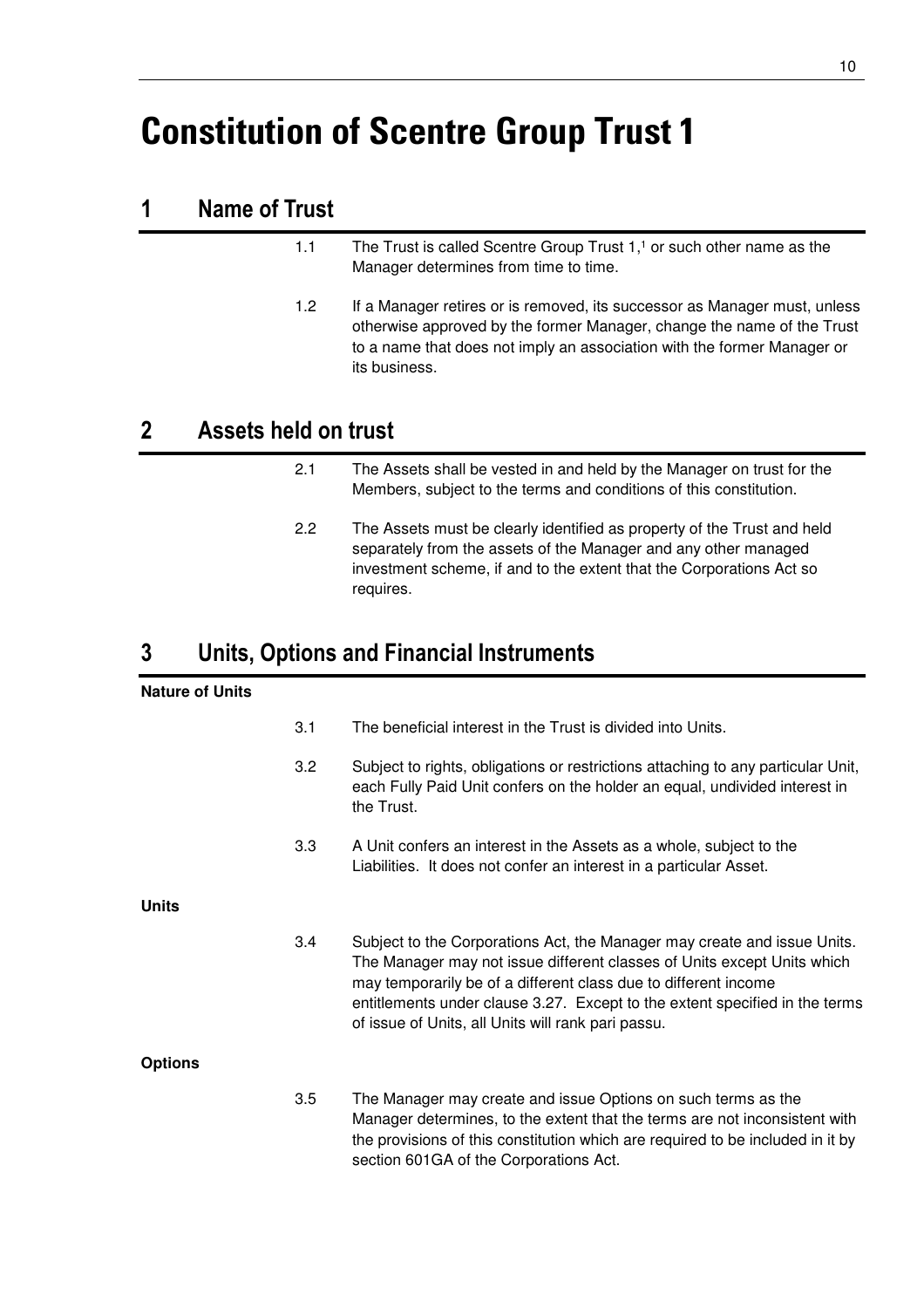3.6 An Option will not confer any interest in or any rights to participate in the income or capital of the Trust. Options may be issued with Units or separately. A person becomes an Option Holder when their holding of Options is entered in the Register of Option Holders.

> An offer of Options may be renounced in favour of another person unless it is expressed as non-renounceable. The terms of issue may allow the Manager to buy back the Options.

- 3.7 While Stapling applies:
	- (a) an Option may only be exercised if, at the same time as Units are acquired pursuant to the Option, the Same Person acquires an identical number of Attached Securities which are then Stapled to the Units;
	- (b) an Option over a Unit may only be offered, issued, transferred or redeemed if arrangements are in place such that on exercise of the Option, the Same Person acquires or retains (as applicable) an identical number of Options over Attached Securities.

#### **Other jurisdictions**

3.8 If the Trust is a Registered Scheme and the Manager is making a pro rata offer of Options to Members which complies with the conditions for a pro rata offer of Units set out in clause 5.4, the Manager is not required to offer Options to persons whose address on the Register is outside Australia and New Zealand (or who holds Units on behalf of a person outside Australia or New Zealand) in the circumstances permitted under the applicable ASIC Relief and, if relevant, the Listing Rules.

#### **Exercise of Options**

3.9 To exercise an Option, the holder of the Option must give notice to the Manager in accordance with the terms of the Option, together with payment of the exercise price. The Option Holder is entitled to subscribe for and be allotted the number of Units as the terms of the Option contemplate.

#### **Lapse of Options**

-

- 3.10 An Option lapses on the earliest of:
	- (a) the date stipulated in the terms of issue of the Option; or
	- (b) the termination of the Trust; or
	- (c) the winding up of the Trust,

and the liability of the Manager ceases in respect of the Option.

#### **Rights attaching to Units and Options**

3.11 Subject to the Corporations Act, the interests of Members holding Units will prevail over the interests of holders of Options in the case of conflict.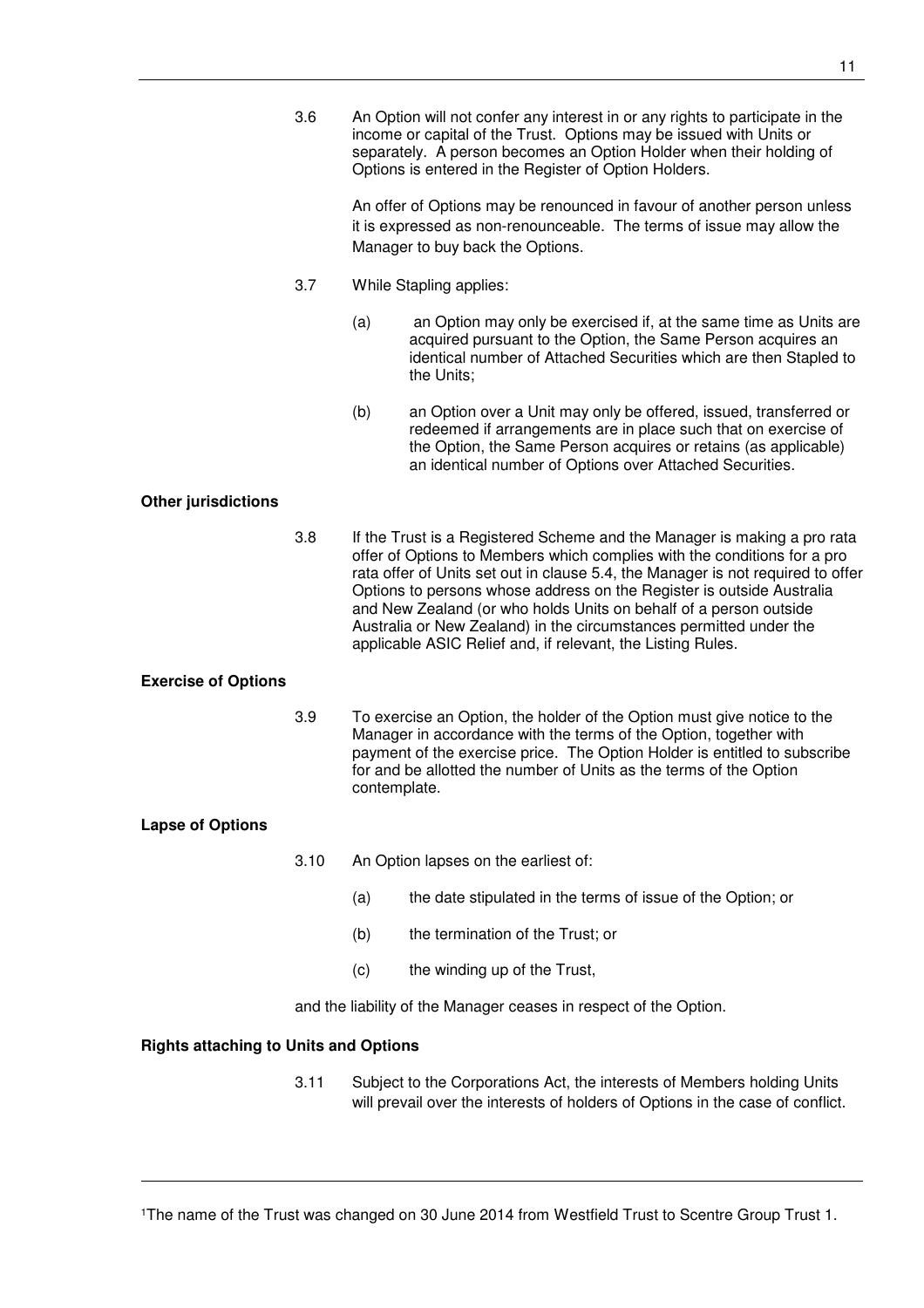#### **Partly paid units**

3.12 Subject to clause 4, the Manager may offer Units for sale or subscription on terms that the Application Price is payable by one or more instalments of such amounts payable at such times as the Manager determines. The Manager may determine that the rights and entitlements of those Units (including the right to participate in the Distributable Income) will be altered. All the terms and conditions of such an offer (including the details of any altered rights and entitlements) must be set out in the document offering the Units for sale. If any Partly Paid Units are issued with altered rights or entitlements, the provisions of this constitution as they apply to such Partly Paid Units must be read subject to those altered rights and entitlements. While Stapling applies Units may not be issued partly paid unless there is, at the same time, a corresponding issue of Attached Securities which are also partly paid. A call will not be regarded as having been validly paid unless any amount payable at the same time in relation to partly paid Attached Securities is also paid.

#### **Forfeiture**

- 3.13 If a Member fails to pay in full any instalment due on any Partly Paid Unit on or by the due date, the Manager may, while any part of the instalment remains unpaid, notify the Member that, if the instalment is not paid in full on or by a specified time and day (not earlier than 14 days from the date of service of the notice) ("**Specified Date**"), the Partly Paid Units in respect of which the instalment or part instalment remains unpaid will be liable to be forfeited and, if Stapling applies, an equal number of Attached Securities will also be liable to be forfeited.
- 3.14 If any part of the instalment remains unpaid after the Specified Date:
	- (a) any Partly Paid Unit in respect of which the notice has been given (together with the Attached Securities if Stapling applies) may, at any time after the Specified Date before the required instalment has been paid, be forfeited if the Manager so determines effective at such time as the Manager determines; and
	- (b) all voting rights and entitlements to the distribution of income and capital in connection with any Partly Paid Unit and, if Stapling applies, the Attached Securities in respect of which the notice has been given are suspended until reinstated by the Manager and, in the case of the Attached Securities, the Stapled Entities.

From the date of forfeiture:

- (c) the holder of the Partly Paid Unit and, if Stapling applies, Attached Securities ceases to be a Member of the Trust and of each Stapled Entity in respect of the Attached Securities (and has no claims against the Manager or the Trust or the Stapled Entities in respect of the forfeited Unit and the forfeited Attached Securities); and
- (d) if required in order for ASIC relief to be effective, the Manager holds the Partly Paid Unit on trust for the Members.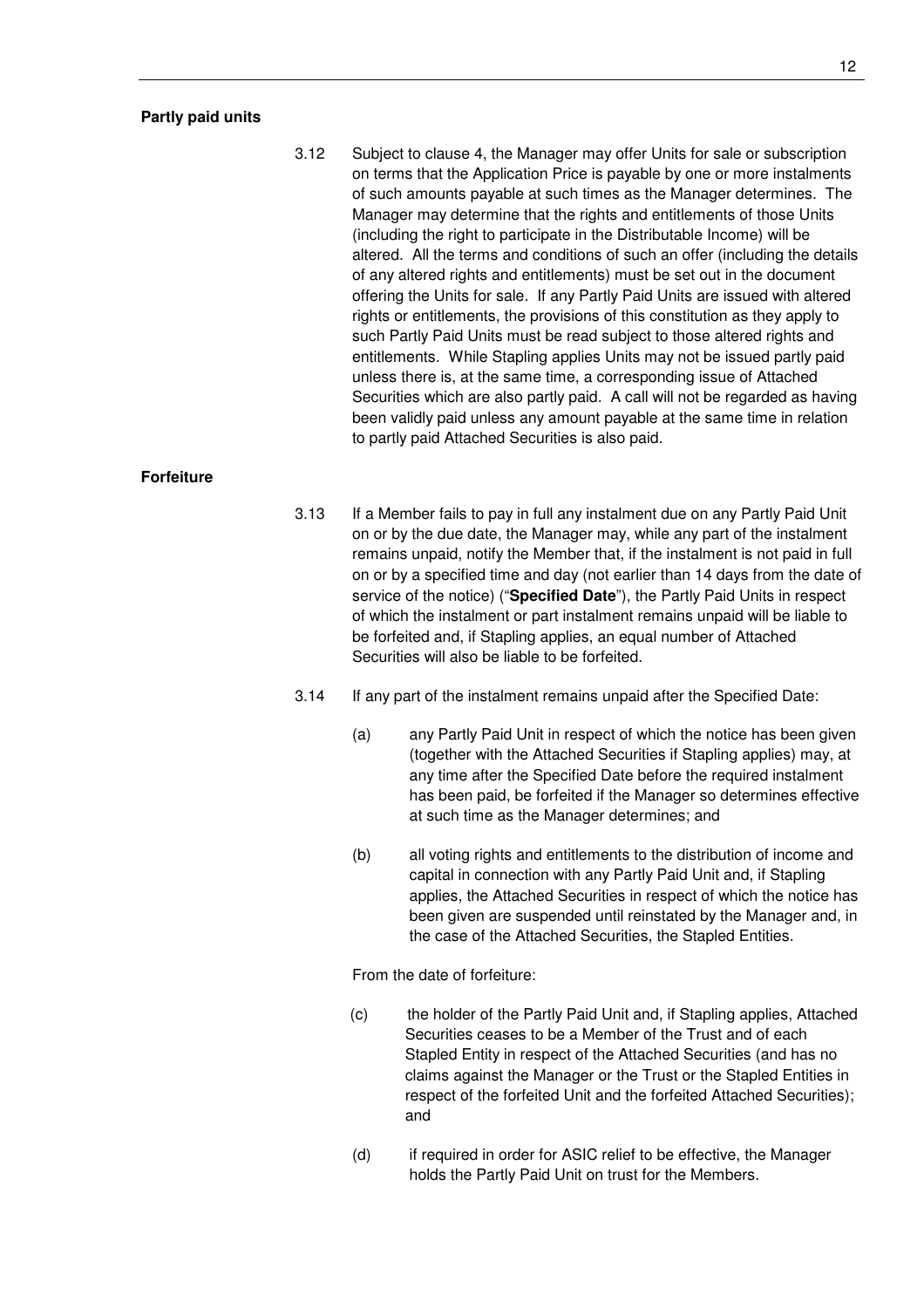- 3.15 A forfeited Partly Paid Unit and, if Stapling applies, any Attached Securities may, subject to compliance with the Corporations Act and the conditions of any ASIC relief and the Listing Rules, be sold or otherwise disposed of:
	- (a) at a price equal to that received from the sale of the Partly Paid Units and, if Stapling applies, any Attached Securities in the normal course of business on ASX; or
	- (b) by public auction; or
	- (c) by private treaty.

At any time before a sale or disposition under this clause 3.12, the forfeiture may be cancelled on such terms as the Manager thinks fit and shall be cancelled when the Member pays to the Manager the full amount owing in respect of such Units and, if Stapling applies, to the Stapled Entities the full amount owing in respect of the Attached Securities.

- 3.16 The former holder of a Partly Paid Unit which has been forfeited remains liable to pay to the Manager on demand:
	- (a) all money which at the date of forfeiture were payable by the holder to the Manager in respect of the forfeited Partly Paid Unit;
	- (b) all costs incurred in connection with the forfeiture, including, any costs incurred in connection with any proceedings brought against the former holder to recover the instalment or part of the instalment; and
	- (c) interest calculated at the Market Rate plus 3% per annum on the daily balance of the amounts in (a) and (b) from the date they become due for payment or were incurred to the date of payment.

The former Partly Paid Unit holder's liability under this clause 3.13 ceases if and when the Manager receives payment in full of all such amounts.

- 3.17 A statement signed by an authorised officer of the Manager that a Partly Paid Unit and, if Stapling applies, the relevant Attached Securities have been forfeited on a stated date is conclusive evidence of that fact as against all persons claiming to be entitled to the forfeited Partly Paid Unit and the Attached Securities.
- 3.18 Where a Partly Paid Unit and the relevant Attached Securities are forfeited pursuant to clauses 3.10 to 3.18, the Manager may:
	- (a) receive the consideration, if any, given for the forfeited Partly Paid Unit and relevant Attached Securities on the sale or disposal (or the Manager may determine that the consideration will be received in whole or in part by the Stapled Entities);
	- (b) execute (or procure that the Stapled Entities execute) a transfer of such Partly Paid Unit and relevant Attached Securities in favour of the person to whom the Partly Paid Unit and relevant Attached Securities are sold or disposed of and that person must then be registered as the holder of that Partly Paid Unit and relevant Attached Securities,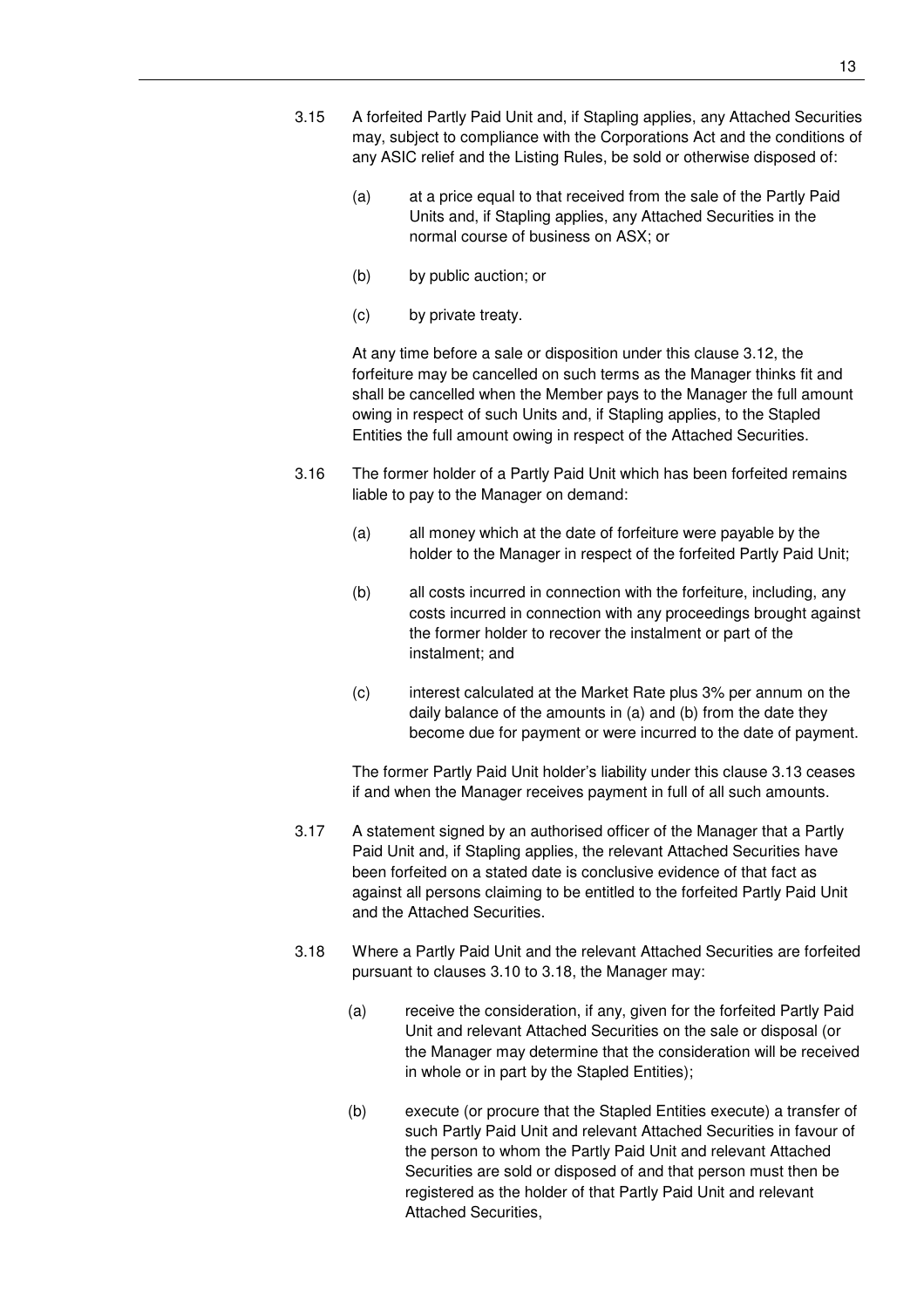The Manager and the person acquiring the Partly Paid Units and relevant Attached Securities are not obliged to ensure that any part of the money which has been paid for the Partly Paid Unit and relevant Attached Securities is paid to the former holder of the Partly Paid Unit and relevant Attached Securities nor shall the person's title to that Partly Paid Unit or relevant Attached Securities be affected by any irregularity or invalidity in the proceedings in relation to the forfeiture, sale or disposal of that Partly Paid Unit or the relevant Attached Securities.

- 3.19 Subject to the conditions of any applicable ASIC relief, where forfeited Partly Paid Units and relevant Attached Securities are sold or disposed of for cash, the Manager must deduct from the cash received:
	- (a) all moneys which at the date of forfeiture were payable to the Manager in respect of the forfeited Partly Paid Units;
	- (b) all costs incurred in connection with the forfeiture including, any costs incurred in connection with any proceedings brought against the former holder to recover the instalment or part of the instalment;
	- (c) interest calculated at the Market Rate plus 3% on the daily balance of the amounts in (a) and (b) from the day they became due for payment or were incurred up to and including the date of forfeiture; and
	- (d) all amounts which have been or will be incurred for commissions, Taxes, transfer fees and other usual charges, if any, on the sale or disposal of the Partly Paid Unit.

The Manager may retain the amounts so deducted as Assets, but the balance remaining (if any) must be paid to the Member whose Partly Paid Units were forfeited.

- 3.20 Joint holders of Partly Paid Units are jointly and severally liable to pay all amounts due and payable on the Partly Paid Units held by them.
- 3.21 The Manager is not liable to any former or current holder of Partly Paid Units and Attached Securities for any loss incurred in relation to the sale or disposal of the forfeited Partly Paid Units and Attached Securities.

## **Fractions of Units and Options**

- 3.22 Fractions of a Unit or Option may be issued by the Manager, but while the Units or Options are Officially Quoted, fractions of a Unit or Option may not be issued. If any fractions of Units or Options are on issue at a time when the Trust is to be Listed, the Manager may cancel the fractions with effect from the date of Listing.
- 3.23 Subject to clause 5.7(b), where any calculation performed under this constitution or the terms of a withdrawal offer would otherwise result in the issue, redemption or other creation or cancellation of a fraction of one Unit or Option, that fraction may be rounded down or up to such number of decimal places as the Manager determines.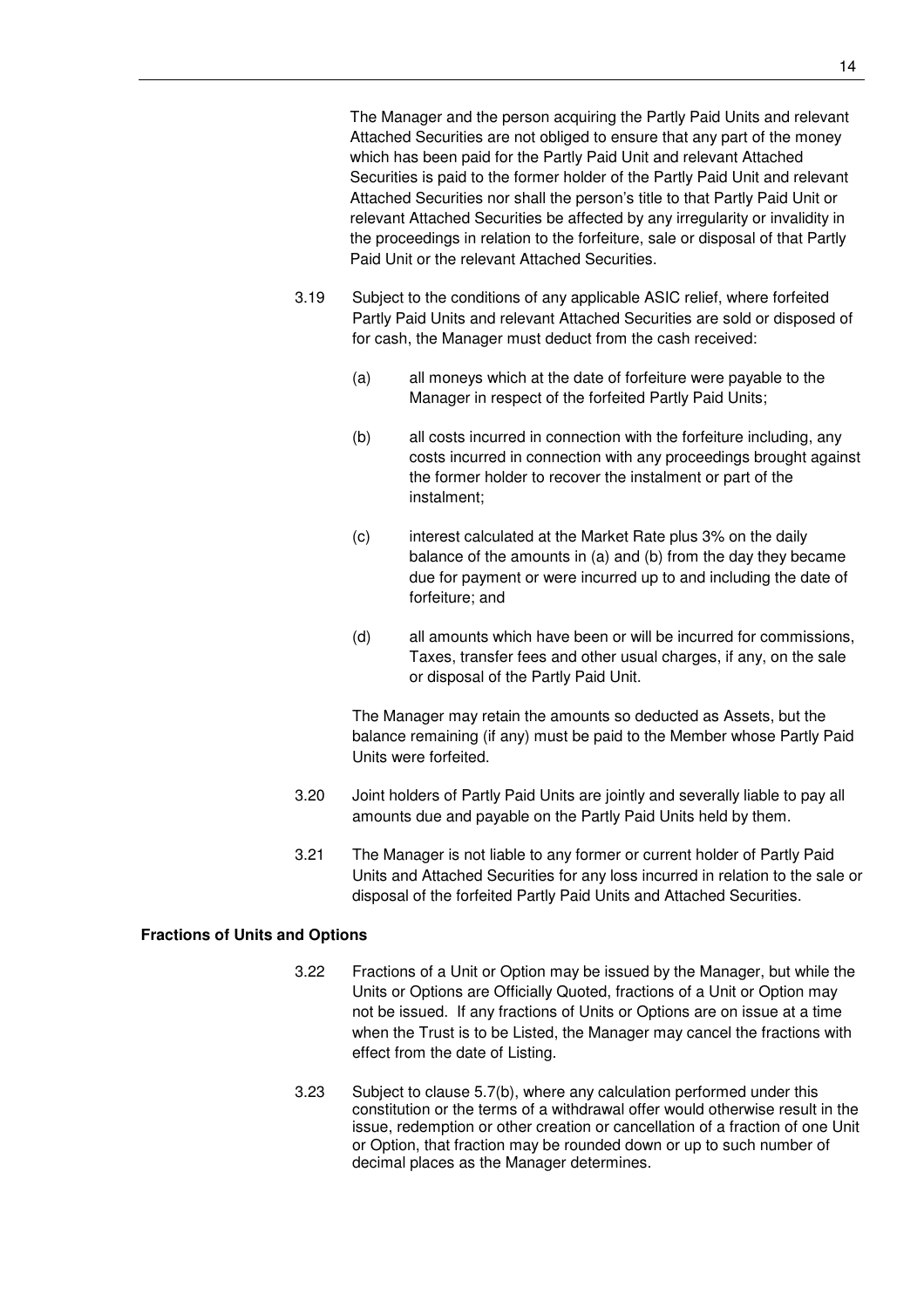- 3.24 The provisions of the constitution relating to Units and Members apply to fractions of Units and Options in the proportion which the fraction bears to one Unit or Option.
- 3.25 Any excess application or other money or property which results from rounding becomes an Asset.

#### **Uncertificated trading**

3.26 The Manager is not required to, but may, subject to the Listing Rules and if it so determines in respect of some or all of the Units or Options, issue certificates in respect of any Units or Options while the Trust is admitted to any system or scheme which allows trading of uncertificated securities.

#### **Income entitlement of Units**

- 3.27 The Manager may issue Units on terms that the Units:
	- (a) participate fully for Distributable Income in respect of the Distribution Period in which they are issued; or
	- (b) do not entitle the holder of the Units to receive a distribution of Distributable Income in respect of the Distribution Period in which the Units are issued; or
	- (c) entitle the holders to receive Distributable Income in respect of the Distribution Period in which the Units are issued which is not greater than the proportion of the Distributable Income to which a Member holding a Unit during the whole of that Distribution Period would be entitled, multiplied by the number of days from the date of allotment of those Units to the end of that Distribution Period divided by the total number of days in that Distribution Period.

#### **Capital reallocation**

3.28

- (a) The Manager may at any time distribute an amount of capital of the Trust to the Members on terms that the amount distributed in respect of each Unit is to be applied by the Manager as agent for and on behalf of each Member by paying that amount at the direction of each Member to one or more Stapled Entities as an additional capital payment in respect of the relevant Attached Security of that Stapled Entity which is already issued and to which the Unit is Stapled (the "**Outgoing Capital Reallocation Amount**"), and if the Manager determines to pay a distribution as an Outgoing Capital Reallocation Amount, then:
	- (i) the Outgoing Capital Reallocation Amount to be applied on behalf of a Member is to be as nearly as practicable in the same proportion as that which the number of Units the Member holds bears to the total number of Units on issue as at a date determined by the Manager;
	- (ii) each Member is deemed to have directed the Manager to pay the Outgoing Capital Reallocation Amount to the relevant Stapled Entity or Entities on the basis set out in this clause 3.28;
	- (iii) the Manager must pay the Outgoing Capital Reallocation Amount on the basis set out in this clause 3.28; and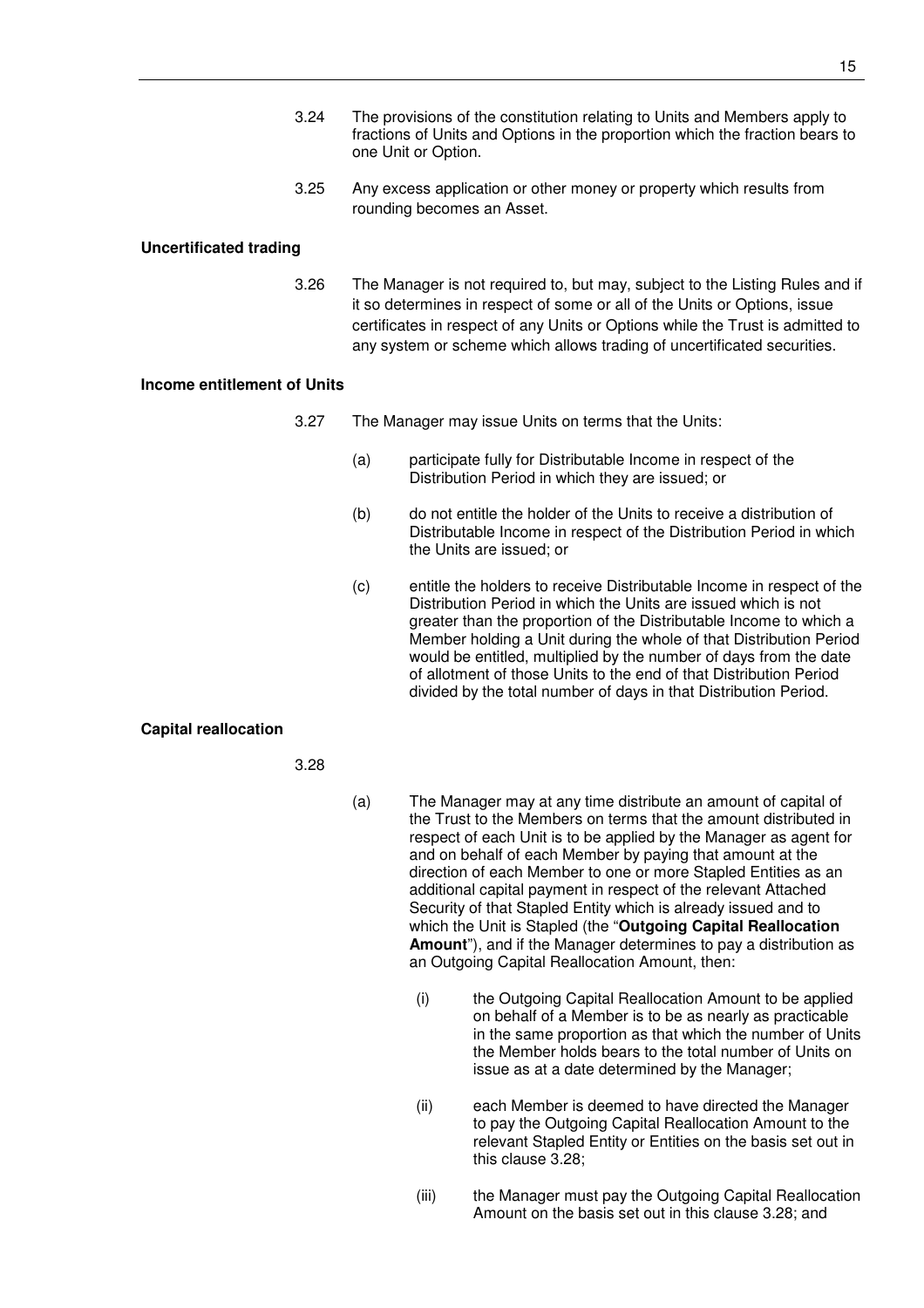- (iv) each Member will be deemed to have irrevocably appointed the Manager as its attorney and agent to do all things the Manager considers necessary to give effect to the reallocation of capital under this clause 3.17(a).
- (b) If at any time, a Stapled Entity proposes to undertake a capital distribution (if it is a trust) or an equal reduction of capital (if it is a company) on terms that the whole or any part of the amount to be paid in respect of each Attached Security of which that Stapled Entity is the issuer by way of capital distribution or capital reduction ("**Incoming Capital Reallocation Amount**") is to be paid to or for the benefit of the Trust, then:
	- (i) each Member is deemed to have directed the Manager to accept the Incoming Capital Reallocation Amount;
	- (ii) each Member is deemed to have appointed the Manager as their attorney and agent to do all things the Manager considers necessary to give effect to the receipt of the Incoming Capital Reallocation Amount by the Manager;
	- (iii) if the Stapled Entity is a company which proposes to undertake an equal reduction of capital, then each Member irrevocably appoints and directs the Manager to do the following on the Member's behalf and in the Member's name:
		- A. consent in writing (which consent may be a single document or two or more documents executed by the Manager on behalf of all Members) to any variation of the rights attaching to any shares in the Stapled Entity held by the Member constituted by any modification of the constitution of the Stapled Entity that increases or provides for an increase in the liability of the Member in its capacity as a holder of shares to contribute to the share capital of the Stapled Entity, and that increase in that liability; and
		- B. agree in writing (which agreement may be a single document or two or more documents executed by the Manager on behalf of all Members) to the increase in the Member's liability to contribute to the share capital of the Stapled Entity in accordance with the constitution of the Stapled Entity,

and the Manager will receive the Incoming Capital Reallocation Amount as an additional capital payment in respect of the Unit to which the relevant Attached Security is Stapled. All amounts so received by the Manager are Assets.

#### **Financial Instruments**

- 3.29 Without limiting clause 12, but subject to the Corporations Act:
	- (a) the Manager may, in addition to Units and Options, issue any other interests, rights or instruments relating to the Trust (including derivatives, debentures, convertible notes or other instruments of a debt, equity, quasi-debt, quasi-equity or hybrid nature) ("**Financial Instruments**"); and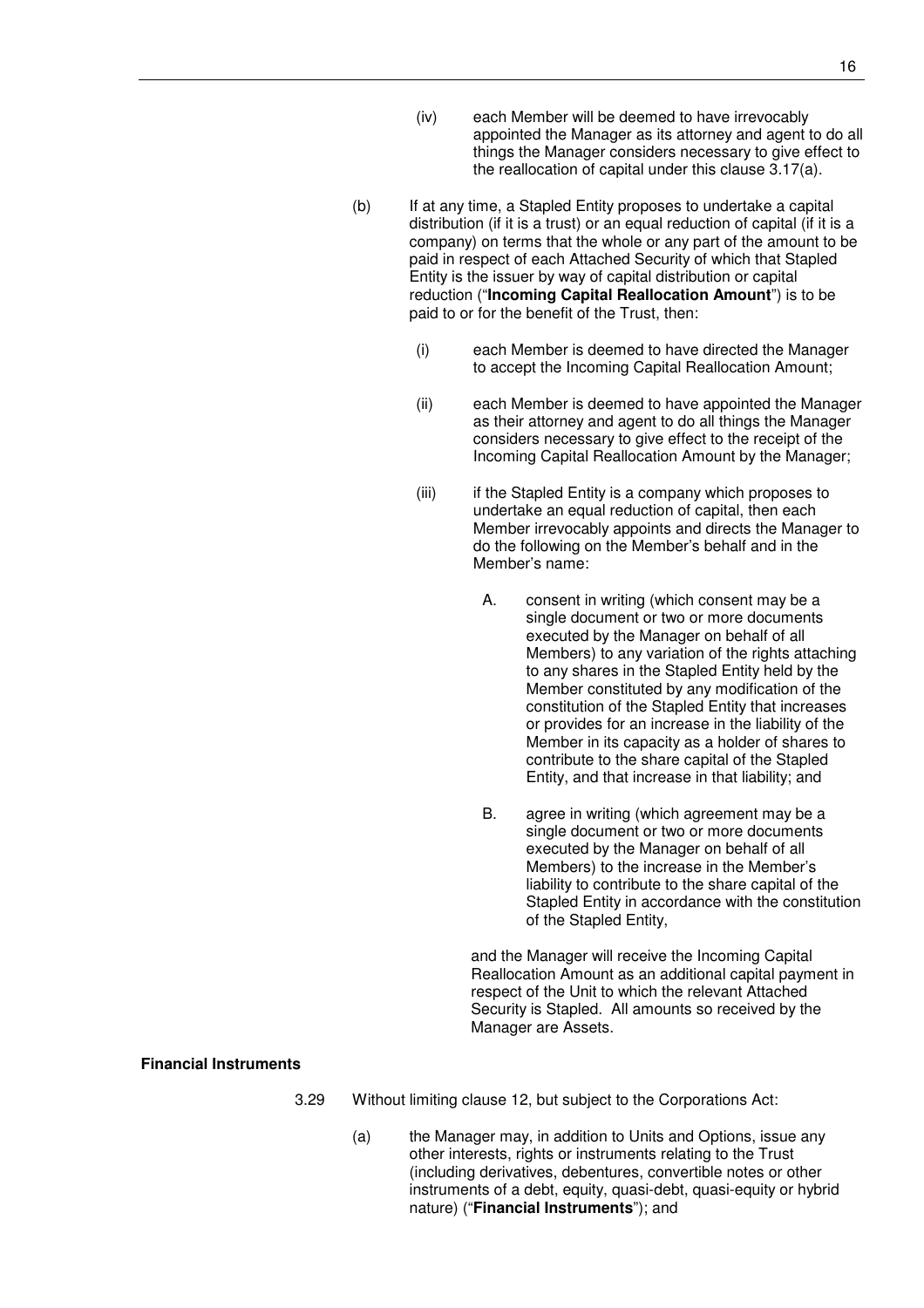- (b) Financial Instruments may be issued:
	- (i) at an application price (which may be nil) determined by the Manager if permissible under the Corporations Act or, if such determination may not be made, at an application price of \$100 per Financial Instrument; and
	- (ii) on such other terms (including with preferred, deferred or other special rights, obligations or restrictions, with regard to distributions, voting, return of capital, payment of calls, redemption, conversion or otherwise, provided that while Stapling applies, the Financial Instrument must convert into one or more Stapled Securities, not Units alone) as the Manager determines, to the extent that the terms are not inconsistent with the provisions of this constitution which are required to be included in it by section 601GA of the Corporations Act.
- 3.30 Subject to the Corporations Act and except as provided in the terms of issue of the Financial Instrument:
	- (a) a Financial Instrument will not confer any interest in or any rights to participate in the income or capital of the Trust, but otherwise the Holder of a Financial Instrument holds that Financial Instrument subject to the rights, restrictions and obligations attaching to that Financial Instrument; and
	- (b) a Holder of a Financial Instrument who is not a Member is not entitled to any other rights of a Member.

## **4 Transfer, transmission and joint holders**

#### **Transfer of Units, Options and Financial Instruments**

4.1 Units, Options and Financial Instruments may be transferred subject to their terms, this clause 4 and clause 27.

#### **Transfer if not Officially Quoted**

- 4.2 If Units, Options or Financial Instruments are not Officially Quoted transfers must be:
	- (a) in a form approved by the Manager;
	- (b) accompanied by any evidence the Manager reasonably requires to show the right of the transferor to make the transfer; and
	- (c) if the Manager requires, be presented for Registration duly stamped.

If Units, Options or Financial Instruments the subject of a proposed transfer are not Officially Quoted, the Manager may refuse to record any transfer in the Register without giving any reason for the refusal.

#### **Transfer if Officially Quoted**

4.3 Subject to this constitution and the Listing Rules, if a Unit, Option or Financial Instrument is Officially Quoted, it is transferable: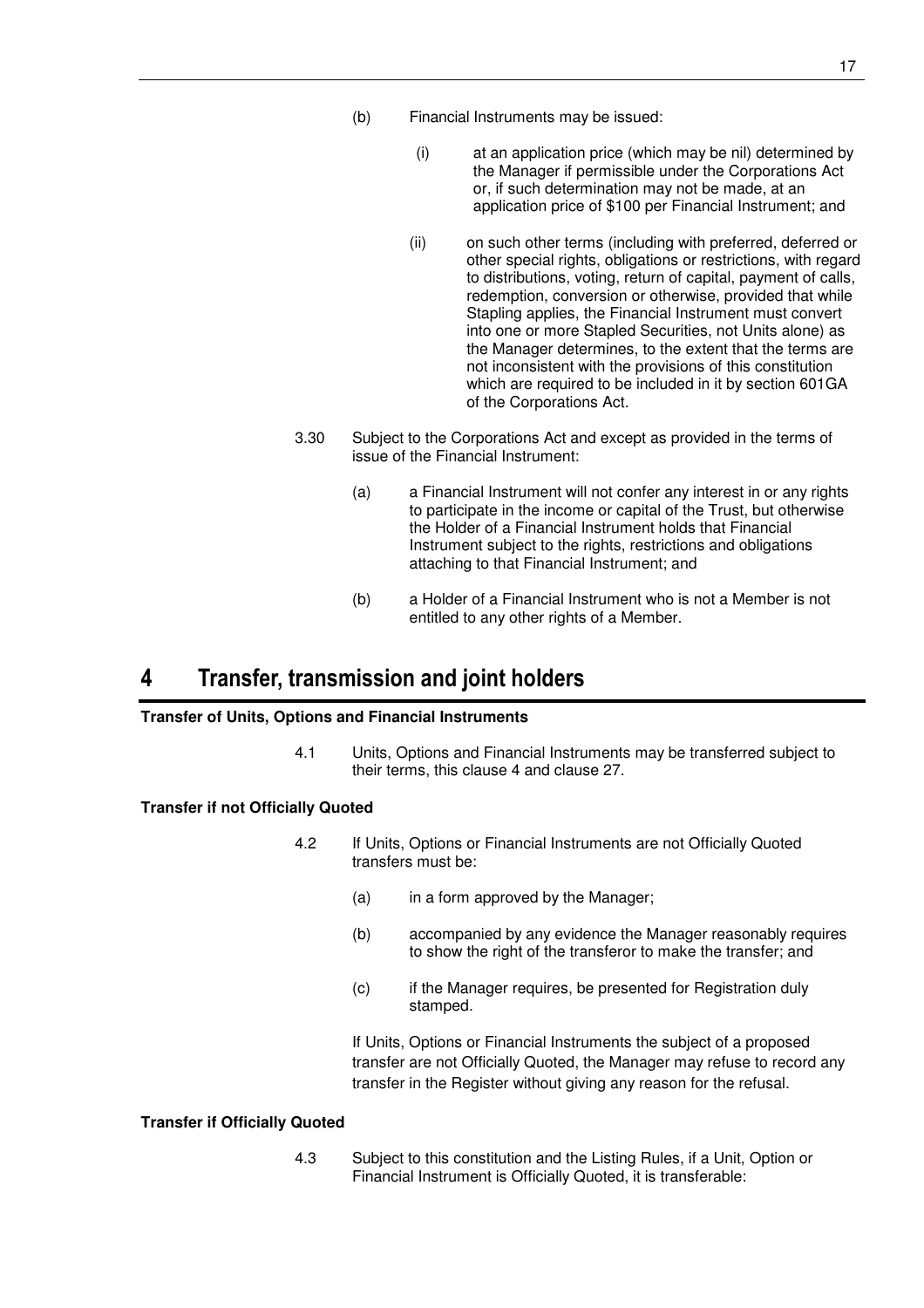- (a) as provided by the Operating Rules of a CS Facility if applicable; or
- (b) by any other method of transfer which is required or permitted by the Corporations Act and ASX.

If a duly completed instrument of transfer:

- (c) is used to transfer a Unit, Option or Financial Instrument in accordance with paragraph (b); and
- (d) is left for registration with the Registrar, duly stamped if required and accompanied by any information that the Manager properly requires to show the right of the transferor to make the transfer,

the Manager must, subject to the Manager's powers, register the transferee as the Member, Option Holder or Holder of a Financial Instrument as relevant.

#### **When transfer is effective**

4.4 Except as provided by any applicable Operating Rules of a CS Facility, a transfer is not effective until Registered.

#### **Manager may request holding lock or refuse to register transfer**

- 4.5 If the Units, Options or Financial Instruments are Officially Quoted, and if permitted to do so by the Listing Rules, the Manager may:
	- (a) request the CS Facility Operator or the Registrar, as the case may be, to apply a holding lock to prevent a transfer of Units, Options or Financial Instruments from being registered on the CS Facility's sub register or registered on an issuer-sponsored sub register, as the case may be; or
	- (b) refuse to Register a transfer of other Units, Options or Financial Instruments to which paragraph (a) does not apply.

#### **Manager must request holding lock or refuse to register transfer**

- 4.6 The Manager must:
	- (a) request the CS Facility Operator or the Registrar, as the case may be, to apply a holding lock to prevent a transfer of Units, Options or Financial Instruments from being registered on the CS Facility's sub register or registered on an issuer-sponsored sub register, as the case may be; or
	- (b) refuse to register any transfer of Units, Options or Financial Instruments to which paragraph (a) does not apply,

if the Corporations Act or Listing Rules require the Manager to do so or the transfer is in breach of clause 27.

#### **Notice of holding locks and refusal to register transfer**

4.7 If, in the exercise of its rights under clauses 4.5 or 4.6, the Manager requests the application of a holding lock to prevent a transfer of Units, Options or Financial Instruments or refuses to Register a transfer of Units, Options or Financial Instruments it must, within two months after the date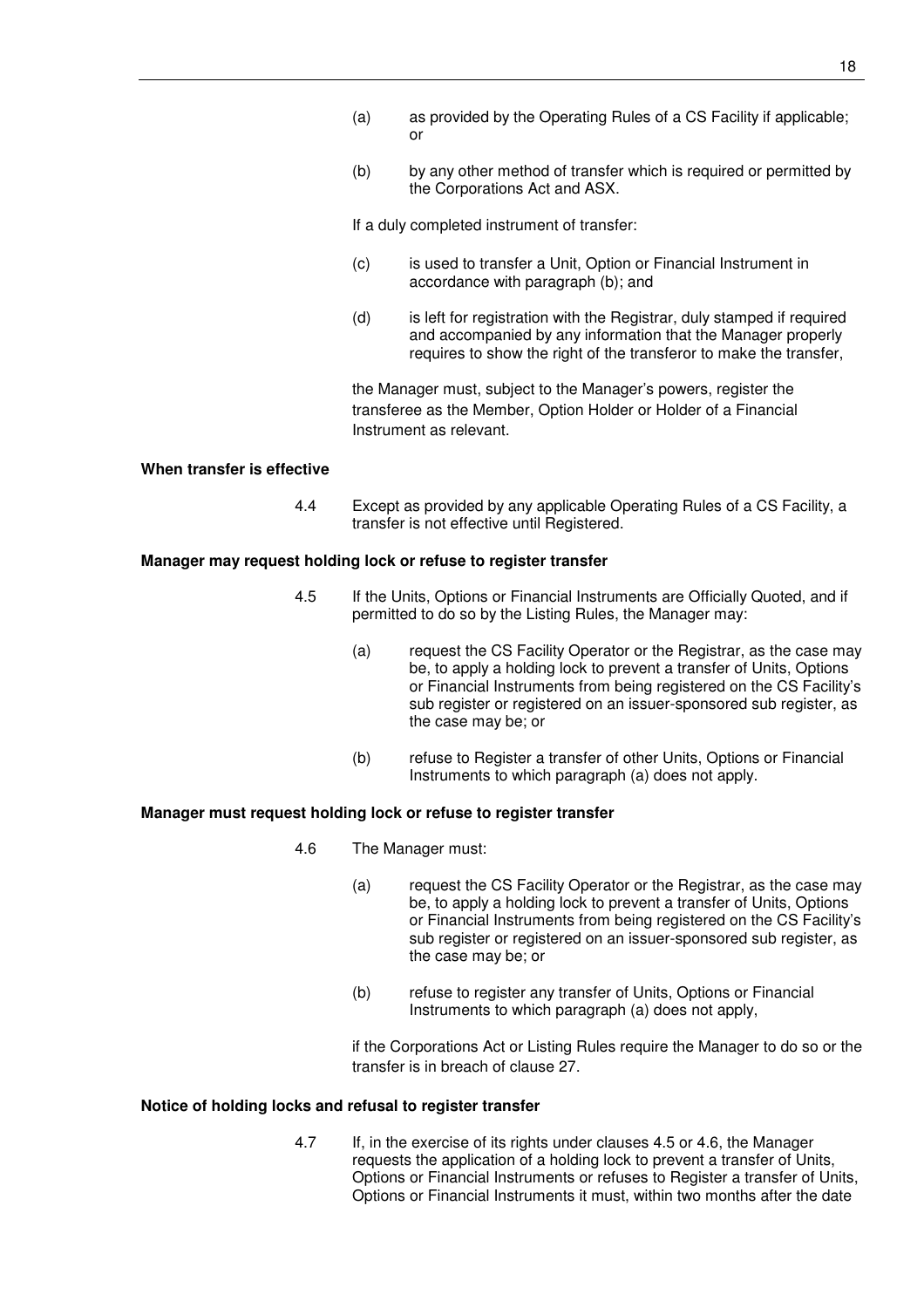on which the transfer was lodged with it, give written notice of the request or refusal to:

- (a) the holder of the Units, Options or Financial Instruments;
- (b) the purported transferee; and
- (c) the broker lodging the transfer, if any.

Failure to give notice does not, however, invalidate the decision of the Manager.

#### **Joint tenancy**

4.8 Persons Registered jointly as a Member, or holder of an Option or Financial Instrument, hold as joint tenants and not as tenants in common unless the Manager otherwise agrees.

#### **Transmission on death**

4.9 If a holder of Units, Options or Financial Instruments, who does not hold them jointly, dies, the Manager will recognise only the personal representative of the holder as being entitled to the holder's interest in the Units, Options or Financial Instruments.

#### **Information given by personal representative**

- 4.10 If the personal representative gives the Manager the information it reasonably requires to establish the representative's entitlement to be registered as a holder of the Units, Options or Financial Instruments:
	- (a) the personal representative may:
		- (i) by giving a written and signed notice to the Manager, elect to be registered as the holder of the Units, Options or Financial Instruments; or
		- (ii) by giving a completed transfer form to the Manager, transfer the Units, Options or Financial Instruments to another person; and
	- (b) the personal representative is entitled, whether or not registered as the holder of the Units, Options or Financial Instruments, to the same rights as the previous holder.

On receiving an election under paragraph (a)(i), the Manager must register the personal representative as the holder of the Units, Options or Financial Instruments.

A transfer under paragraph (a)(ii) is subject to the clauses that apply to transfers generally.

#### **Death of joint owner**

4.11 If a holder of Units, Options or Financial Instruments, who holds them jointly, dies, the Manager will recognise only the survivor as being entitled to the holder's interest in the Units, Options or Financial Instruments. The estate of the holder is not released from any liability in respect of the Units, Options or Financial Instruments.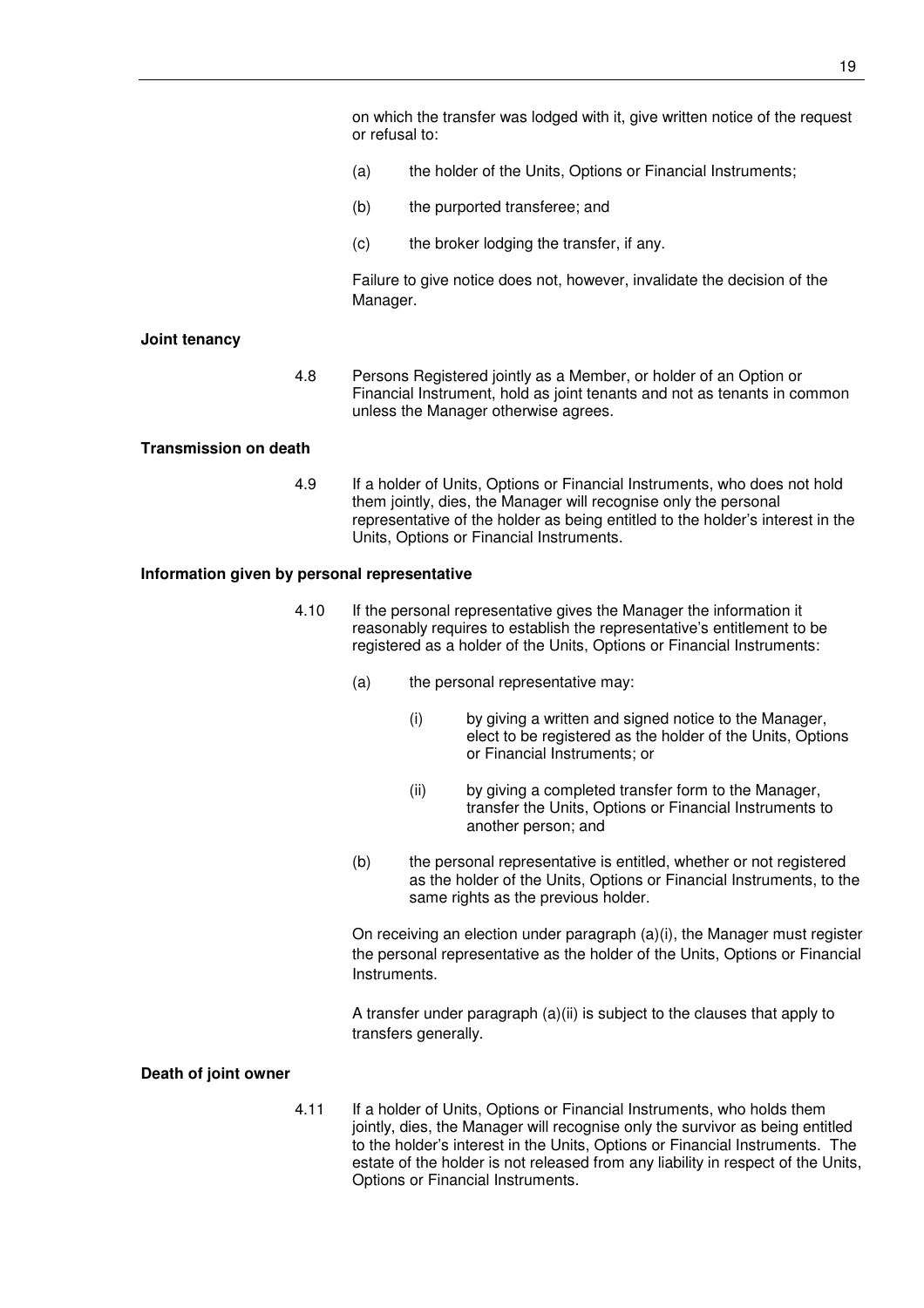#### **Transmission on bankruptcy**

- 4.12 If a person entitled to Units, Options or Financial Instruments because of the bankruptcy of a holder of Units, Options or Financial Instruments gives the Manager the information it reasonably requires to establish the person's entitlement to be registered as the holder of the Units, Options or Financial Instruments, the person may:
	- (a) by giving a written and signed notice to the Manager, elect to be registered as the holder of the Units, Options or Financial Instruments; or
	- (b) by giving a completed transfer form to the Manager, transfer the Units, Options or Financial Instruments to another person.

On receiving an election under paragraph (a), the Manager must register the person as the holder of the Units, Options or Financial Instruments.

A transfer under paragraph (b) is subject to the clauses that apply to transfers generally.

This clause has effect subject to the Bankruptcy Act 1966 (Cwlth).

#### **Transmission on mental incapacity**

- 4.13 If a person entitled to Units, Options or Financial Instruments because of the mental incapacity of a holder of Units, Options or Financial Instruments gives the Manager the information it reasonably requires to establish the person's entitlement to be registered as the holder of the Units, Options or Financial Instruments:
	- (a) the person may:
		- (i) by giving a written and signed notice to the Manager, elect to be registered as the holder of the Units, Options or Financial Instruments; or
		- (ii) by giving a completed transfer form to the Manager, transfer the Units, Options or Financial Instruments to another person; and
	- (b) the person is entitled, whether or not registered as the holder of the Units, Options or Financial Instruments, to the same rights as the previous holder.

On receiving an election under paragraph (a)(i), the Manager must register the person as the holder of the Units, Options or Financial Instruments.

A transfer under paragraph (a)(ii) is subject to the clauses that apply to transfers generally.

## **5 Application Price**

#### **Application Price**

5.1 Subject the Stapling Provisions while they apply, the application price for a Unit must be calculated as follows: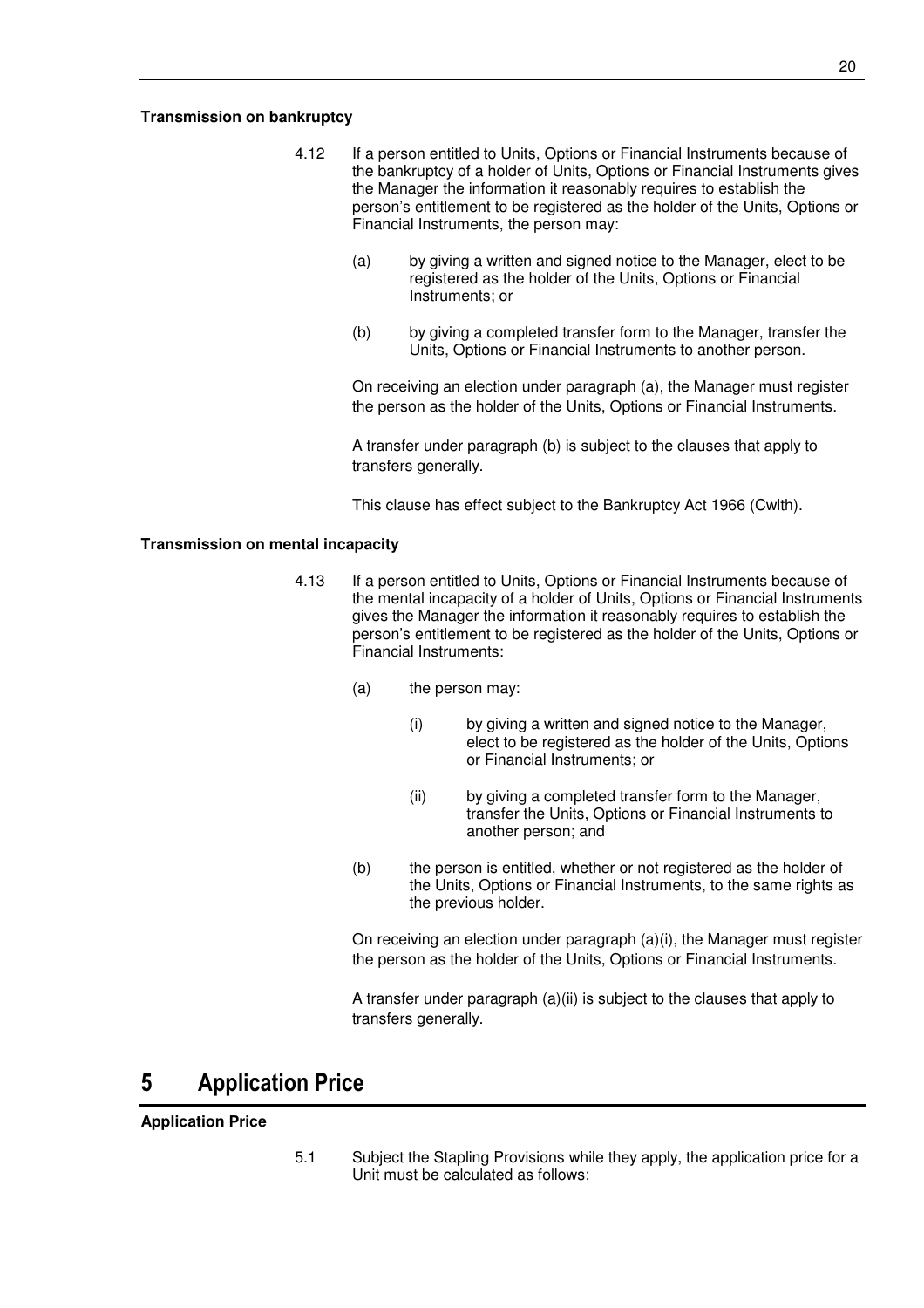- (a) in the case of a proportionate offer (including a rights issue), in accordance with clause 5.4;
- (b) in the case of a placement of Units or issue of Units under a security purchase plan while Units are Officially Quoted, in accordance with clause 5.6;
- (c) in the case of reinvestment of distributions, in accordance with clauses 5.7 or 5.8;
- (d) in the case of Units issued pursuant to the exercise of an Option, at a price calculated in accordance with clause 5.9;
- (e) subject to paragraphs (a) to (d), in all other cases while Units are Officially Quoted, the Market Price of Units applicable on the date as at which the application price is to be calculated; and
- (f) while Units are not Officially Quoted, in accordance with the following formula:
	- Net Asset Value + Transaction Costs number of Units in issue.

#### **Time for calculation**

- 5.2 Each of the variables in clause 5.1(f) must be determined as at the next Valuation Time after:
	- (a) the Manager receives the application for Units; or
	- (b) the Manager receives the application money (even if paid or to be paid into the Applications Account) or the property against which Units are to be issued is vested in the Manager,

whichever happens later.

#### **Rounding**

5.3 Subject to the Listing Rules, the Application Price may be rounded as the Manager determines. The amount of the rounding must not be more than 1% of the Application Price. Any excess application money or property which results from rounding becomes an Asset.

#### **Pro rata rights issues**

- 5.4 Subject to the terms of any applicable ASIC Relief and the Listing Rules, the Manager may offer Units for subscription at a price determined by the Manager to those persons who were Members on a date determined by the Manager:
	- (a) provided that, subject to paragraph (b) of this clause 5.4, all Members are offered Units in proportion to the value of the Member's Units at the relevant date; but
	- (b) the Manager may exclude a Member from the pro rata offer if to do so would not be in contravention of paragraph 601FC(1)(d) of the Corporations Act (as modified by ASIC Relief).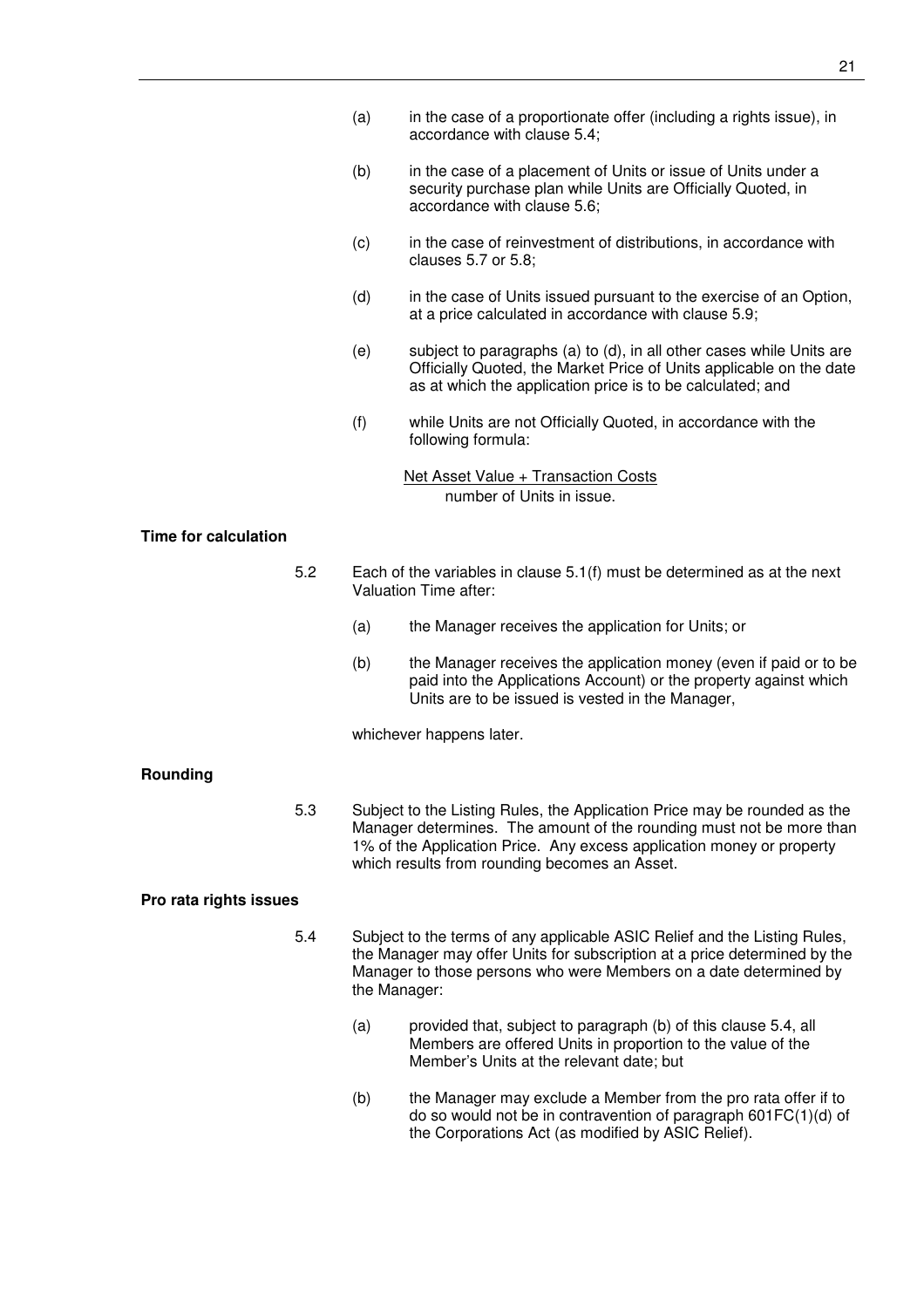#### **Terms of pro rata issues**

5.5

- (a) Any offer made under clause 5.4 must specify the period during which it may be accepted. It must be made to Members in proportion to the value of their respective Unit holdings on the date determined by the Manager under clause 5.4. The Manager may adjust any entitlement to accord with the Listing Rules and, in the case of fractions, the Manager must offer the next higher whole number of Units. Any Member may renounce their entitlement in favour of some other person, unless the issue is expressed to be non-renounceable.
- (b) Any Units offered for subscription under clause 5.4 which are not subscribed for within the period for acceptance set by the Manager may be offered for subscription by the Manager to any person. The application price payable in relation to such further offer must not be less than that at which the Units were originally offered to Members.
- (c) If an underwriter has underwritten any offer for subscription of Units under clause 5.4, the underwriter may take up any Units not subscribed for by Members.

#### **Placements and security purchase plan while Listed**

- 5.6 While Units are Officially Quoted and not suspended from quotation, the Manager may at any time issue Units by way of a placement or under a security purchase plan:
	- (a) at the Market Price of Units on the day immediately before the date on which the Units are offered or, if there is no offer, the day immediately before the date on which the Units are issued; or
	- (b) at a price and on terms determined by the Manager, provided that the Manager complies with the Listing Rules applicable to the issue and the conditions and restrictions of any applicable ASIC Relief.

#### **Application Price while Listed if reinvestment applies**

5.7

- (a) If reinvestment of distributions payable to a Member under clause 10.10 applies while the Units are Officially Quoted, subject to the terms of any applicable ASIC Relief and the Listing Rules, the Manager may issue Units on the basis that the application price for each additional Unit issued or transferred upon reinvestment is the price determined by the Manager. If the Manager has not determined the application price by the date at which Units are to be issued or transferred upon reinvestment, the price will be the Market Price of the Units.
- (b) If the amount to be reinvested in additional Units results in a fraction of a Unit, the number of Units to be issued will be rounded down to the nearest whole Unit and any remaining amount becomes an Asset.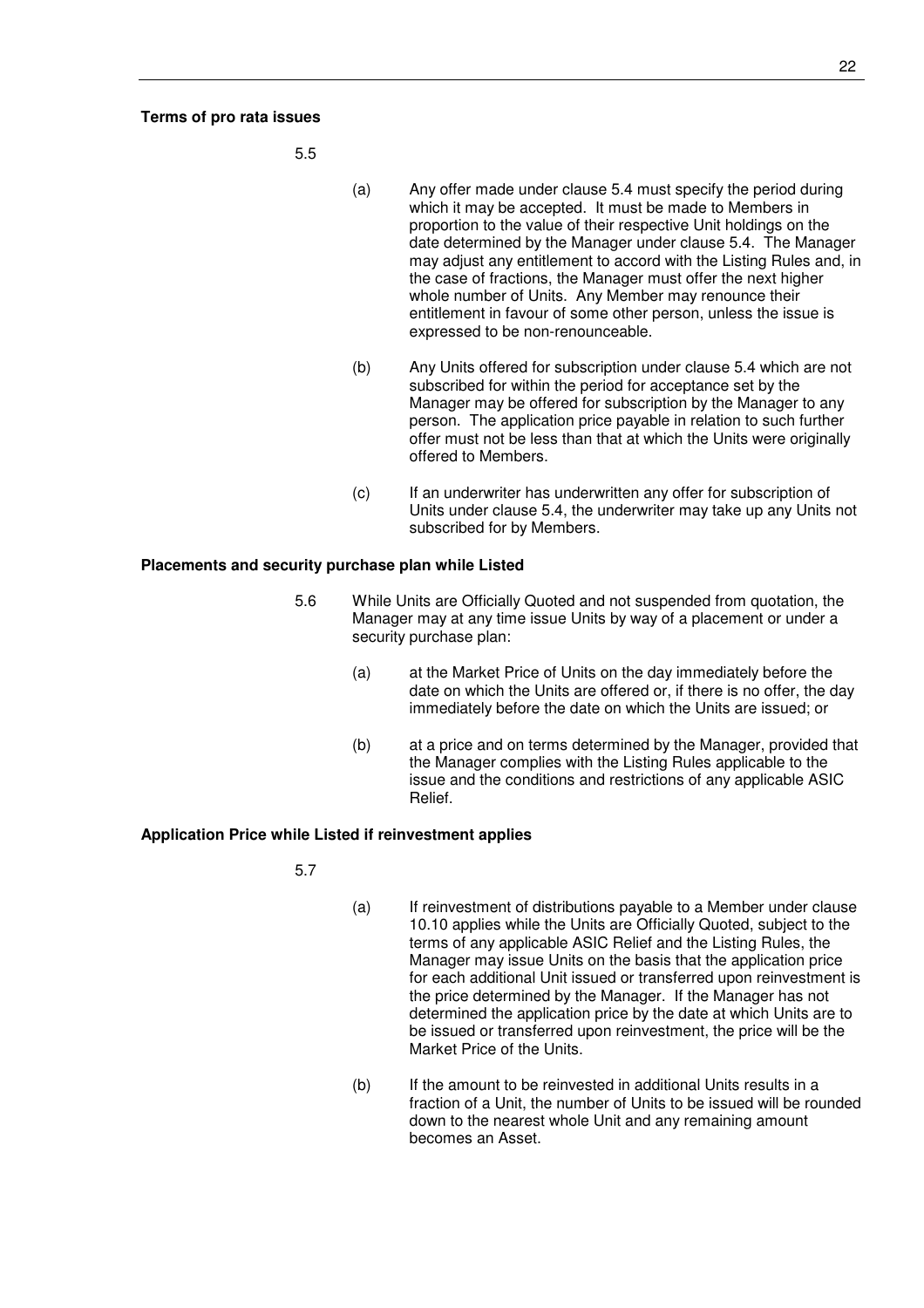#### **Reinvestment while not Listed**

5.8 While Units are not Officially Quoted, subject to the terms of any applicable ASIC Relief, the Manager may issue Units on the basis that the application price payable for each additional Unit on reinvestment of distributions payable to a Member under clause 10.10 is the price determined by the Manager. If the Manager has not determined the application price by the date at which Units are to be issued or transferred upon reinvestment, the application price will be as calculated under clause 5.1(f) on the first Business Day after the end of the Distribution Period to which the distribution relates.

#### **Options**

- 5.9 Subject to the Corporations Act (including the conditions of any applicable ASIC Relief) and the Listing Rules, while the Trust is a Registered Scheme, the Manager may issue Options over Units:
	- (a) at an application price (which may be nil) determined by the Manager if permissible under the Corporations Act or, if such determination may not be made, at a nil Application Price; and
	- (b) on the basis that the Application Price for a Unit to be issued on exercise of the Option is a price determined by the Manager:
		- (i) while the Units are Officially Quoted, in accordance with the terms of ASIC Relief for a rights issue or a placement of Units (as applicable), or under clause 5.1(f);
		- (ii) while the Units are not Officially quoted, in accordance with the terms of ASIC Relief for a rights issue (if applicable) and otherwise in accordance with clause 5.1(f).

#### **Financial Instruments**

5.10 The application price of a Financial Instrument is the price determined in accordance with clause 3.29.

## **6 Application procedure for Units, Options and Financial Instruments**

#### **Application form**

6.1 An applicant for Units or Options must complete an application form approved by the Manager, if the Manager so requires. The form may be transmitted electronically if approved by the Manager.

#### **Payment**

- 6.2 Payment in respect of an application for Units or Options must be made in a form acceptable to the Manager, including by a transfer of property of a kind acceptable to the Manager and able to be vested in the Manager or a custodian appointed by it. Payment must:
	- (a) accompany the application; or
	- (b) be received by or made available to the Manager or any other person nominated by the Manager for that purpose within such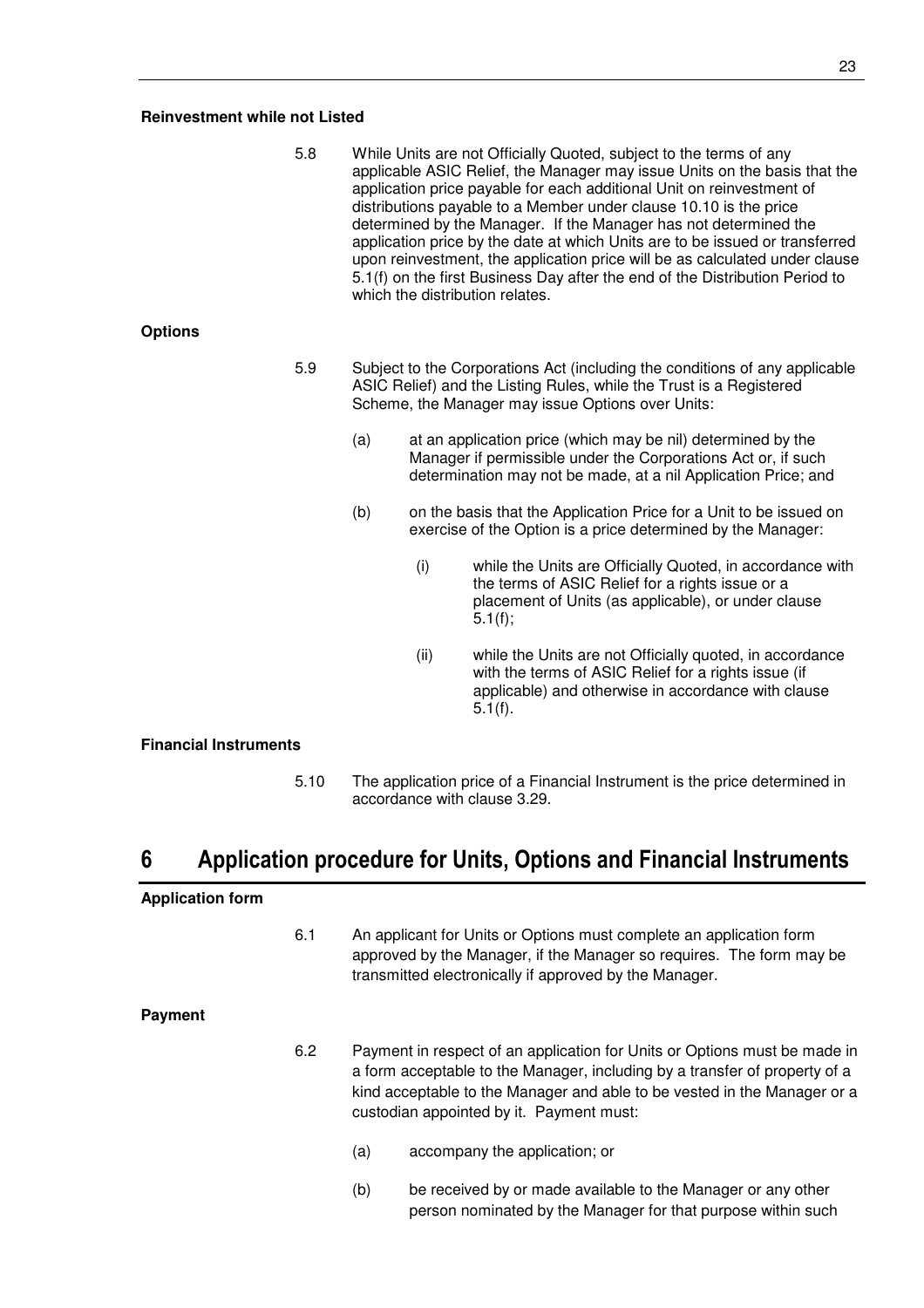|                           |     |                                                                                                                                        |       | period before or after the Manager receives the application form<br>as the Manager determines from time to time, or as the terms of<br>issue of the relevant Unit or Option contemplate; or                                                                                                                                                      |
|---------------------------|-----|----------------------------------------------------------------------------------------------------------------------------------------|-------|--------------------------------------------------------------------------------------------------------------------------------------------------------------------------------------------------------------------------------------------------------------------------------------------------------------------------------------------------|
|                           |     | (c)                                                                                                                                    |       | comprise a reinvestment of distribution in accordance with<br>clauses 5.7 or 5.8.                                                                                                                                                                                                                                                                |
|                           | 6.3 |                                                                                                                                        |       | If the Manager accepts a transfer of property other than cash:                                                                                                                                                                                                                                                                                   |
|                           |     | (a)                                                                                                                                    |       | the value attributed to any property to be vested must be<br>equivalent to a price at which the Manager could properly buy the<br>property and, if the Manager requires, the applicant must provide<br>a recent valuation of the property.                                                                                                       |
|                           |     | (b)                                                                                                                                    |       | any additional costs associated with the valuation or transfer of<br>the property beyond the amount of the Transaction Costs factored<br>into the Application Price for the Units must be paid by the<br>applicant either directly or by deducting them from the value of the<br>property before the number of Units to be issued is calculated. |
| <b>Manager may reject</b> |     |                                                                                                                                        |       |                                                                                                                                                                                                                                                                                                                                                  |
|                           | 6.4 |                                                                                                                                        |       | Subject to the Listing Rules, the Manager may reject an application in<br>whole or in part, without giving any reason for the rejection.                                                                                                                                                                                                         |
| <b>Minimum amounts</b>    |     |                                                                                                                                        |       |                                                                                                                                                                                                                                                                                                                                                  |
|                           | 6.5 |                                                                                                                                        |       | The Manager may set a minimum application amount or a minimum<br>holding for the Trust whether in respect of all Units or Options or in respect<br>of Partly Paid Units. The Manager may alter or waive any such minimum<br>application amount or minimum holding requirement at any time.                                                       |
| <b>Issue date</b>         |     |                                                                                                                                        |       |                                                                                                                                                                                                                                                                                                                                                  |
|                           | 6.6 | Except in the case of a reinvestment of distribution in accordance with this<br>constitution, Units or Options are taken to be issued: |       |                                                                                                                                                                                                                                                                                                                                                  |
|                           |     | (a)                                                                                                                                    | when: |                                                                                                                                                                                                                                                                                                                                                  |
|                           |     |                                                                                                                                        | (i)   | the Manager accepts the application; or                                                                                                                                                                                                                                                                                                          |
|                           |     |                                                                                                                                        | (ii)  | the Manager receives the application money, or the<br>property against which the Units or Options are to be<br>issued is vested in the Manager,                                                                                                                                                                                                  |
|                           |     |                                                                                                                                        |       | whichever happens later; or                                                                                                                                                                                                                                                                                                                      |
|                           |     | (b)                                                                                                                                    |       | at such other time as the Manager determines                                                                                                                                                                                                                                                                                                     |
|                           |     |                                                                                                                                        |       | Units which are issued on a reinvestment of distribution in accordance<br>with this constitution are taken to be issued on the first Business Day<br>after the Record Date for the relevant Distribution Period.                                                                                                                                 |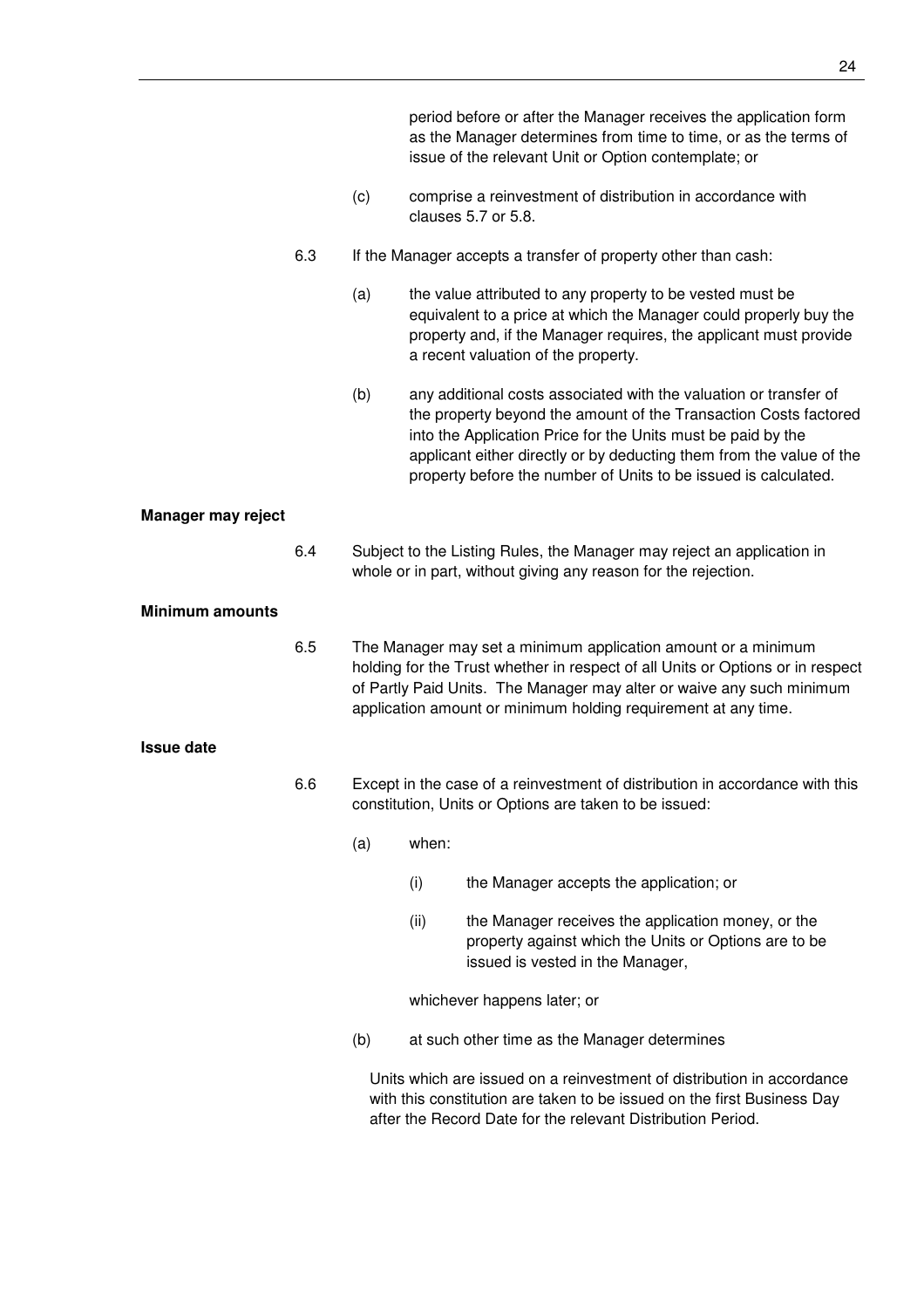#### **Uncleared funds**

- 6.7 Units or Options issued against application money paid other than in cleared funds, or in consideration of a transfer of property, are void if so determined by the Manager if the funds are not:
	- (a) subsequently cleared; or
	- (b) the property does not vest in the Manager;

within one month of receipt of the application.

#### **Application procedure for Financial Instruments**

6.8 The provisions of this clause 6 apply to applications for Financial Instruments with any necessary adaptations.

#### **Restriction on issue and redemption of Units**

6.9 No Units may be issued or redeemed after the 80<sup>th</sup> anniversary of the day the Trust commenced if that issue or redemption would cause a contravention of the rule against perpetuities or any other rule of law or equity.

## **7 Redemption Price of Units, Options and Financial Instruments**

#### **Redemption Price**

7.1 Subject to clauses 8.15 and 8.16, the redemption price for a Unit must be calculated as follows:

> Net Asset Value - Transaction Costs number of Units in issue

#### **Time for calculation**

- 7.2 Each of the variables in clause 7.1 must be determined:
	- (a) while the Trust is a Registered Scheme and is Liquid, and at all times when the Trust is not a Registered Scheme, as at the next Valuation Time after the Manager receives the redemption request or determines that the Units are to be redeemed, whichever is the earlier; or
	- (b) while the Trust is a Registered Scheme and is not Liquid, as at the last Valuation Time before the withdrawal offer is made.

#### **Redemption Price of Options**

- 7.3 The redemption price of an Option is:
	- (a) while the Options are quoted for trading on ASX, its Market Price, and
	- (b) while the Options are not quoted for trading on ASX, the price determined in accordance with the principles in paragraph (c) of the definition of Market Value in clause 29.1.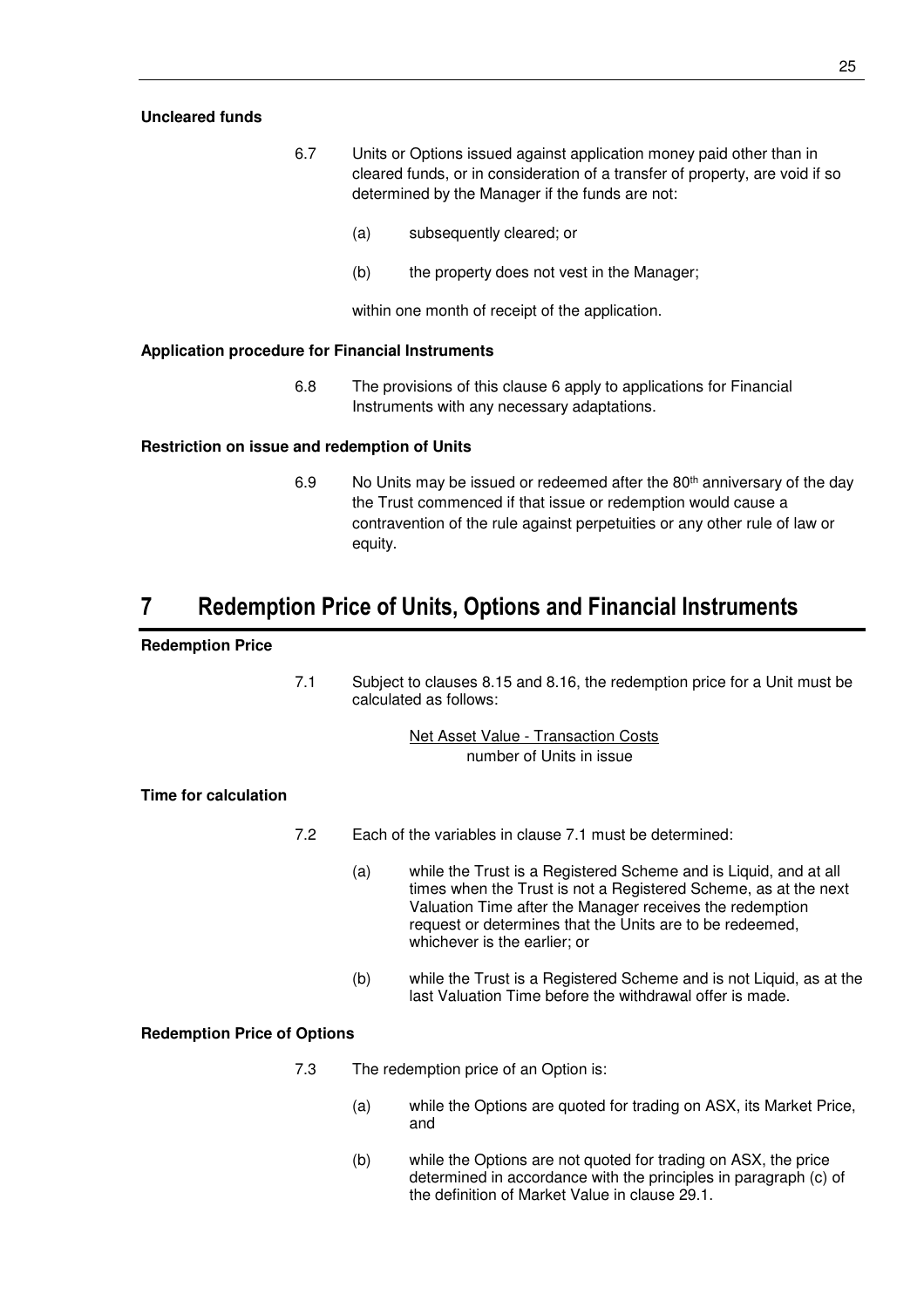7.4 Subject to the terms of the relevant Financial Instruments and the Corporations Act, a Financial Instrument may be redeemed at a redemption price determined by the Manager if permissible under the Corporations Act or, if such determination may not be made, at a redemption price of \$100 per Financial Instrument.

#### **Rounding**

7.5 Subject to the Listing Rules, the Redemption Price may be rounded as the Manager determines but the amount of the rounding must not be more than 1% of the Redemption Price. Any excess which results from rounding becomes an Asset of the Trust.

## **8 Redemption procedures**

#### **While Officially Quoted**

- 8.1 While Units are Officially Quoted:
	- (a) clauses 8.11 to 8.13 apply only to the extent provided for in clause 8.16;
	- (b) clauses 8.10 and 8.14 to 8.18 apply; and
	- (c) clauses 8.2 to 8.9 do not apply.

If the Stapling Provisions apply and Units comprise part of a Stapled Security that is Officially Quoted, clauses 8.15 and 8.16 apply with any necessary modifications.

#### **Request for redemption**

- 8.2 A Member may make a request for the redemption of some or all of their Units by giving the Manager notice in writing of the request specifying the number or value of Units to be redeemed and sufficient details to identify the Member, or in any other manner approved by the Manager, and the Manager must give effect to that request at the time and in the manner set out in this clause 8.
- 8.3 A Member may not withdraw a redemption request unless the Manager agrees.

#### **When Trust is Liquid or not a Registered Scheme**

- 8.4 Clauses 8.5 and 8.7 apply only:
	- (a) while the Trust is Liquid; and
	- (b) while the Trust is not Liquid but is not a Registered Scheme.

#### **Manager must redeem**

- 8.5 Subject to the Corporations Act and the Listing Rules, the Manager must:
	- (a) redeem a Unit which is the subject of a valid redemption request, and ensure that the redemption is recorded in the Register, within 60 days of receipt of the request or such longer period as allowed by clause 8.6; and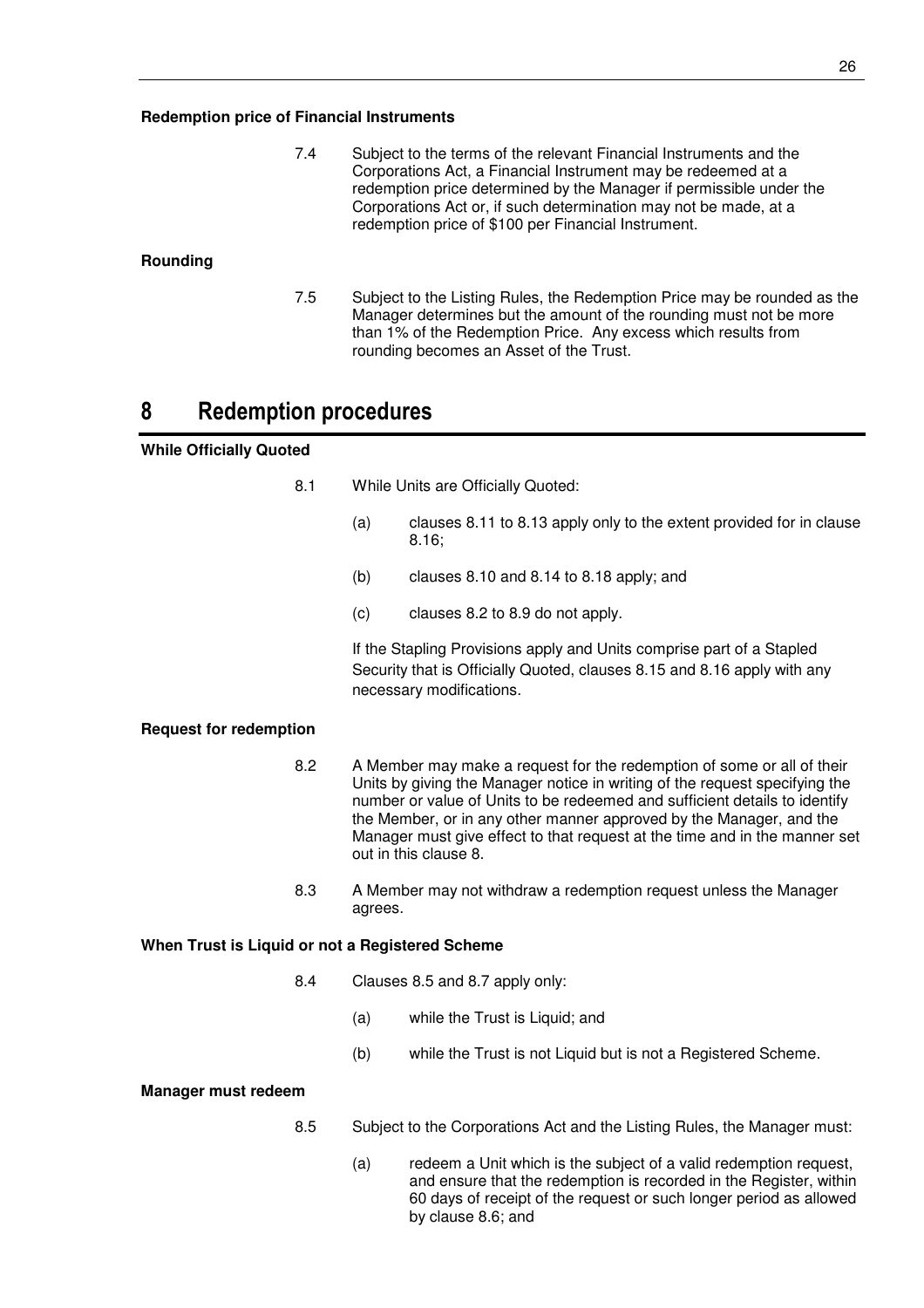(b) pay the Redemption Price to the Member or former Member whose Units have been redeemed within 21 days of the redemption.

#### **Delayed redemption**

#### 8.6

- (a) Subject to clause 8.6(b), if the Manager has taken all reasonable steps to realise sufficient Assets to satisfy a redemption request and is unable to do so due to one or more circumstances outside its control such as a restricted market for any Assets, the period allowed for redemption of the Units may be extended by the number of days during which such circumstances apply.
- (b) In relation to a withdrawal offer to which Part 5C.6 of the Corporations Act applies, the Manager must pay the redemption proceeds to the withdrawing Member or former Member within 21 days of the date on which the withdrawal offer close.

#### **Minimum holding**

8.7 If compliance with a redemption request would result in the Member holding Units with an aggregate Redemption Price which is less than the then current minimum holding amount, the Manager may treat the redemption request as relating to the balance of the Member's holding.

#### **Increased minimum**

8.8 If the Manager increases the minimum holding amount, the Manager may after giving 30 days' notice to a Member who holds Units with an aggregate Redemption Price less than the then current minimum holding amount redeem that Member's holding without the need for a redemption request.

#### **No redemptions after termination**

8.9 The Manager need not give effect to a redemption request received between the date the Trust is terminated and the date of winding up.

#### **Payment from the Assets**

8.10 The Manager is not obliged to pay any part of the Redemption Price out of its own funds.

#### **While Trust is not Liquid**

8.11 While the Trust is not Liquid, a Member may withdraw from the Trust in accordance with the terms of any current withdrawal offer made by the Manager in accordance with the provisions of the Corporations Act regulating offers of that kind. While the Trust is a Registered Scheme and is not Liquid, if there is no withdrawal offer currently open for acceptance by Members, a Member has no right to request withdrawal from the Trust.

#### **Manager not obliged**

8.12 The Manager is not at any time obliged to make a withdrawal offer. If it does, it may do so by sending a copy of the offer to all Members, or making a copy of the offer available by electronic means and giving notice to Members that it is available. The Manager may cancel a withdrawal offer by giving notice to Members that it is available.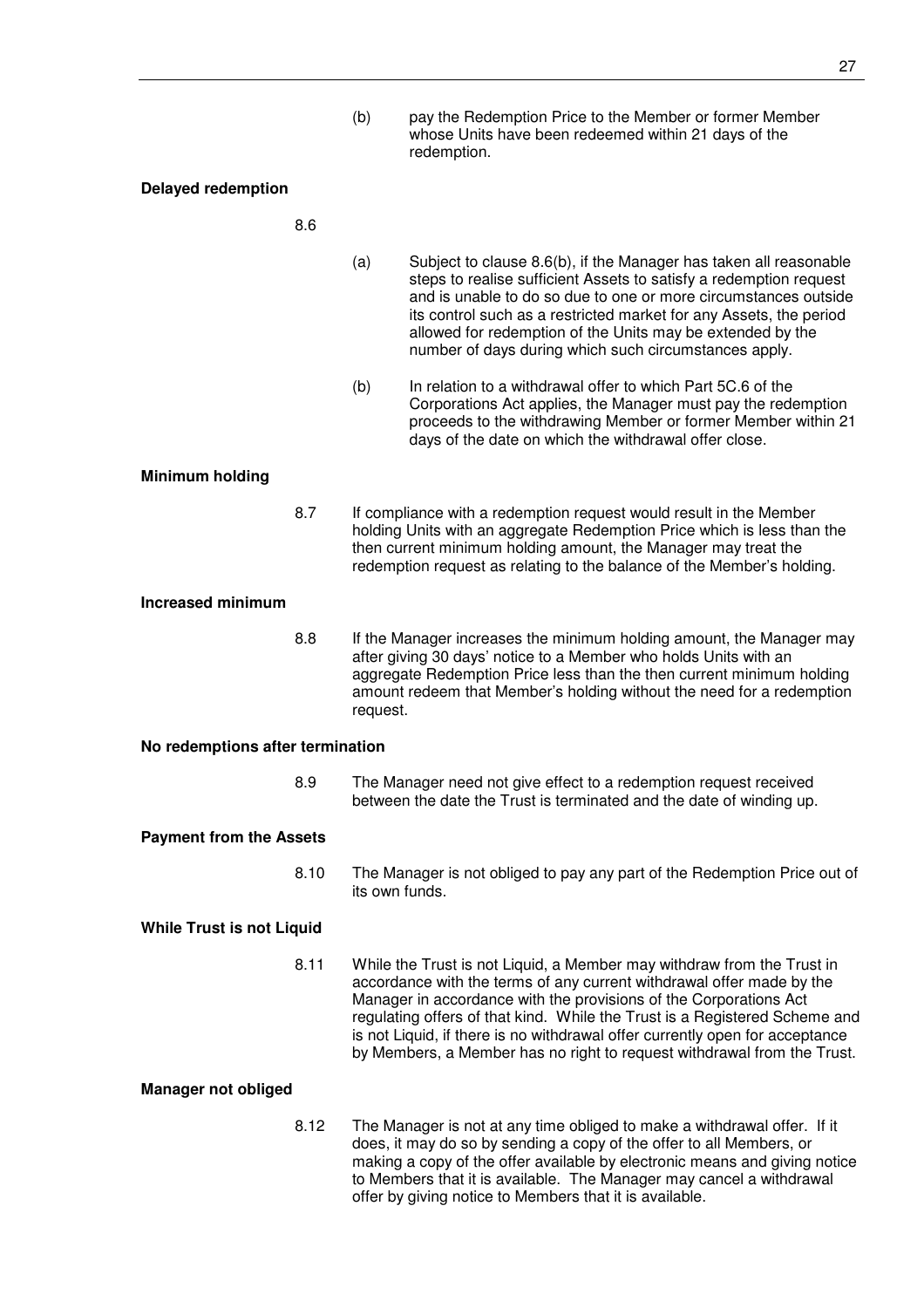#### **Sums owed to Manager**

8.13 The Manager may deduct from the proceeds of redemption or money paid pursuant to a withdrawal offer (if applicable) any money due to it by the Member. While the Trust is Liquid or not a Registered Scheme, the Manager may redeem without a redemption request some or all of the Units held by a Member to satisfy any amount of money due to it by the Member.

#### **When Units are redeemed**

8.14 Units are taken to be redeemed at the time at which the Redemption Price is known and the redemption is recorded (or required under clause 8.5 to be recorded) in the Register, and

> from that time until payment of the Redemption Price, the former holder of the redeemed Units ceases to be a Member in respect of those Units and is a creditor of the Trust in respect of the redemption proceeds.

#### **On-market buy backs**

8.15 While the Units are Officially Quoted the Manager may, subject to the Corporations Act and the Listing Rules, purchase Units on the ASX and cause the Units to be cancelled. No Redemption Price is payable on cancellation of the Units. Where the Units comprise part of Stapled Securities the Manager may only buy back and cancel the Units if the Attached Securities are also the subject of contemporaneous buy-back and cancellation. Where Units are purchased as part of a Stapled Security pursuant to a buy-back arrangement, the Manager must determine what proportion of the price paid for the Stapled Security is to be paid from the Assets of the Trust.

#### **Withdrawal offers while Listed**

8.16 While the Units are Officially Quoted the Manager may, subject to the Corporations Act and the Listing Rules, make a withdrawal offer under clause 8.11 in which case clauses 8.11 to 8.13 apply in relation to the withdrawal offer, and the Redemption Price is to be calculated in accordance with clause 7.2(b).

#### **Redemption of Options**

8.17 The provisions of this clause 8 apply to the redemption of Options, with any necessary adaptations. The Redemption Price of an Option is to be determined under clause 7.3.

#### **Redemption of Financial Instruments**

8.18 The provisions of this clause 8 apply to the redemption of Financial Instruments with any necessary adaptations. The Redemption Price of a Financial Instrument is to be determined under clause 7.4.

## **9 Valuation of Assets**

#### **Periodic valuations**

9.1 The Manager may cause an Asset to be valued at any time and, while the Trust is a Registered Scheme, must do so as and when required by the Corporations Act.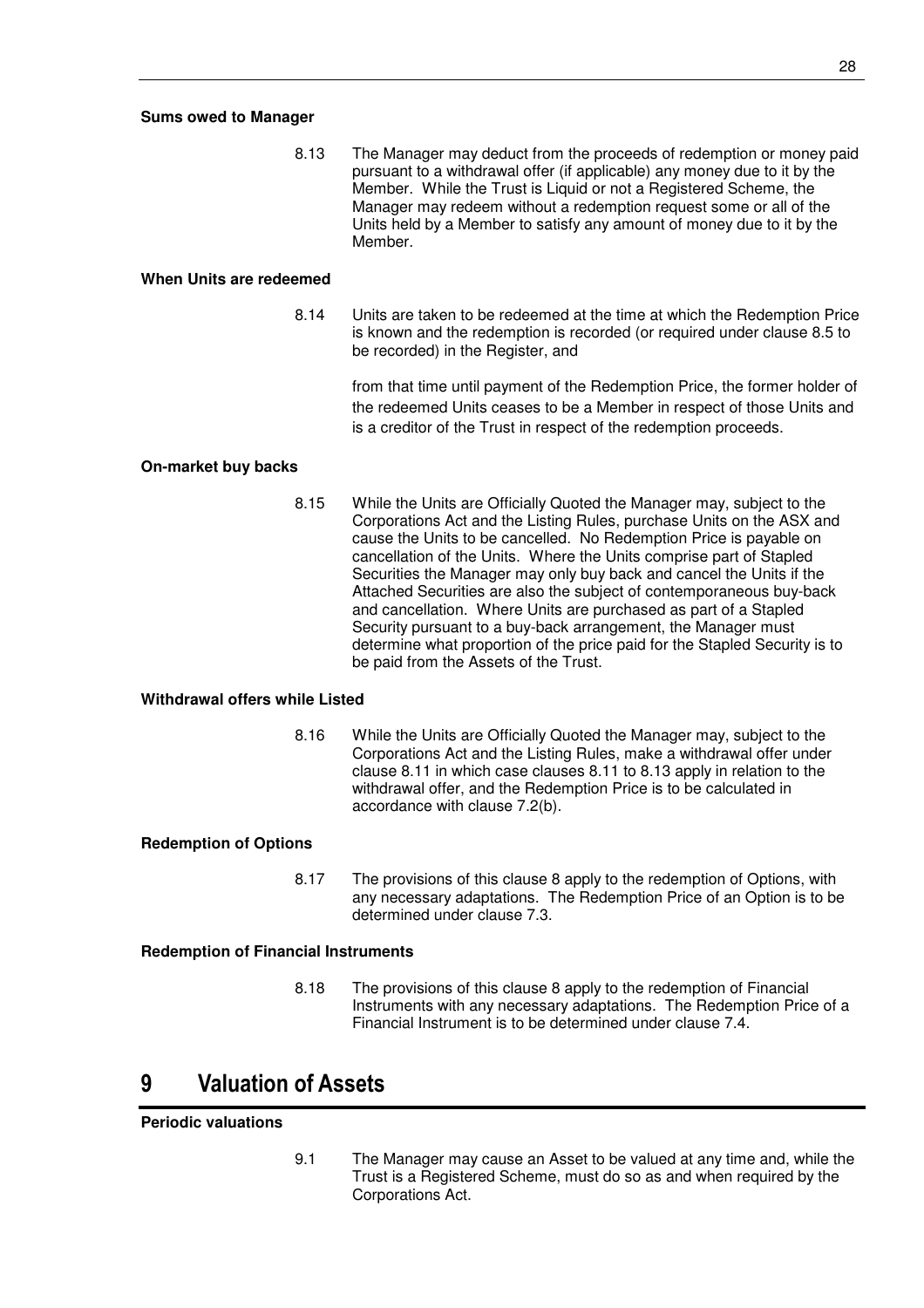#### **Net Asset Value**

9.2 The Manager may determine Net Asset Value at any time, including more than once on each day.

#### **Valuation methods**

9.3 The Manager may determine the value of an Asset, and determine valuation methods and policies for each category of Asset and change them from time to time. While the Trust is a Registered Scheme, the Manager's policy for the valuation of Assets must be based on the range of ordinary commercial practice for valuing the relevant type of asset and, where used to calculate the Application Price or Redemption Price of a Unit, the value must be reasonably current. In the absence of any other determination by the Manager, the value of an Asset for the purpose of calculating Net Asset Value will be its Market Value.

#### **Currency conversion**

9.4 Where it is necessary for the purposes of a valuation to convert one currency to another, the conversion is to be made at a time and at the rate quoted by a bank, or an independent pricing provider (such as Reuters) nominated by the Manager. Where the value of an Asset denominated in foreign currency is converted for the purposes of calculating the Redemption Price of a Unit, the currency valuation applied must be consistent with the range of ordinary commercial practice for valuing currency.

## **10 Income and Distributions**

#### **Standing principles for determining Distributable Income**

- 10.1 The Manager may determine standing principles for calculating and distributing the Distributable Income for any Financial Year or Distribution Period and may change the principles from time to time. Without limiting this clause 10.1, the standing principles may:
	- (a) include amounts of capital (or amounts which would have been capital, disregarding any recharacterisation in accordance with clause 10.17) in Distributable Income;
	- (b) treat amounts of income (or amounts which would have been income, disregarding any recharacterisation in accordance with clause 10.17) as capital; and
	- (c) permit the application of income receipts, profits or gains of the Trust to meet expenses of a revenue or capital nature (disregarding any classification of those expenses in accordance with clause 10.17), in the determination of Distributable Income.

#### **Determination of Distributable Income**

10.2

(a) The Manager must determine the Distributable Income for each Distribution Period and for each Financial Year. In the case of any Distribution Period which does not end at the end of a Financial Year this determination of the Distributable Income for that Distribution Period may be an estimate.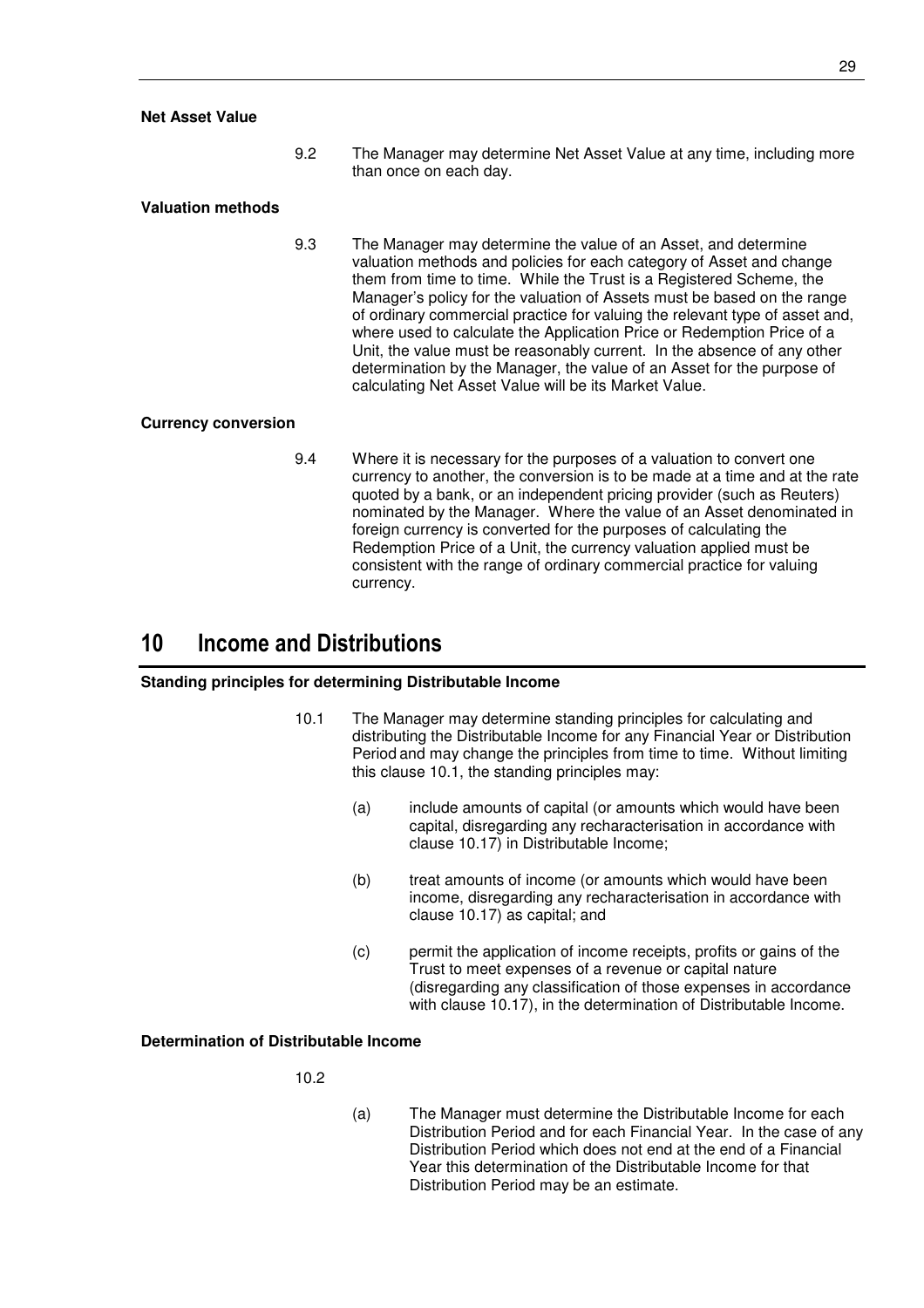- (b) The Distributable Income is to be:
	- (i) if the Manager has determined standing principles under clause 10.1 which are applicable to the Financial Year or Distribution Period, the amount calculated by applying those principles in respect of the Financial Year or Distribution Period; and
	- (ii) if there are no standing principles which are applicable to the Financial Year or Distribution Period under clause 10.1, so much of the income of the Trust determined according to ordinary concepts as is available for that period for distribution after payment of, or the provision for, costs, expenses and outgoings in accordance with normal concepts and the terms of this constitution.
- (c) In the case of each Distribution Period which ends at the end of a Financial Year, the Distributable Income for that Distribution Period is to be the amount by which the Distributable Income for the Financial Year exceeds the aggregate of the Distributable Income or estimated Distributable Income in respect of any prior Distribution Periods during that Financial Year.
- (d) The Manager may treat as expenses of the Trust all coupon, interest, distribution or other periodic payments if any, required to be paid by the Manager to Holders of Financial Instruments in accordance with the terms of those Financial Instruments.

#### **Accounts**

10.3 Notwithstanding that the Distributable Income of the Trust is to be determined in accordance with clauses 10.1 and 10.2, the accounts of the Trust may be prepared in accordance with applicable accounting standards, including international financial reporting standards to the extent required or relevant, and generally accepted accounting principles. The preparation of the accounts in this manner is not to be regarded as a determination of the method for calculating the Distributable Income of the Trust pursuant to clause 10.2.

#### **Present entitlement**

10.4 Subject to clauses 3.27, 10.17 and 10.20, each person Registered as a Member at the end of the last day of a Distribution Period is presently entitled to the Distributable Income of the Trust for that Distribution Period in the proportion which the number of Units held by the Member bears to the total number of Units then on issue.

#### **Record Date**

10.5 The Manager must determine the Record Date for the purpose of determining the persons who are entitled to be paid a distribution, which will be the last day of the Distribution Period unless otherwise determined by the Manager. The payment by the Manager in respect of any Units of an amount of the Distributable Income calculated in accordance with this constitution in respect of those Units to the Member registered in respect of those Units as at the Record Date is a good and sufficient discharge to the Manager in respect of any liability it may have to any person in respect of any such entitlement with respect to those Units.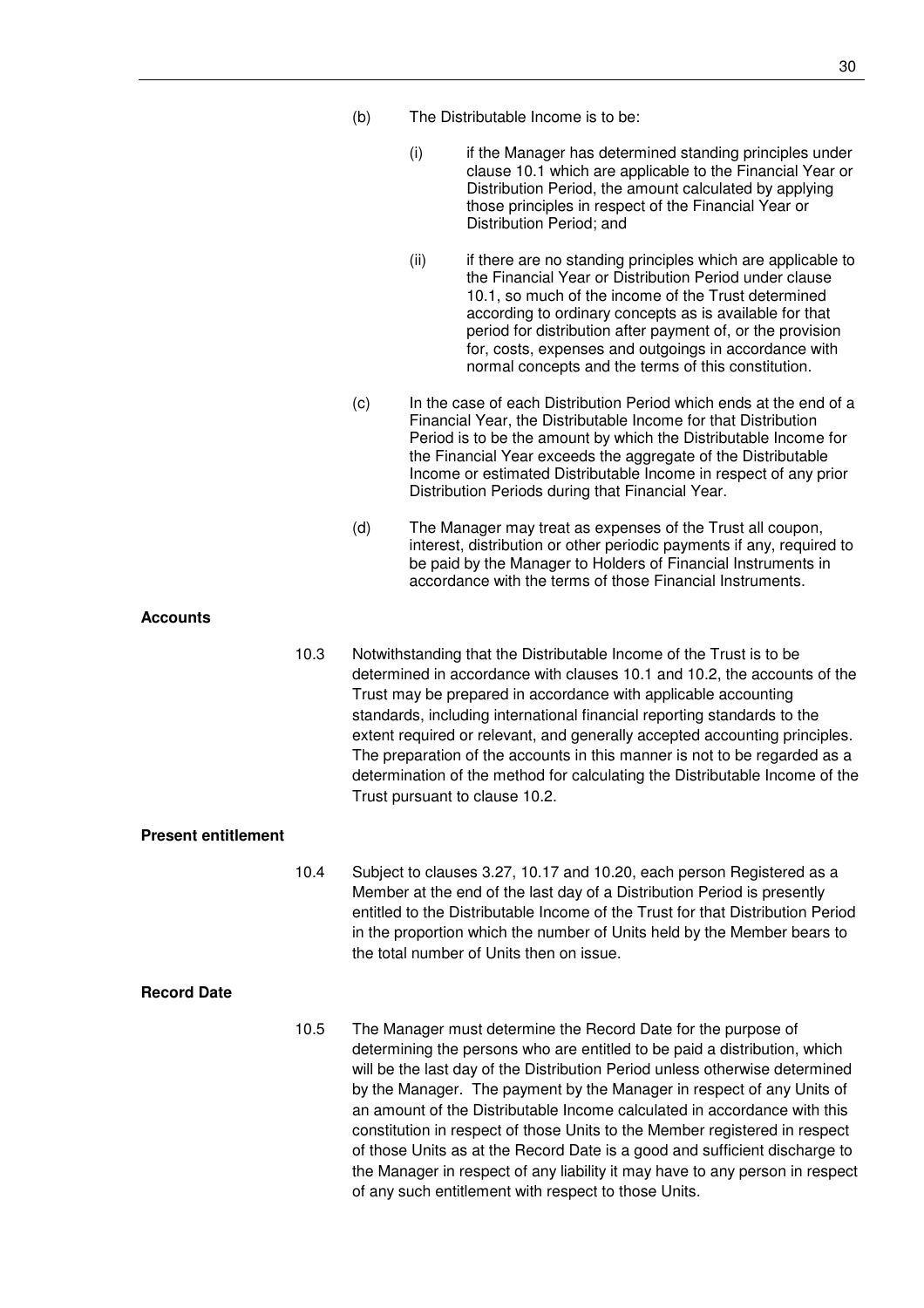#### **Reserve for distribution**

10.6 Upon a person or persons becoming entitled to a share or shares in the Distributable Income for a Distribution Period, the Manager must set aside assets with a total value which is, in the Manager's reasonable opinion, likely to be equal to, or to be a fair approximation of, the aggregate amount of those shares of Distributable Income for distribution. Those Assets may, if necessary, be converted to money by the Manager for the purposes of payment.

#### **Over/under provisions**

- 10.7 Following the distribution of those shares of the Distributable Income for a Distribution Period out of the Assets set aside under clause 10.6:
	- (a) if there is an over provision, the excess remains part of the Trust; and
	- (b) if there is an under provision, the Manager may apply further Assets to meet the distribution.

#### **Distribution of Distributable Income**

10.8 Subject to any deductions made under clause 10.16, the Manager must distribute to each person the person's entitlement to Distributable Income for a Distribution Period. That distribution must occur within two months after the Distribution Calculation Date for the Distribution Period.

#### **Other Distributions**

10.9 The Manager may at any time distribute any amount of capital or income to Members pro rata according to the number of Units in the Trust they hold as at a time decided by the Manager. The distribution may be in cash, by way of additional Units or in the form of other Assets under clause 11.7.

#### **Availability of reinvestment**

10.10 The Manager may decide whether to permit or require the Members to reinvest some or all of any distribution.

#### **Terms of reinvestment**

10.11 If the Manager decides to permit or require reinvestment, it must notify Members of the procedure and terms for reinvestment and any change in the procedure or terms. A request or requirement to participate in such a facility or cancellation of any such request or requirement is effective with respect to a distribution if received by the Manager before the Record Date for that distribution.

#### **Separate accounts**

10.12 The Manager may keep separate accounts of different categories or sources, or both, of receipts, profits, gains, deductions or credits for tax purposes, and may allocate receipts, profits gains, deductions or credits from a particular category or source, or both, to particular Members. Where the Manager allocates receipts, profits, gains, deductions or credits from a particular category or source to a Member other than pro rata with all other Members, the Manager must notify the Member.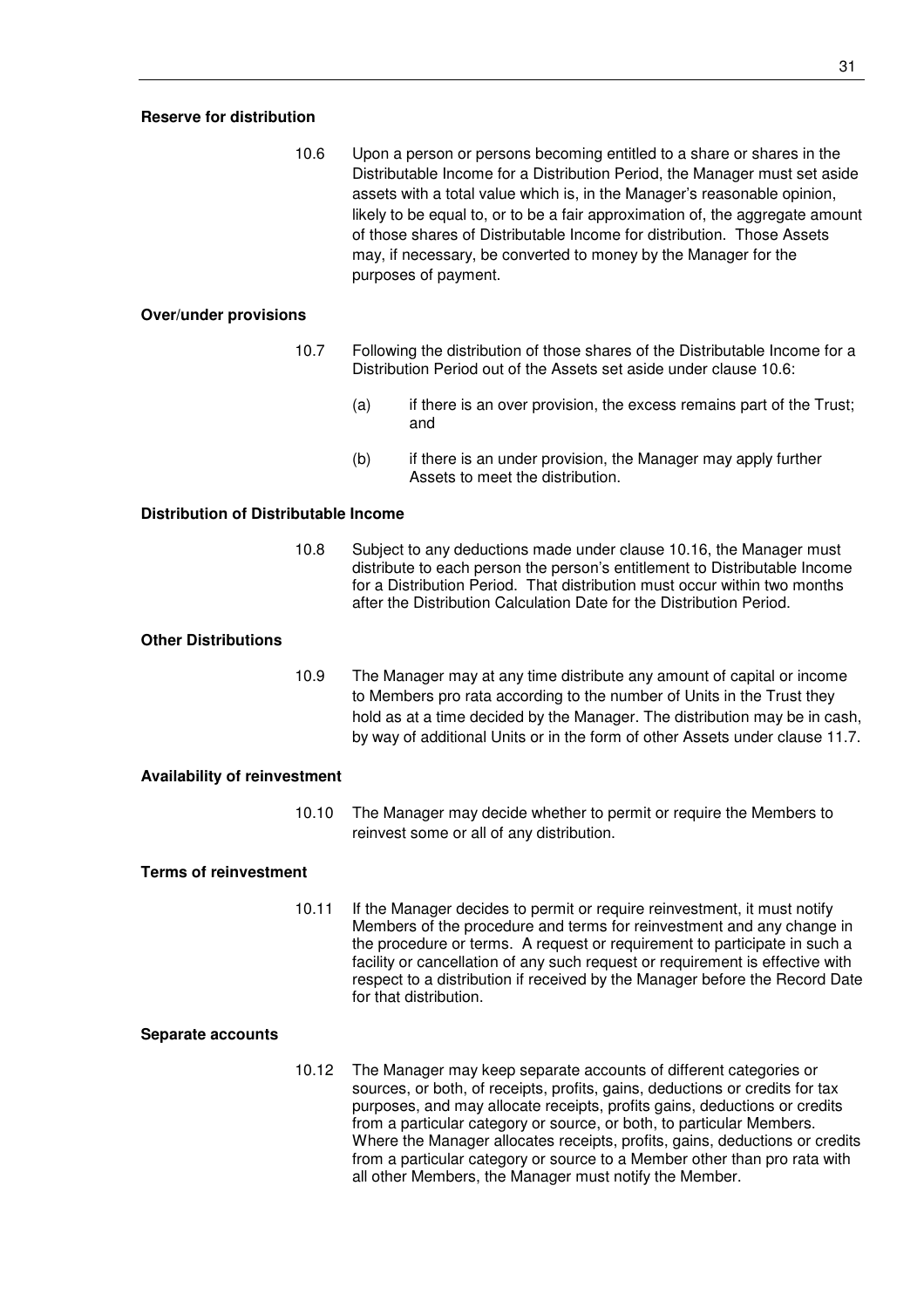10.13 If reinvestment applies, the Manager is taken to have received and accepted an application to reinvest distributions and the Units are taken to be issued on the date determined in accordance with clause 6.6.

#### **Position on transfer of Units**

10.14 A person who is or was a Member as at a Record Date remains entitled to their share (if any) of the Distributable Income under clause 10.4 despite any transfer, transmission or redemption of Units by or in respect of the person, being Units which gave rise to the entitlement.

#### **Deductions from Distributable Income**

10.15 The Manager may deduct from any entitlement of a person to a share of Distributable Income any amount which the Manager is required or authorised to deduct under clause 11.6 and all amounts deducted must be applied in reimbursing the Trust for any corresponding amount paid, distributed or reimbursed out of the Trust or reimbursing the Manager for the payment of the Tax to the person or authority entitled to it.

#### **Fractions**

10.16 If the share of Distributable Income for a Member determined under clause 10.4 includes a fraction of a cent, the share is to be adjusted to the nearest cent below the amount calculated and under clause 10.4 and the fraction of the cent becomes an Asset.

#### **Classification of items**

- 10.17 Without limiting clause10.2, the Manager may determine:
	- (a) whether any receipt, profit gain, cost, expense or outgoing is to be treated, for the purposes of this constitution, as being on income or capital account and may, in making that determination, reclassify amounts which are income as capital, and amounts which are capital as income;
	- (b) the extent to which reserves or provisions need to be made; and
	- (c) whether any item of income should be recognised as it is received or as it accrues (but not yet received).

#### **Liability**

10.18 The Manager does not incur any liability nor is it obliged to account to anyone (including any Member or former Member) nor is it liable for any loss or damage as a result of the exercise of any discretion or power under this clause 10, or the AMIT Regime, or in respect of any determination of fact or law made as part of, or as a consequence of, the exercise of such discretion or power despite any error or miscalculation in any provision made for Tax.

#### **Member may direct**

10.19 The Manager may act on a direction given by a Member in such form as the Manager requires to pay to a third party nominated in the direction all or part of the Member's entitlement to distributions of income and capital under this clause 10 or under clause 22 on winding up.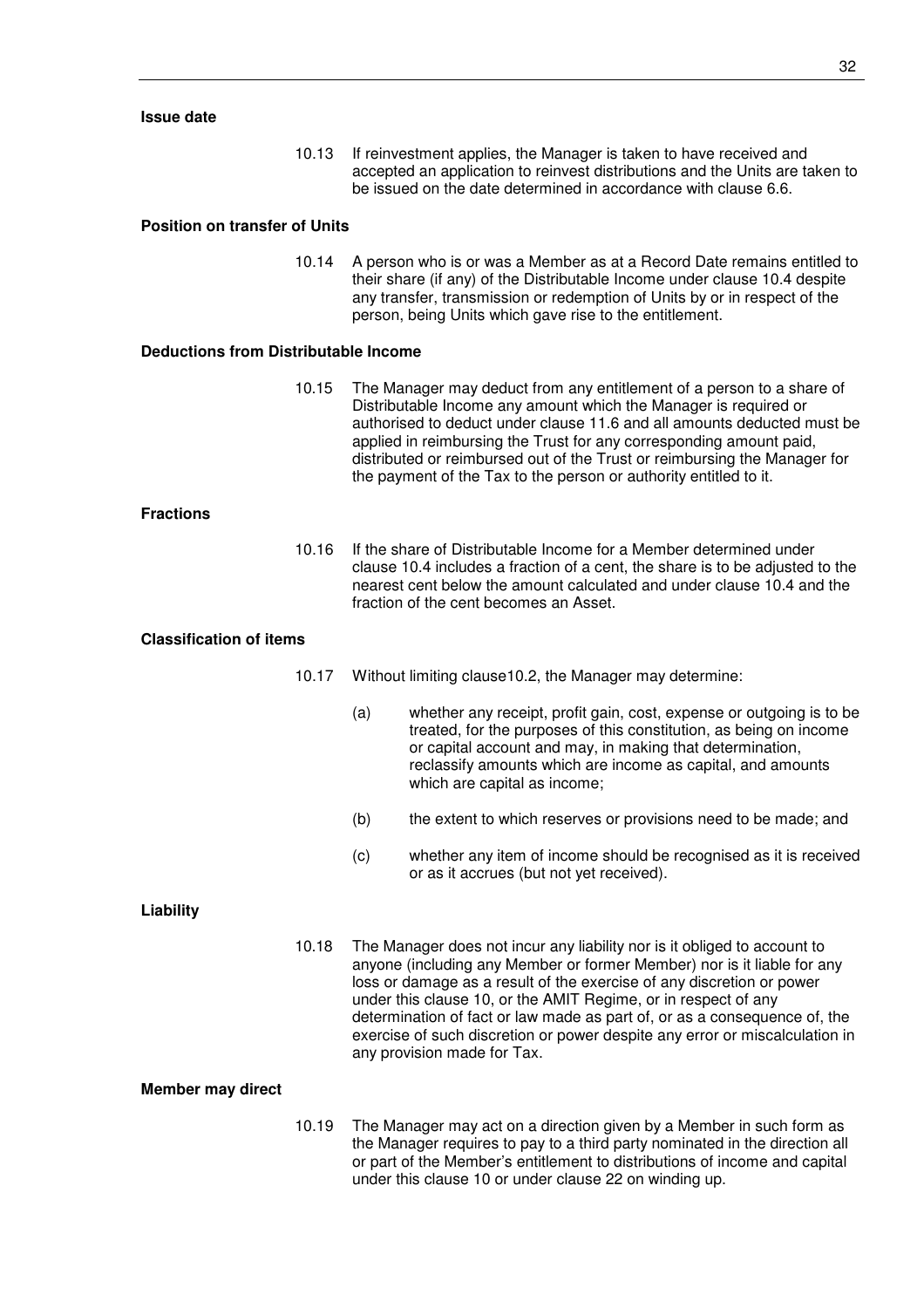10.20 Where any Tax attributable to the ownership of Units by certain Members is paid or to be paid from the Assets, the entitlement to Distributable Income of those Members may be adjusted by the Manager so that the entitlement to Distributable Income of all other Members is equivalent to the amount they would receive in the absence of such Taxes.

#### **Periodic payments to Holders of Financial Instruments**

10.21 The Manager must pay to Holders of Financial Instruments all coupon, interest, distribution or other periodic payments required to be paid to the Holders of Financial Instruments under the terms of those Financial Instruments with such payments to be made at the time and in the manner set out in the terms of those Financial Instruments.

#### **Distributions Paid in Different Currencies**

- 10.22 The Manager may provide a facility under which Members may receive their entitlement to the Distributable Income from time to time in such currency or currencies as they may request by notice to the Manager in writing and which the Manager may approve, and in such event the Manager may arrange to convert a Member's entitlement to Distributable Income into the currency in which it is to be paid on a date being:
	- (a) the date that the Distributable Income in respect of a Distribution Period is determined,
	- (b) the Distribution Calculation Date in respect of a Distribution Period,
	- (c) the date of payment of distribution entitlements in respect of a Distribution Period; or
	- (d) such other date as the Manager may determine.

The Manager may maintain bank accounts in such currencies as may be appropriate for this purpose.

## **10A AMIT Regime**

| <b>AMIT election</b> |       |                                                                                                                                                                                                                                                                                                                                                                                                                                                                                                          |
|----------------------|-------|----------------------------------------------------------------------------------------------------------------------------------------------------------------------------------------------------------------------------------------------------------------------------------------------------------------------------------------------------------------------------------------------------------------------------------------------------------------------------------------------------------|
|                      | 10A.1 | The Manager may, under the AMIT Regime, make an election to<br>determine the Trust to be an attribution managed investment trust for<br>the purposes of the Tax Act.                                                                                                                                                                                                                                                                                                                                     |
| Unders and overs     |       |                                                                                                                                                                                                                                                                                                                                                                                                                                                                                                          |
|                      | 10A.2 | The Manager may determine how any Unders or Overs that arise for<br>the Trust are to be dealt with in accordance with the AMIT Regime. The<br>Trustee is not liable to any Member or former Member with respect to<br>how it addresses any Unders or Overs, provided that the Trustee<br>addresses the Unders and Overs in accordance with the AMIT Regime,<br>and irrespective of whether the choices made result in an attribution<br>outcome for a Member or former Member that is different from the |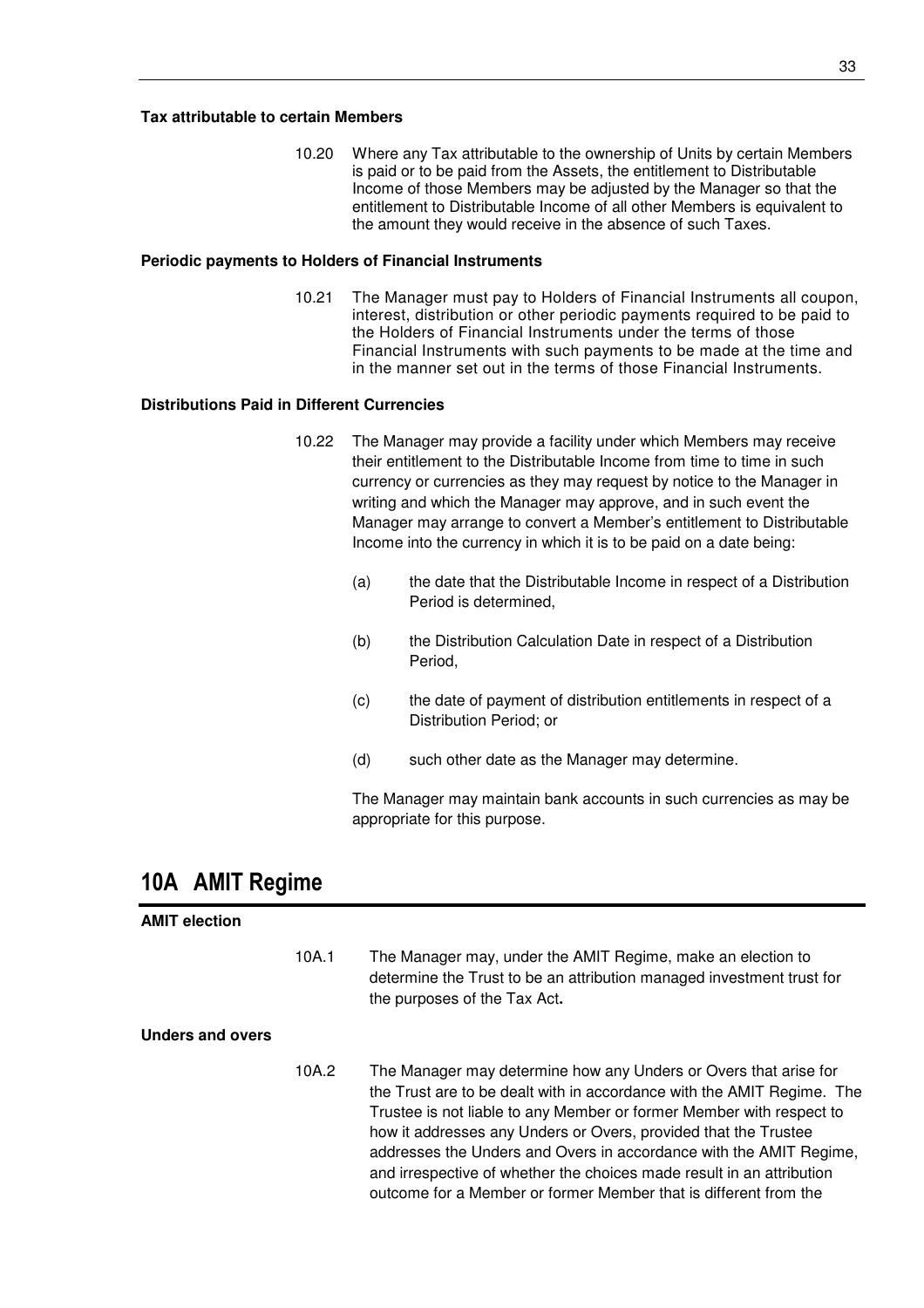attribution outcome if the Manager had not made the choice, or had made the choice differently.

#### **Attribution of taxable income to Member**

- 10A.3 Following the end of a Financial Year which is an AMIT Income Year, the Manager must attribute the Determined Trust Components of each particular category or character for tax purposes to Members in accordance with the Tax Act.
- 10A.4 The Manager may establish principles ("**Attribution Principles**") to determine the manner in which Determined Trust Components are attributed to Members.
- 10A.5 If there are no Attribution Principles for an AMIT Income Year the Manager must attribute to each Member in respect of an AMIT Income Year:
	- (a) if distributions have been paid to Members in respect of the AMIT Income Year (whether of Distributable Income or any other distributions pursuant to clause 10.9), so much of any Determined Trust Components of the Trust for the AMIT Income Year as the Manager reasonably determines based on the Member's proportionate share of the total distributions paid in respect of the AMIT Income Year; and
	- (b) if no distributions have been paid to Members in respect of the AMIT Income Year, so much of any Determined Trust Components of the Trust for the AMIT Income Year as the Manger reasonably determines based on the Member's proportionate share of the total units on issue as at the last day of the AMIT Income Year.

#### **Member must notify, provide information and indemnify Manager in relation to objections**

- 10A.6 If a Member or former Member objects to the basis of the attribution of the Determined Member Components for the purposes of the AMIT Regime, including, without limitation, by making a Member Objection Choice, the Member or former Member must:
	- (a) provide the Manager with a copy of the objection notice, including the basis for objection, within the time the member is required to do so under the Tax Act;
	- (b) provide to the Manager any information the Manager reasonably requests in order to assess the Member's objection or proposed objection; and
	- (c) indemnify the Manager against all costs and liabilities incurred by the Manager as a result of the objection or proposed objection.

#### **Consequences if objection made**

10A.7 If a Member or former Member makes an objection to the basis of attributing the Determined Trust Components of the Trust under the AMIT Regime, including, without limitation, by making a Member Objection Choice the Manager may: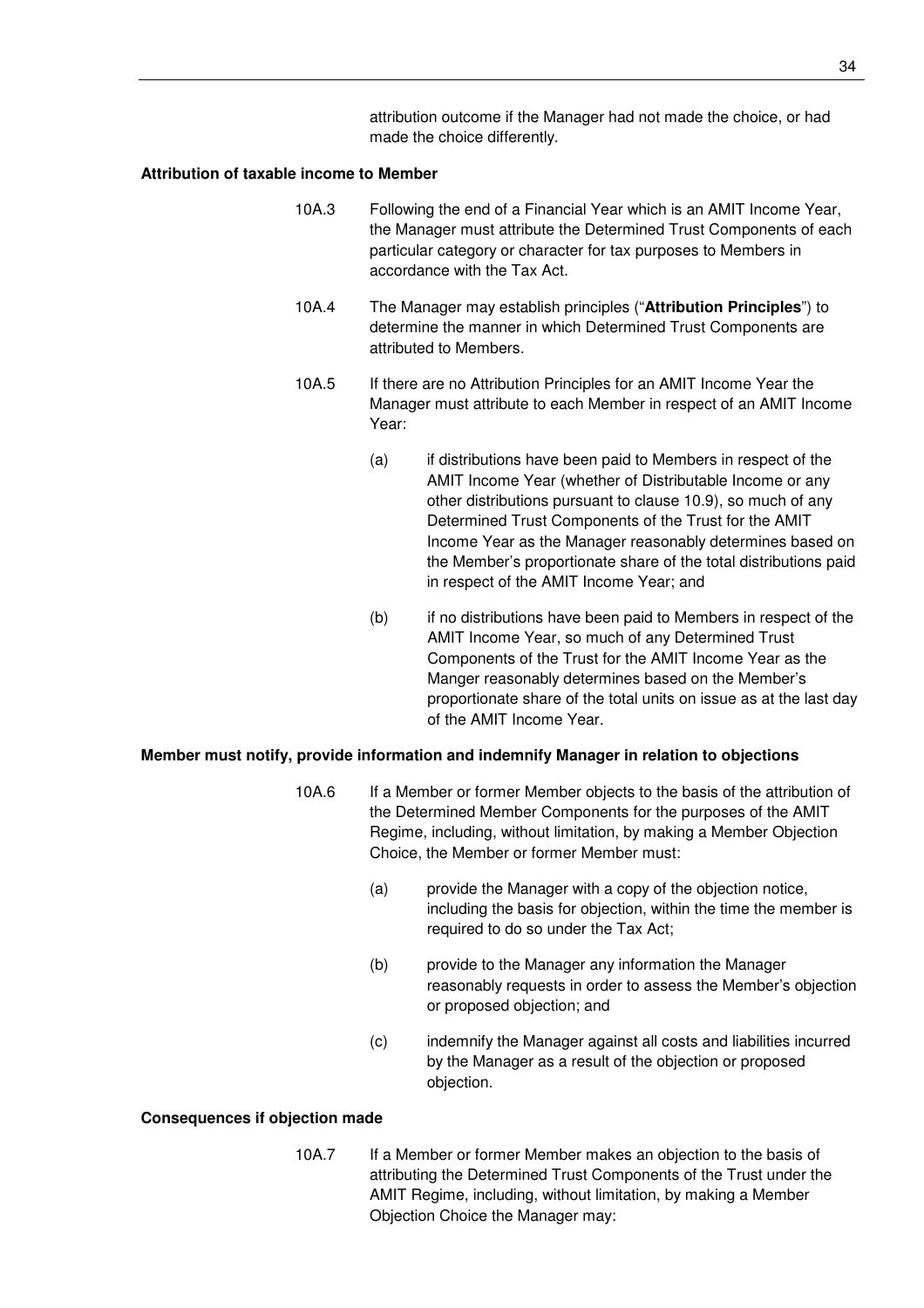- (a) take such action as it considers necessary, appropriate or reasonable to provide for the rights and interests of other Members to be protected, including in dealings with the Commissioner of Taxation; and
- (b) amend its attribution of the relevant Determined Trust Components to the Members, having regard to the principles in clauses 10A.3, 10A.4 and 10A.5, and issue amended AMMA Statements to Members.

## **Limitation of liability**

10A.8 The Manager has no liability in respect of any act, matter or thing done or omitted to be done by a Member in relation to an objection to the basis of attribution of the Determined Trust Components of the Trust under the AMIT Regime, including, without limitation, by the Member making a Member Objection Choice.

## **Manager has a right to be indemnified for Tax payable**

- 10A.9 Without limiting clause 18, each Member or former Member is required to indemnify the Manager for:
	- (a) any Tax payable by the Manager as a result of the application of the AMIT Regime which the Manager reasonably determines relates to the Member of former Member; and
	- (b) any other costs, expenses or liabilities incurred by the Manager as a result of being liable to such Tax, and claiming on the indemnity provided by the Member under this clause.

## **Methods through which indemnity may be satisfied**

- 10A.10 The Manager may, if it is entitled to be indemnified by a Member or former Member under clause 10A.9, or under the AMIT Regime:
	- (a) deduct (under clause 11.6) from any amounts owing to the particular Member, the aggregate of any amounts which the Manager is entitled to be indemnified under clause 10A.9, or under the AMIT Regime; and
	- (b) redeem (under clause 8.13) Units held by the Member to satisfy any amounts owed to the Manager under clause 10A.9.

## **11 Payments**

## **Payment method**

11.1 Money payable by the Manager to an Investor may be paid in any manner the Manager decides.

## **Electronic transfers**

11.2 Without limitation to clause 11.1, if the Manager attempts to make a payment of money to an Investor by electronic transfer and that transfer is unsuccessful, notwithstanding any instruction or agreement to the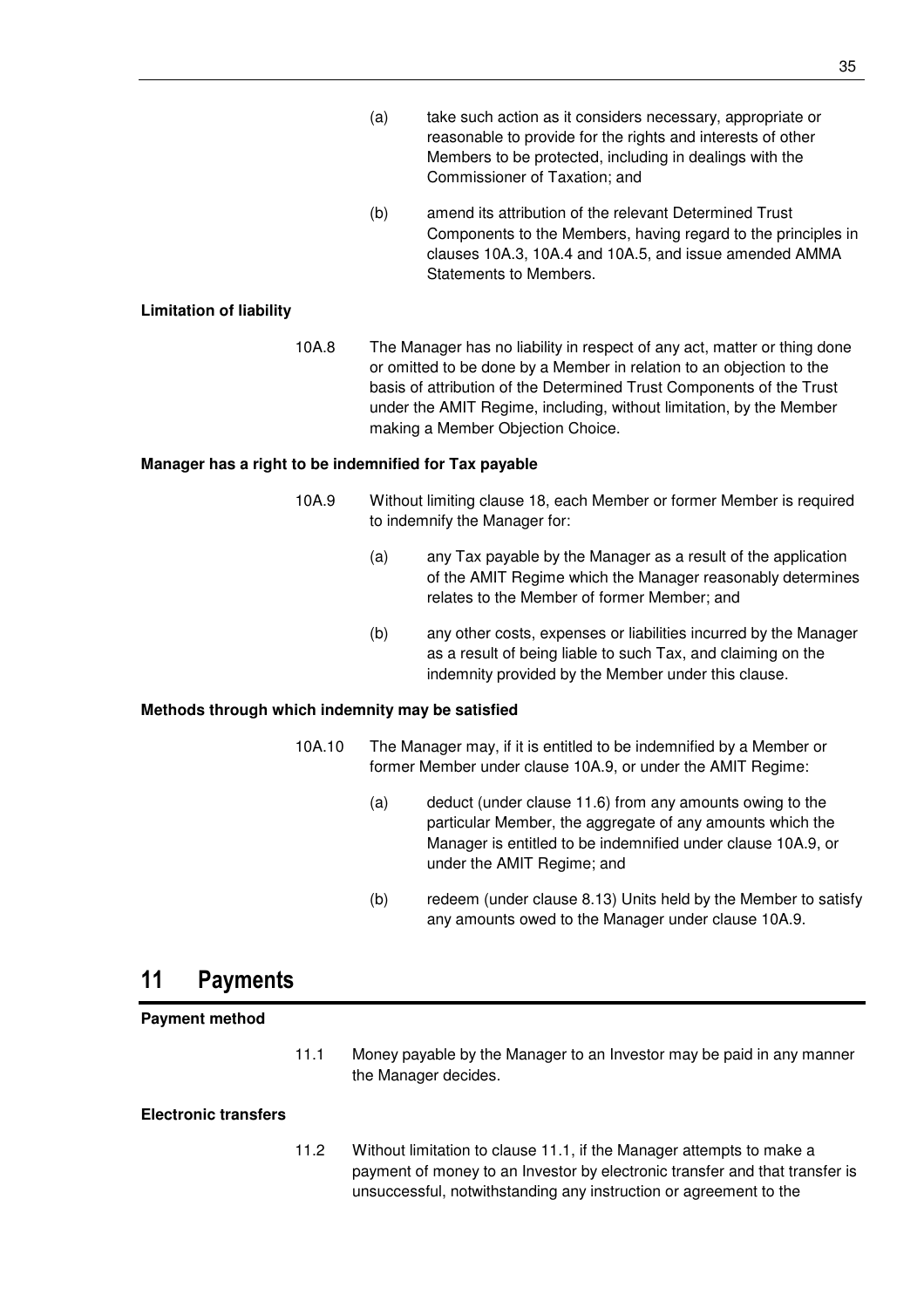contrary, the Manager may send that money by cheque to the Investor at the last known address of that Investor.

#### **Cheques**

11.3 The Manager may cancel any cheque which is not presented within 12 months from its date of issue. Where a cheque which is cancelled was drawn in favour of an Investor, the Manager may reinvest the money in Units and if relevant Attached Securities in the name of that Investor at the application price for the Units and Attached Securities prevailing at the time the cheque is cancelled (if the Investor is a Member) or deal with the money in accordance with any relevant legislation dealing with unclaimed moneys.

#### **Rounding**

11.4 Only whole cents are to be paid, and any remaining fraction of a cent becomes an Asset.

#### **Joint Investors**

11.5 A payment to any one of joint Investors will discharge the obligations of the Manager in respect of the payment.

#### **Deduction of Tax and amounts owing**

11.6 The Manager may deduct from any amount to be paid to, or received from, a person who is or has been an Investor, any amount of Tax (or an estimate of it) or any other amount which the Manager is required or authorised to deduct in respect of that payment or receipt by any applicable law or by this constitution, or which the Manager considers should be deducted.

#### **Transfer of Assets**

- 11.7 The Manager may transfer Assets to a Member rather than pay cash in satisfaction of all or part of a redemption request, pursuant to a withdrawal offer or in payment of a distribution of income or capital, or on winding up of the Trust, either:
	- (a) with the consent of the Member; or
	- (b) if the Manager reasonably considers the transfer of Assets rather than cash is in the best interests of Members, without the consent of the Member.

The Assets transferred, together with any cash paid, must be of equal value to the total amount due to the Member pursuant to the redemption, withdrawal offer or distribution (based on a valuation which is consistent with the range of ordinary commercial practice for valuation of assets of that type and is reasonably current, having regard to the type of asset involved and prevailing market conditions). If paragraph (a) of this clause 11.7 applies, the costs involved in transfer of these Assets must be paid by the Member or deducted from the amount due to the Member.

For the purposes of this clause 11.7, the Manager is appointed as agent and attorney of each Member with power to agree on the Member's behalf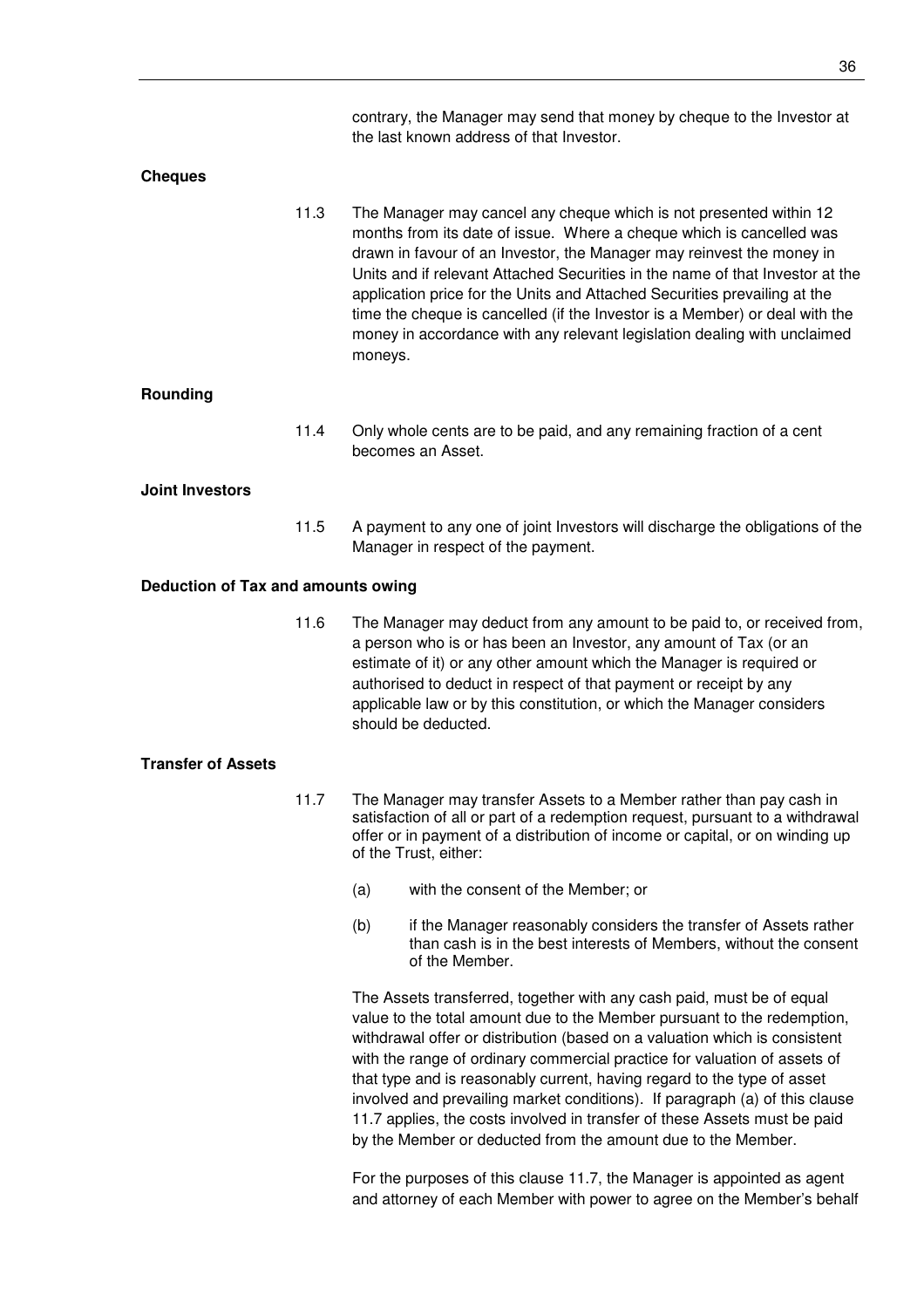to the transfer of Assets to the Member and to execute all documents and do all things which it considers are necessary, desirable or reasonably incidental to give effect to the transfer of Assets, including agreeing to become a member and/or holder of securities of a company or other body corporate or trust.

# **12 Powers of the Manager**

### **General powers**

12.1 Subject to this constitution, the Manager has all the legal capacity and powers in respect of the Trust both inside and outside Australia that it is possible under the law to confer on a trustee and as though it were the absolute owner of the Assets and acting in its personal capacity.

# **Contracting powers**

- 12.2 The Manager in its capacity as trustee of the Trust has power to enter into any form of contract and to incur all types of obligations and liabilities, including:
	- (a) to borrow or raise money (whether or not on a secured basis and in any manner whatsoever including all forms of financial accommodation and debt facilities);
	- (b) to grant all types of security (whether for the obligations of the Manager or another person);
	- (c) to grant guarantees and indemnities; and
	- (d) to enter into derivatives.

### **Investment and lending powers**

- 12.3 The Manager in its capacity as trustee of the Trust may invest in, dispose of, or otherwise deal with property and rights in its absolute discretion. This includes the power to:
	- (a) invest the whole or part of the Assets in a single type of asset, or in trusts or other entities managed or controlled by the Manager or its related body corporate, or such other investments as the Manager determines; and
	- (b) lend money and on-lend or provide financial accommodation to any person.

### **Power of delegation**

- 12.4 The Manager may authorise any person to act as its agent or delegate (in the case of a joint appointment, jointly and severally) to hold title to any Asset, perform any act or exercise any discretion within the Manager's power, including the power to appoint in turn its own agent or delegate.
- 12.5 The Manager may include in any such authorisation provisions to protect and assist those dealing with the agent or delegate, and to limit the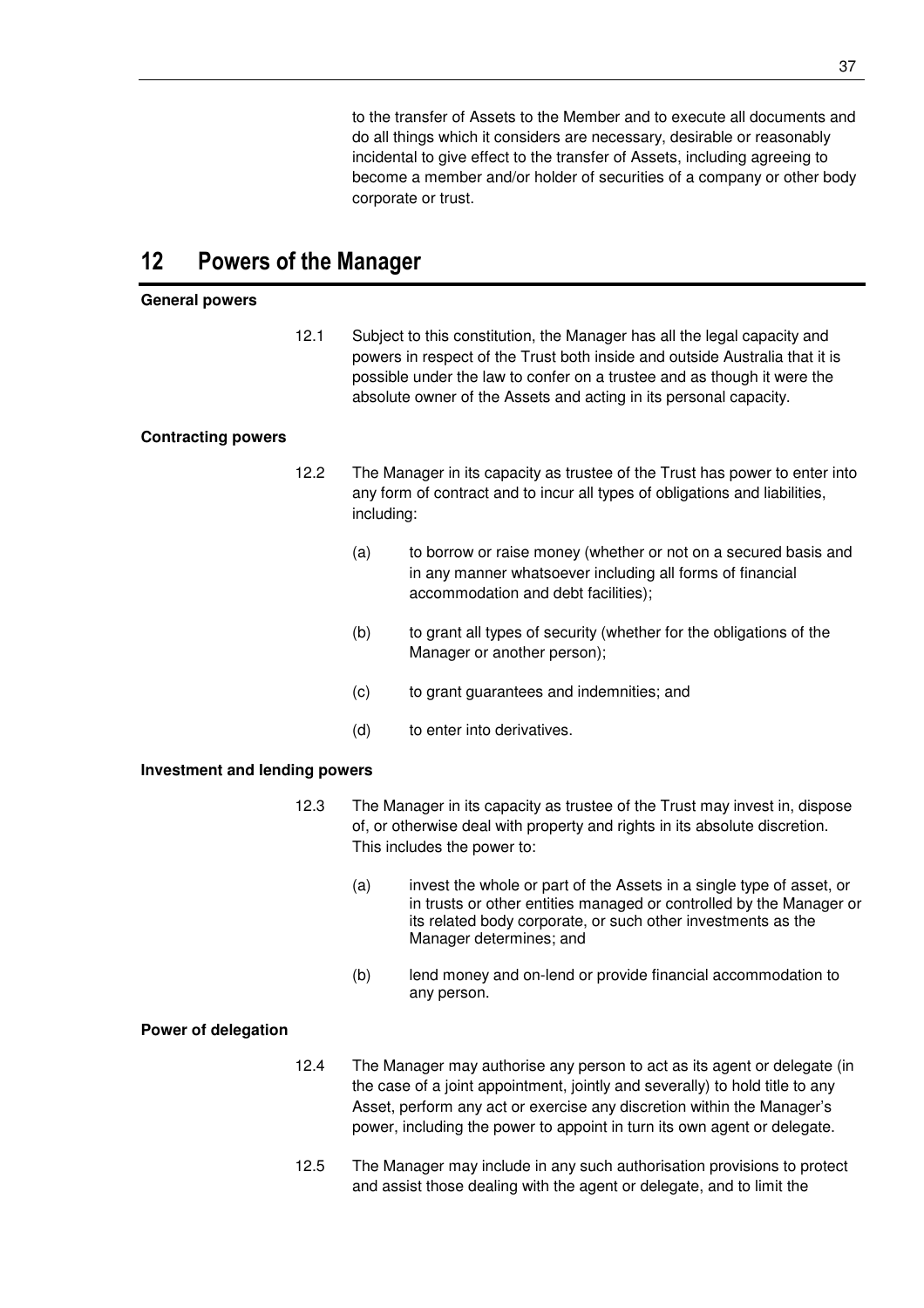|                               |       | Manager's liability as against persons other than a Member (in their<br>capacity as a Member), as the Manager thinks fit.                                                                                                                                                                                                         |                                                                                                 |  |
|-------------------------------|-------|-----------------------------------------------------------------------------------------------------------------------------------------------------------------------------------------------------------------------------------------------------------------------------------------------------------------------------------|-------------------------------------------------------------------------------------------------|--|
|                               | 12.6  |                                                                                                                                                                                                                                                                                                                                   | The agent or delegate may be an associate of the Manager.                                       |  |
| <b>Exercise of discretion</b> |       |                                                                                                                                                                                                                                                                                                                                   |                                                                                                 |  |
|                               | 12.7  | The Manager may in its absolute discretion decide how and when to<br>exercise its powers.                                                                                                                                                                                                                                         |                                                                                                 |  |
| <b>Underwriting</b>           |       |                                                                                                                                                                                                                                                                                                                                   |                                                                                                 |  |
|                               | 12.8  | The Manager may enter into an arrangement with a person to underwrite:                                                                                                                                                                                                                                                            |                                                                                                 |  |
|                               |       | (a)                                                                                                                                                                                                                                                                                                                               | the subscription, issue, offer for sale or purchase of Units, Options<br>or Stapled Securities; |  |
|                               |       | (b)                                                                                                                                                                                                                                                                                                                               | any instalment payment on Partly Paid Units;                                                    |  |
|                               |       | (c)                                                                                                                                                                                                                                                                                                                               | the exercise of Options;                                                                        |  |
|                               |       | (d)                                                                                                                                                                                                                                                                                                                               | any security or debt instrument; or                                                             |  |
|                               |       | (e)                                                                                                                                                                                                                                                                                                                               | any obligation (actual or prospective) or thing of any kind                                     |  |
|                               |       | on such terms as the Manager determines (including that the underwriter<br>may take up any of those things not otherwise subscribed for or sold).<br>Unless the agreement between the Manager and the underwriter<br>expressly states the contrary intention, the underwriter will not be an agent<br>or delegate of the Manager. |                                                                                                 |  |
| Voting                        |       |                                                                                                                                                                                                                                                                                                                                   |                                                                                                 |  |
|                               | 12.9  | Subject to the Corporations Act, the Manager may exercise all voting<br>rights conferred by the Assets at its absolute discretion.                                                                                                                                                                                                |                                                                                                 |  |
| <b>Credit Rating</b>          |       |                                                                                                                                                                                                                                                                                                                                   |                                                                                                 |  |
|                               | 12.10 | The Manager may arrange to have the Trust given a credit rating by a<br>Ratings Agency and provide undertakings to the Ratings Agency from time<br>to time in order to maintain any credit rating assigned to the Trust.                                                                                                          |                                                                                                 |  |
| <b>No limitation</b>          |       |                                                                                                                                                                                                                                                                                                                                   |                                                                                                 |  |
|                               | 12.11 |                                                                                                                                                                                                                                                                                                                                   | Nothing in this clause 11 limits anything else in this clause 11.                               |  |

# **13 Retirement of Manager**

# **While a Registered Scheme**

- 13.1 While the Trust is a Registered Scheme, the Manager :
	- (a) may retire as the responsible entity of the Trust as permitted by law; and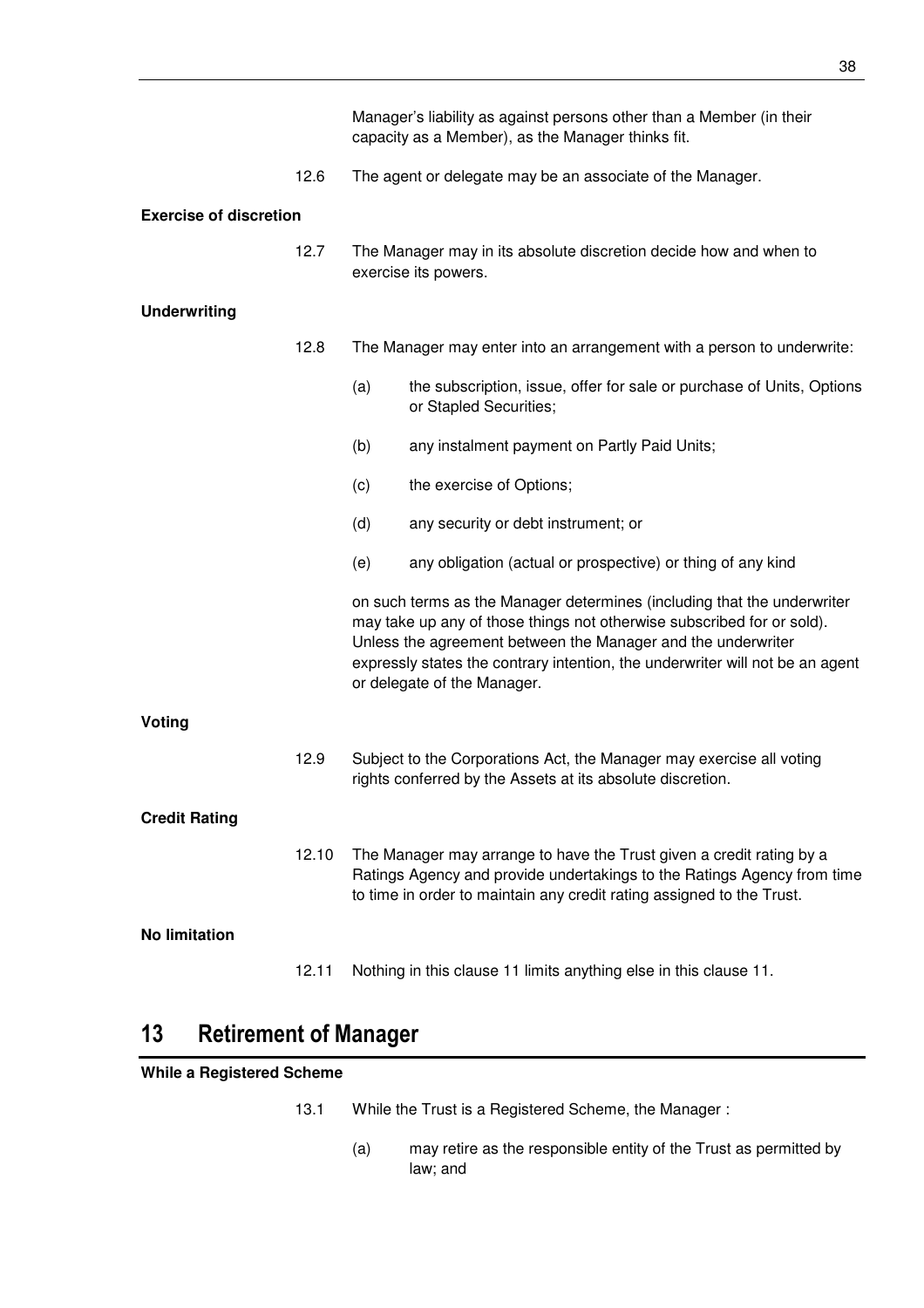Subject to law, the Manager may appoint in writing another person to be the Manager.

# **While not a Registered Scheme**

|                    | 13.2 | While the Trust is not a Registered Scheme, the Manager:                                                                                          |                                                                                                                                                          |
|--------------------|------|---------------------------------------------------------------------------------------------------------------------------------------------------|----------------------------------------------------------------------------------------------------------------------------------------------------------|
|                    |      | (a)                                                                                                                                               | may retire on 3 months' notice to Members (or such shorter period<br>as they agree); and                                                                 |
|                    |      | (b)                                                                                                                                               | must retire as the trustee of the Trust if required by law or by all<br>Members.                                                                         |
|                    |      | the Manager.                                                                                                                                      | On retirement, the Manager may appoint in writing another person to be                                                                                   |
| <b>New Manager</b> |      |                                                                                                                                                   |                                                                                                                                                          |
|                    | 13.3 | Any replacement Manager must execute a deed by which it covenants to<br>be bound by this constitution as if it had originally been a party to it. |                                                                                                                                                          |
| Release            |      |                                                                                                                                                   |                                                                                                                                                          |
|                    | 13.4 |                                                                                                                                                   | When it retires or is removed, the Manager is released from all obligations<br>in relation to the Trust arising after the time it retires or is removed. |

# **14 Notices to Investors**

| <b>Notice</b>          |      |                                                                                                                                                                                                                                                                                                                                                                                                                                             |
|------------------------|------|---------------------------------------------------------------------------------------------------------------------------------------------------------------------------------------------------------------------------------------------------------------------------------------------------------------------------------------------------------------------------------------------------------------------------------------------|
|                        | 14.1 | Subject to the Corporations Act, a notice or other communication required<br>to be given to an Investor in connection with the Trust must be given in<br>writing (which includes a facsimile or email) or in such other manner as the<br>Manager determines, and be delivered or sent to the Investor at the<br>Investor's physical address, facsimile number or electronic address for<br>delivery of notices last advised to the Manager. |
| <b>Cheques</b>         |      |                                                                                                                                                                                                                                                                                                                                                                                                                                             |
|                        | 14.2 | A cheque payable to an Investor may be posted to the Investor's physical<br>address or handed to the Investor or a person authorised in writing by the<br>Investor.                                                                                                                                                                                                                                                                         |
| <b>Joint Investors</b> |      |                                                                                                                                                                                                                                                                                                                                                                                                                                             |
|                        | 14.3 | In the case of joint Investors, the physical or electronic address of the<br>Investor means the physical or electronic address of the Investor first<br>named in the Register.                                                                                                                                                                                                                                                              |
| When notice received   |      |                                                                                                                                                                                                                                                                                                                                                                                                                                             |
|                        | 14.4 | A notice or other communication sent:                                                                                                                                                                                                                                                                                                                                                                                                       |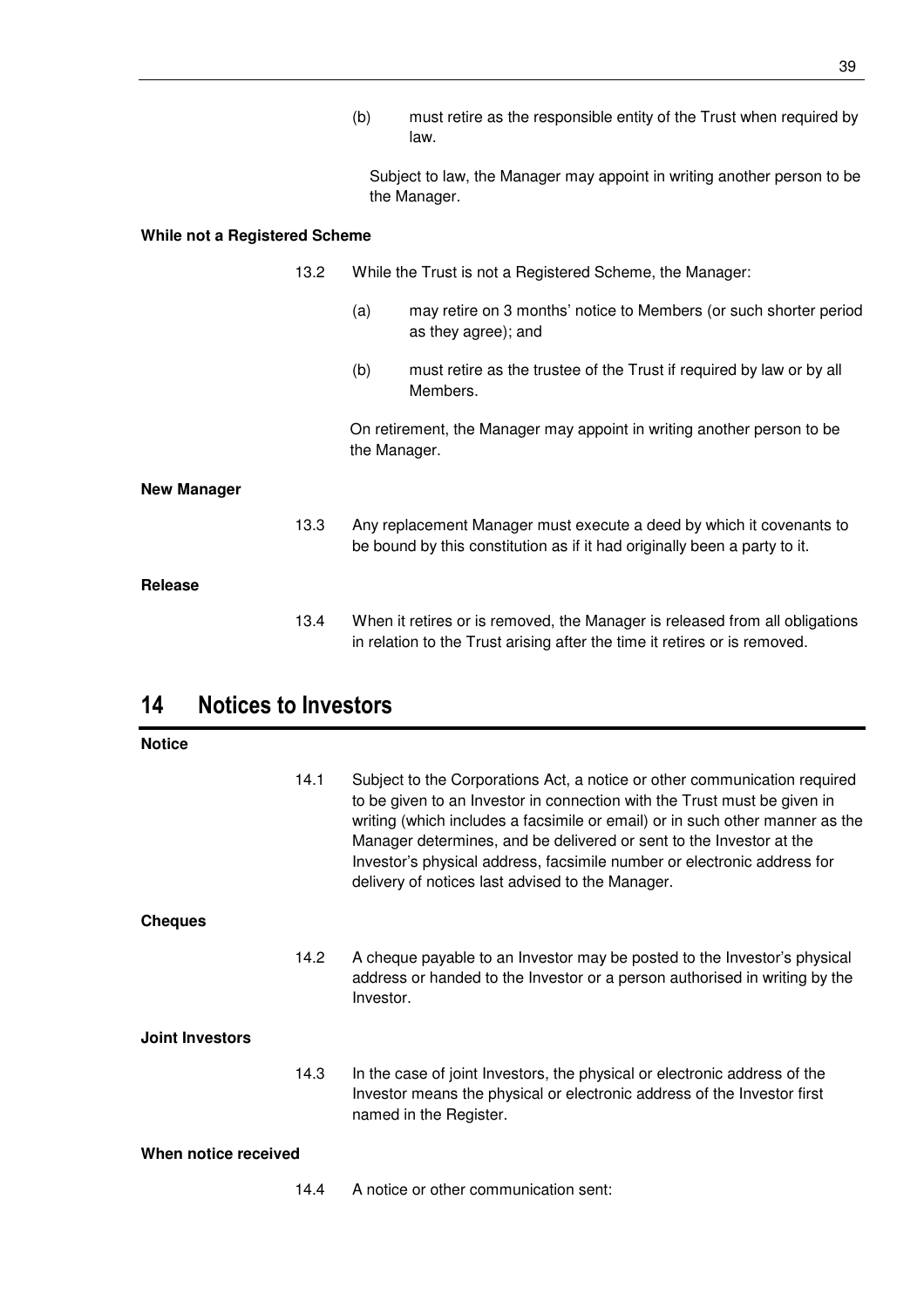- (a) by post is taken to be received on the Business Day after it is posted;
- (b) by fax is taken to be received one hour after receipt by the transmittor of confirmation of transmission from the receiving fax machine; and
- (c) by email is taken to be received 1 hour after it is sent if the sender has not received a notice of non-delivery.

A cheque is taken to be received on the Business Day after it is posted.

Proof of actual receipt is not required. The Manager may determine the time at which other forms of communication will be taken to be received.

# **15 Notices to the Manager**

- 15.1 A notice required to be given to the Manager in connection with the Trust must be given in writing (which, unless the Manager determines otherwise, subject to the Corporations Act does not include a facsimile or email), or in such other manner as the Manager determines.
- 15.2 The notice is effective only at the time of receipt in legible form.
- 15.3 The notice must bear the actual, facsimile or electronic signature of the Investor or a duly authorised officer or representative of the Investor unless the Manager determines otherwise.

# **16 Meetings and Resolutions of Investors**

# **Corporations Act**

16.1 The Manager may at any time convene a meeting of Members and must do so if required by the Corporations Act.

# **Manager may determine**

16.2 Subject to this clause 16, the Corporations Act and the Listing Rules, the Manager may determine the time and place at which a meeting of Members will be convened and the manner in which the meeting will be conducted, including meeting of Members at two or more venues using any technology that gives the Members as a whole a reasonable opportunity to participate.

### **Members request for meeting - not Registered Scheme**

16.3 While the Trust is not a Registered Scheme, the Manager must convene a meeting of Members to consider a proposed resolution if the Manager receives a requisition in writing to convene a meeting to consider the resolution signed by Members with at least 25% of the votes that may be cast on the resolution.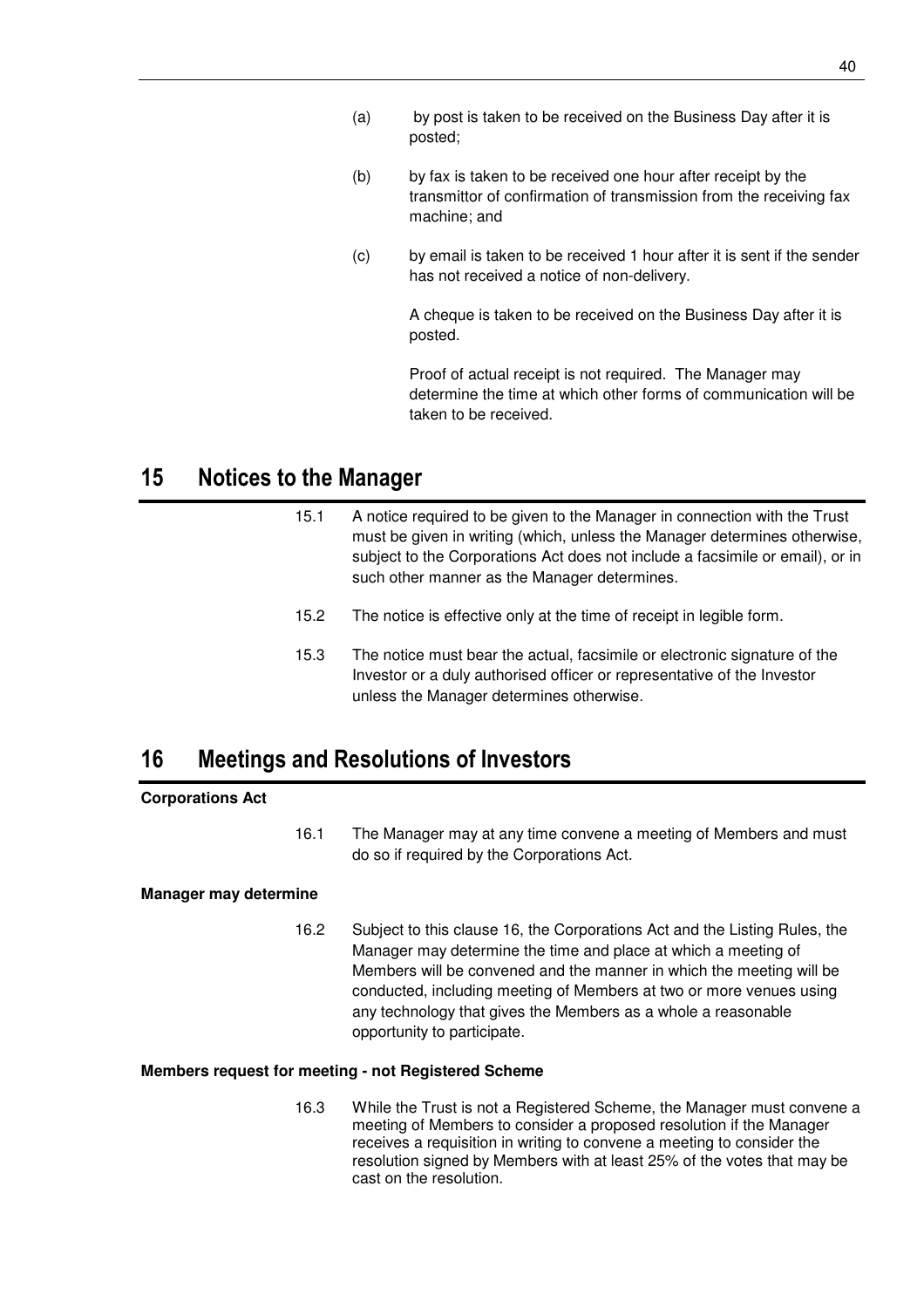16.4 While the Trust is a Registered Scheme, the provisions of the Corporations Act apply to determine the circumstances if any in which a meeting must be convened on the request of Members.

#### **Notice while not Registered Scheme**

- 16.5 While the Trust is not a Registered Scheme:
	- (a) a meeting of Members must be convened by notice sent to every Member entitled to attend and vote at the meeting;
	- (b) the notice of meeting need not set out the terms of any resolution to be proposed, but must state the general nature of the business to be transacted at the meeting. Sections 252B(6), (7) and (9) of the Corporations Act will apply to the calling of meetings as if the Trust is a Registered Scheme; and
	- (c) at least 10 days' notice of a meeting must be given to Members or such shorter notice as they agree.

#### **Notice while Registered Scheme**

|                    | 16.6 | While the Trust is a Registered Scheme, the requirements for notice of<br>meetings of Members are governed by the Corporations Act.                                                                                                                                                                                           |  |
|--------------------|------|-------------------------------------------------------------------------------------------------------------------------------------------------------------------------------------------------------------------------------------------------------------------------------------------------------------------------------|--|
| Quorum             |      |                                                                                                                                                                                                                                                                                                                               |  |
|                    | 16.7 | The quorum for a meeting of Members is two Members present in person<br>or by proxy together holding or representing at least 10% of all Units,<br>unless the Trust has only one Member who may vote on a Resolution, in<br>which case that one Member constitutes a quorum.                                                  |  |
| <b>Direct vote</b> |      |                                                                                                                                                                                                                                                                                                                               |  |
|                    | 16.8 | A Member placing a direct vote under clause 16.20 is not taken into<br>account in determining whether or not there is a quorum at a meeting of<br>Members.                                                                                                                                                                    |  |
| No quorum          |      |                                                                                                                                                                                                                                                                                                                               |  |
|                    | 16.9 | If a quorum is not present within 15 minutes after the scheduled time for<br>the commencement of the meeting, the meeting is:                                                                                                                                                                                                 |  |
|                    |      | if convened on the requisition of Members - dissolved; or<br>(a)                                                                                                                                                                                                                                                              |  |
|                    |      | otherwise - adjourned to such place and time as the Manager<br>(b)<br>decides.                                                                                                                                                                                                                                                |  |
|                    |      | At any adjourned meeting, those Members present in person or by proxy<br>constitute a quorum. No new notice of the adjourned meeting need be<br>given unless required by the Corporations Act. Notice of any adjourned<br>meeting which may become necessary may be included in the notice<br>convening the original meeting. |  |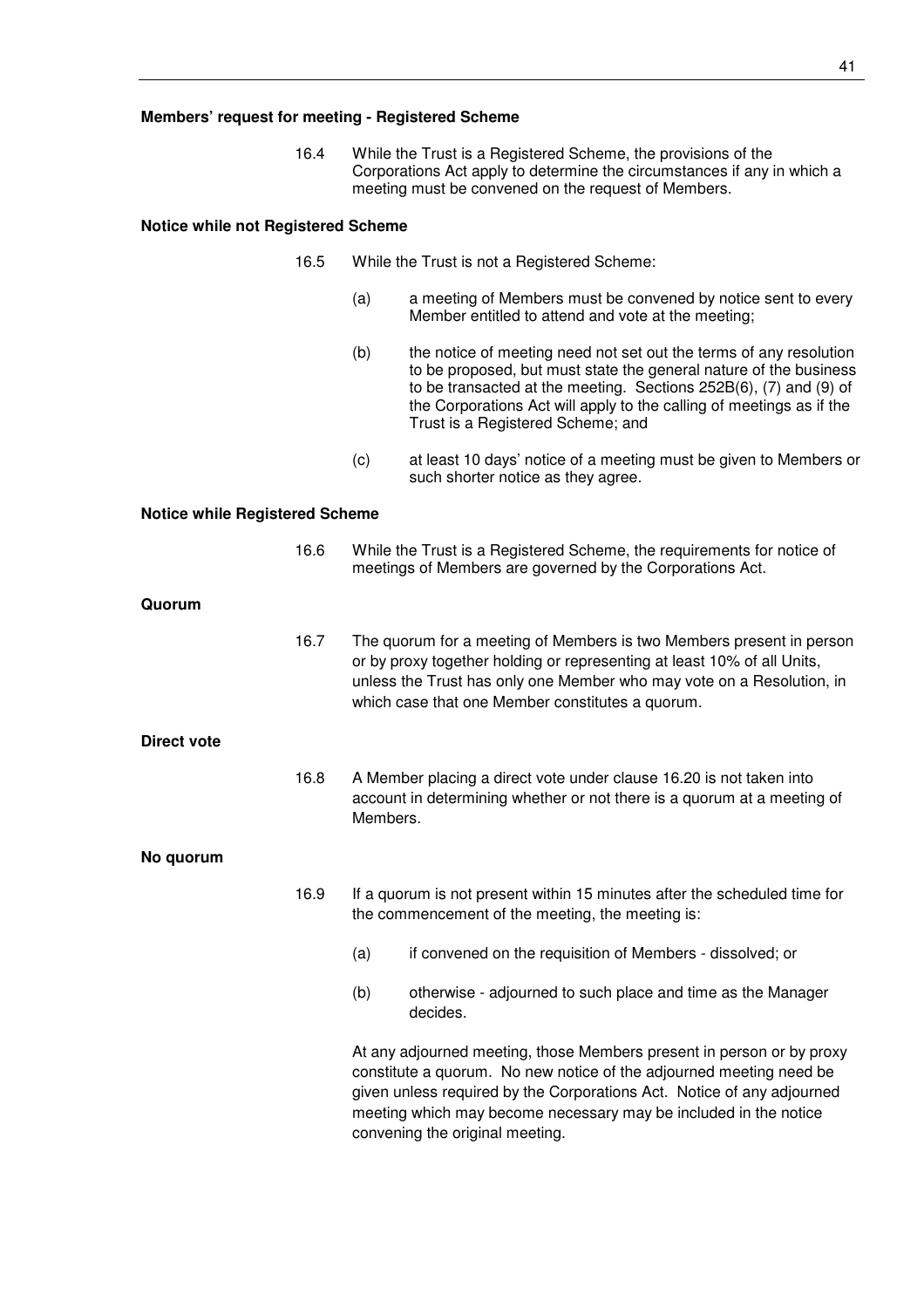| Chairman                            |       |                                                                                                                                                                                                                                                                                                    |  |
|-------------------------------------|-------|----------------------------------------------------------------------------------------------------------------------------------------------------------------------------------------------------------------------------------------------------------------------------------------------------|--|
|                                     | 16.10 | Subject to the Corporations Act, the Manager may appoint a person to<br>chair a meeting of Members.                                                                                                                                                                                                |  |
|                                     | 16.11 | The decision of the chairman on any matter relating to the conduct of the<br>meeting is final.                                                                                                                                                                                                     |  |
| <b>Adjournment</b>                  |       |                                                                                                                                                                                                                                                                                                    |  |
|                                     | 16.12 | The chairman has power to adjourn a meeting for any reason to such<br>place and time as the chairman thinks fit.                                                                                                                                                                                   |  |
| <b>Circulated Resolution</b>        |       |                                                                                                                                                                                                                                                                                                    |  |
|                                     | 16.13 | The Manager may make arrangements whereby Members may pass<br>written resolutions which have been circulated for that purpose by<br>completing (in a form satisfactory to the Manager) and returning such<br>resolutions to the Manager within the time specified in the circulated<br>resolution. |  |
| <b>Resolutions binding</b>          |       |                                                                                                                                                                                                                                                                                                    |  |
|                                     | 16.14 | A Resolution of Members binds all Members, whether or not they voted or<br>were present at the meeting (in the case of a Resolution passed at a<br>meeting) or whether or not they signed the Resolution (in the case of a<br>Resolution in writing).                                              |  |
| Objection only at the meeting       |       |                                                                                                                                                                                                                                                                                                    |  |
|                                     | 16.15 | No objection may be made to any vote cast unless the objection is made<br>at the meeting.                                                                                                                                                                                                          |  |
| Non-receipt                         |       |                                                                                                                                                                                                                                                                                                    |  |
|                                     | 16.16 | If a Member does not receive a notice (including if notice was accidentally<br>omitted to be given to them) the meeting is not invalidated.                                                                                                                                                        |  |
| <b>Postponement or cancellation</b> |       |                                                                                                                                                                                                                                                                                                    |  |
|                                     | 16.17 | The chair has power to cancel a meeting or postpone a meeting for any<br>reason to a place and time as the chair thinks fit.                                                                                                                                                                       |  |
| Voting - not a Registered Scheme    |       |                                                                                                                                                                                                                                                                                                    |  |

- 16.18 While the Trust is not a Registered Scheme:
	- (a) voting is by a show of hands, unless a poll is duly demanded or the Resolution proposed is required by this constitution or by law to be decided by a percentage of all Units; and
	- (b) subject to the rights, obligations and restrictions attaching to any particular Units, each Member which is present in person or by proxy has:
		- (i) on a show of hands, one vote; and
		- (ii) on a poll, one vote for each whole Unit held.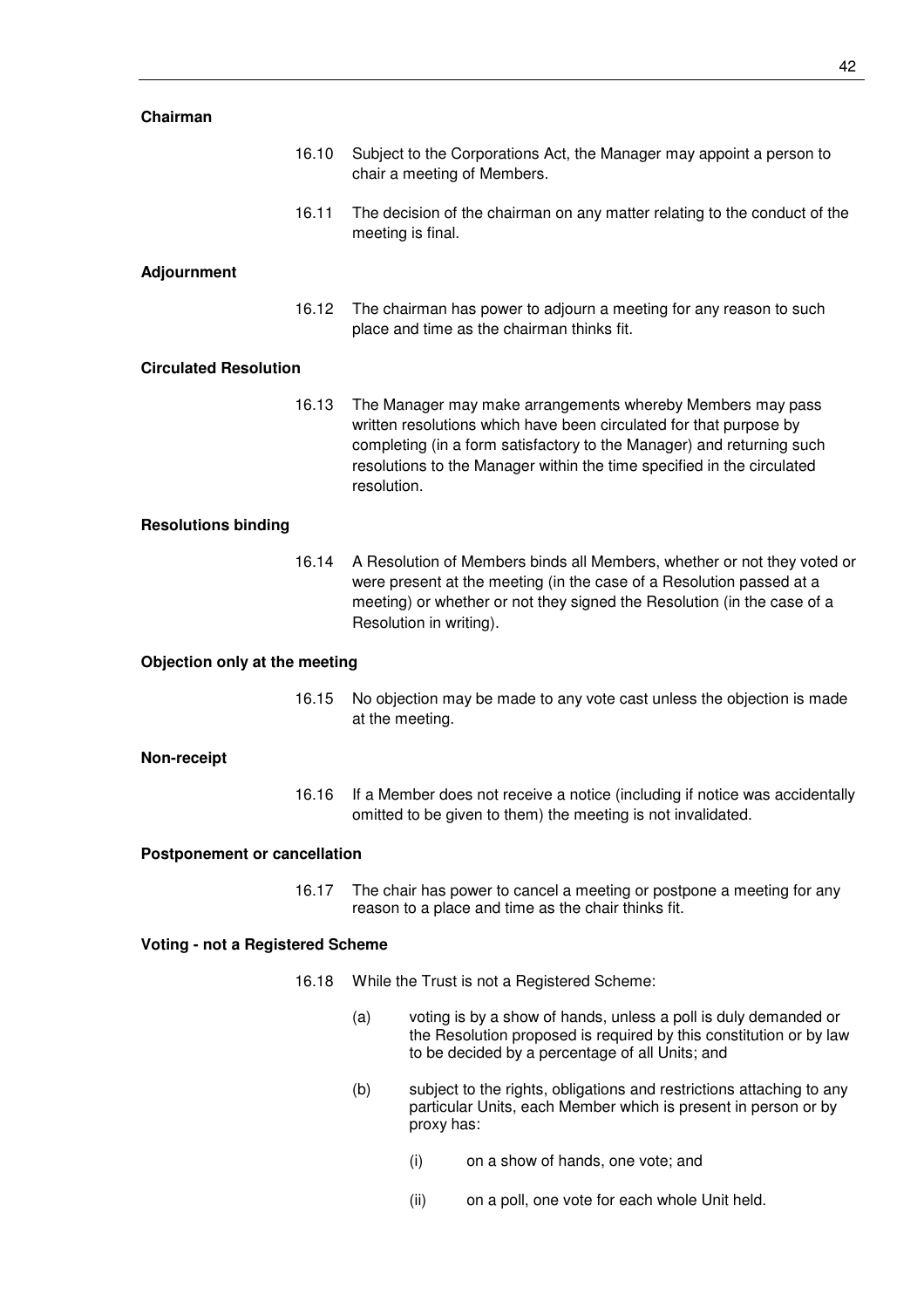In the case of joint Members, only the first named in the Register may vote unless the Manager otherwise agrees. In the case of an equality of votes the chair of the meeting has a casting vote.

#### **Voting - Registered Scheme**

16.19 While the Trust is a Registered Scheme, subject to clause 17.18, the provisions of the Corporations Act governing voting for meetings of members of Registered Schemes apply to the Trust.

# **Direct voting**

- 16.20 The Manager may determine that at a meeting of Members, a Member who is entitled to attend and vote on a Resolution at that meeting is entitled to a direct vote in respect of that Resolution. A "direct vote" includes a vote delivered to the Manager by post, fax or other electronic means approved by the Manager. The Manager may prescribe rules to govern direct voting including specifications as to the form, method and timing of giving the direct vote in order for the vote to be valid, and the treatment of direct votes.
- 16.21 A direct vote on a Resolution at a meeting in respect of a Unit cast in accordance with clause 16.20 is of no effect and will be disregarded:
	- (a) if, at the time of the Resolution, the person who cast the direct vote:
		- (i) is not entitled to vote on the Resolution in respect of the Unit; or
		- (ii) would not be entitled to vote on the Resolution in respect of the Unit if the person were present at the meeting of Members at which the Resolution is considered;
	- (b) if, had the vote been cast in person at the meeting of Members at which the Resolution is considered:
		- (i) the vote would not be valid; or
		- (ii) the Manager would be obliged to disregard the vote;
	- (c) subject to any rules prescribed by the Manager, if the person who cast the direct vote is present in person at the meeting of Members at the time the Resolution is considered; and
	- (d) if the direct vote was cast otherwise than in accordance with any regulations, rules and procedures prescribed by the Manager under clause 16.20.
- 16.22 Subject to any rules prescribed by the Manager, if the Manager receives a valid direct vote on a Resolution in accordance with clauses 16.20 and 16.21 and, prior to, after or at the same time as receipt of the direct vote, the Manager receives an instrument appointing a proxy, attorney or representative to vote on behalf of the same Member on that Resolution, the Manager may regard the direct vote as effective in respect of that Resolution and disregard any vote cast by the proxy, attorney or representative on the Resolution at the meeting of Members.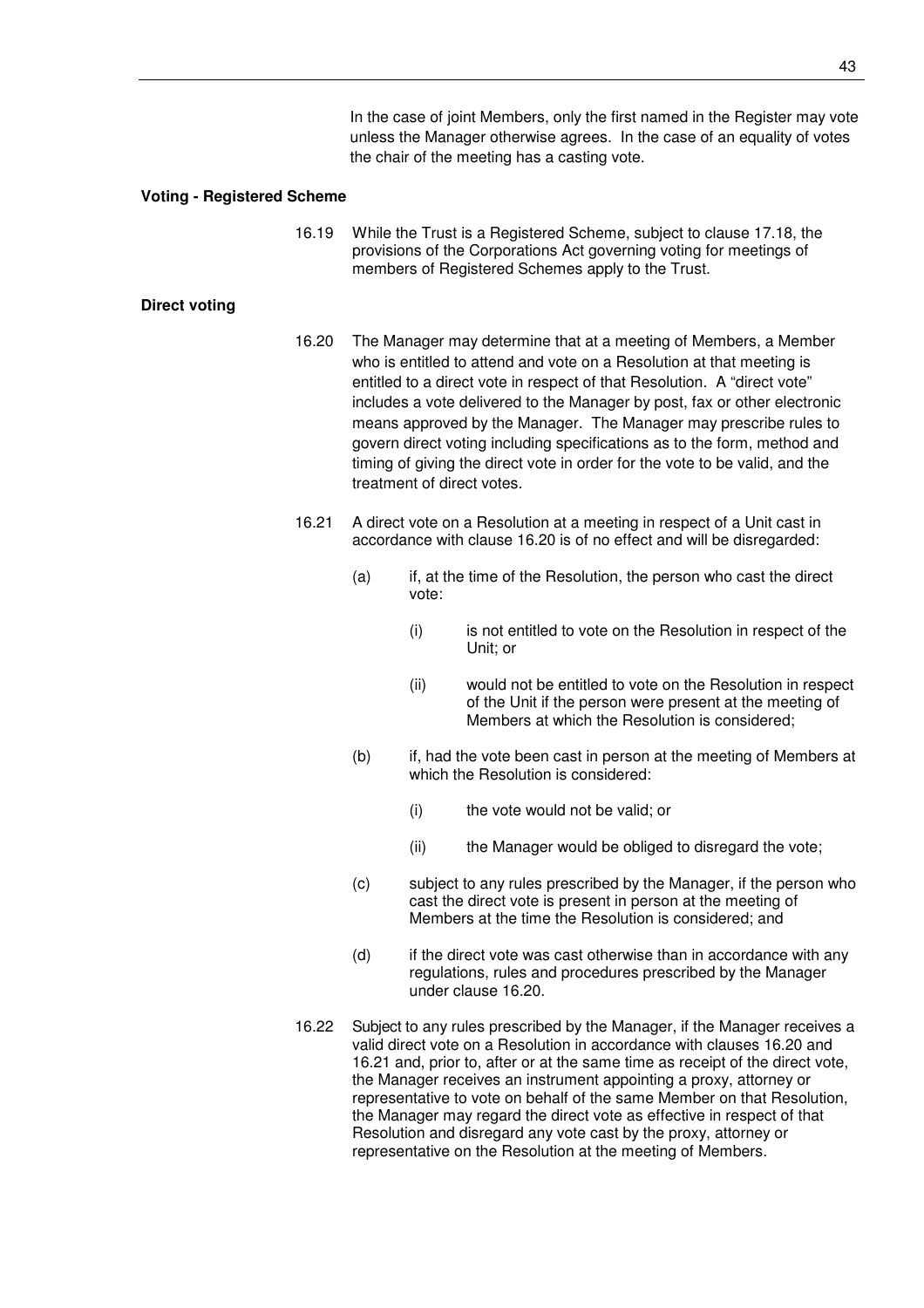| <b>Proxies</b>                                               |       |                                                                                                                                                                                                                                                                                                                                                                                              |                                                                                                                                                                                                                                                                                                                                                                                                                                                                                                                                                                                                                                                                                                                                                                                                                                                   |  |
|--------------------------------------------------------------|-------|----------------------------------------------------------------------------------------------------------------------------------------------------------------------------------------------------------------------------------------------------------------------------------------------------------------------------------------------------------------------------------------------|---------------------------------------------------------------------------------------------------------------------------------------------------------------------------------------------------------------------------------------------------------------------------------------------------------------------------------------------------------------------------------------------------------------------------------------------------------------------------------------------------------------------------------------------------------------------------------------------------------------------------------------------------------------------------------------------------------------------------------------------------------------------------------------------------------------------------------------------------|--|
|                                                              | 16.23 | Subject to clause 16.24, the provisions of the Corporations Act governing<br>proxies for meetings of members of Registered Schemes apply to the<br>Trust.                                                                                                                                                                                                                                    |                                                                                                                                                                                                                                                                                                                                                                                                                                                                                                                                                                                                                                                                                                                                                                                                                                                   |  |
| <b>Validity of proxy</b>                                     |       |                                                                                                                                                                                                                                                                                                                                                                                              |                                                                                                                                                                                                                                                                                                                                                                                                                                                                                                                                                                                                                                                                                                                                                                                                                                                   |  |
|                                                              | 16.24 | The Manager may determine that the appointment of a proxy is valid even<br>if it contains only some of the information required by the Corporations Act.                                                                                                                                                                                                                                     |                                                                                                                                                                                                                                                                                                                                                                                                                                                                                                                                                                                                                                                                                                                                                                                                                                                   |  |
| Poll                                                         |       |                                                                                                                                                                                                                                                                                                                                                                                              |                                                                                                                                                                                                                                                                                                                                                                                                                                                                                                                                                                                                                                                                                                                                                                                                                                                   |  |
|                                                              | 16.25 |                                                                                                                                                                                                                                                                                                                                                                                              | A poll may be demanded before or on declaration of the result of a show<br>of hands by either:                                                                                                                                                                                                                                                                                                                                                                                                                                                                                                                                                                                                                                                                                                                                                    |  |
|                                                              |       | (a)                                                                                                                                                                                                                                                                                                                                                                                          | the chair; or                                                                                                                                                                                                                                                                                                                                                                                                                                                                                                                                                                                                                                                                                                                                                                                                                                     |  |
|                                                              |       | (b)                                                                                                                                                                                                                                                                                                                                                                                          | at least 2 Members present in person or by proxy holding itself or<br>between it and other Members demanding the poll at least 5% of<br>Units.                                                                                                                                                                                                                                                                                                                                                                                                                                                                                                                                                                                                                                                                                                    |  |
| <b>Representatives</b>                                       | 16.26 | A body corporate may be represented at a meeting by a person appointed<br>in the manner provided in the Corporations Act. The Manager may accept<br>a certificate as evidence of the person's appointment. The person may<br>exercise on the body's behalf the same powers as the body could if it were<br>a natural person and the body is taken to be present at the meeting in<br>person. |                                                                                                                                                                                                                                                                                                                                                                                                                                                                                                                                                                                                                                                                                                                                                                                                                                                   |  |
| <b>Procedural irregularities</b>                             |       |                                                                                                                                                                                                                                                                                                                                                                                              |                                                                                                                                                                                                                                                                                                                                                                                                                                                                                                                                                                                                                                                                                                                                                                                                                                                   |  |
|                                                              | 16.27 | A meeting of Members or a meeting notice or any proceeding at a meeting<br>is not invalidated because of the accidental omission to give notice of the<br>meeting or the non-receipt of the notice.                                                                                                                                                                                          |                                                                                                                                                                                                                                                                                                                                                                                                                                                                                                                                                                                                                                                                                                                                                                                                                                                   |  |
|                                                              | 16.28 |                                                                                                                                                                                                                                                                                                                                                                                              | A meeting of Members is not invalidated because of any procedural<br>irregularity within the meaning of section 1322 of the Corporations Act.                                                                                                                                                                                                                                                                                                                                                                                                                                                                                                                                                                                                                                                                                                     |  |
| <b>Minutes</b>                                               |       |                                                                                                                                                                                                                                                                                                                                                                                              |                                                                                                                                                                                                                                                                                                                                                                                                                                                                                                                                                                                                                                                                                                                                                                                                                                                   |  |
|                                                              | 16.29 | is proved.                                                                                                                                                                                                                                                                                                                                                                                   | The minutes of a meeting of Members signed by the chair of the meeting<br>are conclusive evidence of the matters stated in them unless the contrary                                                                                                                                                                                                                                                                                                                                                                                                                                                                                                                                                                                                                                                                                               |  |
| Option holders, Holders of Financial Instruments and classes |       |                                                                                                                                                                                                                                                                                                                                                                                              |                                                                                                                                                                                                                                                                                                                                                                                                                                                                                                                                                                                                                                                                                                                                                                                                                                                   |  |
|                                                              | 16.30 |                                                                                                                                                                                                                                                                                                                                                                                              | The Manager may convene a meeting of a class of Members, or of Option<br>Holders or a class of Option Holders, or of Holders of Financial<br>Instruments or a class of Holders of Financial Instruments, and must do so<br>if required by the Corporations Act. If it does so, this clause 16 applies as<br>if it referred to Members of a class, or to Option Holders or Option Holders<br>of a class, or to Holders of Financial Instruments or a class of Holders of<br>Financial Instruments (as relevant) rather than Members, and with any<br>other necessary adaptations, except that Option Holders may exercise any<br>right they may have under the Corporations Act to attend a meeting and<br>vote on a Resolution of Members, but otherwise may not vote on a<br>Resolution of Members or attend a meeting of Members. If and to the |  |

extent a Holder of Financial Instruments is entitled under the Corporations

44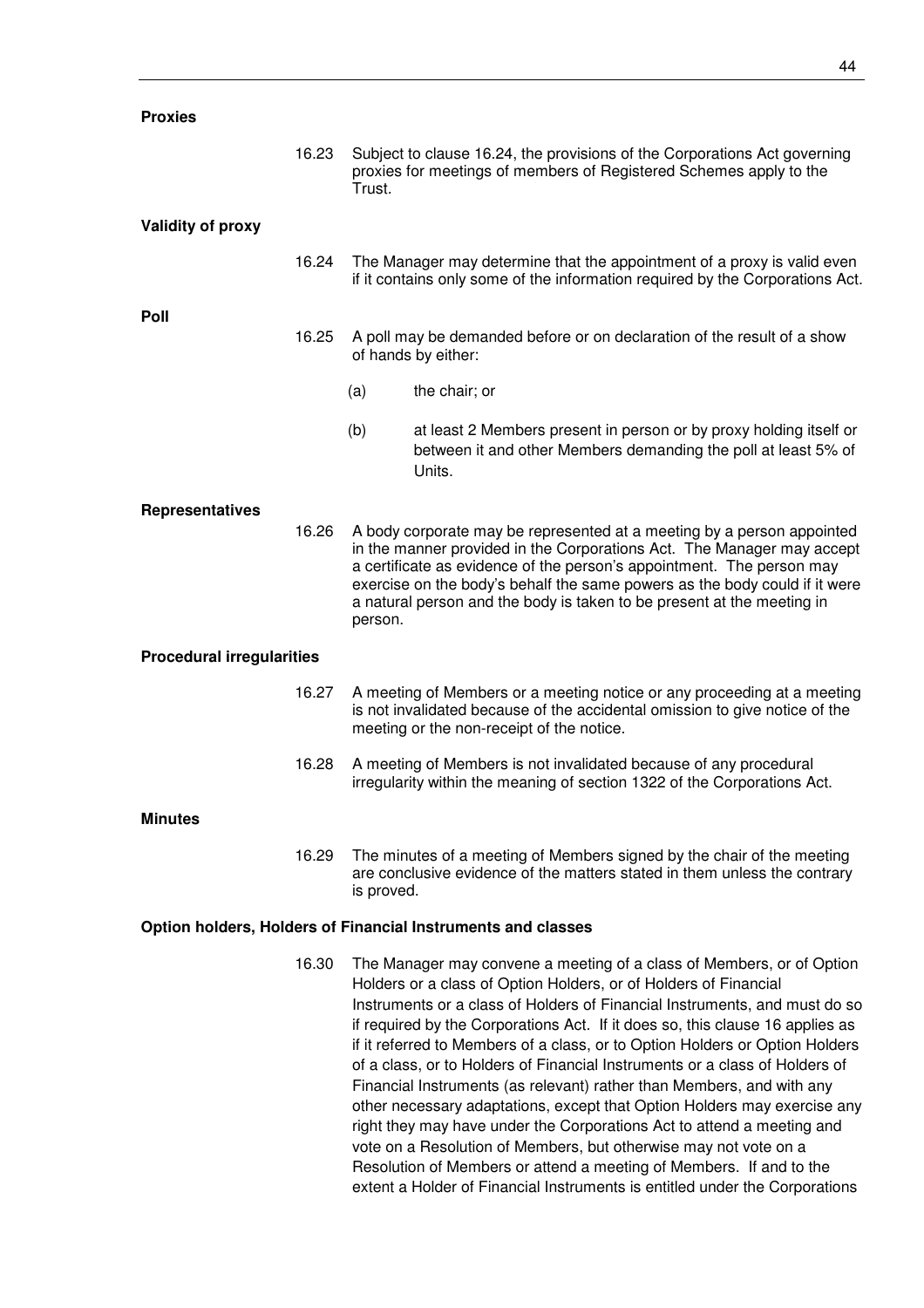Act to vote at a meeting of Members, any resolution passed at that meeting will be binding on them.

# **17 Rights and liabilities of Manager**

# **Holding Units**

17.1 The Manager and its associates may hold Units, Options or Financial Instruments, or interests in any trust or company which is an associate of any of them, in any capacity.

### **Other capacities**

- 17.2 Subject to the Corporations Act, the Manager (and any of its associates to the extent applicable) may:
	- (a) deal with itself (as trustee of the Trust or in another capacity), an associate or with any Investor;
	- (b) be interested in any contract or transaction with itself (as trustee of the Trust or in another capacity), an associate, or with any Investor, and retain for its own benefit any profits or benefits derived from any such contract or transaction; and
	- (c) act in the same or a similar capacity in relation to any other managed investment scheme or trust.

#### **Manager may rely**

- 17.3 The Manager may take and may act on:
	- (a) the opinion or advice of counsel or solicitors, whether or not instructed by the Manager, in relation to the interpretation of this constitution or any other document (whether statutory or otherwise) or generally in connection with the Trust;
	- (b) advice, opinions, statements or information from any bankers, accountants, auditors, valuers and other persons consulted by the Manager who are in each case believed by the Manager in good faith to be expert in relation to the matters on which they are consulted;
	- (c) a document which the Manager believes in good faith to be the original or a copy of an appointment by a Member of a person to act as their agent for any purpose connected with the Trust; and
	- (d) any other document provided to the Manager in connection with the Trust on which it is reasonable for the Manager to rely,

and the Manager will not be liable for anything done, suffered or omitted to be done by it in good faith in reliance on that opinion, advice, statement, information or document.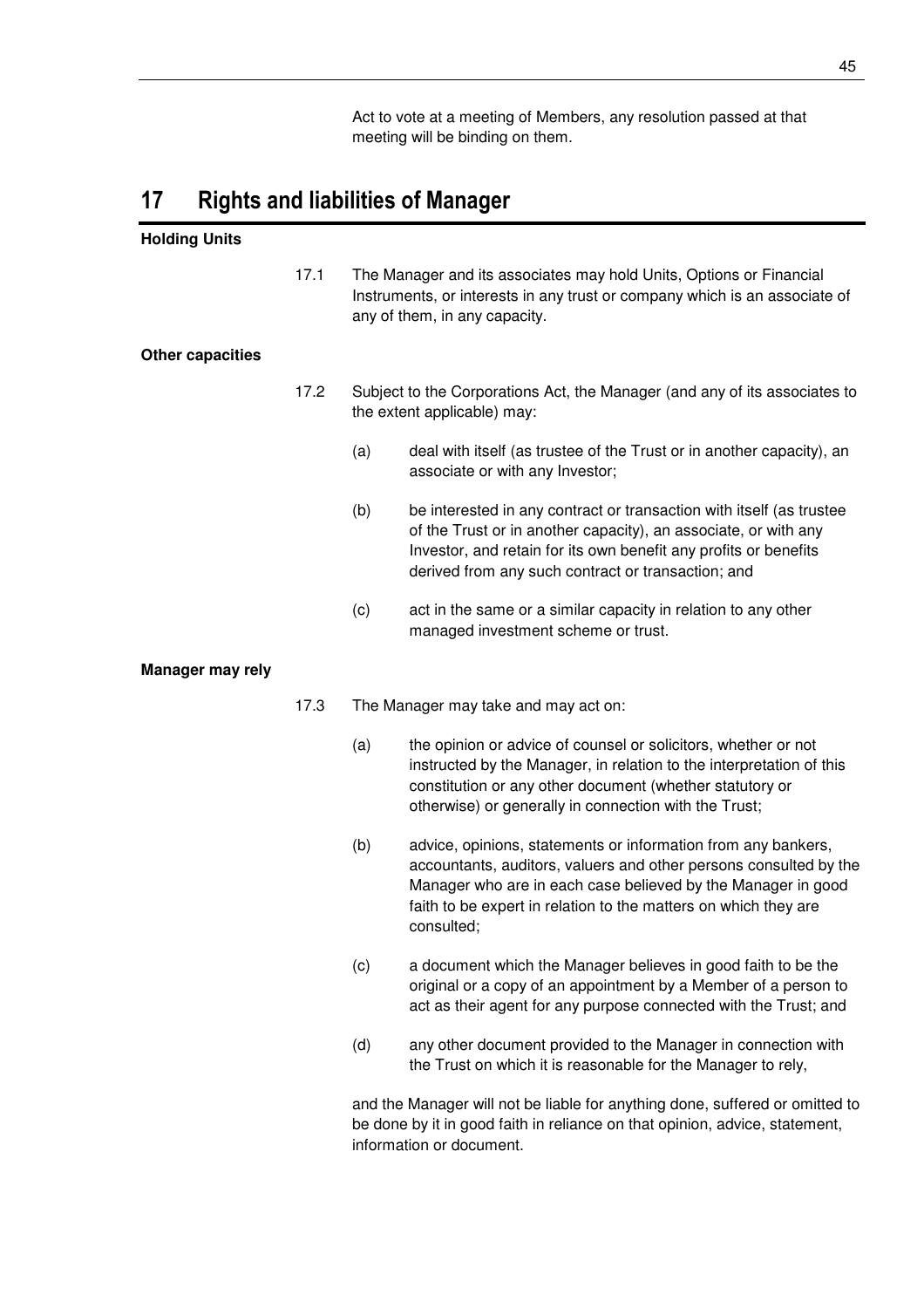# **18 Limitation of liability and indemnity in favour of Manager**

# **Limitation on Manager's liability**

- 18.1 Subject to the Corporations Act, if the Manager acts in good faith and without gross negligence, it is not liable in contract, tort or otherwise to Investors for any loss suffered in any way relating to the Trust.
- 18.2 Subject to the Corporations Act, the liability of the Manager to any person other than a Member in respect of the Trust, including any liability under any contracts which it enters into as trustee of the Trust or in relation to any Assets, is limited to the Manager's ability to be indemnified out of the Assets.

# **Indemnity in favour of Manager**

18.3 The Manager is entitled to be indemnified out of the Assets for any liability incurred by it in properly performing its duties, or properly exercising any of its powers in the proper performance of its duties, in relation to the Trust.

# **Liability for agents**

- 18.4 To the extent permitted by the Corporations Act, the indemnity under clause 18.3 includes any liability incurred as a result of any act or omission of a delegate or agent appointed by the Manager.
- 18.5 The indemnity under clause 18.3 is in addition to any indemnity allowed by law. It continues to apply in respect of any person who was the Manager after that person retires or is removed as trustee or responsible entity of the Trust.

# **Right of indemnity not affected by unrelated breach**

18.6 Where a Liability is incurred pursuant to a proper performance of the Manager's duties or in the proper exercise of its powers in the proper performance of its duties in relation to the Trust under this constitution or at law, the Manager may exercise any of its rights of indemnification or reimbursement out of the Assets to satisfy that Liability to itself or to any creditor of the Manager (in its capacity as trustee or responsible entity of the Trust), despite any loss the Trust may have suffered or any diminution in the value of Assets as a consequence of any unrelated act or omission by the Manager or by any person or entity acting on behalf of the Manager.

# **19 Liability of Investors**

# **Liability limited**

19.1 Subject to clauses 19.3 and 19.5, the liability of a Member, Option Holder or Holder of Financial Instruments is limited to the amount, if any, of any unpaid instalment of Application Price and any other amount, if any, which remains unpaid in relation to their subscription for their Units, Options or Financial Instruments.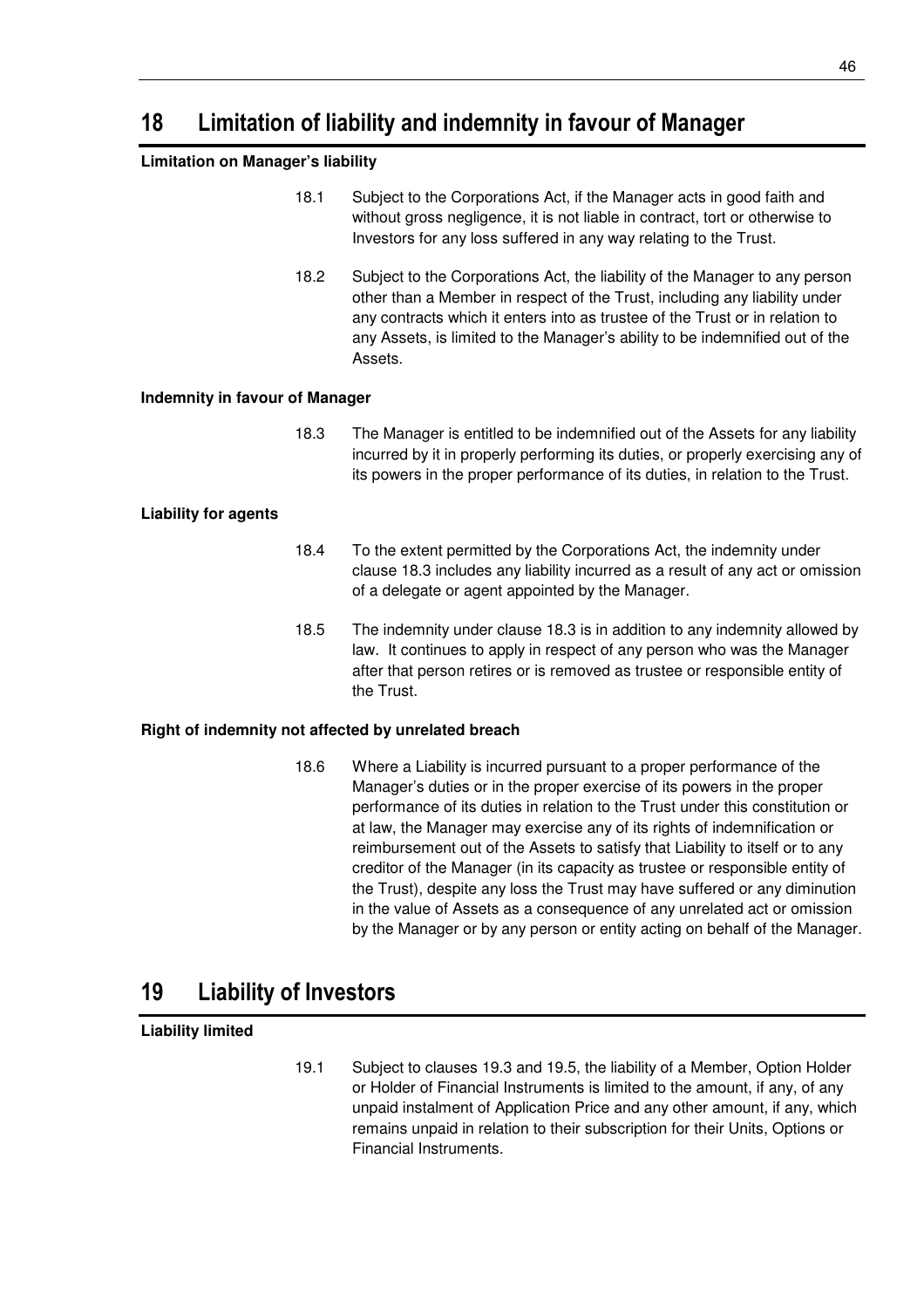# **Member need not indemnify**

19.2 A Member, Option Holder or Holder of Financial Instruments need not indemnify the Manager if there is a deficiency in the Assets or if the claim of any creditor of the Manager in respect of the Trust cannot be satisfied out of the Assets.

### **Tax or user pays costs**

19.3 The Manager is entitled to be indemnified by any current or former Investor to the extent that the Manager incurs any liability for Tax or costs which are not properly an expense of the Trust as a result of:

- (a) that person's action or inaction;
- (b) an act or omission requested by that person; or
- (c) any other matter arising in connection with Units, Options or Financial Instruments held by that person.

# **Joint Investors**

19.4 Current and former joint Members, Option Holders and Holders of Financial Instruments are jointly and severally liable in respect of all payments including payments of Tax to which clause 19.3 applies.

#### **Recourse**

19.5 In the absence of separate agreement with a Member, Option Holder or Holder of Financial Instruments, and except for the amounts referred to in clauses 19.1 and 19.3, the recourse of the Manager and any creditor is limited to the Assets.

### **Restrictions on Members**

- 19.6 An Investor:
	- (a) must not interfere with any rights or powers of the Manager under this constitution;
	- (b) must not exercise a right in respect of an Asset or lodge a caveat or other notice affecting an Asset or otherwise claim any interest in an Asset; and
	- (c) may not require an Asset to be transferred to them.

### **No partnership**

19.7 Except as expressly provided in this constitution, there is no relationship of partnership or agency between the Manager and any Investor. Nothing in this constitution is to be construed as creating any association, joint venture or partnership among the Trust and any Stapled Entity for any purpose or authorising the share of the benefit of any assets (and any profits from assets) of the Trust or any Stapled Entity as a result of the Stapling.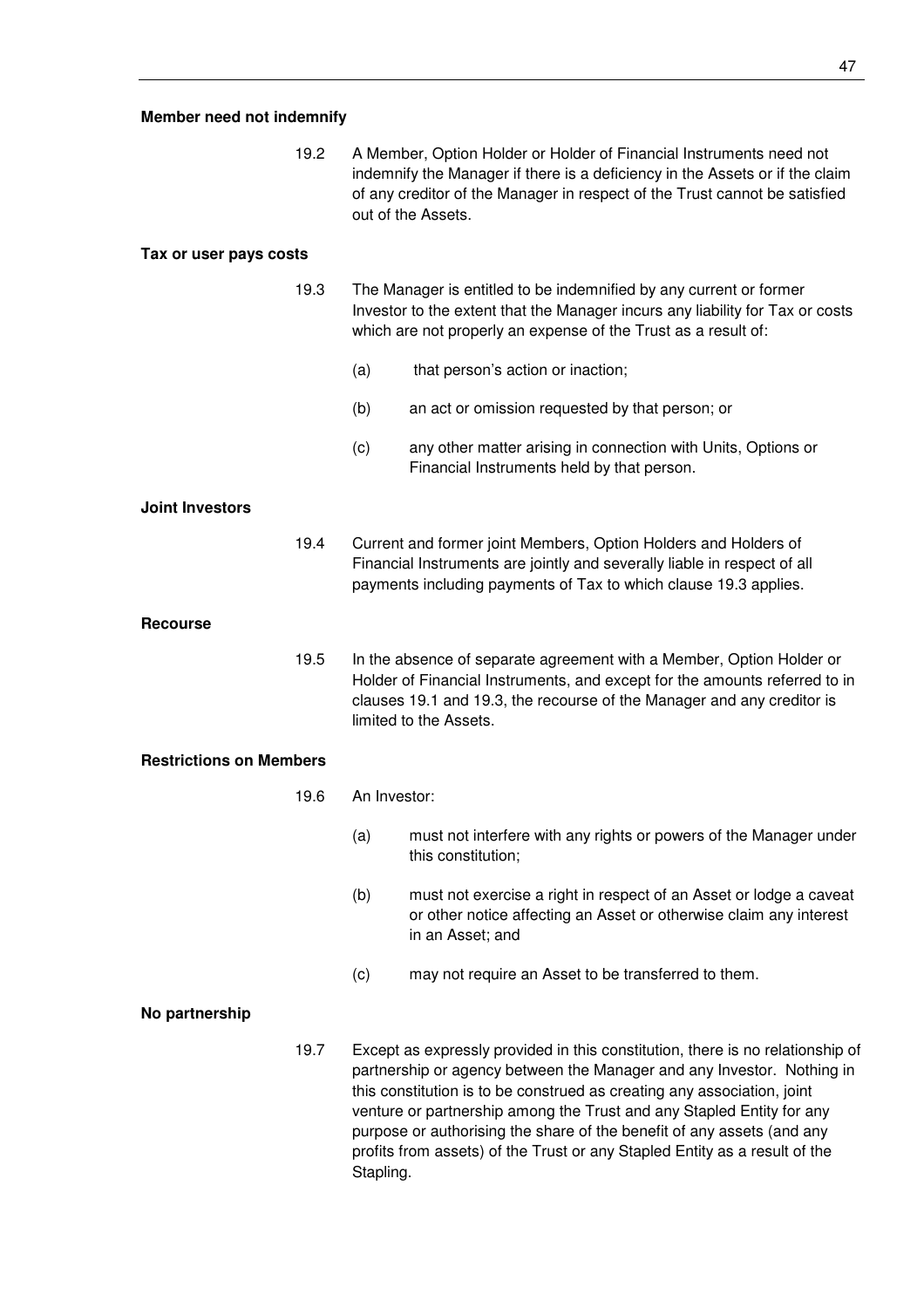# **20 Remuneration and expenses of Manager**

### **Subject to the Corporations Act**

20.1 While the Trust is a Registered Scheme, the fees in this clause 20 may only be paid to the Manager to the extent they are payable in relation to the proper performance of the Manager's duties as responsible entity of the Trust.

### **Management fee**

- 20.2 The Manager is entitled to be paid a fee out of the Assets for its services in relation to the operation of the Trust equal to the Manager's reasonable estimate of its costs, including all overheads and internal expenses of the Manager, whether incurred directly by the Manager or reimbursed by the Manager to any of its related bodies corporate, for which it is not otherwise reimbursed pursuant to clause 20.6. The entitlement to this fee continues to the date of final distribution in accordance with clause 22. However, the Manager is not entitled to a management fee in respect of any period during which it is not appointed as trustee or responsible entity of the Trust.
- 20.3 The fee payable pursuant to clause 20.2 is to be payable from time to time upon demand by the Manager. The Manager may make demand for payment for all or part of the fee at any time if it has incurred costs whether or not it has paid those costs.
- 20.4 The Manager must produce a statement within 1 month from the end of each Quarter setting out the management fee for the Quarter and any amount remaining unpaid.

### **Waiver of fees and expenses**

20.5 The Manager may in respect of any period accept lower fees than it is entitled to receive or waive fees that it is entitled to receive under this constitution in respect of that period, or may defer payment for any period. Where payment is deferred, the fee accrues daily until paid.

# **Costs and expenses**

- 20.6 All costs and expenses incurred by the Manager in connection with the Trust and its consolidated or controlled entities (including a controlled sub trust) are payable or reimburseable out of the Assets or out of the assets of a consolidated or controlled entity of the Trust (including a controlled sub trust) but, while the Trust is a Registered Scheme, payment or reimbursement is only available in relation to the proper performance of the Manager's duties as responsible entity of the Trust. This includes any costs or expenses connected with the following, and no paragraph of this clause 20.6 limits any other paragraph:
	- (a) this constitution and any amendment or proposed amendment to this constitution, the formation of any investment vehicle in which the Trust expects to have a direct or indirect interest substantially in proportion to the proposed interest;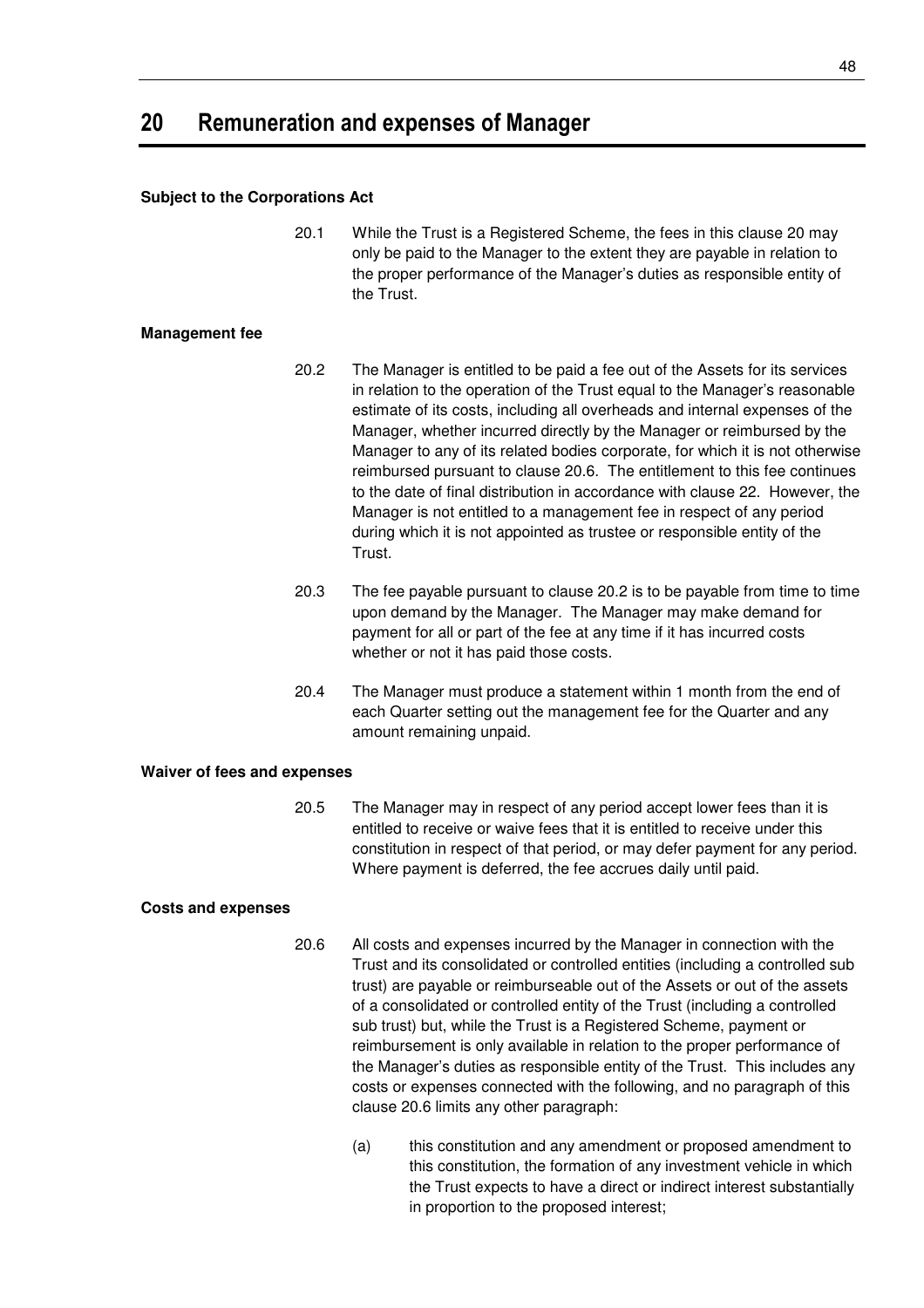- (b) the preparation, review, distribution and promotion of any prospectus, product disclosure statement or offering memorandum in respect of Units, Stapled Securities, Options, Financial Instruments or other promotion of the Trust or the Stapled Entities;
- (c) the acquisition, disposal, insurance, custody (including custodian fees) and any other dealing with Assets;
- (d) any proposed acquisition, disposal or other dealing with an investment;
- (e) the acts of the Manager or its agents in connection with the administration or management of the Trust or its Assets and Liabilities, including expenses in connection with the Register;
- (f) borrowing arrangements and raising money on behalf of the Trust or guarantees in connection with the Trust, including hedging costs and any gearing facility;
- (g) the admission of the Trust or Stapled Entities to the official list of ASX or any other recognised stock exchange, compliance with the rules of the exchange and quotation of any Units, Stapled Securities, Options, securities, debt instruments or other things of any kind;
- (h) any issue of Units, Stapled Securities, Options or Financial Instruments or any interests in, or rights associated with Units, Stapled Securities, Options or Financial Instruments or any other obligation (including any other securities or debt instruments of any kind) issued by the Trust or a Stapled Entity;
- (i) fees and expenses payable under property management agreements, including to related bodies corporate of the Manager;
- (j) fees and expenses payable under development framework agreements and design and construction agreements, including to related bodies corporate of the Manager;
- (k) investigation, negotiation, acquisition (including any costs associated with the establishment of an entity to hold property), registration, custody, holding, management, supervision, maintenance, insurance, valuation, sale of or other dealing with property in which the Trust has a direct or indirect interest (or attempting or proposing to do so) and the receipt, collection or distribution of income or other Assets;
- (l) the services of asset managers, property managers, development managers, project managers, leasing agents, sales agents and collection agents appointed in respect of any real property in which the Trust has a direct or indirect interest, which may include an associate of the Manager;
- (m) rates, development, repair, insurance and redevelopment costs, insurance broking and quantity surveyor's fees, subdivision and building costs, normal building operating expenses not paid by tenants, costs of leasing (including marketing) and leasing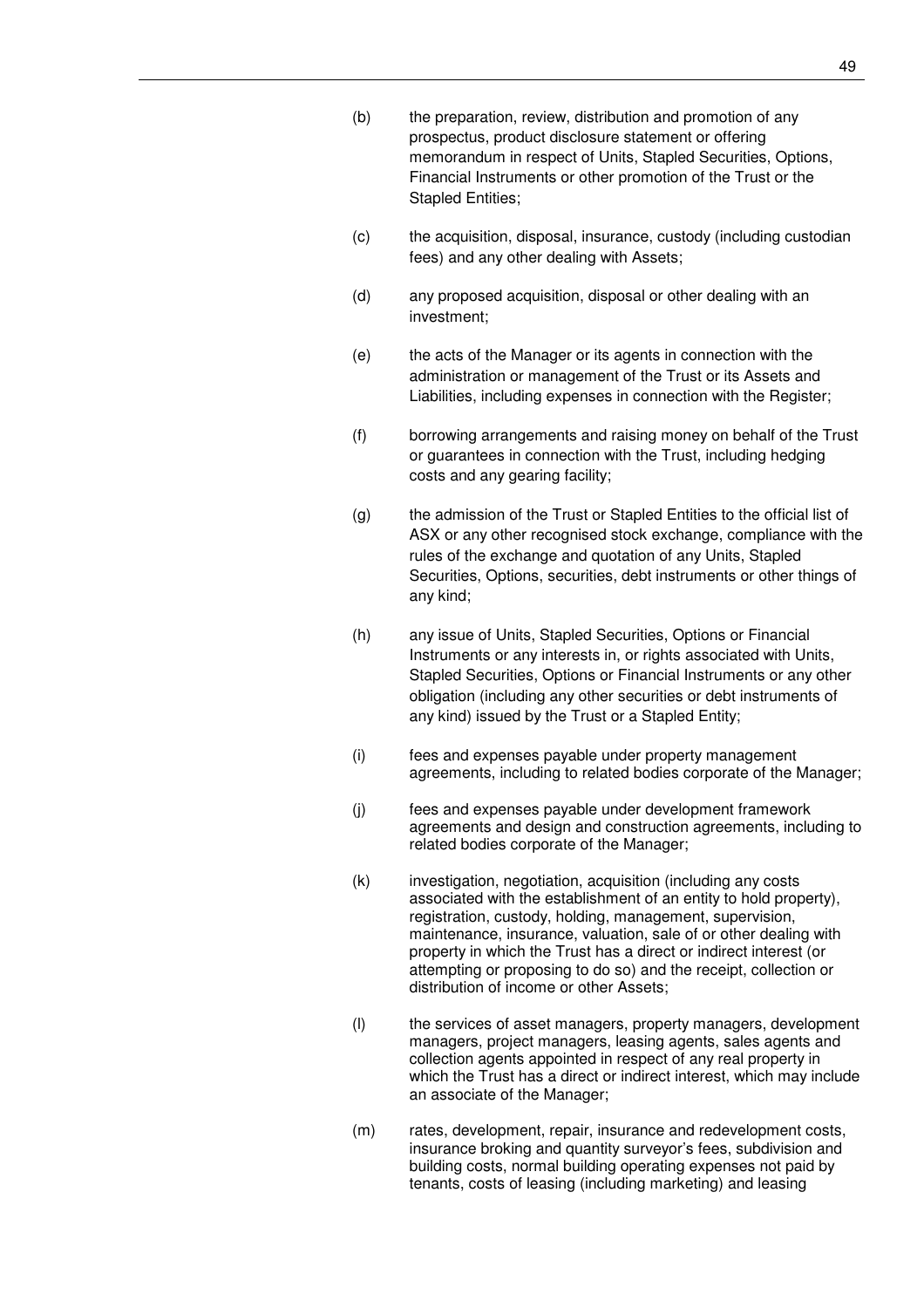incentives in relation to any real property in which the Trust has a direct or indirect interest;

- (n) travel and accommodation expenses of directors and employees of the Manager in connection with the acquisition, holding, management, supervision, repair, maintenance, valuation, disposal or proposed disposal or any transaction in connection with any Asset or proposed Asset;
- (o) underwriting or managing any subscription or purchase of Units, Options or Financial Instruments, including underwriting, offer management and brokerage fees and commission, handling fees, costs and expenses, amounts payable under indemnity or reimbursement provisions in an underwriting, offer management or broking agreement and any amounts becoming payable in respect of any breach (other than for negligence, fraud or breach of duty) by the Manager of its obligations, representations or warranties under such agreement;
- (p) convening and holding meetings of Members and/or holders of Options, the implementation of any Resolutions and communications with Members and attending any meeting of the Stapled Entities;
- (q) Tax (including any amount charged by a supplier of goods or services or both to the Manager by way of or as a reimbursement for GST) and financial institution fees;
- (r) the engagement of agents, delegates, valuers, contractors, advisers (including legal advisers) and any other persons whether or not they are associates of the Manager;
- (s) preparation and audit of the taxation returns and accounts of the Trust;
- (t) termination of the Trust and the retirement or removal of the Manager and the appointment of a replacement;
- (u) any court proceedings, arbitration or other dispute concerning the Trust including proceedings against the Manager, except to the extent that the Manager is found by a court to be in breach of trust or to have been grossly negligent, in which case any expenses paid or reimbursed under this clause 19.5(n) must be repaid;
- (v) the compliance committee established by the Manager in connection with the Trust (if any), including any fees paid to, or insurance premiums paid in respect of Compliance Committee Members;
- (w) while there is no compliance committee, any costs and expenses associated with the board of directors of the Manager carrying out the functions which would otherwise be carried out by a compliance committee, including any fees paid to, or insurance premiums paid in respect of, external directors appointed to satisfy the requirements of Chapter 5C of the Corporations Act;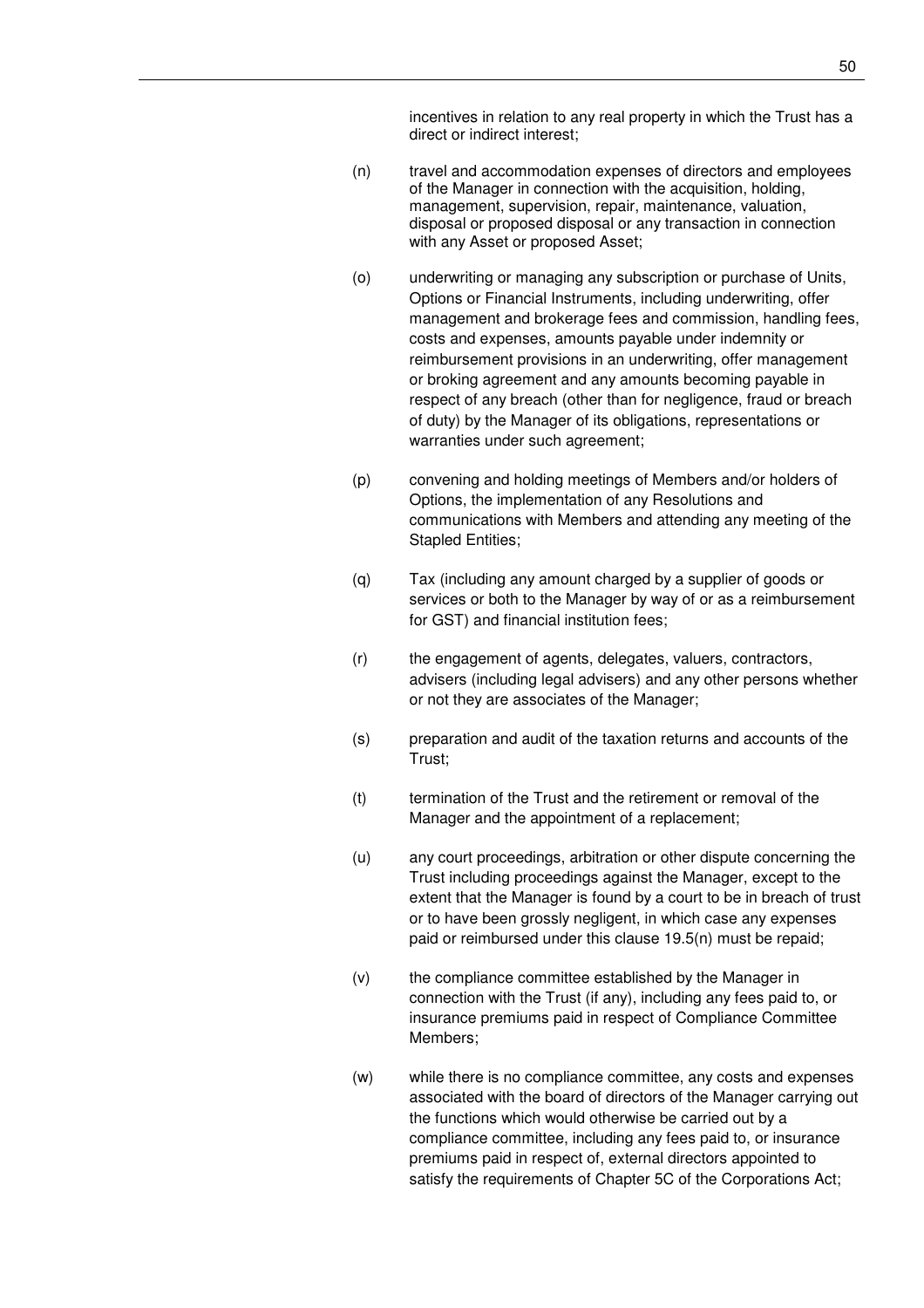- (x) fees payable to any audit committee for the Trust appointed in accordance with ASX corporate governance guidelines or otherwise;
- (y) the cost of handling complaints from Members and resolving disputes with them, including the cost of membership of an external dispute resolution Trust;
- (z) the cost of the Manager employing a compliance officer to carry out compliance duties under the compliance plan, in so far as the allocation of their time is attributable to matters connected with the Trust;
- (aa) the preparation, implementation, operation, amendment and audit of the compliance plan;
- (bb) complying with any law, and any request or requirement of the ASIC and ASX;
- (cc) the registration of the Trust as a managed investments scheme and anything incidental to obtaining such registration;
- (dd) interest, discount, acceptance fees and all other borrowing costs and like amounts, banks fees and other charges;
- (ee) the costs of preparing, printing and sending to Members and/or holders of Options or Financial Instruments accounts, reports, distribution statements, cheques, circulars and other notices;
- (ff) any Stapling of Units to Attached Securities;
- (gg) in connection with any Stapling Proposal, Top Hat Proposal, Exchange Proposal or any other Reorganisation Proposal; and
- (hh) having the Trust rated by a Ratings Agency,

In this clause 20.6, "expenses" may include amounts paid by the Manager to related bodies corporate.

**GST**

- 20.7 The fees payable to the Manager under this constitution do not include any amount referable to GST. If the Manager is or becomes liable to pay GST in respect of any supply under or in connection with this constitution (including the supply of any goods, services, rights, benefits or things) then, in addition to any fee or other amount or consideration payable to the Manager in respect of the supply, the Manager is entitled to be paid an additional amount on account of GST, such amount to be calculated by multiplying the fee, amount or consideration for the part of the supply which is a taxable supply for GST purposes by the prevailing rate of GST, and the Manager shall be entitled to be reimbursed or indemnified for such amount of GST out of the Assets.
- 20.8 In the event that the Manager is not entitled to an input tax credit in respect of the amount of any GST charged or recovered from the Manager by any person, or payable by the Manager by way of reimbursement of GST referable directly or indirectly to any supply made under or in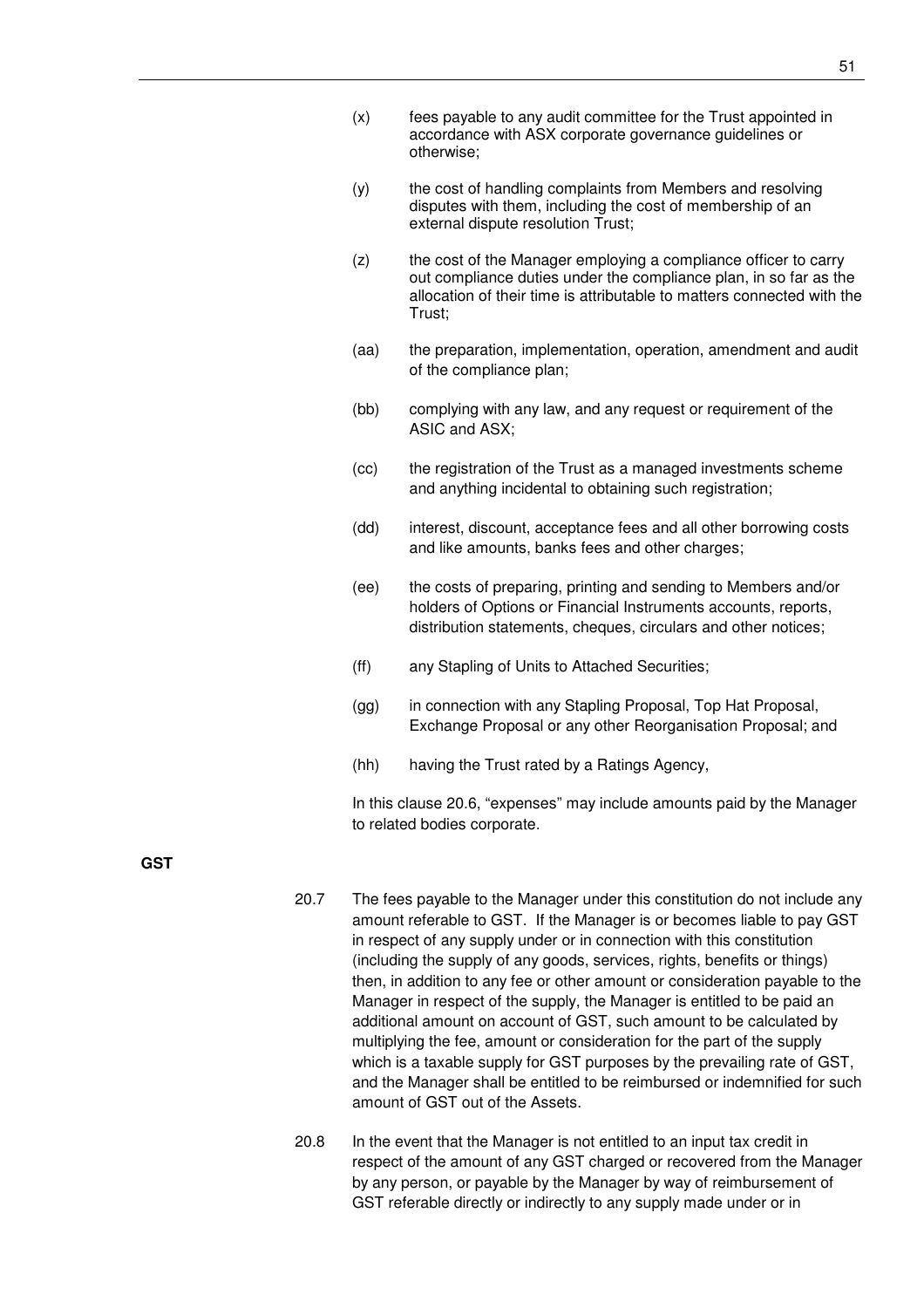connection with this Constitution, the Manager is entitled to recover out of the Assets by way of reimbursement an additional amount equivalent to the amount of such input tax.

- 20.9 If as a result of the imposition or introduction of GST and any reduction or abolition of any other Tax in conjunction with the imposition or introduction of GST, the Manager determines that:
	- (a) there is any direct or indirect increase in the cost to the Manager of performing its duties under this constitution (including any increase in the amount charged by any supplier to the Manager of goods, services, rights benefits or any other thing); or
	- (b) there is any direct or indirect reduction in any amount received or receivable by the Manager or in the effective financial return to the Manager in connection with proper performance of the Manager's duties under this constitution (including the return on the Manager's overall capital which could have been achieved but for the imposition or introduction of GST);

and such increased cost or reduction is not compensated for by any other provision of this constitution, then the Manager may recover from the Assets such amount as, in its sole opinion but acting reasonably, will compensate the Manager for such increased cost or reduction.

# **21 Duration of the Trust**

# **Initial settlement**

21.1 The Trust commenced on 1 April 1982 in accordance with clauses 2(2) and 11(1) of the deed dated 1 April 1982 between Westfield P.T.M. Limited, Perpetual Trustee Company Limited and P.T. Limited.

# **Termination**

- 21.2 The Trust terminates on the earlier of:
	- (a) the date specified by the Manager as the date of termination of the Trust in a notice given to Members; and
	- (b) the date on which the Trust terminates in accordance with another provision of this constitution or by law.

# **22 Procedure on termination**

### **Realisation of Assets and payment of expenses**

- 22.1 Following termination of the Trust, the Manager must:
	- (a) realise the Assets, except to the extent that it determines to distribute Assets to Members in accordance with clause 11.7 pro rata according to their holding of Units as part of the winding up of the Trust; and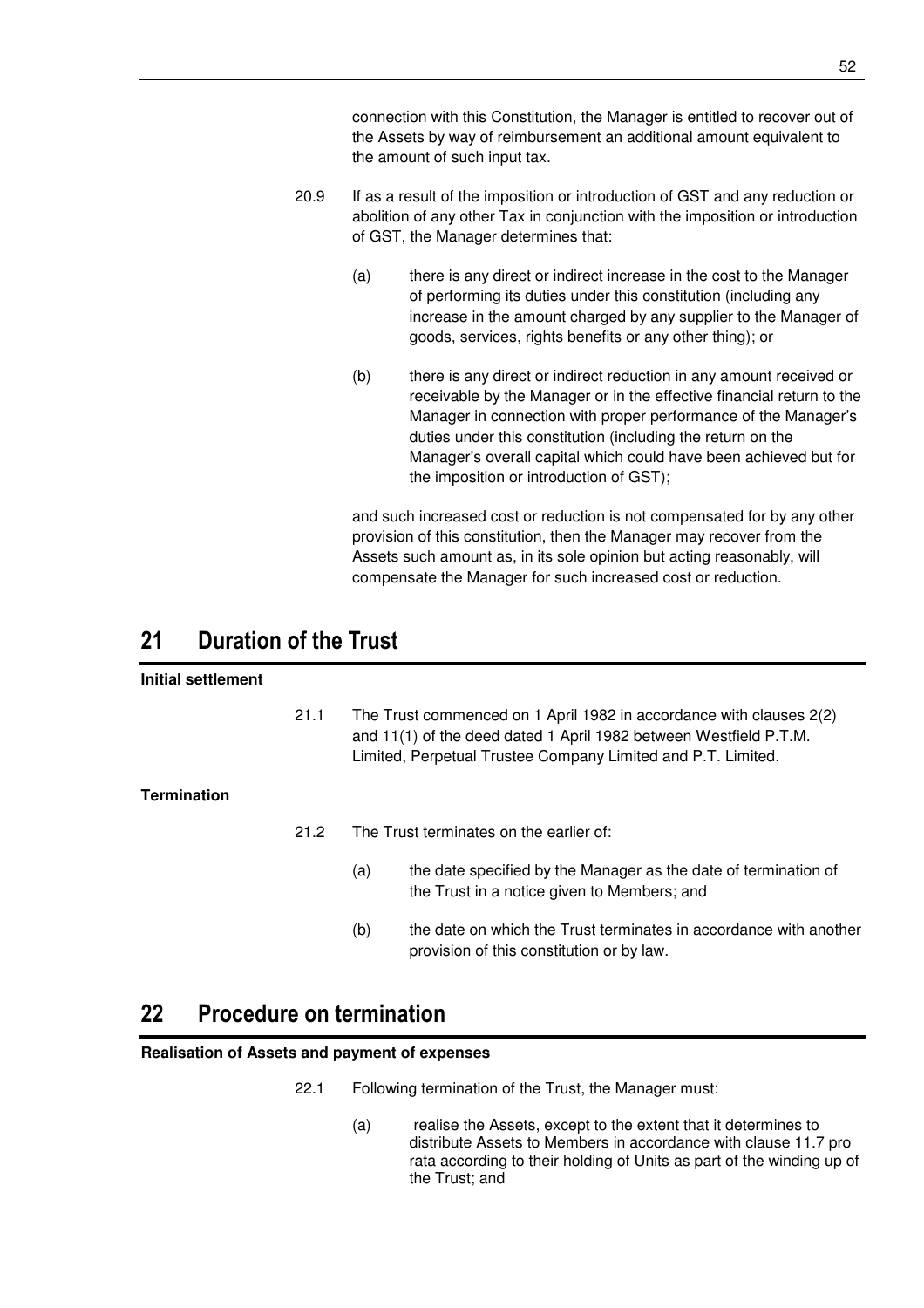(b) make payments (or set aside estimated amounts) from the Assets to pay the Trust's expenses and liabilities, and the costs or anticipated costs of winding up the Trust. These amounts will reduce the proceeds of winding up that a Member may otherwise receive, but a Member is not required to pay any of these amounts from their own funds.

To the extent that realisation of Assets is required, it must be completed in 180 days if practicable and in any event as soon as possible after that. The Manager may, however, postpone realisation of the Assets or any Asset if the Manager reasonably considers it would be in the best interests of Members to do so, and the Manager is not responsible for any consequent loss or damage attributable to that postponement.

# **Auditor and liquidator**

22.2

- (a) If, at the time it is to be wound up, the Trust is a Registered Scheme, the Manager must arrange for an independent audit of the final accounts of the Trust by a registered company auditor.
- (b) If the Trust is to be wound up because its Liabilities exceed its Assets or there is expected to be insufficient cash for the Trustee to meet Liabilities from the Assets as and when they fall due, the Trustee may appoint an appropriately qualified liquidator to carry out the winding up, and delegate to the liquidator the powers of the Trustee under this constitution as necessary to facilitate the winding up.

# **Call on Partly Paid Units**

- 22.3 If there is or (in the Manager's reasonable opinion) will be a deficiency in the Assets after making allowance for all Liabilities of the Trust (actual and anticipated) and meeting the expenses (including anticipated expenses) of the termination, any holder of Partly Paid Units must pay to the Manager on demand an amount determined by the Manager being whichever of the following the Manager requires:
	- (a) the aggregate of the amounts remaining unpaid on all Partly Paid Units held by the holder; or
	- (b) the amount calculated as:

$$
P = \frac{A}{B} \times C
$$

Where:

- $P =$  the amount to be paid to the Manager;
- $A =$  the amount of the deficiency referred to in this clause 22.3;
- $B =$  the aggregate of the amounts remaining unpaid on all Partly Paid Units in issue; and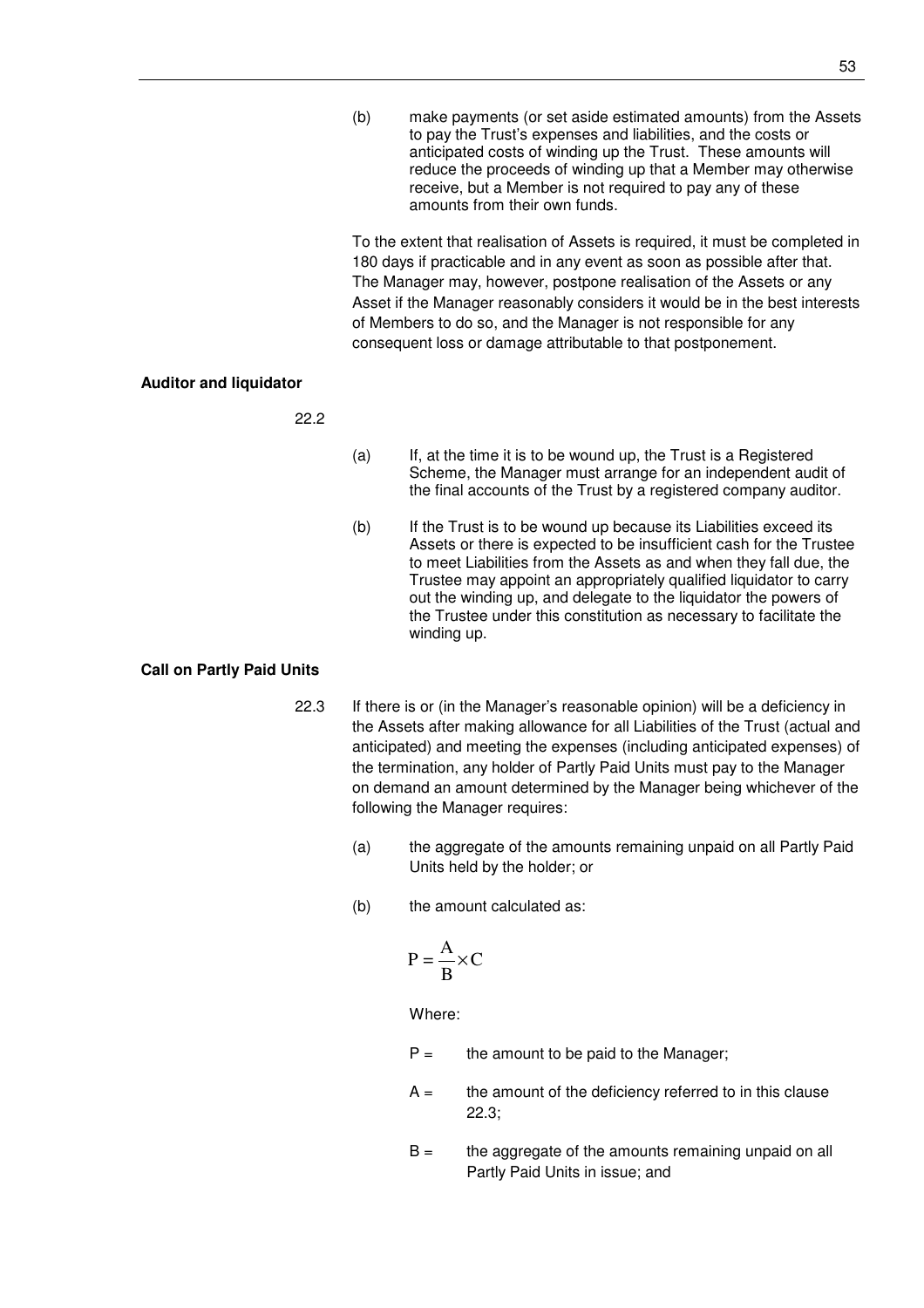- $C =$  the aggregate of the amounts remaining unpaid on all Partly Paid Units held by the holder.
- 22.4 A reference in clauses 22.3 and 22.6 to Partly Paid Units includes a reference to partly paid Options.

#### **Distribution following termination**

22.5 Any net proceeds of realisation, after making allowance for all Liabilities of the Trust (actual and anticipated, including the entitlement of Members to Distributable Income and amounts owing to Holders of Financial Instruments) and meeting the expenses (including anticipated expenses) of the termination, must be distributed to Members pro rata according to the number of Units they hold, but on the basis that such proceeds are divided amongst all Units in proportion to the respective proportions of the Application Price paid on such Units.

> If any Option Holders have an entitlement to participate in the net proceeds of realisation, this calculation must be adjusted in a manner determined by the Manager to take that entitlement into account.

- 22.6 If any holder of a Partly Paid Unit fails to pay any amount remaining unpaid on that Partly Paid Unit in accordance with clause 22.3, the Manager may apply (with or without the consent of the holder) part or all of any distribution payable to that holder in full or partial satisfaction of the amount due under clause 22.3.
- 22.7 The entitlement, if any, of a holder of an Option to any distribution of net proceeds of realisation will be determined by the terms of issue of that Option.
- 22.8 The Manager may distribute the proceeds of realisation in instalments.
- 22.9 Subject to the Corporations Act, the provisions of this constitution continue to apply from the date of termination until the later of:
	- (a) the date on which there are no amounts owing under clauses 22.3 or 22.4 which the Manager reasonably believes are recoverable; and
	- (b) the date of final distribution under clauses 22.5 to 22.8.

During that period, the Manager may not accept any application for Units from a person who is not an existing Member.

# **23 Amendments to this constitution and application of provisions**

#### **Manager may amend**

- 23.1 Subject to section 601GC of the Corporations Act while that section applies to the Trust, this constitution may be amended:
	- (a) by Resolution of Members; or
	- (b) by deed executed by the Manager.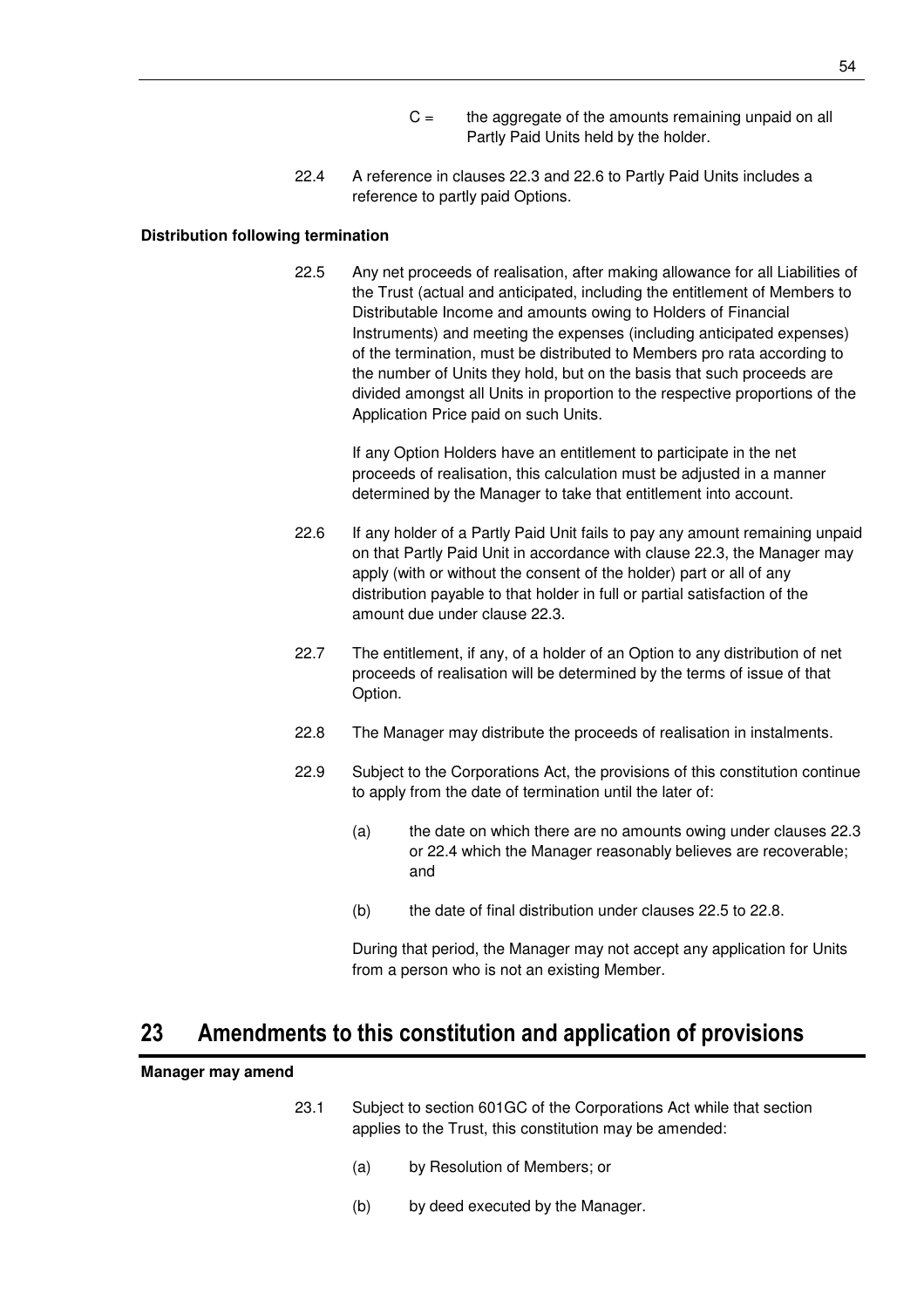If the constitution is amended by Resolution of Members, the Manager may give effect to the amendments by executing a supplemental deed.

#### **Listing Rules**

- 23.2 While the Trust is Listed:
	- (a) notwithstanding anything contained in this constitution, if the Listing Rules prohibit an act being done, the act must not be done;
	- (b) nothing contained in this constitution prevents an act being done that the Listing Rules require to be done;
	- (c) if the Listing Rules require an act to be done or not to be done, authority is given for that act to be done or not to be done (as the case may be);
	- (d) if the Listing Rules require this constitution to contain a provision and it does not contain such a provision, this constitution is deemed to contain that provision;
	- (e) if the Listing Rules require this constitution not to contain a provision and it contains such a provision, this constitution is deemed not to contain that provision; and
	- (f) if any provision of this constitution is or becomes inconsistent with the Listing Rules, this constitution is deemed not to contain that provision to the extent of the inconsistency.

#### **Corporations Act and ASIC Relief**

23.3

- (a) If the Corporations Act requires that this constitution contain certain provisions, or if any ASIC Relief on which the Manager has determined it wishes to rely or which is expressly applicable to the Trust and the Manager requires provisions to a certain effect to be contained in this constitution in order for the ASIC Relief to apply ("**Required Provisions**"); or
- (b) if any part of this constitution (a "**Required Part**") is included to comply with the requirements of the Corporations Act, Listing Rules, ASIC or ASX ("**Regulatory Requirement**") and that Regulatory Requirement ceases or changes,

then, to the extent the Corporations Act allows, this constitution is taken to be amended so that the Required Provisions are included as separate provisions, or the Required Part is deleted or amended to reflect the amended Regulatory Requirement. The Required Provisions prevail over any other provisions of this constitution to the extent of any inconsistency.

The Members:

(i) authorise the Manager to make the amendments referred to in this clause 23.3 in a deed and, if required, to lodge it with ASIC; and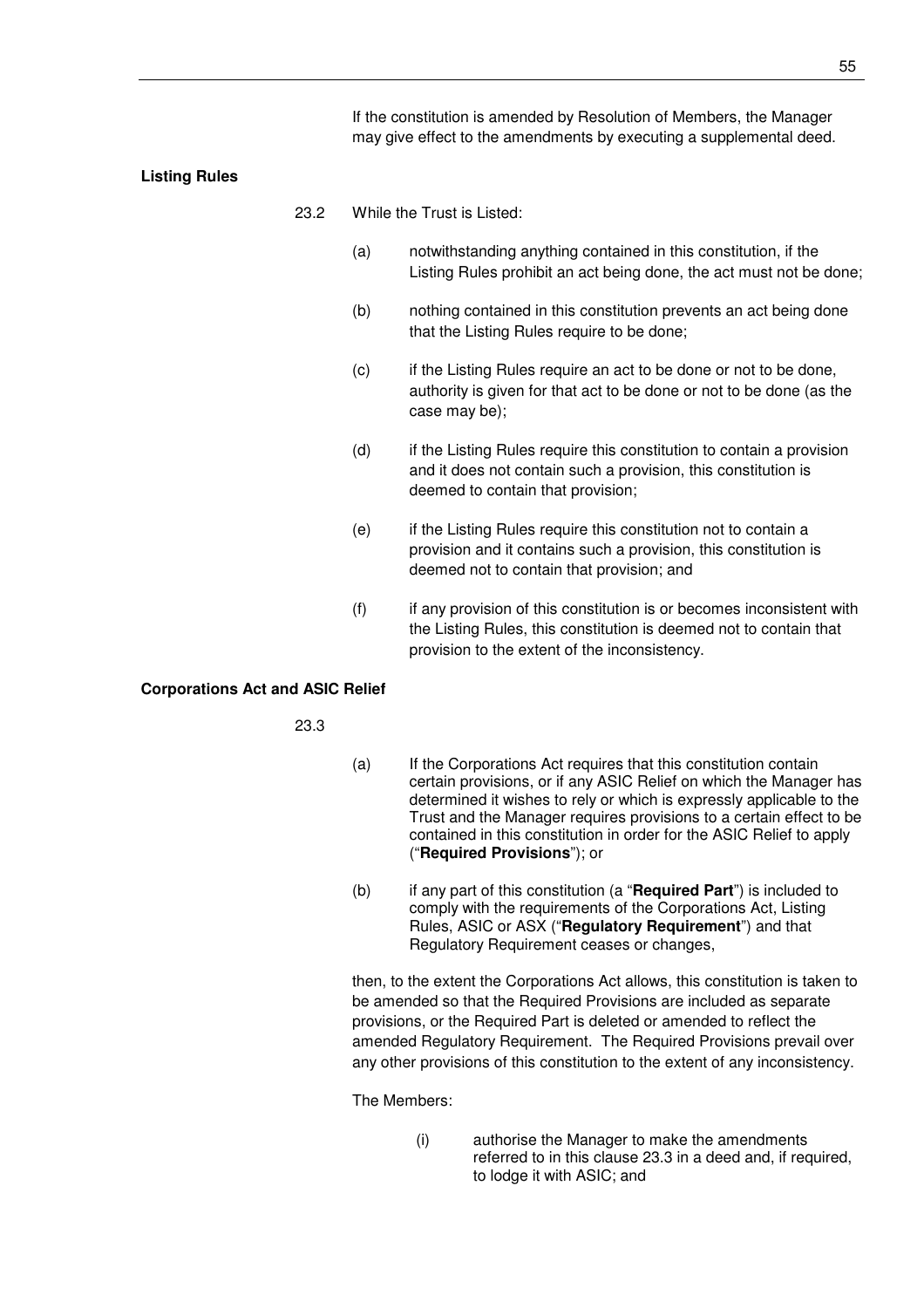(ii) agree that, subject to the Corporations Act, their rights under this constitution do not include or extend to a right not to have this constitution amended to comply with a Regulatory Requirement or to include Required Provisions.

### **Application of Corporations Act and Listing Rules**

- 23.4 In this constitution:
	- (a) except as otherwise provided in a particular clause or by law, a requirement of the Corporations Act only applies while the Trust is a Registered Scheme; and
	- (b) a requirement of the Listing Rules only applies while the Units are Officially Quoted.

# **ASIC Class Orders**

23.5 In accordance with ASIC Class Order [CO 98/1808] or its equivalent or any similar ASIC Relief from subsections 601GC(1) and (2) of the Corporations Act, and for so long as they apply to the Trust, a change in the text of this constitution because of the operation of clause 23.3 that is covered by such instrument is not a modification of, or the repeal and replacement of, the constitution for the purposes of subsections 601GC(1) and (2) of the Corporations Act. Changes in the text of the constitution to which this clause 23.5 applies are made pursuant to the power in clause 23.1 but in respect of such changes the requirements of clause 23.1 are to be read subject to this clause 23.5.

### **Paramountcy of provisions**

- 23.6 Subject to clause 29.7 and the Corporations Act and the Listing Rules, the following provisions prevail over other provisions of this constitution in the following order to the extent of any inconsistency:
	- (a) first, clauses 23.2 and 23.3 and provisions taken to be included or amended under them;
	- (b) then, clause 24.3 and the provisions in Schedule 2;
	- (c) then, the Stapling Provisions set out in Schedule 1 and the provisions in clause 24 regarding Stapling and the Stapling Provisions; and
	- (d) then, the Reorganisation Proposals set out in clauses 24.4 to 24.8.

Paragraphs (b) and (c) only prevail where this would not result in a breach of the Corporations Act, the Listing Rules or any other law.

# **24 Stapling Provisions and Reorganisation Proposals**

### **Stapling**

24.1

(a) Stapling of Units to the other components of WDC Securities has already commenced and accordingly the Stapling Provisions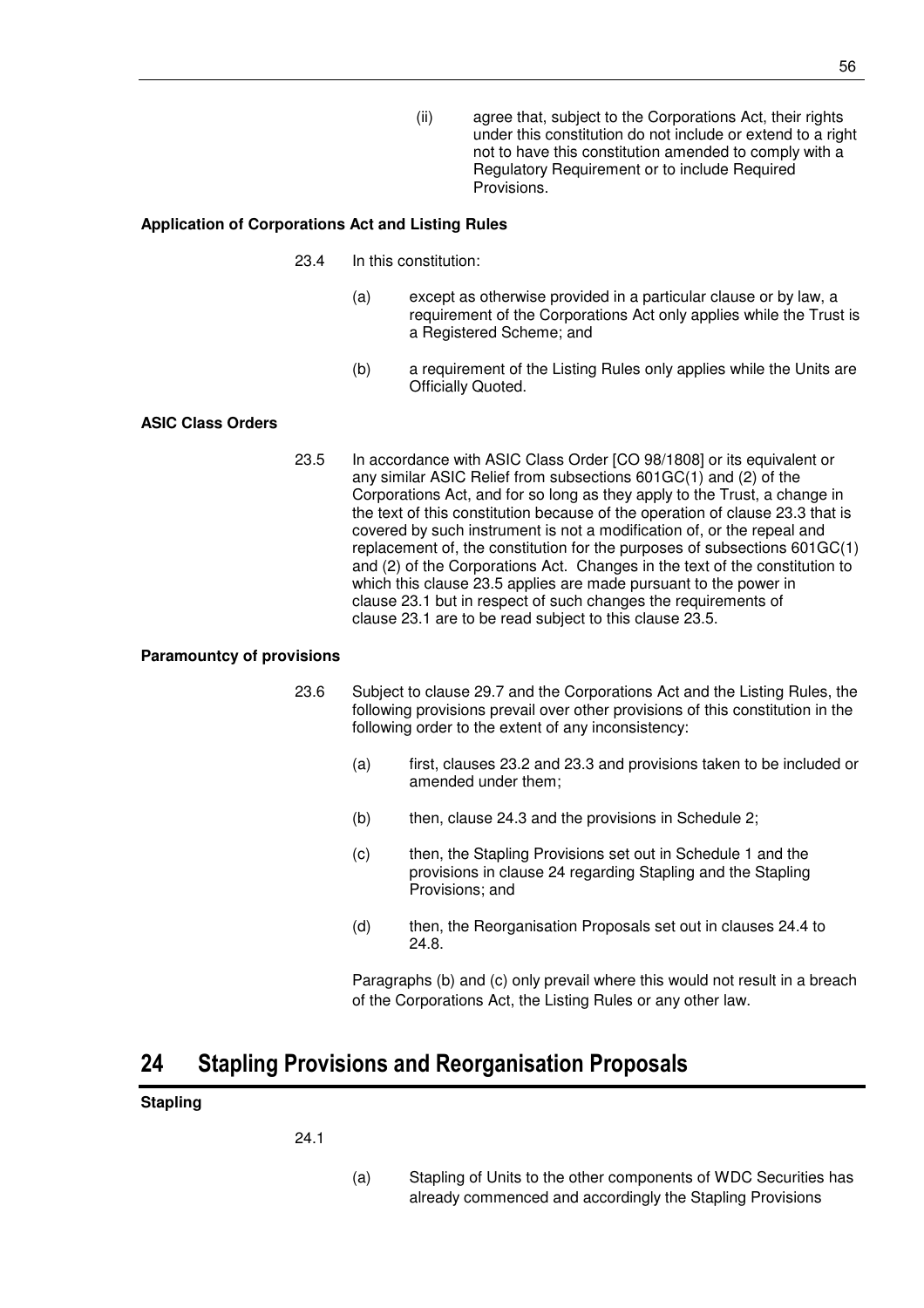apply. The Manager has the further powers in relation to Stapling and Unstapling set out in this clause 24 and Schedule 1.

- (b) The Manager may determine in respect of any future Stapling (including under Schedule 2):
	- (i) that the Stapling Provisions will take effect in accordance with clause 24.2; and
	- (ii) the Stapling Commencement Time.

### **Stapling Provisions**

24.2 Subject to clause 24.1(a), if the Manager determines, the Stapling Provisions take effect on and from the Stapling Commencement Time until they cease to apply in accordance with this constitution.

While the Stapling Provisions apply:

- (a) subject to clause 23.6, this constitution is to be read subject to the Stapling Provisions except to the extent that this would result in a breach of the Corporations Act, the Listing Rules or any other law; and
- (b) provisions of this constitution, which by their context apply only while Units are not Stapled, do not apply while Units are part of a Stapled Security.

### **Proposal**

24.3 The terms of the proposal which are set out in Schedule 2 prevail to the extent set out in clause 23.6 over other provisions of this constitution.

#### **Power to enter into Reorganisation Proposals**

- 24.4 Without limiting clause 13 the Manager may enter into:
	- (a) without reference to or approval from Members:
		- (i) a Consolidation or Division Proposal;
		- (ii) a Stapling Proposal; or
	- (b) a Realisation Transaction, a Top Hat Proposal, an Exchange Proposal and any other Reorganisation Proposal, which is in each case approved by Ordinary Resolution.

It is a term of issue of each Unit that the Unit may be subject to a Reorganisation Proposal as provided in this clause 24.4. Each Unit Holder by subscribing for or taking a transfer of, or otherwise acquiring a Unit is taken to have consented to these Reorganisation Proposals.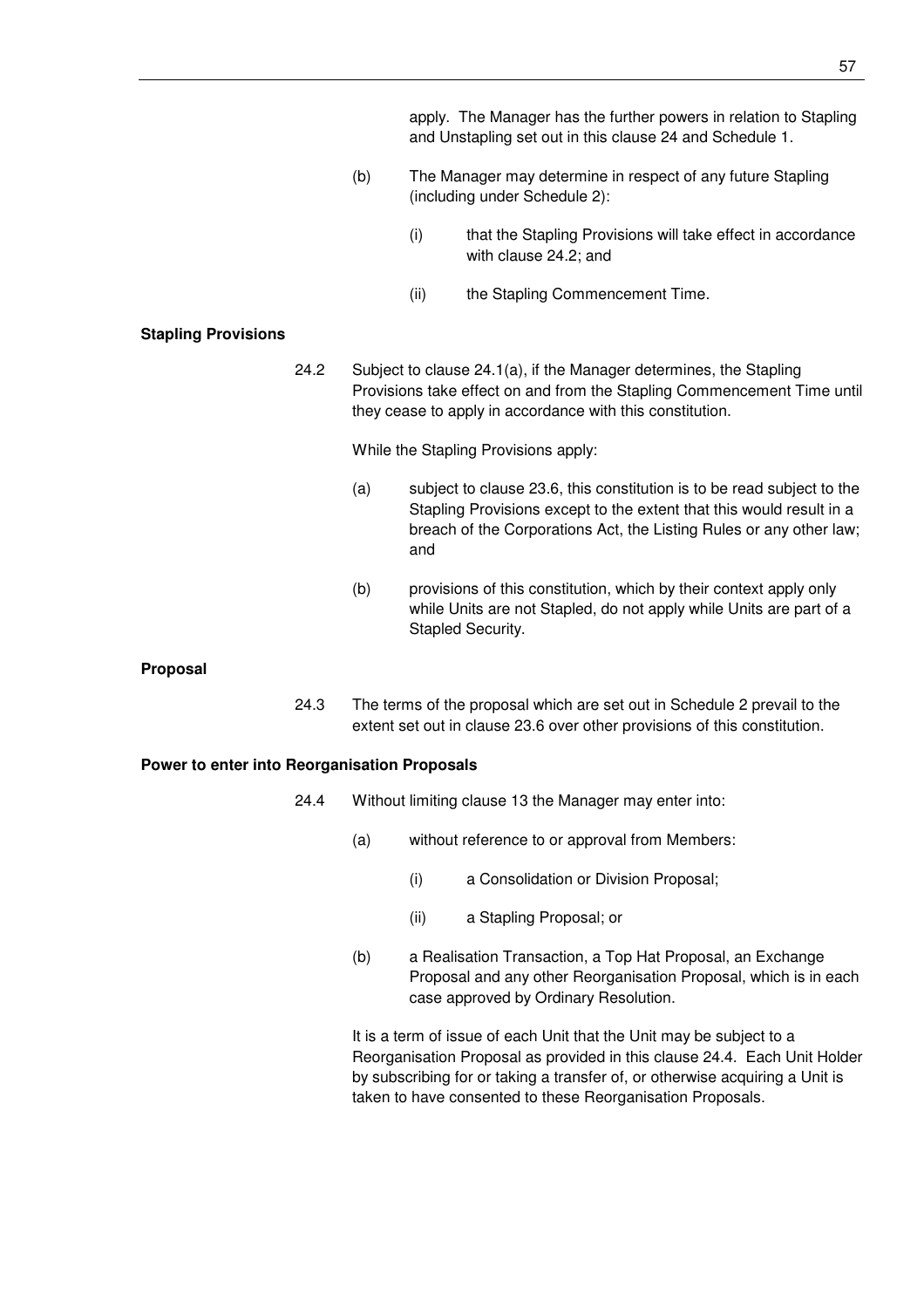### 24.5

|                        |      | (a)                                                                                                                                                                                                                                                                                                                                                                           | In order to effect a Stapling of securities to the Units as<br>contemplated by clause 24.1 and Schedule 1, the Manager has<br>power to do all things which it considers necessary, desirable or<br>reasonably incidental to give effect to the Stapling and the<br>Stapling Provisions.                                                                                     |
|------------------------|------|-------------------------------------------------------------------------------------------------------------------------------------------------------------------------------------------------------------------------------------------------------------------------------------------------------------------------------------------------------------------------------|-----------------------------------------------------------------------------------------------------------------------------------------------------------------------------------------------------------------------------------------------------------------------------------------------------------------------------------------------------------------------------|
|                        |      | (b)                                                                                                                                                                                                                                                                                                                                                                           | If the Manager determines to enter into a Realisation Transaction,<br>Consolidation or Division Proposal, a Stapling Proposal, a Top Hat<br>Proposal or an Exchange Proposal in accordance with clause<br>24.4, then the Manager has power to do all things which it<br>considers necessary, desirable or reasonably incidental to give<br>effect to the relevant proposal. |
|                        |      | (c)                                                                                                                                                                                                                                                                                                                                                                           | If a Reorganisation Proposal is approved by an Ordinary<br>Resolution in accordance with clause 24.4(b), then the Manager<br>has power to do all things which it considers necessary, desirable<br>or reasonably incidental to give effect to the Reorganisation<br>Proposal.                                                                                               |
| <b>Specific Powers</b> |      |                                                                                                                                                                                                                                                                                                                                                                               |                                                                                                                                                                                                                                                                                                                                                                             |
|                        | 24.6 | Without limiting clause 24.5, to give effect to a Stapling and the Stapling<br>Provisions, a Realisation Transaction, Consolidation or Division Proposal,<br>Stapling Proposal, a Top Hat Proposal or an Exchange Proposal, or a<br>Reorganisation Proposal which has been approved by an Ordinary<br>Resolution in accordance with clause 24.4(b), the Manager has power to: |                                                                                                                                                                                                                                                                                                                                                                             |
|                        |      | (a)                                                                                                                                                                                                                                                                                                                                                                           | make distributions and other payments out of the Assets and<br>(subject to the Corporations Act and the Listing Rules) to redeem<br>Units, and to apply the payment or redemption proceeds on behalf<br>of Members;                                                                                                                                                         |
|                        |      | (b)                                                                                                                                                                                                                                                                                                                                                                           | apply for or purchase fully paid securities on behalf of the<br>Members and to consent on behalf of Members to become a<br>member of a company or other body;                                                                                                                                                                                                               |

- (c) issue Units;
- (d) transfer Assets; and
- (e) execute all documents and do all things which it considers are necessary, desirable or reasonably incidental to give effect to the relevant proposal.

# **Appointment of Manager as agent and attorney**

24.7 Without limiting clause 24.5, to give effect to a Stapling and the Stapling Provisions, a Realisation Transaction, Consolidation or Division Proposal, a Stapling Proposal, a Top Hat Proposal or an Exchange Proposal, or a Reorganisation Proposal which has been approved by an Ordinary Resolution in accordance with clause 24.4(b), the Manager is irrevocably appointed the agent and attorney of each Member to: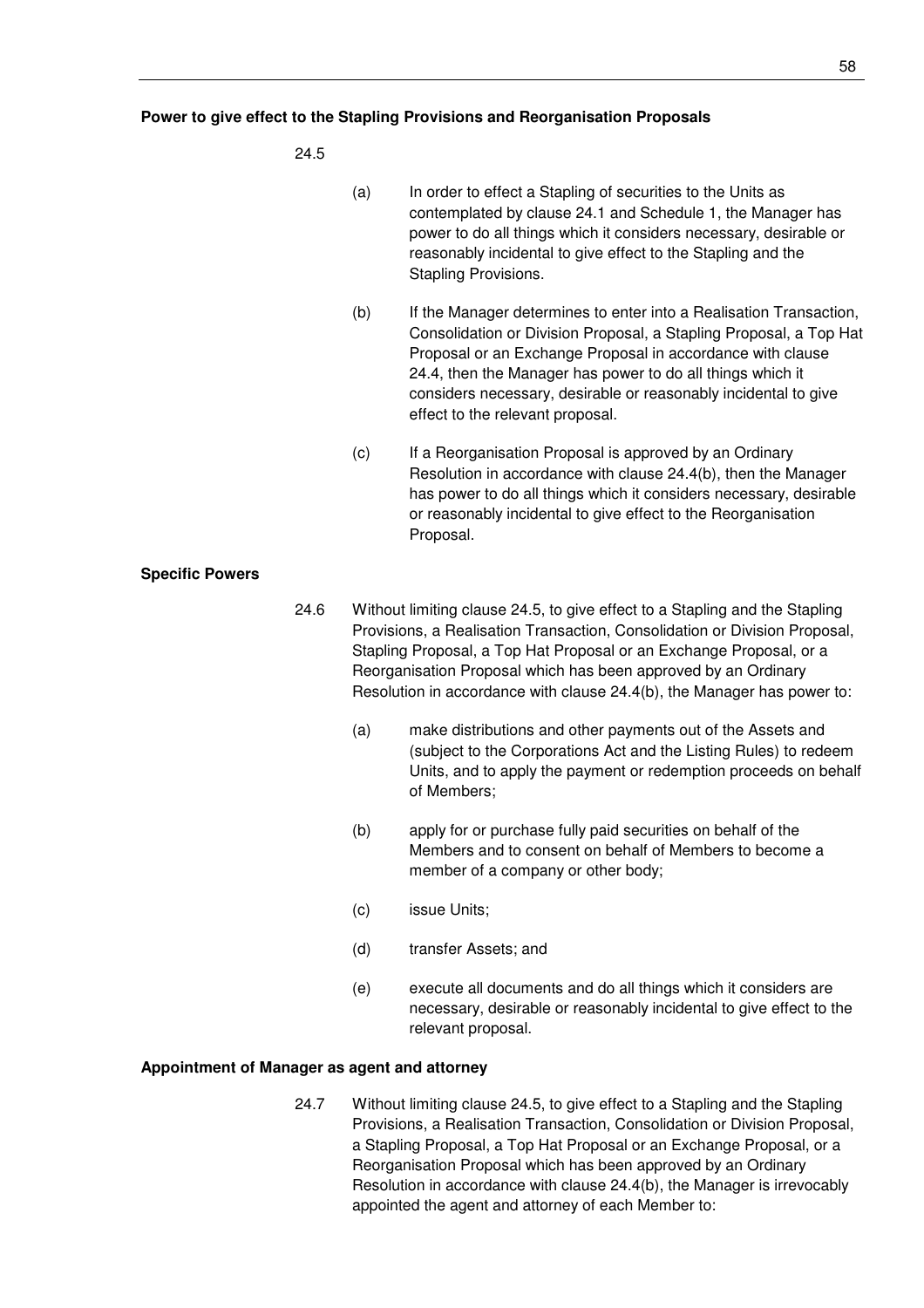- (a) apply any proceeds referred to in clause 24.6(a) on behalf of the Member;
- (b) execute any withdrawal request on behalf of the Member, or any application for, or transfer of, any securities in favour of the Member;
- (c) execute a transfer of Assets to a Member; and
- (d) execute all documents and do all things (including giving all consents) which the Manager reasonably considers are necessary or desirable to give effect to the Stapling or relevant transaction or proposal.

The Manager is authorised to execute these documents and to do these things without needing further authority or approval from Members.

# **Liability of Manager**

24.8 The Manager has no liability of any nature whatsoever beyond the Assets to Members arising, directly or indirectly, from the Manager doing or refraining from doing any act (including the execution of a document) pursuant to or in connection with the implementation of a Stapling or any Reorganisation Proposal.

### **Paramountcy of provision**

24.9 The provisions of this clause 24 prevail over other provisions of this constitution in the case of any inconsistency to the extent provided in clause 23.6.

# **25 Compliance committee**

If any Compliance Committee Member incurs a liability in that capacity in good faith, the Compliance Committee Member is entitled to be indemnified out of the Assets in respect of that liability to the extent permitted by the Corporations Act.

# **26 Complaints**

While the Trust is a Registered Scheme, if an Investor submits to the Manager a Complaint in relation to the Trust, the Manager:

- (a) must, if the Investor is a Retail Client, comply with the requirements of section 912A(2) of the Corporations Act applicable to the Complaint; and
- (b) in respect of a Complaint from an Investor who is not a Retail Client:
	- (i) must acknowledge receipt of the Complaint as soon as possible and in any event within 14 days from receipt;
	- (ii) must ensure that the Complaint receives proper consideration resulting in a determination by a person or body designated by the Manager as appropriate to handle Complaints;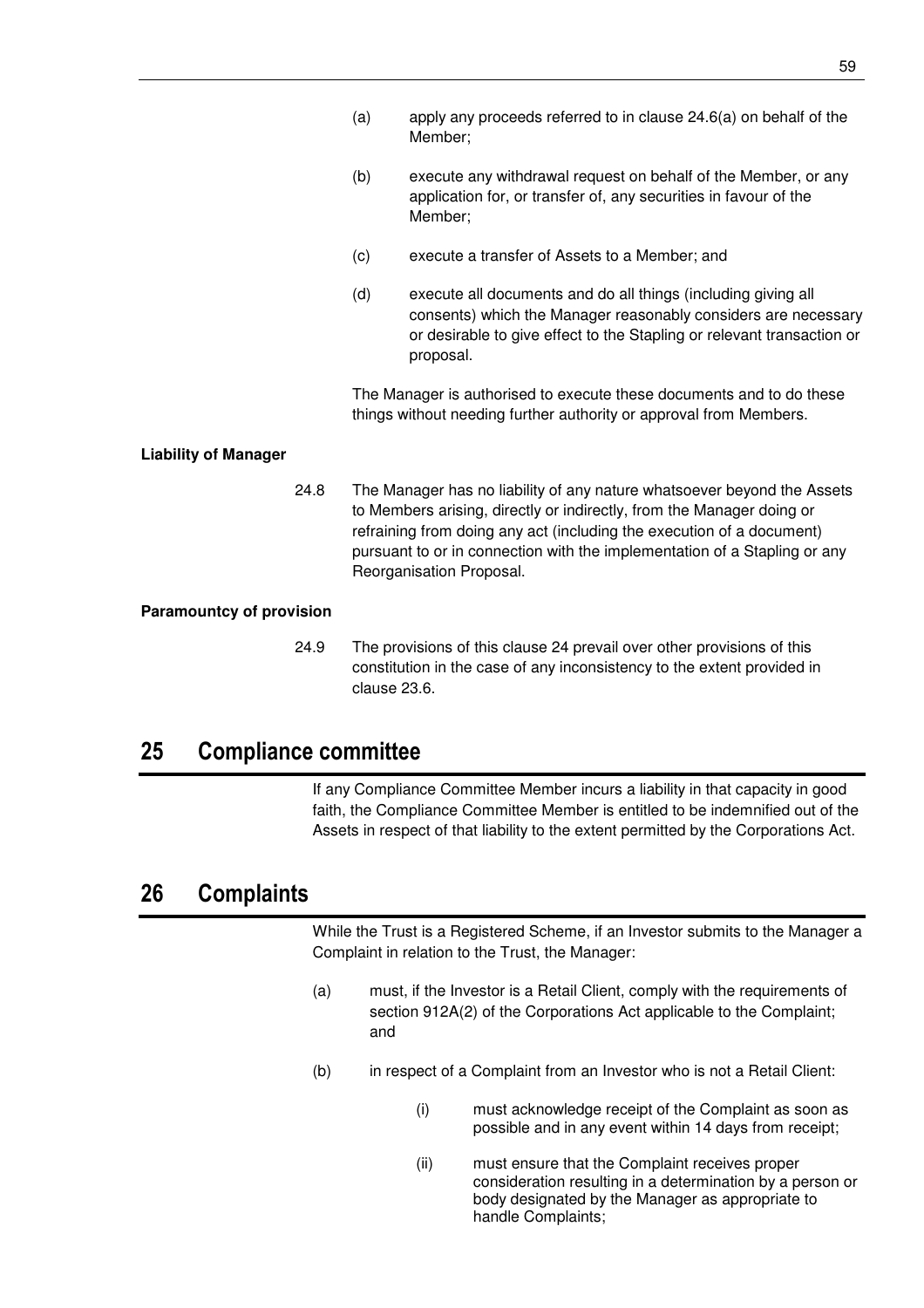- (iii) where the Complaint relates to an error which is capable of being corrected without affecting the rights of third parties, act in good faith to deal with the Complaint by endeavouring to correct the error;
- (iv) may give any of the following remedies to the complainant:

(A) information and explanation regarding the circumstances giving rise to the Complaint;

(B) an apology; or

(C) compensation for loss incurred by the Investor as a direct result of the breach (if any); and

(v) must communicate to the complainant as soon as practicable and in any event not more than 45 days after receipt by the Manager of the Complaint:

(A) the determination in relation to the Complaint;

(B) the remedies (if any) available to the Investor; and

(C) information regarding any further avenue for Complaint.

(c) For the purposes of this clause 26, a reference to an Investor includes any person who has an "interest" in the Trust as that term is defined in section 9 of the Corporations Act.

# **27 Restricted Securities**

- 27.1 If the Listing Rules require, Restricted Securities cannot be disposed of during the Escrow Period and the Manager must not register a transfer of Restricted Securities during the Escrow Period except as permitted by the Listing Rules or ASX.
- 27.2 During a breach of the Listing Rules or of a restriction agreement relating to Units which are Restricted Securities, the Member who holds the Units which are Restricted Securities is not entitled to any distribution from the Trust, nor any voting rights, in respect of those Restricted Securities.

# **28 Small holdings**

- 28.1 This clause 28 applies while the Units or Stapled Securities are Officially Quoted.
- 28.2 Subject to the provisions of this clause 28, the Manager may in its discretion from time to time sell or redeem any Units held by a Member that is a Small Holder or New Small Holder without request by the Small Holder or New Small Holder.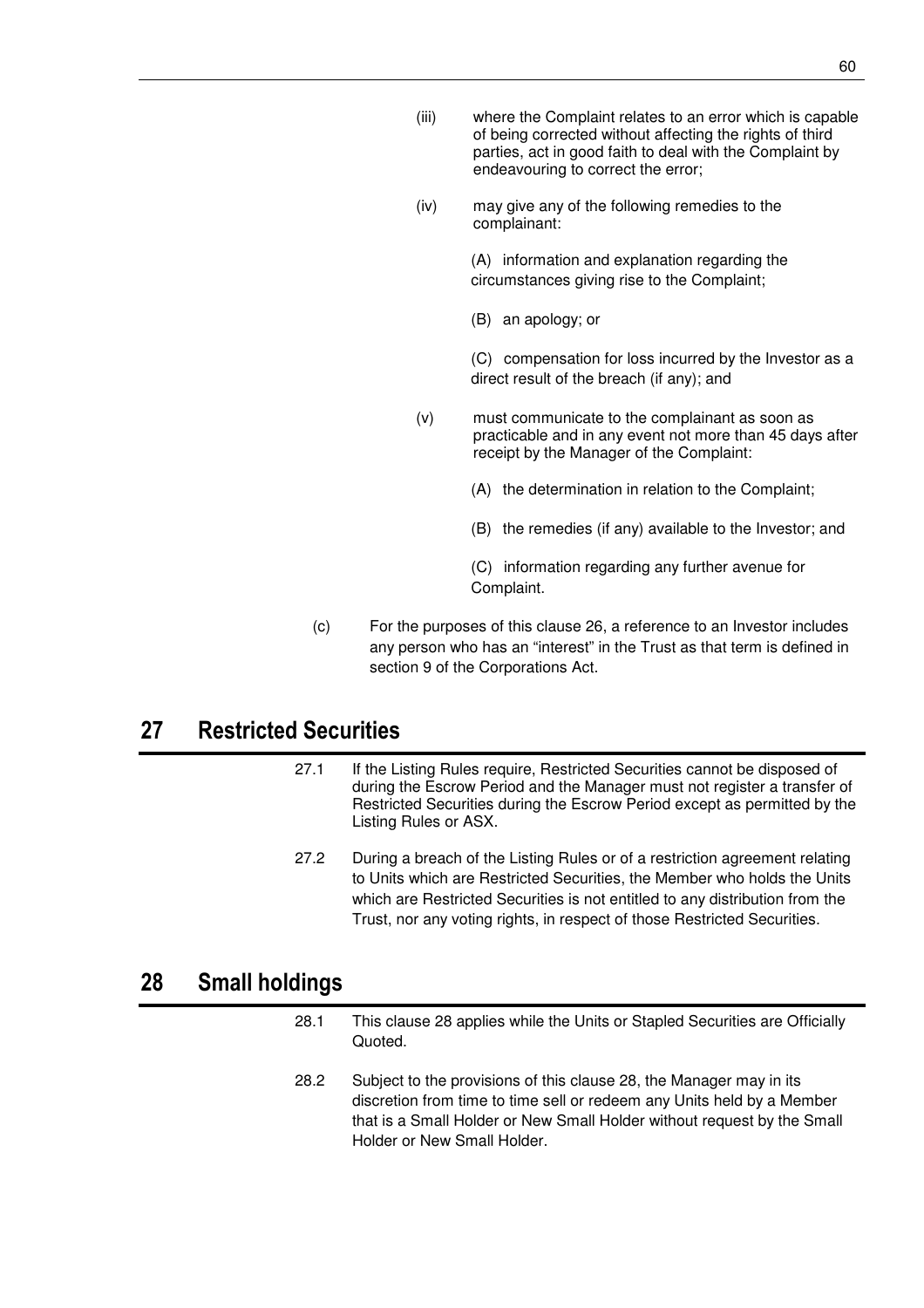- 28.3 If the Manager determines that a Member is a Small Holder or a New Small Holder the Manager may give the Member a Divestment Notice to notify the Member:
	- (a) that the Member is a Small Holder or a New Small Holder, the number of Units comprising and the Market Price of the Small Holding or New Small Holding and the date on which the Market Price was determined;
	- (b) that the Manager intends to sell the Relevant Units in accordance with this clause 28 after the end of the Relevant Period specified in the Divestment Notice;
	- (c) if the Member is a Small Holder, that the Member may at any time before the end of the Relevant Period notify the Manager in writing that the Member desires to retain the Relevant Units and that, if the Member does so, the Manager will not be entitled to sell the Relevant Units under that Divestment Notice; and
	- (d) after the end of the Relevant Period the Manager may for the purpose of selling the Relevant Units that are in a CHESS holding initiate a holding adjustment to move those Units from that CHESS holding to an issuer sponsored holding or certificated holding.
- 28.4 For a Divestment Notice given to a Small Holder, the Relevant Period must be at least six weeks from the date the Divestment Notice was given. For a Divestment Notice given to a New Small Holder, the Relevant Period must be at least seven days from the date the Divestment Notice was given.
- 28.5 At the end of the Relevant Period the Manager is entitled to sell on-market or in any other way determined by the Manager:
	- (a) the Relevant Units of a Member who is a Small Holder, unless that Member has notified the Manager in writing before the end of the Relevant Period that the Member desires to retain the Relevant Units, in which event the Manager must not sell those Relevant Units under that Divestment Notice; and
	- (b) the Relevant Units of a Member who is a New Small Holder.
- 28.6 The Manager is not bound to sell any Relevant Units which it is entitled to sell under this clause 28 but unless the Relevant Units are sold within six weeks after the end of the Relevant Period the Manager's right to sell the Relevant Units under the Divestment Notice relating to those Units lapses and it must notify the Member to whom the Divestment Notice was given accordingly.
- 28.7 To effect the sale and transfer by the Manager of Relevant Units of a Member, the Member appoints the Manager and each of its directors and secretaries jointly and severally as the Member's attorney in the Member's name and on the Member's behalf to do all acts and things which the Manager considers necessary or appropriate to effect the sale or transfer of the Relevant Units and, in particular: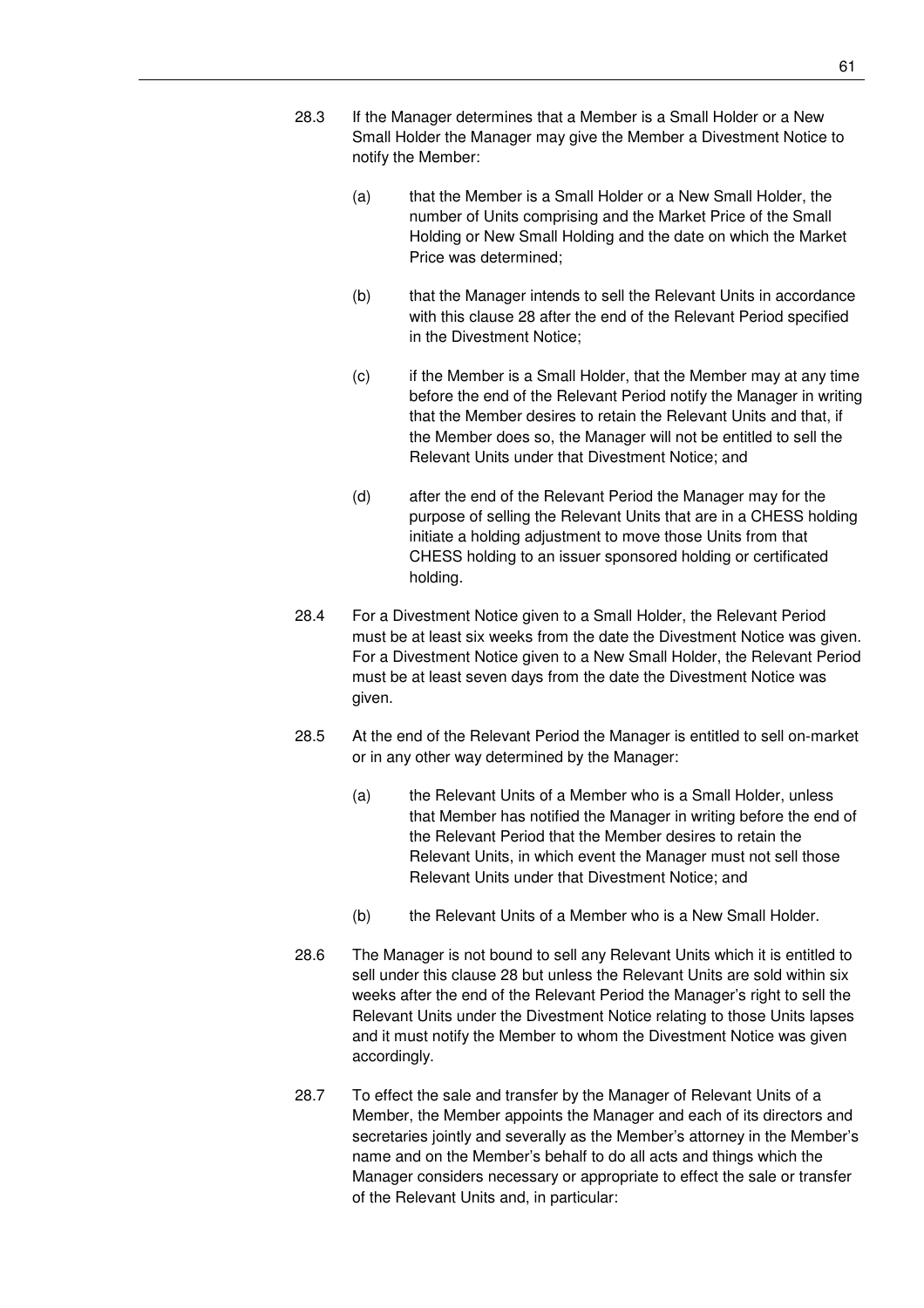- (b) to execute on behalf of the Member all deeds, instruments or other documents necessary to transfer the Relevant Units and to deliver any such deeds, instruments or other documents to the purchaser.
- 28.8 A statement in writing by or on behalf of the Manager under this clause 28 is binding on and conclusive against (in the absence of manifest error) a Member. In particular, a statement that the Relevant Units specified in the statement have been sold in accordance with this clause 28 is conclusive against all persons claiming to be entitled to the Relevant Units and discharges the purchaser from all liability in respect of the Relevant Units.
- 28.9 The Manager must register the purchaser of Relevant Units as the holder of the Relevant Units transferred to the purchaser under this clause 28. The purchaser is not bound to see to the application of any money paid as consideration. The title of the purchaser to the Relevant Units transferred to the purchaser is not affected by any irregularity or invalidity in connection with the actions of the Manager under this clause 28.

Subject to this clause 28, where Relevant Units of a Member are sold by the Manager on behalf of the Member under this clause, the Manager must, within 60 days of the completion of the sale, send by mail or cheque for the proceeds of sale to the Member entitled to those proceeds in accordance with clause 13. Payment of any money under this clause 28 is at the risk of the Member to whom it is sent.

- 28.10 In the case of a sale of the Relevant Units of a New Small Holder in accordance with this clause 28, the Manager is entitled to deduct and retain from the proceeds of sale, the costs of the sale as determined by the Manager. In the case of a sale of the Relevant Units of a Small Holder, the Manager or a purchaser must bear the costs of sale of the Relevant Units. The costs of sale include all stamp duty, brokerage and government taxes and charges (except for tax on income or capital gains of the Member) payable by the Manager in connection with the sale and transfer of the Relevant Units.
- 28.11 The remedy of a Member to whom this clause 28 applies, in respect of the sale of the Relevant Units of that Member, is expressly limited to a right of action in damages against the Manager to the exclusion of any other right, remedy or relief against any other person. The Manager is only liable if it has failed to comply with the requirements of this clause 28 and its liability is limited to the value of the Relevant Units at the time of sale.
- 28.12 Unless the Manager determines otherwise, where a Divestment Notice is given to a New Small Holder in accordance with this clause 28, the rights to receive payment of distributions and to vote attached to the Relevant Units of that Member are suspended until the Relevant Units are transferred to a new holder or that Member ceases to be a New Small Holder. Any distributions that would, but for this clause 28, have been paid to that Member must be held by the Manager and paid to that Member within 60 days after the earlier of the date the Relevant Units of that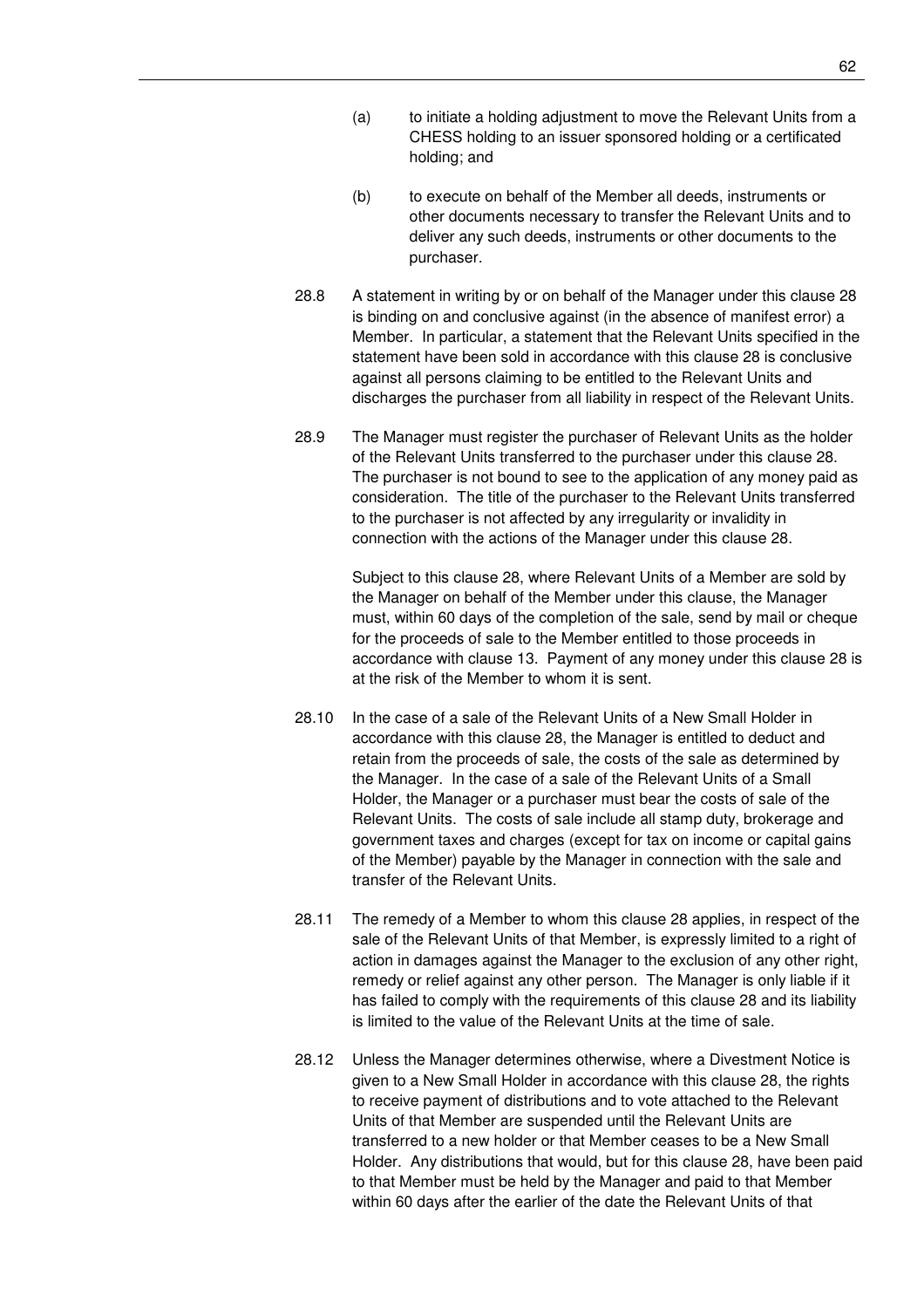Member are transferred and the date that the Relevant Units of that Member cease to be subject to a Divestment Notice.

- 28.13 If it is a requirement of the Listing Rules, the Manager must not give a Small Holder more than one Divestment Notice in any 12 month period (except as contemplated by this clause 28).
- 28.14 From the date of the announcement of a takeover bid for the Units until the close of the offers made under the takeover bid, the Manager's powers under this article to sell Relevant Units of a Member cease. After the close of the offers under the takeover bid, the Manager may give a Divestment Notice to a Member who is a Small Holder or a New Small Holder, despite this clause 28 and the fact that it may be less than 12 months since the Manager gave a Divestment Notice to that Member.
- 28.15 While Stapling applies:
	- (a) the references to Units and Relevant Units in this clause 28 will apply to the Stapled Securities held by the Member; and
	- (b) no sale under this clause 28 may occur unless, at the same time as Units are sold, an identical number of Attached Securities are also sold to the Same Person.

# **29 Interpretation**

# **Definitions**

29.1 In this constitution, these words and phrases have the following meaning unless the contrary intention appears:

> **AMIT:** a trust which is an attribution managed investment trust for the purposes of the Tax Act.

**AMIT Income Year:** an income year in which the Trust is an AMIT.

**AMIT Regime:** the regime for the taxation of AMITs, and their members, as set out in the Tax Act.

**AMMA Statement:** has the meaning given to that phrase in the Tax Act.

**Application Price:** the application price for a Unit, Option or Financial Instrument determined in accordance with, or pursuant to, clause 5 or paragraph 4 of Schedule 1.

**Applications Account:** an account in which the Manager or, if permitted, its agent holds money on trust for applicants for Units, Options or Financial Instruments in accordance with section 1017E of the Corporations Act or otherwise.

**Approved Valuer:** any person, appointed by the Manager but independent of the Manager, who is properly qualified to conduct a valuation.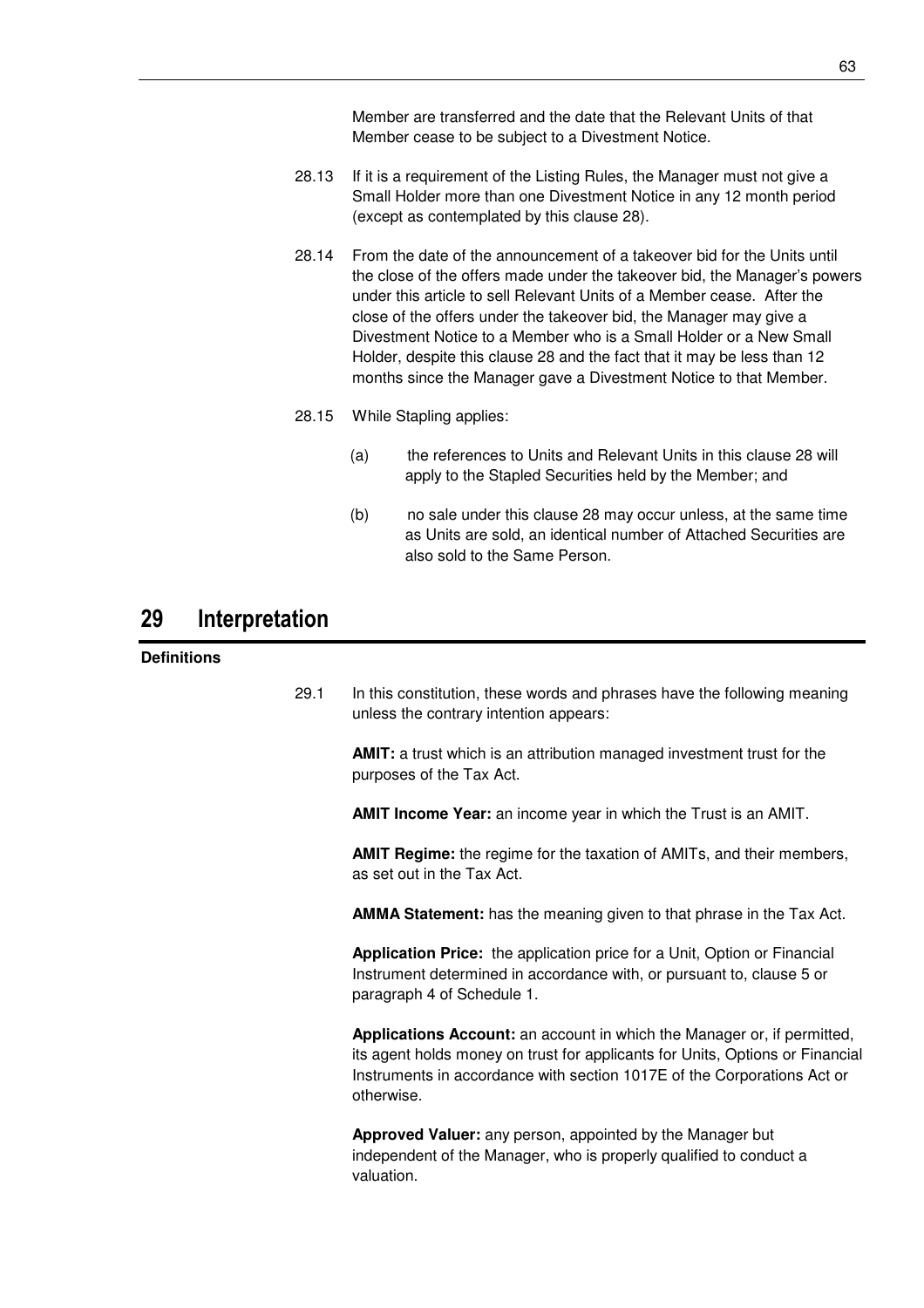**ASIC:** the Australian Securities and Investments Commission or any regulatory body which replaces it or performs its functions.

**ASIC relief:** any declaration or modification made or exemption granted by ASIC at any time and remaining in force and applicable to the Trust or the Manager.

**Assets:** all the property, rights and income of the Trust, but not application money or property in respect of which Units, Options or Financial Instruments have not yet been issued, or proceeds of redemption which have not yet been paid. For the purpose of calculating Net Asset Value, any amount set aside for distribution under clause 10.6 is also not an asset of the Trust.

**ASX:** ASX Limited and each and every other stock exchange and marketing institution in Australia on which for the time being Units or Options are listed for quotation with the approval of the Manager.

**Attached Securities:** has the same meaning as in Schedule 1.

**Business Day:** while Units are Officially Quoted, a day which is a Trading Day for the purpose of the Listing Rules, or if not Officially Quoted, a day other than a Saturday or a Sunday on which banks are open for general banking business in Sydney and Melbourne.

**Complaint:** an expression of dissatisfaction made to the Manager, related to its products or services, or the complaints handling process itself, where a response or resolution is explicitly or implicitly expected.

**Compliance Committee Member:** a member of a compliance committee established by the Manager in connection with the Trust.

**Consolidation or Division Proposal:** a proposal to consolidate, divide or convert Units, Options or Financial Instruments in a ratio determined by the Manager, including rounding of the number of Units, Options or Financial Instruments as the Manager determines.

**Corporations Act:** Corporations Act 2001 (Cwlth), and a reference to the Corporations Act or a provision of it includes a reference to the Corporations Act or that provision as modified by any applicable ASIC Relief.

**CS Facility:** has the same meaning as clearing and settlement facility in the Corporations Act.

**CS Facility Operator:** the operator of the CS Facility.

**Determined Member Component:** has the meaning given to that phrase in the Tax Act.

**Determined Trust Component:** has the meaning given to that phrase in the Tax Act.

**Distributable Income:** for a period is the amount determined by the Manager under clauses 10.1 and 10.2.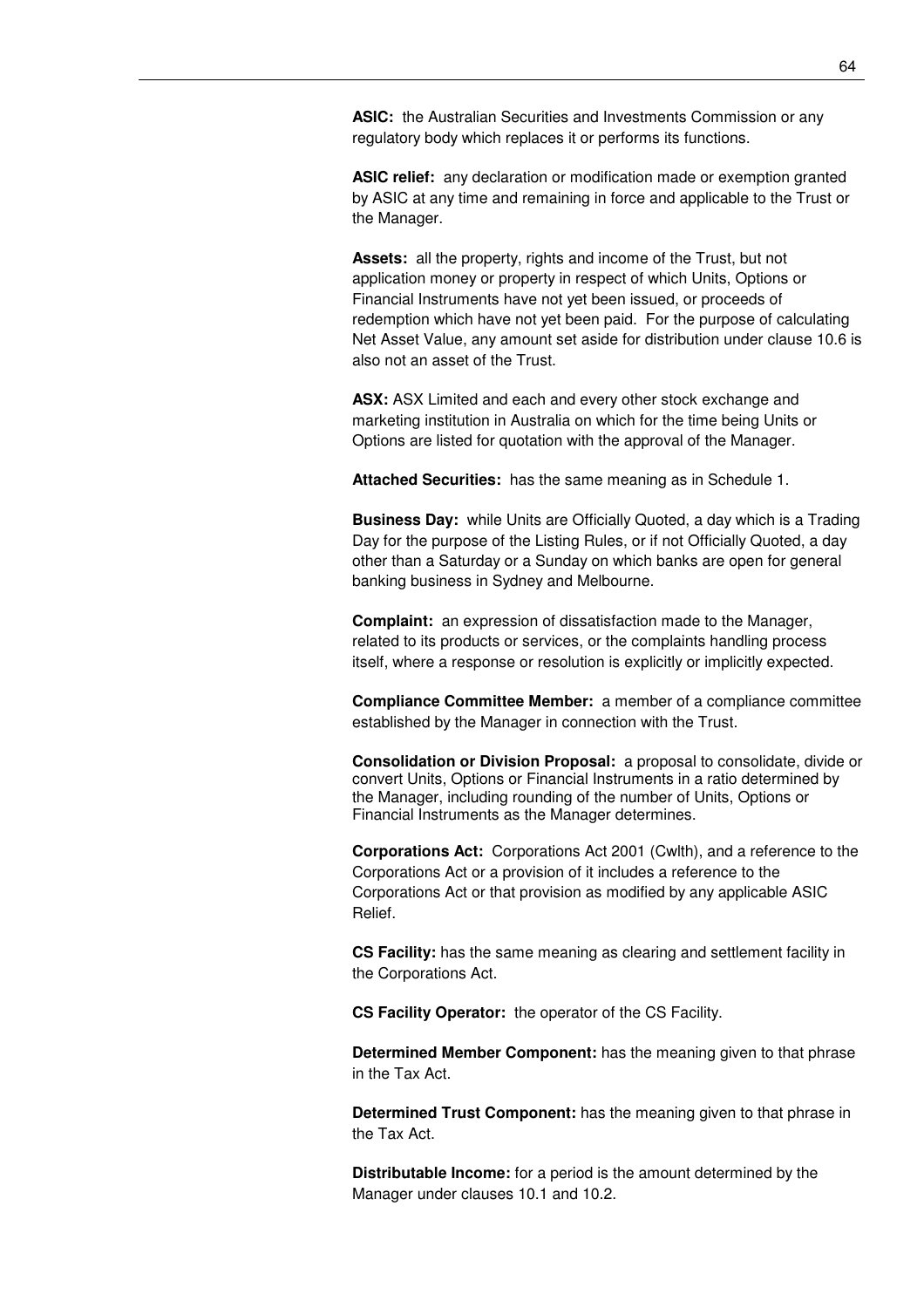**Distribution Calculation Date:** the last day of each Financial Year and such other days as the Manager designates.

#### **Distribution Period:**

- (a) for the last distribution period, the period from the day after the preceding Distribution Calculation Date to the date of distribution on winding up of the Trust; and
- (b) in all other circumstances, the period from the day after the preceding Distribution Calculation Date to the next occurring Distribution Calculation Date.

**Divestment Notice:** a notice given under clause 26 to a Small Holder or a New Small Holder.

**Escrow Period:** has the same meaning as in the Listing Rules.

**Exchange Proposal:** a proposal whereby a written offer to transfer or redeem some or all of their Units, Options or Financial Instruments is made to Investors or to specific Investors in consideration of any or all of:

- (a) the issue or transfer of units in another trust, or interests of whatever nature in or in relation to another entity;
- (b) a cash payment; and
- (c) a transfer of assets.

**Financial Instrument:** has the meaning given in clause 3.29.

#### **Financial Year:**

- (a) for the last financial year, the period from 1 January before the date the Trust terminates to the date of distribution on winding up of the Trust; and
- (b) in all other circumstances, the 12 month period ending on 31 December in each year.

**Fully Paid Unit:** a Unit on which the Application Price has been fully paid.

**GST:** a goods and services tax, value added tax, consumption tax or a similar tax, or a tax on services only.

**Holder of a Financial Instrument:** the person Registered in the register of Financial Instrument holders and includes persons jointly Registered or, if no such register is kept, the holder of a Financial Instrument.

**Investor:** a Member, Option Holder or Holder of Financial Instruments, or holder of Stapled Securities.

**Liabilities**: all present liabilities of the Trust including any provision which the Manager decides should be taken into account in determining the liabilities of the Trust and (subject to the terms of issue of the relevant Financial Instruments) the amount which would be payable to the Holders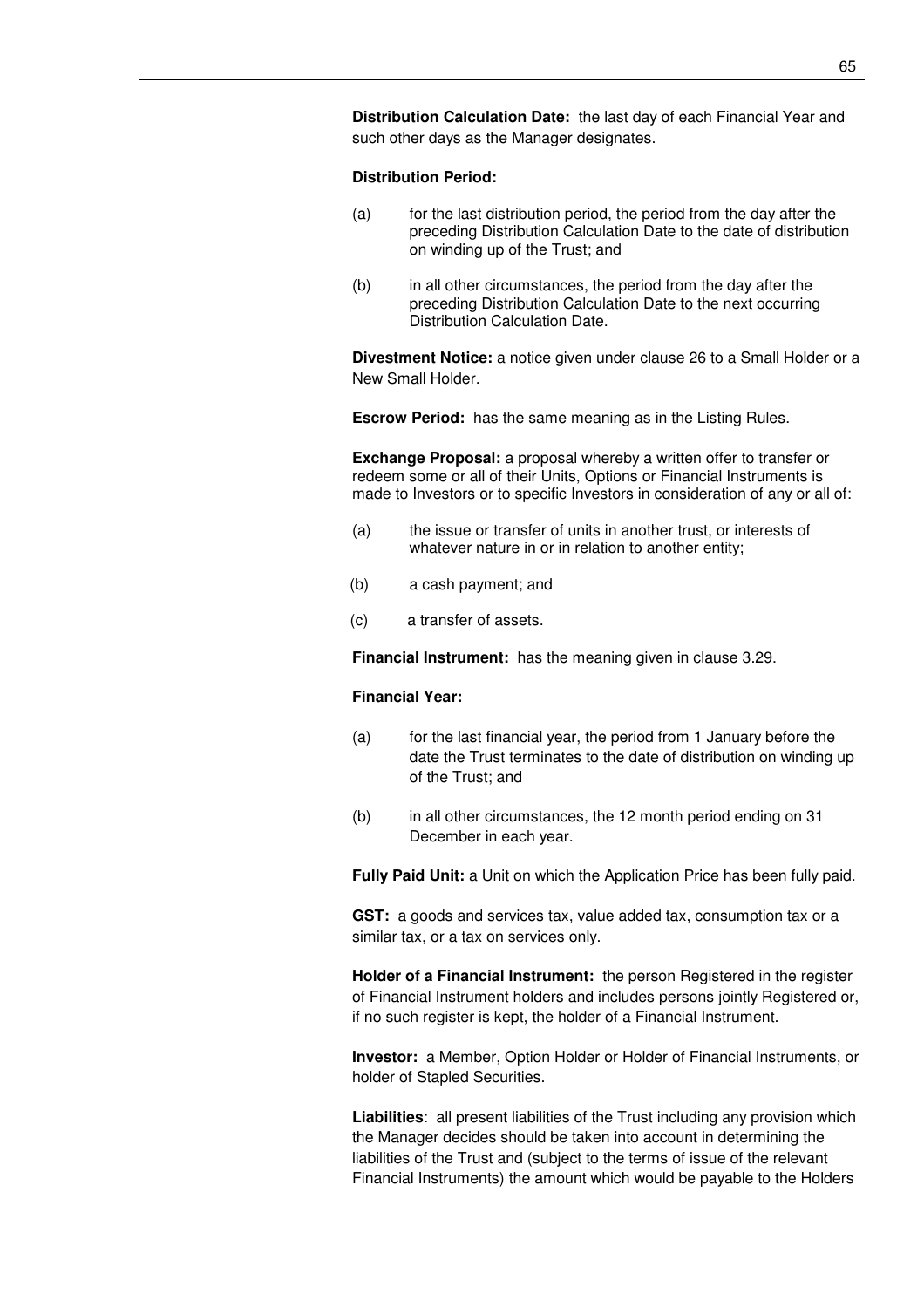of Financial Instruments on the redemption of outstanding Financial Instruments under clause 7.4, but not liabilities:

- (a) to applicants for Units in respect of application money or property in respect of which Units have not yet been issued; or
- (b) to Members, arising by virtue of the right of Members to request redemption of their Units or to participate in the distribution of the Assets on winding up of the Trust.

**Liquid:** has the same meaning as in the Corporations Act.

**Listed:** admitted to the Official List whether or not quotation of Units, Stapled Securities or Options is deferred, suspended or subjected to a trading halt, and **Listing** has a corresponding meaning.

**Listing Rules:** the listing rules of the ASX and any other applicable rules of ASX modified to the extent of any express written waiver by ASX.

#### **Manager:**

- (a) unless paragraph (b) applies, the first trustee and responsible entity of the Trust, being Westfield Management Limited, and any successor for the time being as trustee or responsible entity; and
- (b) while the Trust is a Registered Scheme, the company which is registered with ASIC as the responsible entity for the Trust under the Corporations Act.

**Market Price of a Unit:** on a particular day is:

- (a) the Weighted Average Market Price per Unit for the Pricing Period which ends 2 Trading Days before the relevant day, provided that if the Weighted Average Market Price is calculated in respect of Units which have an entitlement to distributions which is different to the entitlement of new Units the Manager must make an appropriate adjustment of the Weighted Average Market Price to reflect the difference; or
- (b) if:
	- (i) Units have not been Officially Quoted for at least 10 consecutive Trading Days before the relevant day; or
	- (ii) in the Manager's opinion, a determination under paragraph (a) of this definition would not provide a fair reflection of the market value of the Unit having regard to the nature of the proposed offer of Units and the circumstances in which the proposed offer is made,

the price per Unit that an Approved Valuer determines to be the market price of the Unit on the relevant day, having regard to the recent trading prices of Units, the Net Asset Value (to the extent the Approved Valuer considers each of these factors to be relevant and appropriate), and any other matters which the valuer believes should be taken into account.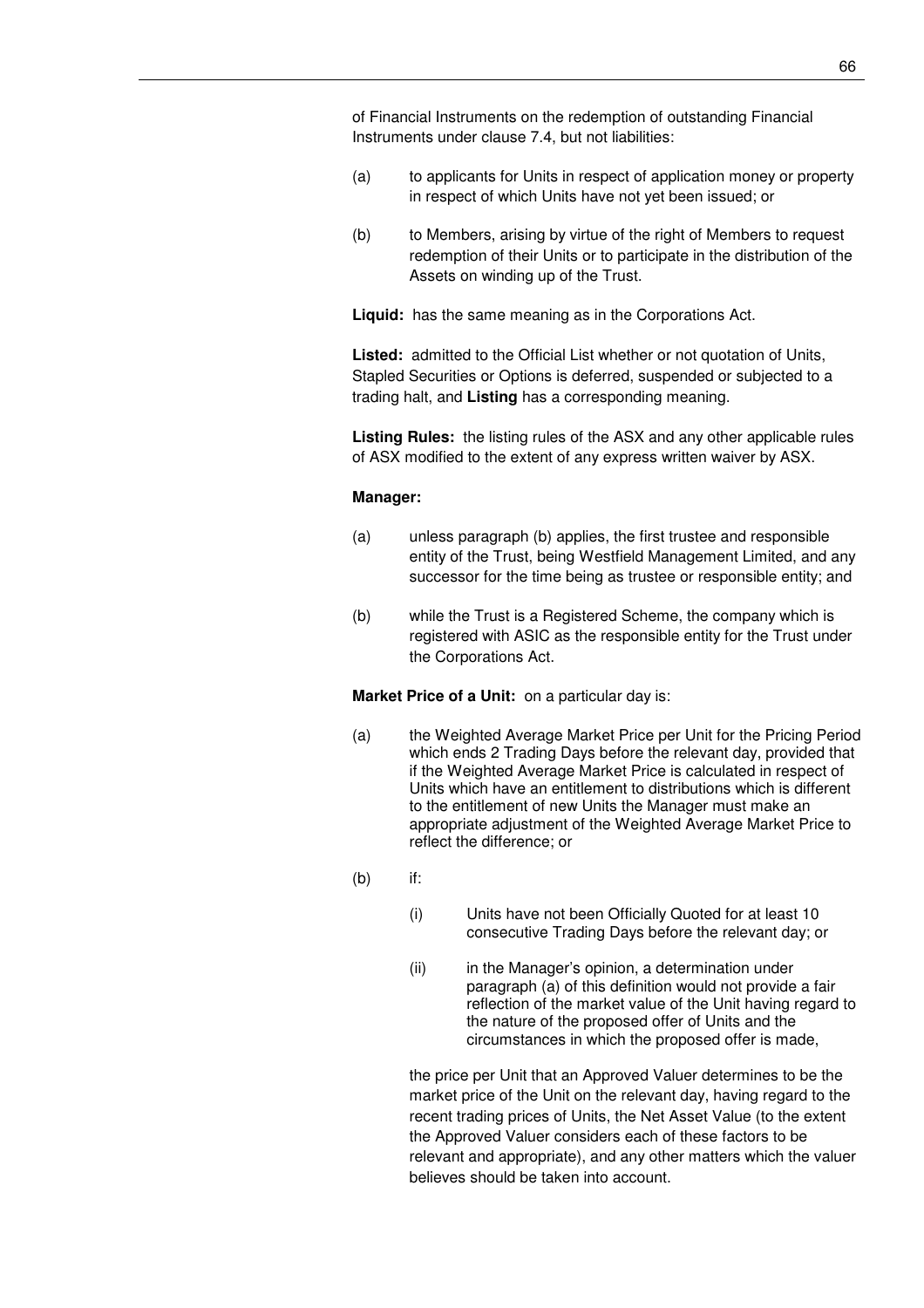If it is necessary to calculate the Market Price of a Financial Instrument or an Option over a Unit, it is to be determined according to the definition of Market Price of a Unit, with a reference to a Unit in that definition being read as a reference to a Financial Instrument or an Option over a Unit, as the case requires.

#### **Market Value** of an Asset means:

- (a) in the case of an Asset that is cash or a deposit with an Australian authorised deposit-taking institution, at face value plus any accrued interest;
- (b) in the case of an Asset that is a financial product traded on a financial market, the latest closing price on that market that is readily available to the Manager, unless:
	- (i) applicable accounting standards require the value to be a different amount (such as the bid price gross of transaction costs) in which case the value is that other amount; or
	- (ii) the Manager reasonably believes that the closing price or the value under applicable accounting standards does not represent the true value of the Asset, in which case the value will be as determined by an Approved Valuer;
	- (iii) in the case of an Asset that is an interest in a managed investment scheme that is not listed or quoted for dealing on any financial market, the redemption price of the interest as quoted by the manager, trustee or responsible entity of the trust on such date plus any income entitlements accrued at that date as advised by the manager, trustee or responsible entity or, if information about the redemption price and accumulated income entitlements is not available for that date, the latest earlier date for which that information is available. Where the trust is operated by the Manager or a related body corporate of the Manager, the redemption price of the interest (excluding any allowance for transaction costs) and the accumulated income entitlements must be determined in accordance with the constitution governing the trust;
- (c) in the case of any other Asset, the value of the Asset determined in accordance with accounting standards or, if the Manager is of the opinion that such valuation does not truly reflect the value of the Asset, such value as last determined by an Approved Valuer.

**Market Rate:** the average mid rate for bills of exchange which have a tenor of three months which average is displayed on the "BBSW" page of the Reuters Monitor System on the first day of each three month period for which the rate is to be determined or, if there is a manifest error in the calculation of that average rate or it is not displayed by 10.30am Sydney time on that day, then the rate specified in good faith by the Manager as the average rate for bills of that tenor bid and offered by at least four leading financial institutions in Sydney on that date (whether such bids and offers are displayed on the "BBSW" page or otherwise evidenced).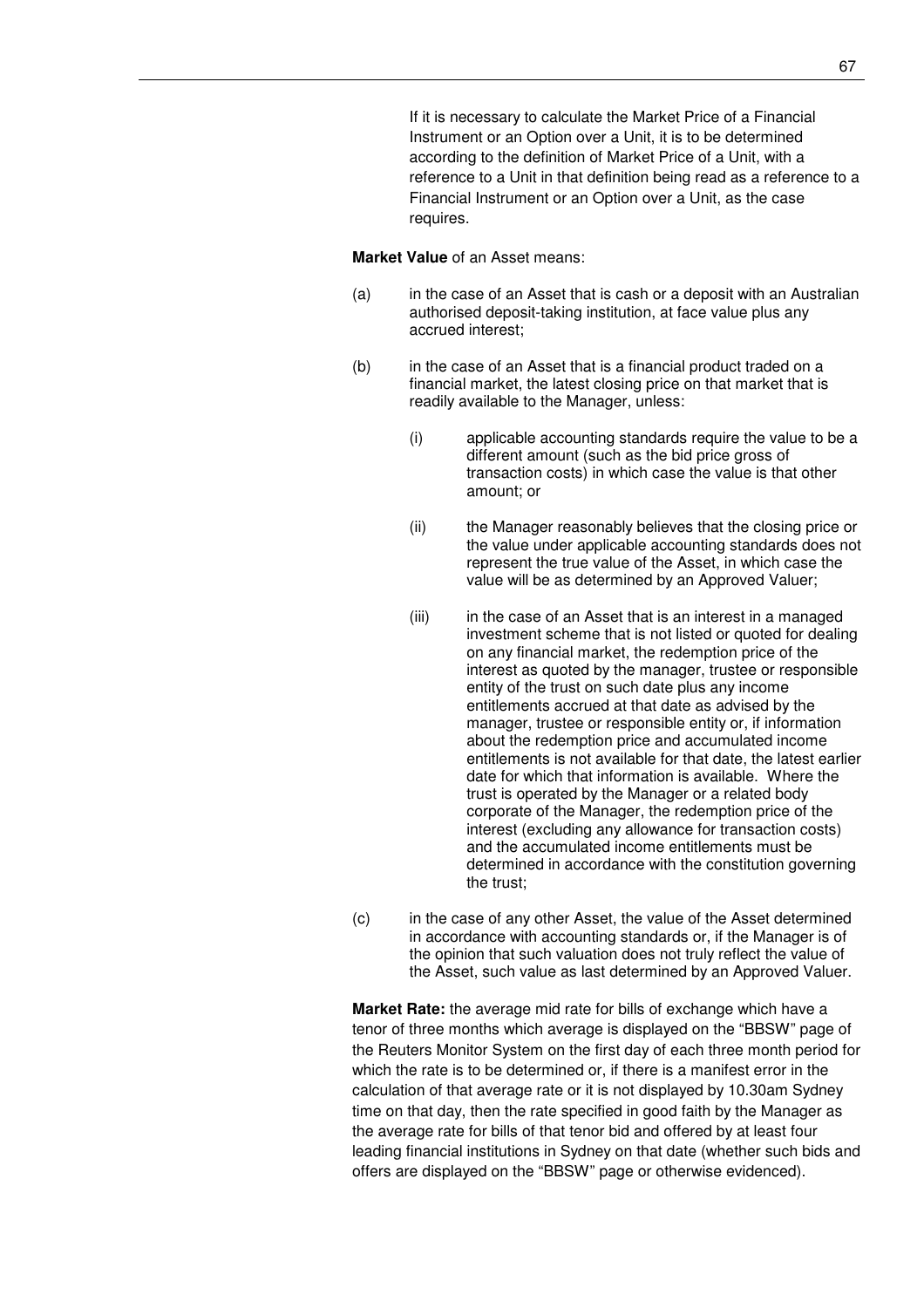**Member:** the person Registered as the holder of a Unit (including persons jointly Registered).

**Member Objection Choice:** a choice made by a Member under the AMIT Regime for the Member's Determined Member Component to be the Member's Member Component, including a choice made by a Member under section 276-205(5) of the Tax Act.

**Net Asset Value:** the value of the Assets calculated in accordance with clause 9 less the Liabilities.

**New Small Holder:** a Member who is the holder or a joint holder of a New Small Holding.

**New Small Holding:** a holding of Units or, while Stapling applies, Stapled Securities (created by the transfer of a parcel of Units) created after the current clause 26 comes into effect, the aggregate Market Price of which at the time a proper transfer was initiated or a paper based transfer was lodged was less than a marketable parcel of Units.

**Official List:** the official list of ASX as defined in the Listing Rules.

**Officially Quoted:** quoted on the Official List including, if quotation is suspended for a continuous period not exceeding 60 days, the period of suspension and **Official Quotation** has a corresponding meaning.

**Operating Rules:** the operating rules of a CS Facility regulating the settlement, clearing and registration of uncertificated shares as amended from time to time (whether in respect of the Trust or generally).

**Option:** an option to subscribe for a Unit or a Stapled Security.

**Option Holder:** the person Registered in the Register of option holders.

**Ordinary Resolution:** a Resolution of Members where the required majority is a simple majority.

**Over:** has the meaning given to that term in the Tax Act.

**Partly Paid Unit:** a Unit on which the Application Price has not been paid in full.

**Pricing Period**: means the period of ten consecutive Trading Days ending on the Trading Day determined by the Manager.

**Quarter** means each 3 month period ending on the Quarter End Date or a shorter period which begins on the day after a Quarter End Date and ends of the date of retirement of the Manager or the final distribution on winding up of the Trust.

**Quarter End Date** means each 31 March, 30 June, 30 September and 31 December.

**Ratings Agency** means any recognised ratings agency as determined by the Manager.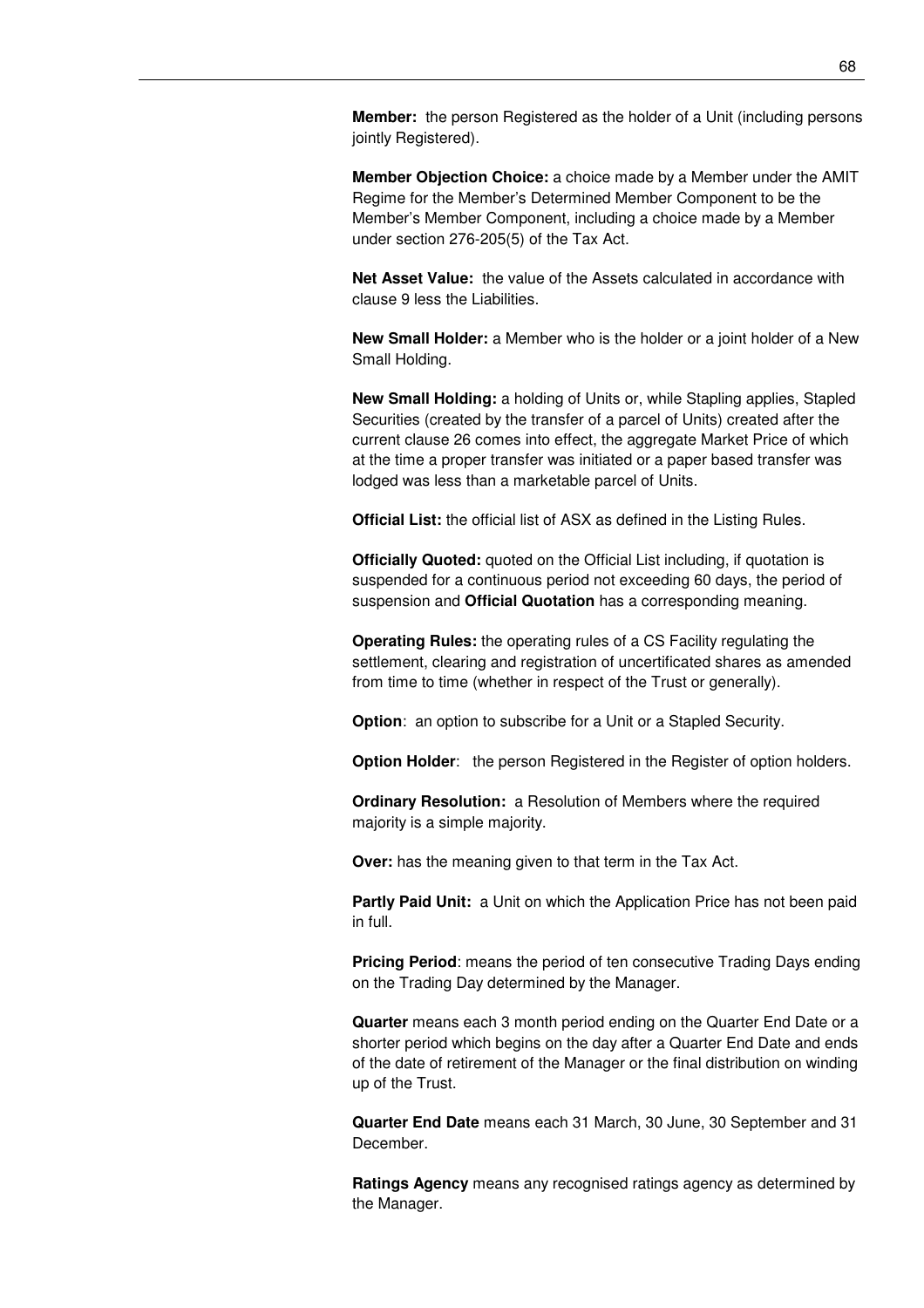**Realisation Transaction:** a transaction which enables all Members to realise all or a substantial portion of their investment in the Trust, including:

- (a) a sell down of a substantial portion of the Units where all Members have the opportunity to participate in the sell down;
- (b) a sale of substantial Assets where all Members have an opportunity to have their Units redeemed or transferred; or
- (c) any other arrangement which has substantially the same economic effect as a transaction referred to in paragraph (a) or (b).

**Redemption Price:** the redemption price calculated in accordance with clause 7.

**Record Date**: the date for the lodgement of transfers for the purpose of identifying the Members who are to have relevant entitlements.

**Register:** the register of Members and, if applicable, Option Holders or Holders of Financial Instruments which is kept by or on behalf of the Manager.

**Registered:** recorded in the Register.

**Registered Scheme:** a trust which is registered with ASIC as a managed investment scheme under the Corporations Act.

**Registrar:** the person appointed to maintain the Register.

**Registration:** recording in the Register.

**Relevant Period:** the period specified in a Divestment Notice under clause 26.

**Relevant Units:** the Units specified in a Divestment Notice.

#### **Reorganisation Proposal:**

- (a) any Realisation Transaction;
- (b) a Consolidation or Division Proposal;
- (c) a Stapling Proposal;
- (d) a Top Hat Proposal;
- (e) an Exchange Proposal; or

any other proposal to reorganise or restructure the capital of the Trust and, if relevant, any Stapled Entity, in any way.

#### **Resolution:**

(a) Subject to clause 16.22 and rules prescribed by the Manager pursuant to clause 16.20, a resolution passed at a meeting of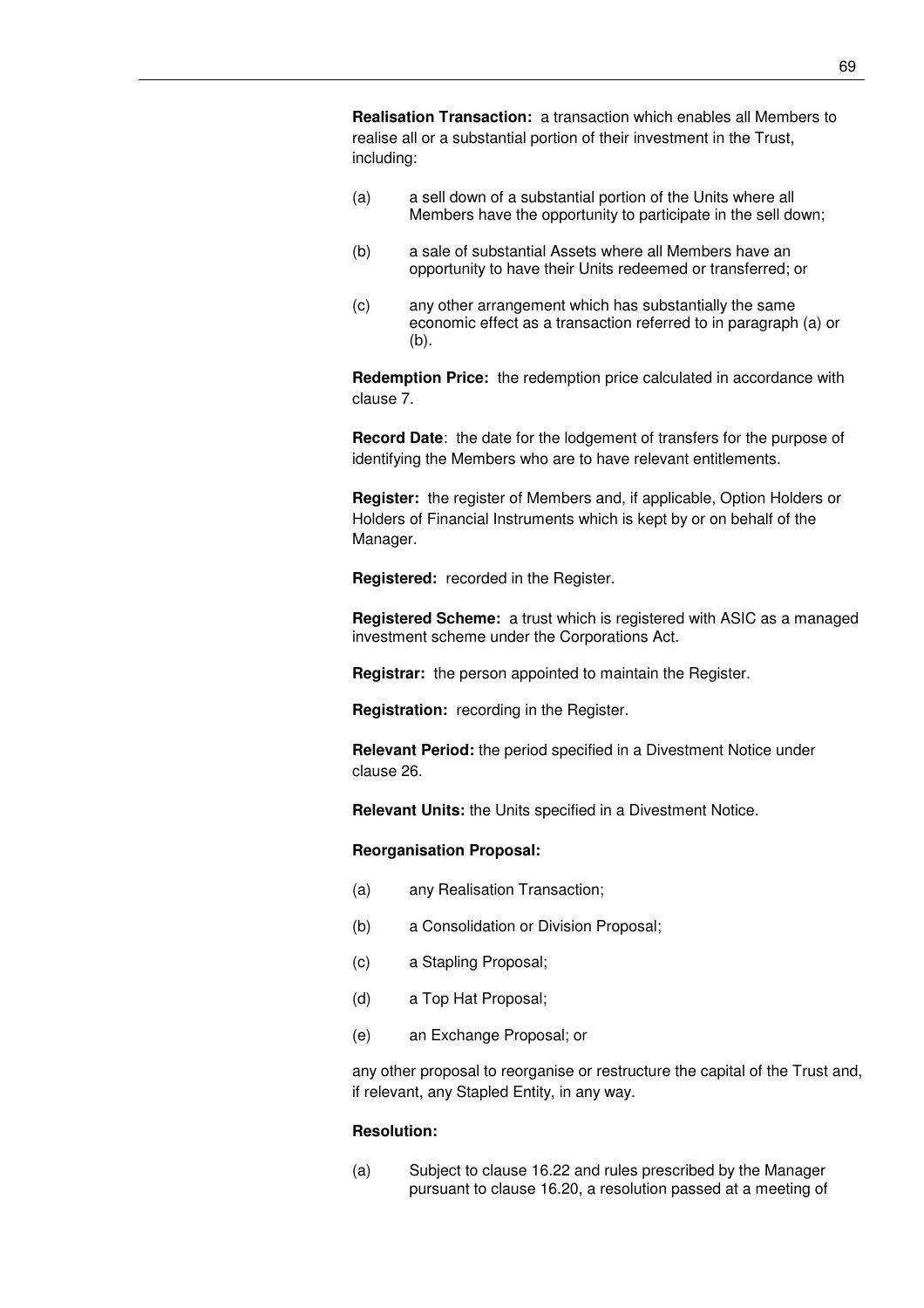Members (or if applicable Option Holders or Holders of Financial Instruments):

- (i) on a show of hands, by the required majority of Members (or if applicable Option Holders or Holders of Financial Instruments) present in person or by proxy and voting on the show of hands; or
- (ii) on a poll, by the required majority of votes cast by Members (or if applicable Option Holders or Holders of Financial Instruments) present in person or by proxy and voting on the poll; or
- (b) where the law allows, a resolution in writing signed by Members (or if applicable Option Holders or Holders of Financial Instruments) holding the required majority of the Units, Options or Financial Instruments.

Except where this constitution or any applicable law provides otherwise, the "required majority" is a simple majority.

**Restricted Securities:** has the same meaning as in the Listing Rules.

**Retail Client:** has the same meaning as in the Corporations Act.

### **Same Person** means:

- (a) while the Trust is not Listed, either a single person or two (but not more than two) bodies, at least one of which is a trustee of a unit trust, and securities issued by those two bodies are linked or stapled; or
- (b) while the Trust is Listed, a single person.

**Small Holder** is a Member who is a holder or a joint holder of a Small Holding.

**Small Holding:** a holding of Units or, while Stapling applies, Stapled Securities the aggregate Market Price of which at the relevant date is less than a marketable parcel of Units or, while Stapling applies, Stapled Securities, as provided under the Listing Rules.

**Stapled Entity:** has the same meaning as in Schedule 1.

**Stapled Security:** has the same meaning as in Schedule 1.

**Stapling:** has the same meaning as in Schedule 1.

**Stapling Commencement Time:** the latest time at which Stapling of the Units to Attached Securities commences as determined by the Manager.

**Stapling Proposal:** a proposal to cause the Stapling of any other securities or financial products to the Units (other than the Stapling Provisions governed by Schedule 1).

**Stapling Provisions:** the provisions relating to Stapling in Schedule 1, including where these are applied under clause 24.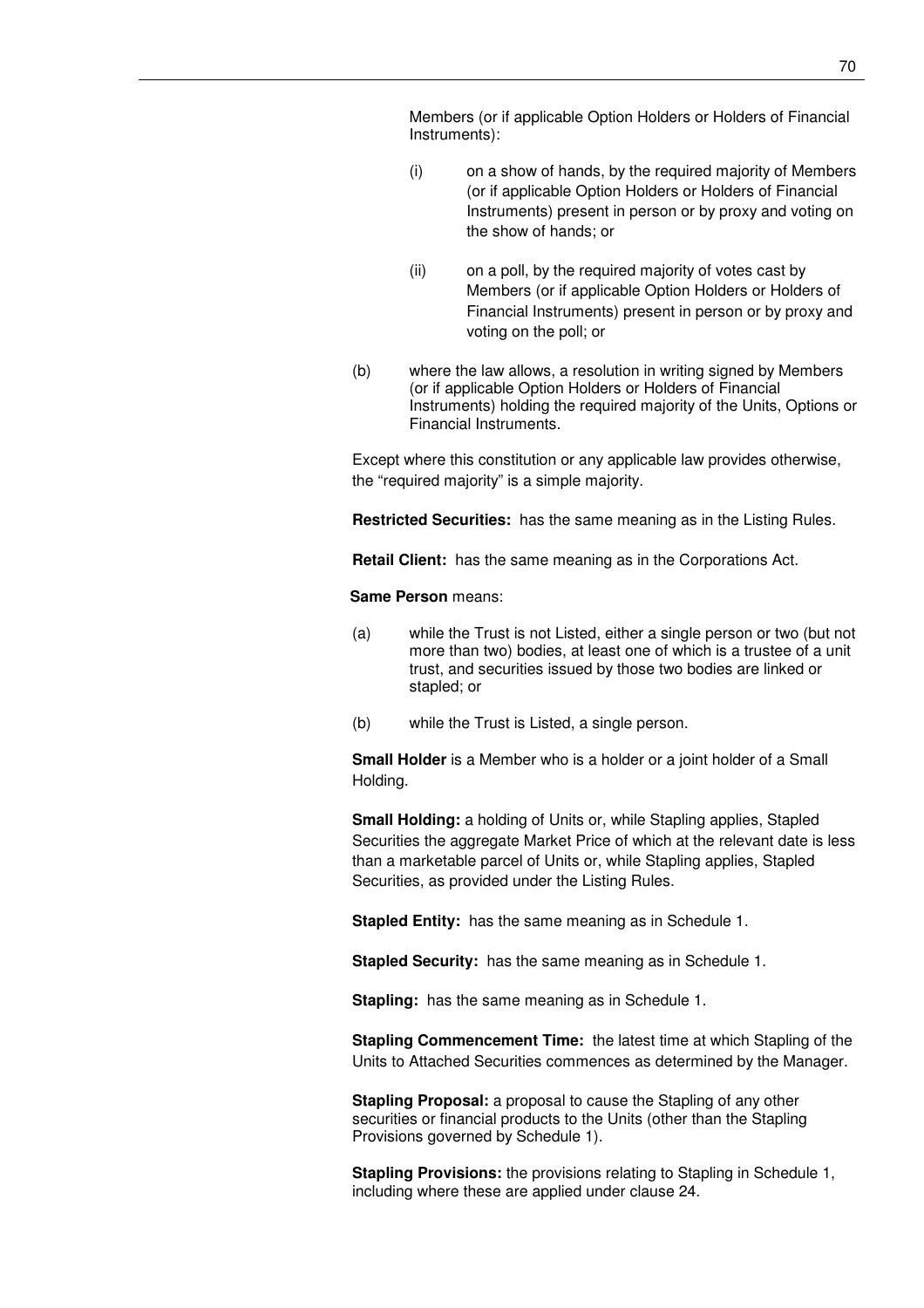**Tax:** all kinds of taxes, duties, imposts, deductions and charges imposed by a government, together with interest and penalties including GST or any amount recovered from the Manager by way of reimbursement of GST or any amount included either expressly or impliedly in an amount paid or payable by the Manager on account of GST.

**Tax Act:** the Income Tax Assessment Act 1936 ("**1936 Act**"), the Income Tax Assessment Act 1997 ("**1997 Act**") or both the 1936 Act and the 1997 Act, as appropriate, and any provisions of any succeeding legislation replacing sections of the 1936 Act and the 1997 Act referred to in this constitution.

**Top Hat Proposal:** a proposal that each Member should exchange their Units for an equivalent value of units in the Top Trust.

**Top Trust:** a trust of which the Manager or a related body corporate of the Manager is also the responsible entity or trustee, and of which the only assets will, following the implementation of the Top Hat Proposal, be all of the Units on issue at that time.

**Trading Day:** has the same meaning as in the Listing Rules.

**Transaction Costs:** an amount determined by the Manager as appropriate to factor into the Application Price or the Redemption Price to avoid an adverse impact on other Members holding Units arising from transaction expenses which would be incurred if an acquisition or disposal of Assets was carried out because of the issue or redemption of Units. Unless the Manager otherwise determines, the amount is:

- (a) when calculating the Application Price, the Manager's estimate of the total transaction costs of acquiring all of the Trust's existing assets; and
- (b) when calculating the Redemption Price, the Manager's estimate of the total transaction costs of selling all of the Trust's existing assets,

in each case adjusted if appropriate for any effect of assets being held through subsidiaries of the Trust or other investment vehicles.

**Trust:** the trust constituted under or governed by this constitution.

**Trust Component:** has the meaning given to that phrase in the Tax Act.

**Under:** has the meaning given to that phrase in the Tax Act.

**Unit:** an undivided share in the beneficial interest in the Trust as provided in this constitution.

**Valuation Time:** a time at which the Manager calculates Net Asset Value.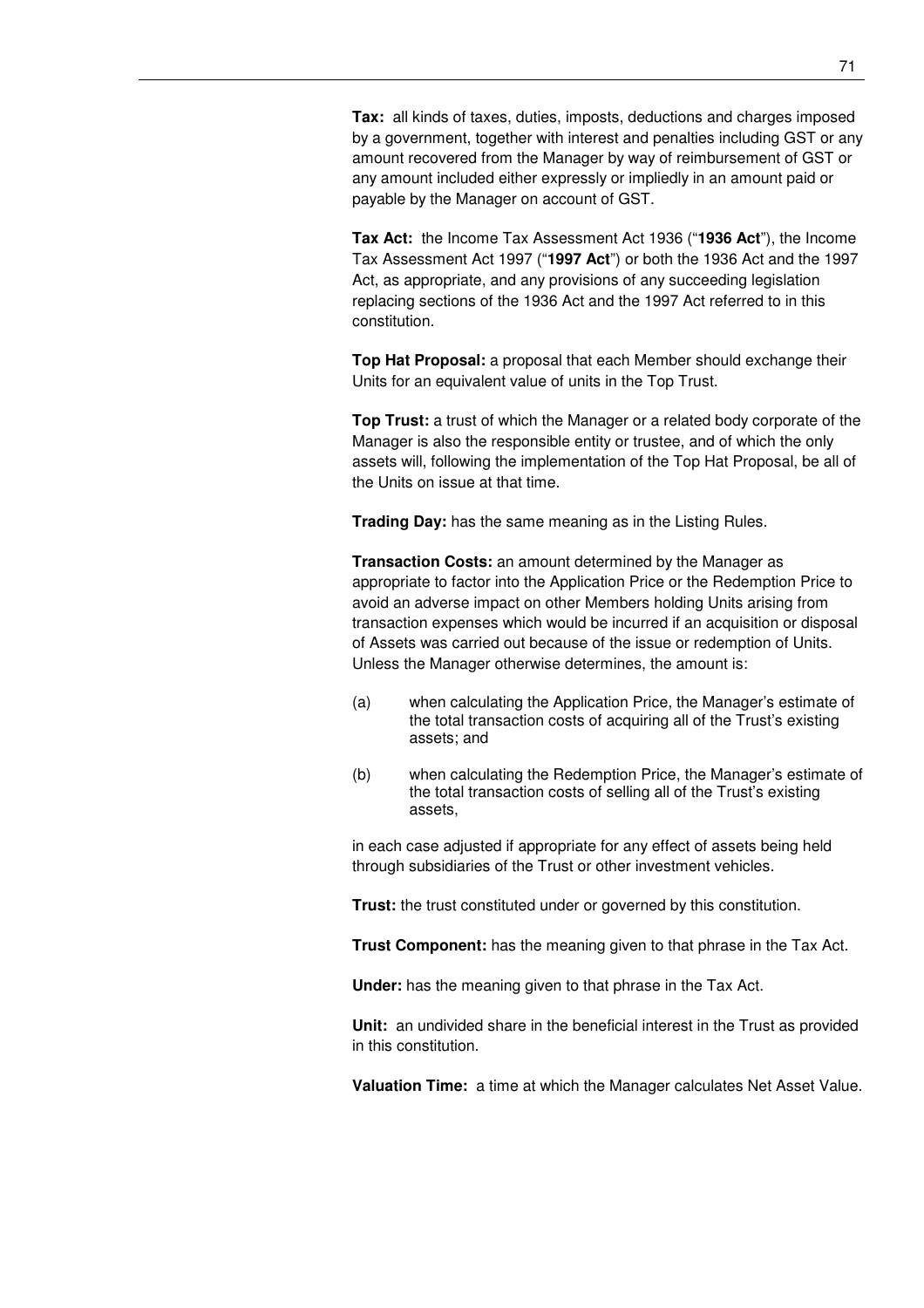**WDC Securities** means the securities comprising Westfield group stapled securities, namely each of Units in the Trust, units in Westfield America Trust and shares in the Westfield Holdings Limited, or all of them as the context requires.

**Weighted Average Market Price** for a Pricing Period means:

- (a) the aggregate of the prices at which each relevant Unit, Stapled Security or Option was sold during the relevant Pricing Period divided by the number of Units, Stapled Securities or Options sold during that period, in the case of both the sales prices and numbers, as reported by the ASX, but excluding sales that occur otherwise than in the ordinary course of trading on ASX (such as special crossings, crossings prior to the commencement of normal trading, crossings during the closing phase and the after hours adjust phase, overseas sales, sales pursuant to the exercise of options over Units and overnight crossings) and any other sales which the Manager reasonably considers may not be fairly reflective of natural supply and demand; or
- (b) if no sale was made in the Pricing Period, the average of the price offered by a willing purchaser for such Units, Stapled Securities or Options ("bid price") and the price offered by a willing vendor for such Units, Stapled Securities or Options ("ask price") as quoted on the ASX during the Pricing Period; or
- (c) if either no bid or ask prices were quoted during the Pricing Period, the last sale price as quoted on the ASX prior to the Pricing Period.

**Westfield America Trust:** means Westfield America Trust ARSN 092 058 449.

**Westfield Holdings Limited:** means Westfield Holdings Limited ABN 60 001 671 496.

# **Interpretation**

- 29.2 In this constitution, unless the contrary intention appears:
	- (a) terms defined in the Corporations Act are used with their defined meaning;
	- (b) the word "law" includes common law, principles of equity and legislation and a reference to legislation includes regulations modified by applicable instruments under them and any variation or replacement of any of them;
	- (c) a reference to a statute, ordinance, code or other law includes regulations and other instruments under it and consolidations, amendments, re-enactments or replacements;
	- (d) the singular includes the plural and vice versa;
	- (e) the words "includes" or "including", "for example" or "such as" when introducing a list of items do not exclude a reference to other items, whether of the same class or genus or not;
	- (f) amend includes delete or replace;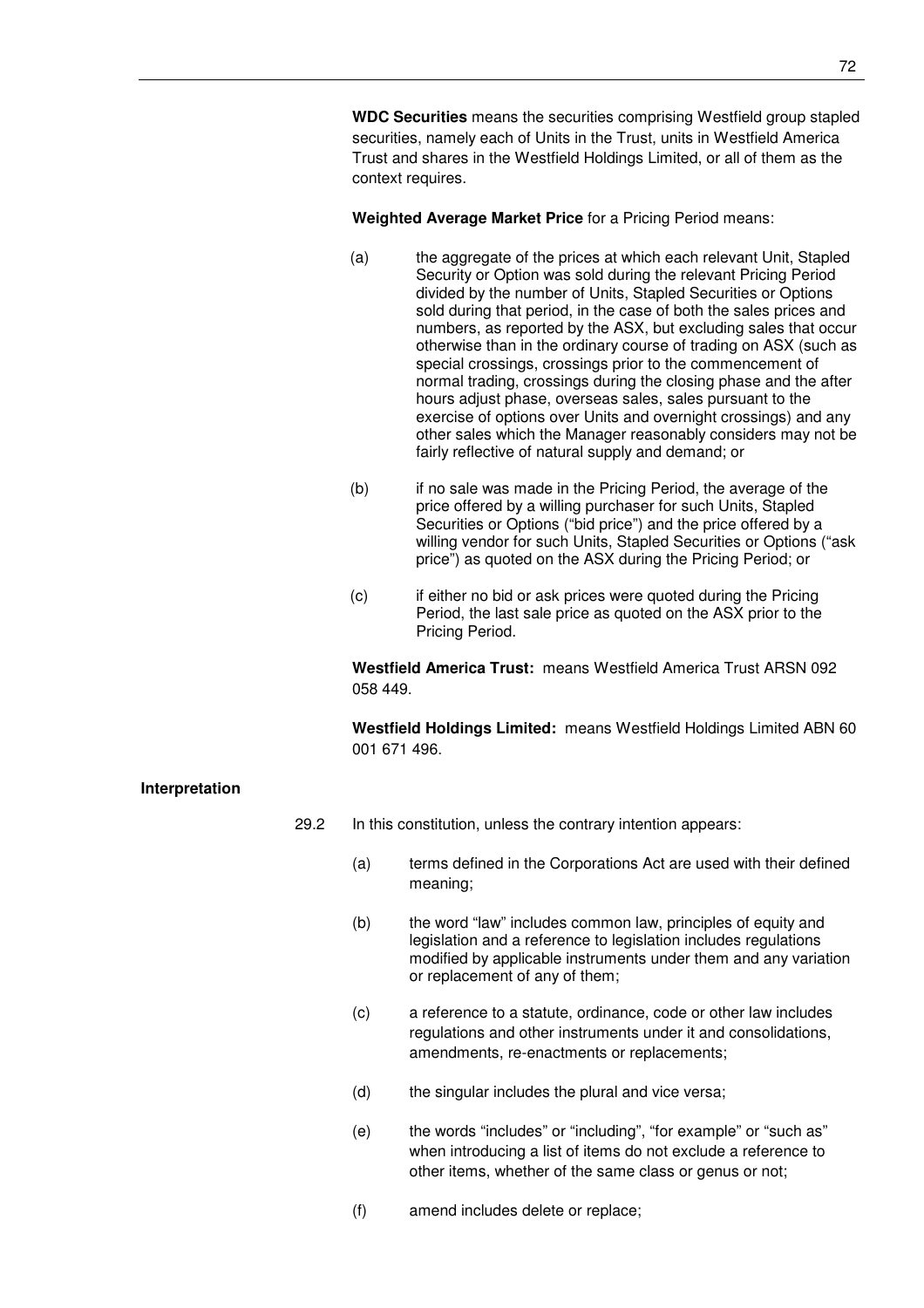- (g) person includes a firm, a body corporate, an unincorporated association or an authority;
- (h) headings are for convenience only and do not affect interpretation of this constitution;
- (i) a reference to a year (other than a Financial Year), quarter or month means a calendar year, calendar quarter or calendar month respectively;
- (j) a reference to a monetary amount is a reference to the currency of Australia unless otherwise specified;
- (k) a reference to a document (including this constitution) includes any variation or replacement of it; and
- (l) the word "present" in the context of a person being present at a meeting includes participating using technology approved by the Manager for the purposes of the meeting.
- 29.3 Any cover page, table of contents, footnotes, marginal notes and finding lists are for convenience only and do not form part of this constitution.
- 29.4 An expert will be independent of the Manager for the purposes of this constitution if the expert delivers to the Manager a signed statement to the effect that it regards itself as being independent of the Manager. The fact that the Manager may have selected or instructed the expert does not itself mean that the expert is not independent of the Manager.

## **Other documents**

29.5 A document does not become part of this constitution by reason only of that document referring to this constitution or vice versa, or any electronic link between them.

## **Constitution legally binding**

29.6 This constitution binds the Manager and each present and future Member and (to the extent relevant) each present and future Option Holder and Holder of Financial Instruments, and any person claiming through any of them in accordance with its terms (as amended from time to time) as if each of them had been a party to this constitution.

#### **Corporations Act prevails**

29.7 Despite anything in this constitution, while the Trust is a Registered Scheme, to the extent that a clause of this constitution is inconsistent with the provisions of the Corporations Act applicable to registered managed investment schemes, that provision is of no effect to the extent of the inconsistency, but not otherwise.

#### **Severance**

29.8 If all or part of any provision contained in this constitution is void or invalid or would otherwise result in all or part of this constitution being void or invalid in a jurisdiction for any reason, then it is severed for that jurisdiction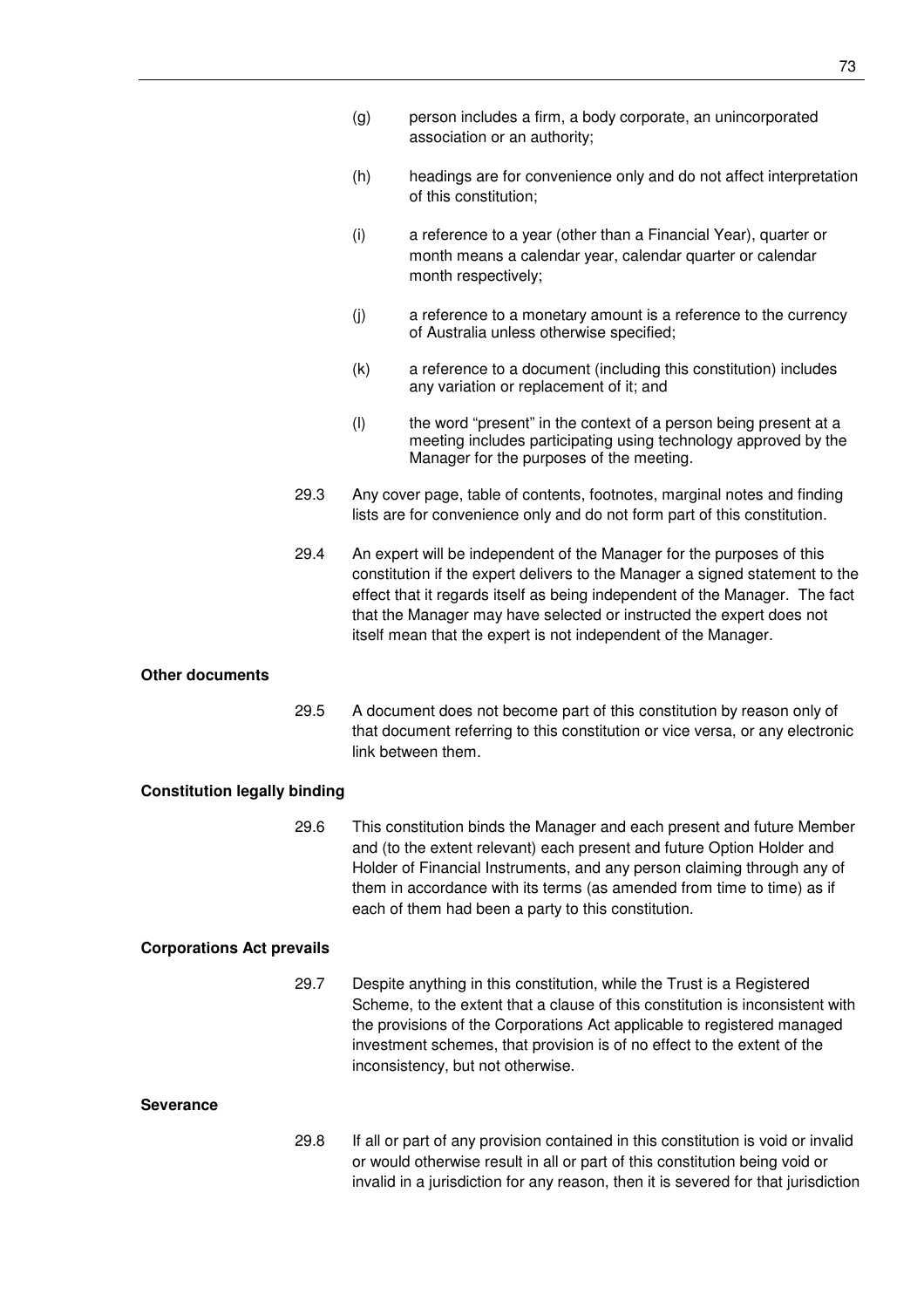without affecting the validity or operation of any other provision of this constitution or of that provision in any other jurisdiction.

#### **Governing law**

29.9 This constitution is governed by the law of New South Wales.

#### **Other obligations and limitations excluded**

- 29.10 Except as required by the Corporations Act:
	- (a) all obligations of the Manager which might otherwise be implied or imposed by law or equity are expressly excluded to the extent permitted by law, including any obligation of the Manager in its capacity as trustee of the Trust arising under any statute; and
	- (b) anything in any statute or regulation which might limit the powers or discretions of the Manager under this constitution is expressly excluded to the extent permitted by law.

## **Schedules**

29.11 Each of Schedules 1 and 2 to this constitution is an operative part of it.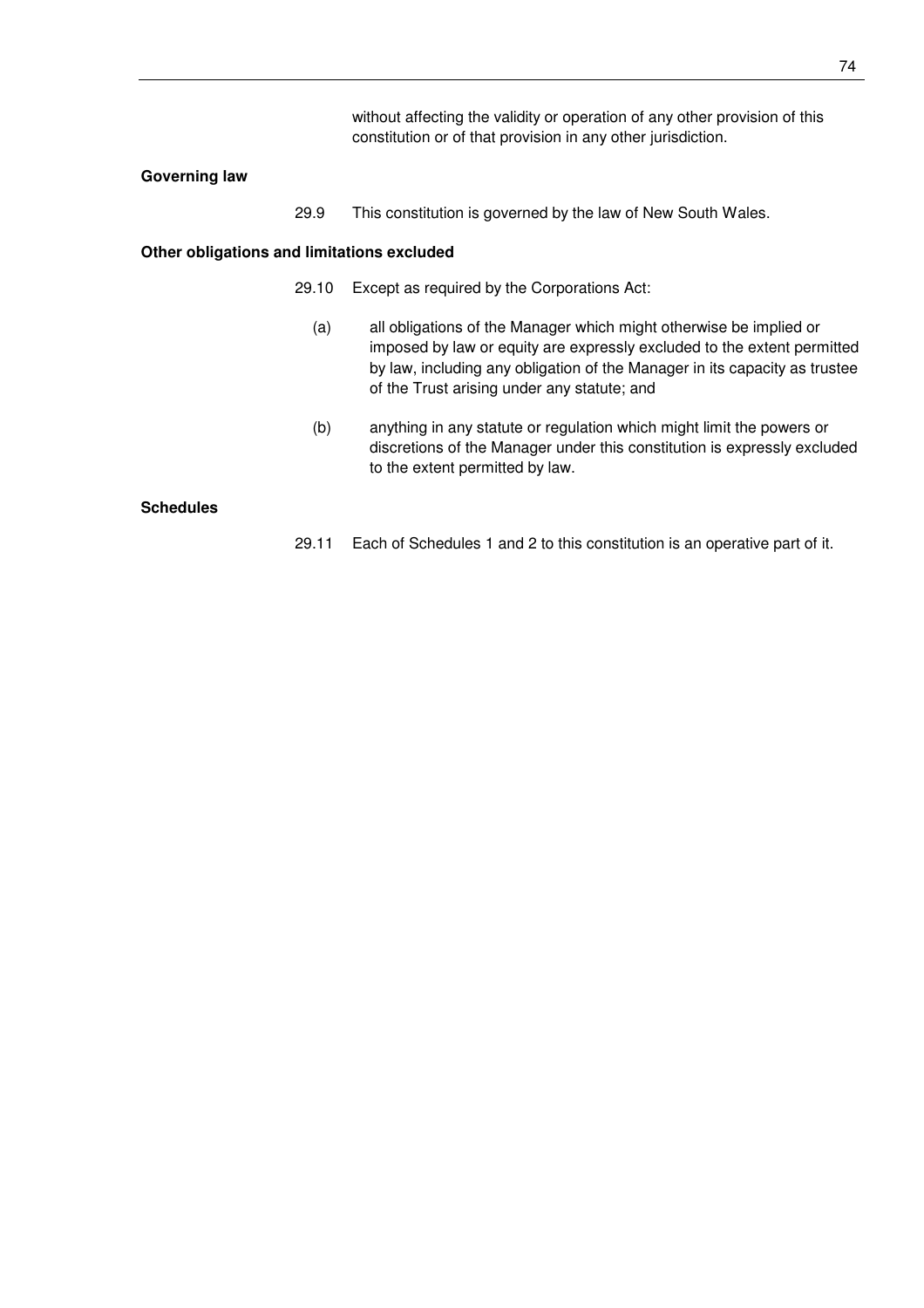## **Schedule 1 - Stapling Provisions**

On and from any Stapling Commencement Time determined by the Issuer, these Stapling Provisions:

- (a) apply to each Issuer in respect of its respective Stapled Entity and its Attached Securities;
- (b) apply to each Constituent Document and prevail over all other provisions of the Constituent Document, except to the extent provided in the Constituent Document or where this would result in a breach of the Corporations Act, the Listing Rules or other law; and
- (c) apply until they cease to apply in accordance with the Constituent Documents.

Unless the contrary intention appears, in this schedule a reference to a "**paragraph"** is a reference to a numbered provision of this schedule.

## **Definitions and interpretation**

## **1.1 Definitions**

Unless the contrary intention appears, in this schedule capitalised terms not defined have the same meaning as in the Trust Constitution, and:

**Accession Deed** means the deed of that name between each Issuer and:

- (a) any new Manager; or
- (b) any issuer of a New Attached Security,

by which that person accedes to the Scentre Group Stapling Deed.

**Amounts** has the meaning given in paragraph 8(c)(i).

#### **Application Price** means:

- (a) in respect of a Unit, the application price for the Unit calculated in accordance with clause 5.1 of the Trust Constitution or paragraph 4 of this schedule;
- (b) in respect of any Other Attached Security, the application price for the Other Attached Security;
- (c) in respect of a Stapled Security, the application price for a Stapled Security calculated in accordance with this schedule; and
- (d) in respect of the issue of an Option, the amount (if any) determined by the Manager under clause 5.9 of the Trust Constitution or paragraph 4.4 of this schedule; and
- (e) in respect of a Financial Instrument, the amount determined by the Manager under clause 3.29 of the Trust Constitution.

**Attached Securities** means any Securities an identical number of which are from time to time Stapled together to form a Stapled Security but does not include any Unstapled Security.

**Constituent Documents** means the constituent documents of a Stapled Entity and includes the Trust Constitution.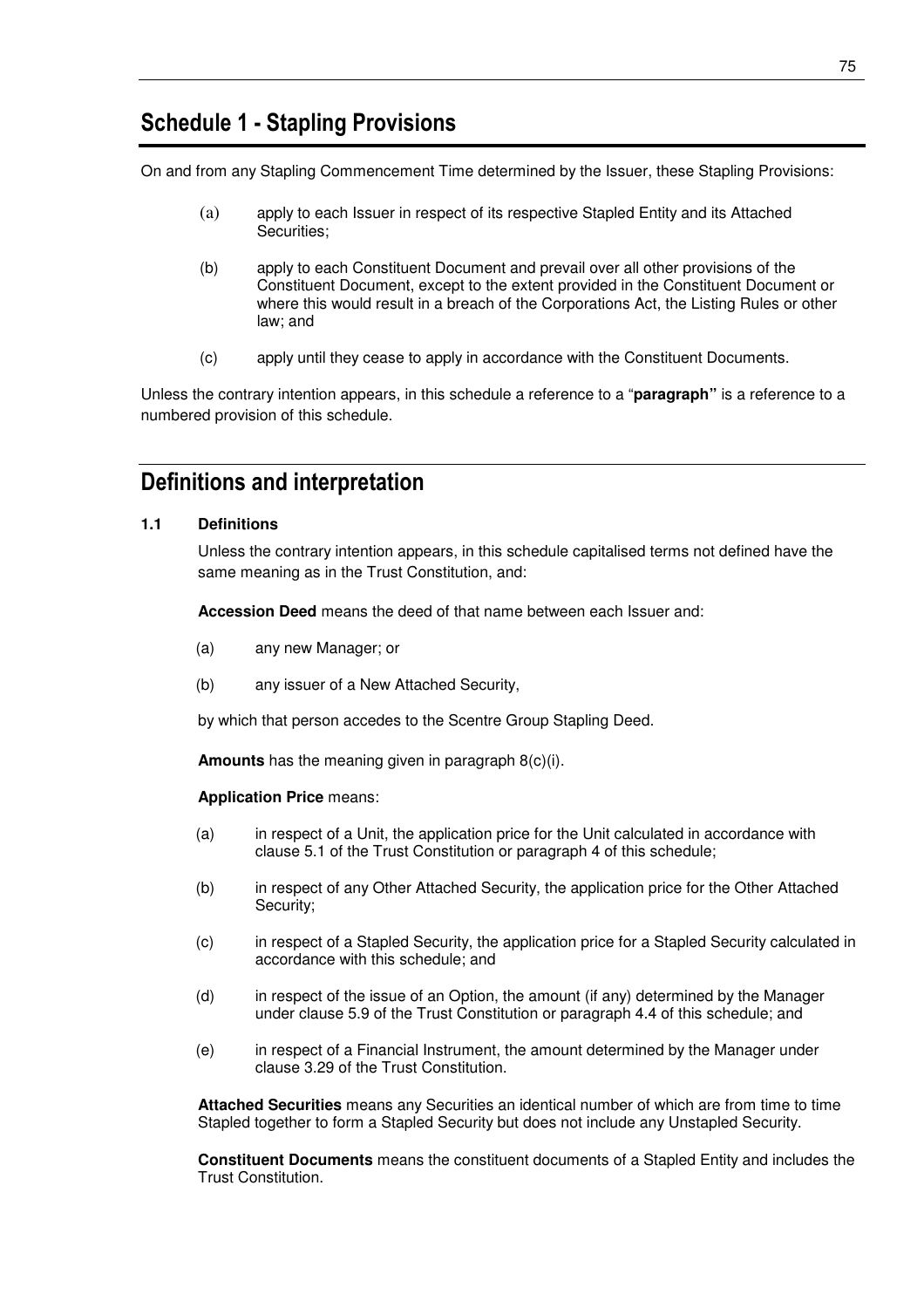**Corporate Action** means any issues, bonus and rights issues, placements and redemptions and buy-backs of a Stapled Security.

**Designated Foreign Investor** means a Foreign Investor in respect of whom the Issuer has made a determination in accordance with paragraph 8(b).

**Encumbrance** means any:

- (a) security for the payment of money or performance of obligations, including a mortgage, charge, lien, pledge, trust, power or title retention or flawed deposit arrangement; or
- (b) right, interest or arrangement which has the effect of giving another person a preference, priority or advantage over creditors including any right of set-off; or
- (c) third party right or interest or any right arising as a consequence of the enforcement of a judgment,

or any agreement to create any of them or allow them to exist.

**Foreign Investor** means an Investor whose address on the Register is in a jurisdiction other than Australia.

**Group** means the Stapled Entities and any Controlled Entity of a Stapled Entity.

**Intra-Group Loan** means a loan or financial assistance provided by a Stapled Entity to any entity in the Group including but not limited to guaranteeing or indemnifying or granting security in favour of that entity.

**Investor** means, in this Schedule 1, a person entered in the Register as a holder of a Stapled Security (which includes a Unit), but does not include a person in their capacity as holder of an Option or Financial Instrument unless the Option or Financial Instrument is an Attached Security.

#### **Issuer**:

- (a) in the context of the Trust Constitution, means the Manager; and
- (b) in the context of the Constituent Document of any other Attached Security, means the issuer of the Attached Security.

**Market Price of a Stapled Security** on a particular day is:

- (a) the Weighted Average Market Price per Stapled Security for sales on ASX for the Pricing Period which ends 2 Trading Days before the relevant day, provided that if the Weighted Average Market Price is calculated in respect of Stapled Securities which have an entitlement to distributions which is different to the entitlement of new Stapled Securities the Manager must make an appropriate adjustment to the Weighted Average Market Price to reflect the difference; or
- (b) if:
	- (i) Stapled Securities have not been Officially Quoted for at least 15 consecutive Trading Days before the relevant day; or
	- (ii) in the Manager's opinion, a determination under paragraph (a) of this definition would not provide a fair reflection of the market value of the Stapled Security having regard to the nature of the proposed offer of Stapled Securities and the circumstances in which the proposed offer is made,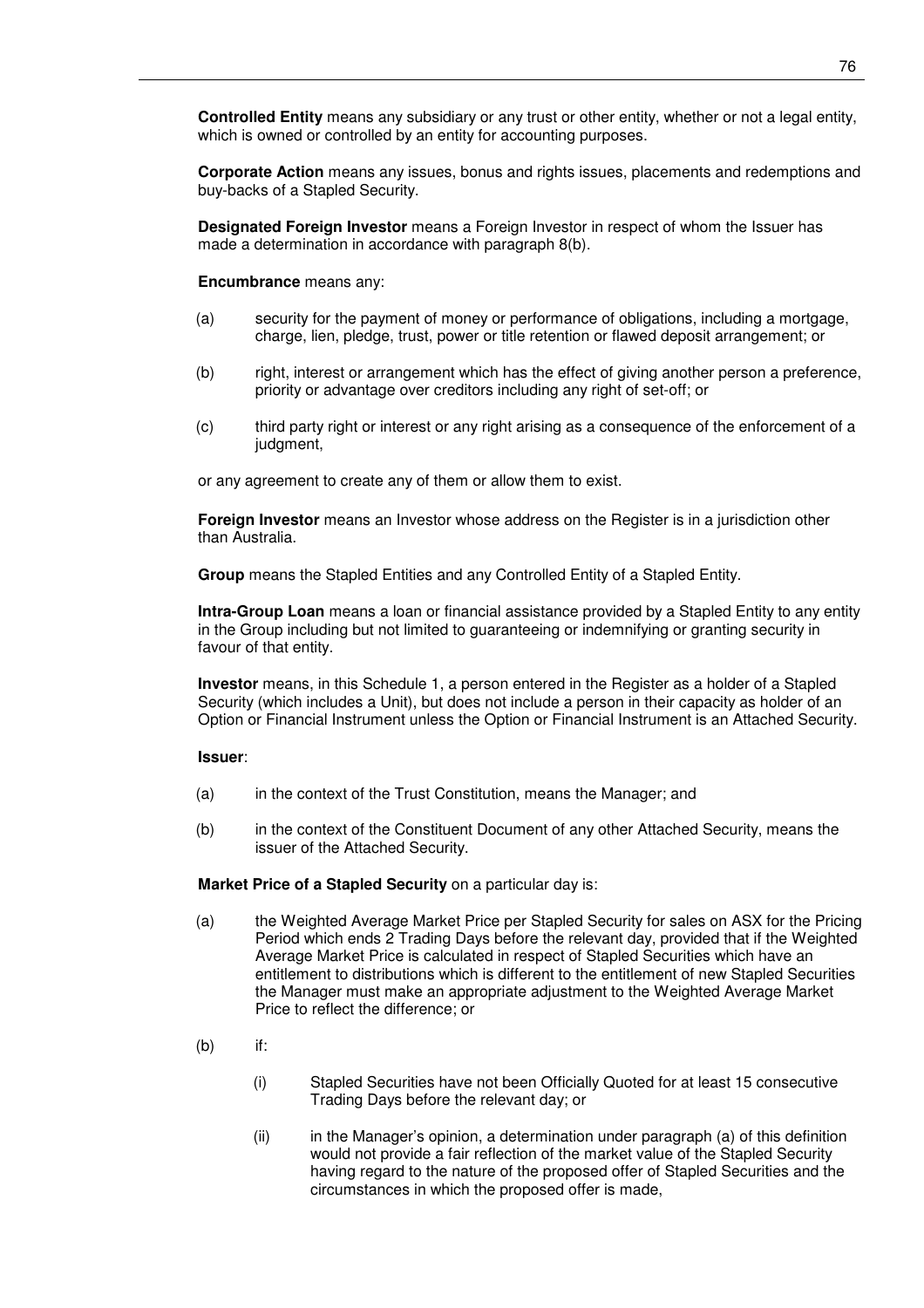the price per Stapled Security that an Approved Valuer determines to be the market price of the Stapled Security on the relevant day, having regard to the market price of Stapled Securities, the Net Asset Value (to the extent the Approved Valuer considers each of these factors to be relevant and appropriate), and any other matters which the valuer believes should be taken into account.

If it is necessary to calculate the Market Price of an Option over a Stapled Security, it would be determined according to the definition of Market Price of a Stapled Security, with a reference to a Stapled Security in that definition being read as a reference to an Option over a Stapled Security.

**New Attached Security** has the meaning given in paragraph 6(a).

#### **Other Attached Security** means:

- (a) in respect of a Unit, an identical number of each Attached Security other than a Unit; and
- (b) in respect of any New Attached Security, an identical number of each Attached Security other than a New Attached Security.

#### **Other Issuer** means:

- (a) in respect of the Manager, each Issuer other than the Manager; and
- (b) in respect of the issuer of any New Attached Security, each Issuer other than the issuer of the New Attached Security.

**Ratings Agency** means any recognised ratings agency as determined by the Manager.

**Record Date** has the same meaning as in the Trust Constitution.

**Register** means the register of Investors kept or caused to be kept by the Stapled Entities under paragraph 4.3 and the Corporations Act.

**Registered** means recorded in the Register.

**Registrar** means the person appointed to maintain the Register.

**Restapling** means a determination by the Issuer of an Unstapled Security that Stapling should recommence in respect of that Unstapled Security, as referred to in paragraph 7.3.

**Sale Consideration** means the average price (net of transaction costs including applicable brokerage, stamp duty and other taxes or charges) at which those Stapled Securities held by the Sale Nominee are sold under the Sale Facility, multiplied by the number of Stapled Securities held and sold by the Sale Nominee for the relevant Designated Foreign Investor.

**Sale Facility** means the facility under which Designated Foreign Investors are required to transfer their existing Stapled Securities to the Sale Nominee on the basis that the Sale Nominee:

- (a) is entered in the Register in respect of those Stapled Securities;
- (b) will receive the New Attached Securities pursuant to the Stapling; and
- (c) will sell the resultant Stapled Securities for cash to pay the Sale Consideration to the relevant Designated Foreign Investor.

**Sale Nominee** means a financial services licensee appointed by the Issuer to carry out the role described in paragraphs 8(c) and (d).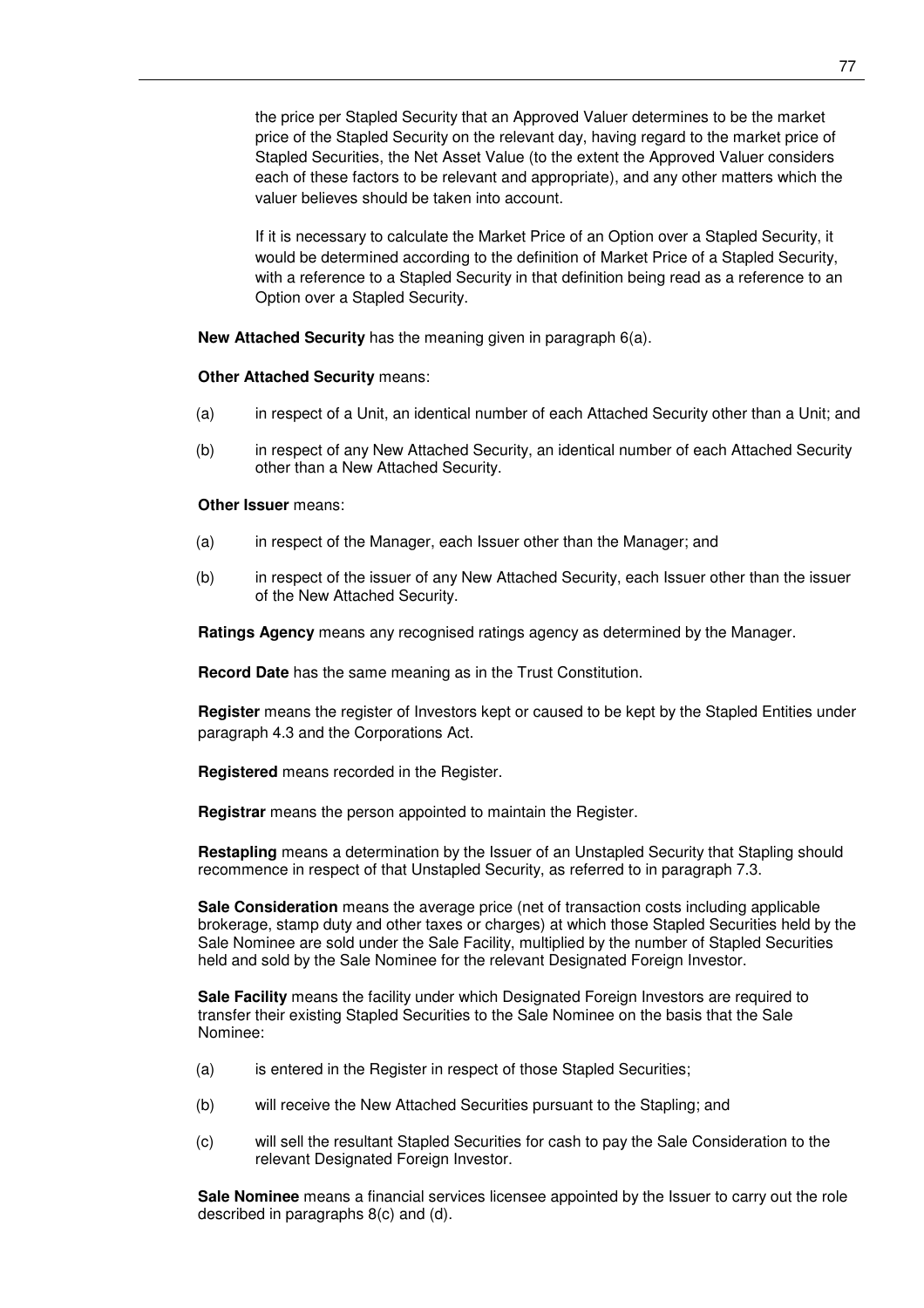**Sale Record Date** means the date determined by the Issuers as being the record date for the transaction under which the New Attached Securities are to be Stapled.

**Scentre Group Stapling Deed** means the deed entered into between the Issuer and Other Issuers setting out how they will co-operate in the conduct of the Stapled Entities as if they were one economic entity and the Stapled Securities were one security.

**Security** means any right or interest in a managed investment scheme, unit, share, note, debenture or any right or interest or option to acquire a share, note or debenture, and includes a Unit, Option or Financial Instrument.

**Stapled Entity** means an Australian or overseas company, trust, corporation or managed investment scheme whose Securities are Attached Securities and who has executed the Scentre Group Stapling Deed or an Accession Deed.

**Stapled Security** means the stapled security created by the Stapling together of the Attached Securities.

**Stapling** means the linking together of Securities so that one Attached Security may not be transferred or otherwise dealt with without the Other Attached Securities. "**Stapled**" has a corresponding meaning.

**Stapling Commencement Time** means the most recent time and date on which the Issuer determines that the Stapling of Attached Securities is to commence.

**Stapling Matter** means a matter specified in paragraph 2.3(b).

**Transaction Documents** means all regulatory, structuring, operational, finance and ancillary documents required to effect and maintain the Listing of the Stapled Entities and the Official Quotation of the Stapled Securities and to achieve the investment objectives of the Group, and any amending, supplemental and other document that the Issuer and the Other Issuers consider necessary or desirable in connection with those objectives.

**Transfer** has the meaning given in paragraph 6(d).

**Trust** means the trust the subject of the Trust Constitution.

**Trust Constitution** means the constitution establishing the Trust of which this schedule forms an operative part.

**Unit** means a unit in the Trust.

**Unstapled Security** means a Security which was an Attached Security and ceases to be Stapled to the Unit.

**Unstapling** means the process that results in one or more of the Attached Securities ceasing to be Stapled to the Unit. **Unstapled** has a corresponding meaning.

**Unstapling Event** means one or more of the following events:

- (a) a special resolution of the members of each Stapled Entity is passed to Unstaple the Stapled Securities;
- (b) Stapling becomes unlawful or prohibited under the Listing Rules; or
- (c) a winding-up is commenced in respect of a Stapled Entity.

**WDC Entities** means Westfield Trust, Westfield America Trust and Westfield Holdings Limited.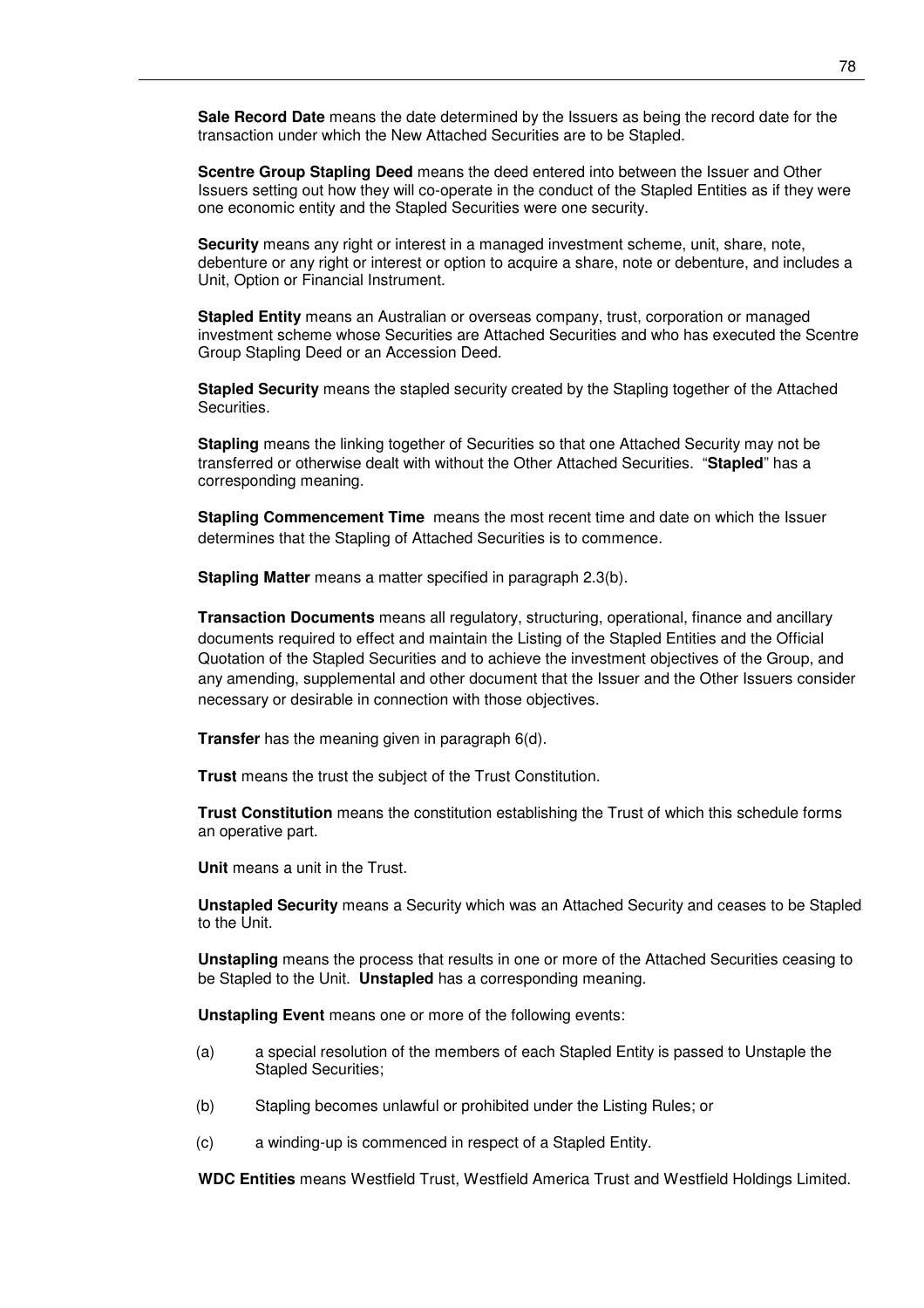## **1.2 Interpretation**

Unless the contrary intention appears, the interpretation provisions in clauses 31.2 and 31.5 of the Trust Constitution apply to this schedule.

## **2 Stapling - general intention**

### **2.1 Stapled Securities - general intention**

The Attached Securities are intended to be Stapled to form a Stapled Security from the Stapling Commencement Time. Subject to paragraph 7 it is intended that:

- (a) the holders of one Attached Security will be identical to the holders of each Other Attached Security;
- (b) as far as the law permits, the Stapled Securities will be treated as one security;
- (c) the number of each Attached Security on issue at any time must equal the number of each Other Attached Security on issue;
- (d) no transfer of an Attached Security is to occur without each Other Attached Security being transferred at the same time from the same transferor to the same transferee; and
- (e) no Attached Security is to be issued unless each Other Attached Security is issued at the same time to the Same Person.

#### **2.2 Transaction Documents**

Without limiting the Constituent Documents, the Issuer is authorised to enter into the Transaction Documents and to perform its obligations under the Transaction Documents.

## **2.3 Stapling Matters**

- (a) The rights and obligations attaching to each Attached Security are set out in the relevant Constituent Document.
- (b) Without limiting the Constituent Documents or the Corporations Act, each Investor, by acquiring a Stapled Security will be taken to have consented to each provision in the Constituent Documents, including the following Stapling Matters:
	- (i) the Stapling of the Attached Securities;
	- (ii) any Reorganisation Proposal regarding the Attached Securities (subject to an Ordinary Resolution if required by the Constituent Document);
	- (iii) the disposal of any Small Holding of Stapled Securities;
	- (iv) the restrictions on Stapled Securities that are Restricted Securities;
	- (v) the Stapling of New Attached Securities to the Stapled Securities;
	- (vi) the Investor becoming a member of any new Stapled Entity and being bound by the Constituent Documents for any New Attached Security;
	- (vii) the Unstapling of one or more Attached Securities;
	- (viii) the Restapling of an Unstapled Security;
	- (ix) the Unstapling of the Stapled Securities; and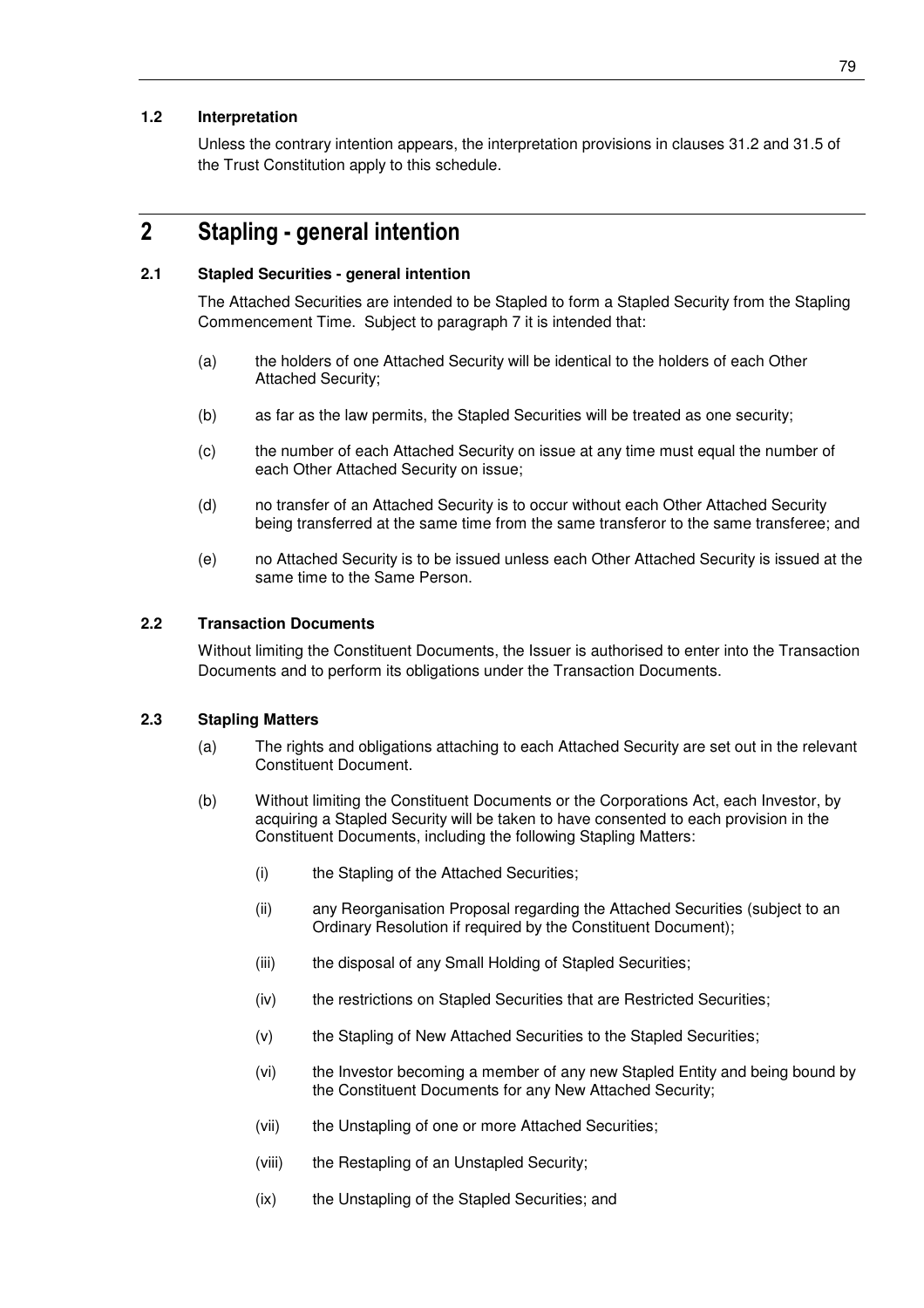- (x) the disposal of Stapled Securities of a Designated Foreign Investor in accordance with paragraph 8.
- (c) To effect a Stapling Matter, each Investor irrevocably appoints the Issuer as the Investor's agent and attorney in the Investor's name and on the Investor's behalf to do all acts and things and execute all documents which the Issuer, in consultation with each Other Issuer, considers necessary, desirable or reasonably incidental to effect any Stapling Matter.
- (d) Without limiting paragraph 2.3(c) or any provision of a relevant Constituent Document, to effect the Stapling of a New Attached Security to the Stapled Securities under paragraph 6, each Investor irrevocably appoints the Issuer as the Investor's agent and attorney in the Investor's name and on the Investor's behalf to:
	- (i) agree to obtain any New Attached Security;
	- (ii) apply any distributions, redemption proceeds or other payments to obtain a New Attached Security;
	- (iii) where a New Attached Security comprises shares or an interest in shares or interests in a company or managed investment scheme, to agree to become a member of that company or managed investment scheme; and
	- (iv) to do all acts and things and execute all applications, transfers, withdrawals and any other documents which the Issuer, in consultation with each Other Issuer, considers necessary, desirable or reasonably incidental to effect the Transfer of the New Attached Security to the Investor under paragraph 6.
- (e) Without limiting paragraph 2.3(c), to effect the disposal of Stapled Securities held by or on behalf of a Designated Foreign Investor under paragraph 8, each Designated Foreign Investor irrevocably appoints the Issuer as that Investor's agent and attorney in the Investor's name and on the Investor's behalf to:
	- (i) receive and apply the Amounts referred to in paragraph  $8(c)(i)$  in the manner contemplated in paragraph 8;
	- (ii) execute applications or transfers in relation to the Transfer of any New Attached Security;
	- (iii) execute transfers of any Stapled Securities which are to be the subject of the Sale Facility; and
	- (iv) do all acts and things and execute any other documents which the Issuer, in consultation with each Other Issuer, considers necessary, desirable or reasonably incidental to effect the disposal of the Stapled Securities of the Designated Foreign Investor under paragraph 8.
- (f) The Issuer may:
	- (i) appoint (and revoke the appointment of) substitute attorneys to exercise the powers given to the Issuer in relation to any Stapling Matter; and
	- (ii) do all acts and things and execute all documents under this paragraph 2.3 without needing further authority or approval from an Investor and may do so even if it has an interest in the outcome.
- (g) Each Investor acknowledges and recognises that the exercise of the powers given to the Issuer under paragraphs 2.3(e) and 8 may cause individual Investors considerable disadvantage (including possible adverse financial and taxation consequences) but each Investor acknowledges that this result may be necessary to enable the requirements of paragraph 8 (Designated Foreign Investors) to be met.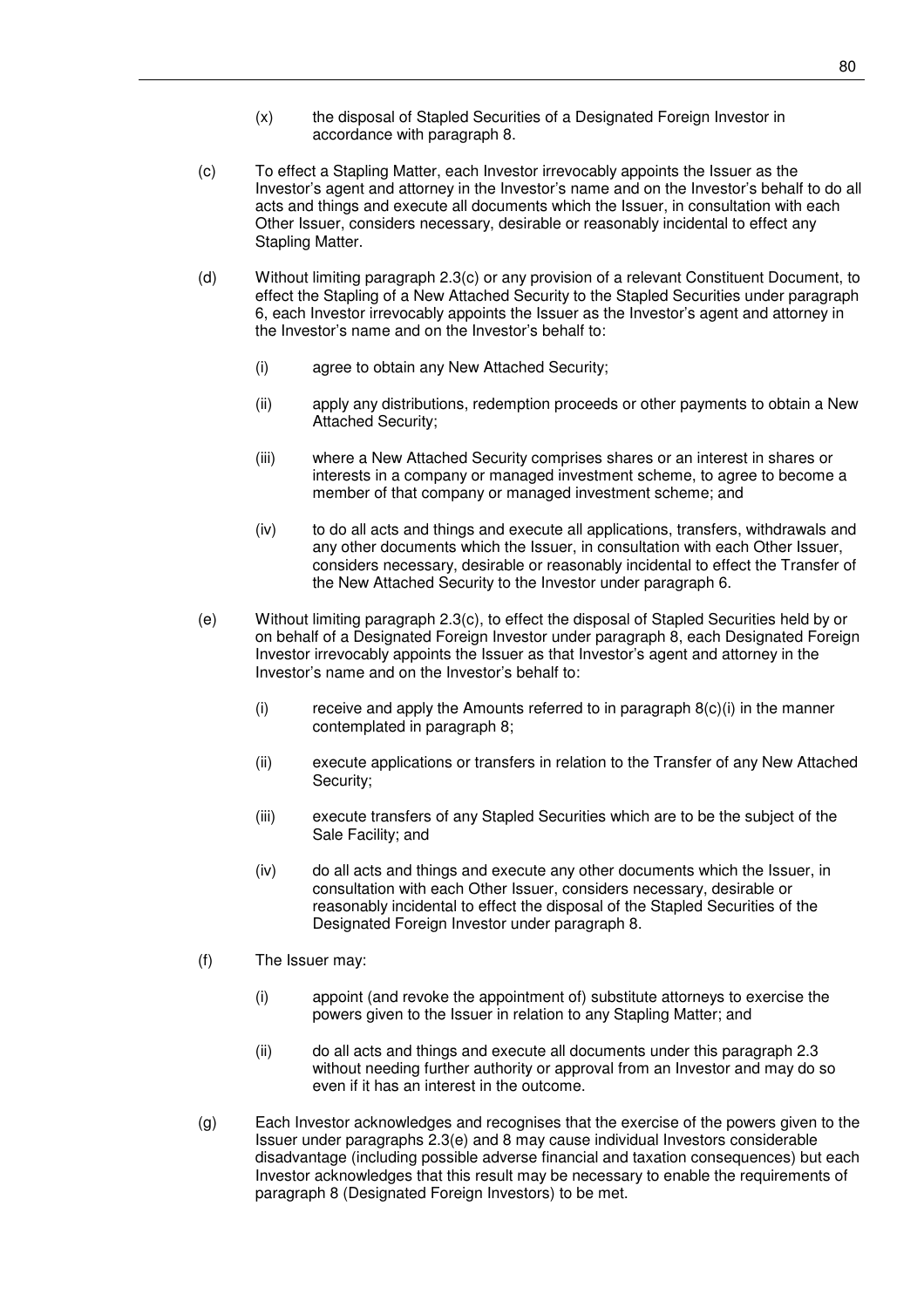(h) To the maximum extent permitted by law, the Issuer has no liability to any Investor or any Stapled Entity, and a Stapled Entity has no liability to any Investor, for any loss or disadvantage incurred by an Investor as a result, whether directly or indirectly, of the Issuer exercising its powers in relation to any Stapling Matter.

# **3 Dealing in Stapled Securities**

## **3.1 Stapling**

Subject to paragraph 7, on and from the Stapling Commencement Time, each Attached Security must be Stapled to each Other Attached Security to form a Stapled Security and the Issuer must not:

- (a) offer an Attached Security for subscription or sale unless an offer is made at the same time and to the Same Person for each Other Attached Security for issue or sale;
- (b) offer an Attached Security for subscription or sale unless the terms of that offer require each offeree to subscribe for or buy each Other Attached Security;
- (c) accept an application for an Attached Security if the applicant does not at the same time apply for the Other Attached Securities or if the Other Attached Securities will not be issued to the applicant at the same time as the issue of the Attached Securities to the applicant;
- (d) issue or sell an Attached Security to any person unless each Other Attached Security is also issued or sold to the Same Person at the same time;
- (e) issue any rights or options to acquire an Attached Security unless corresponding rights or options to acquire each Other Attached Security are issued at the same time and to the Same Person;
- (f) without the prior written consent of each Other Issuer, issue any Security or class of Security other than an Attached Security or any right or option to acquire any such Attached Security; and
- (g) permit a reinvestment by Investors in an Attached Security unless at the same time the Investor acquires each Other Attached Security which when issued or acquired are Stapled to the Attached Security. The Issuer may make provisions governing the amount of the reinvested dividends/distributions to be used to subscribe for or acquire the Attached Security and the amount to be used to subscribe for or acquire the Other Attached Securities having regard to the application price of the Attached Securities.

Each Security issued by a Stapled Entity after the Stapling Commencement Time must be Stapled to each Other Attached Security immediately on the date of issue of the new Security.

## **3.2 Dealing in Attached Securities**

- (a) **(No Unstapling)** On and from the Stapling Commencement Time, the Issuer must not:
	- (i) do any act, matter or thing (including registering any transfer of any Attached Security); or
	- (ii) refrain from doing any act, matter or thing,

if it would result directly or indirectly in any Attached Security no longer being Stapled to form a Stapled Security, other than in accordance with paragraph 7.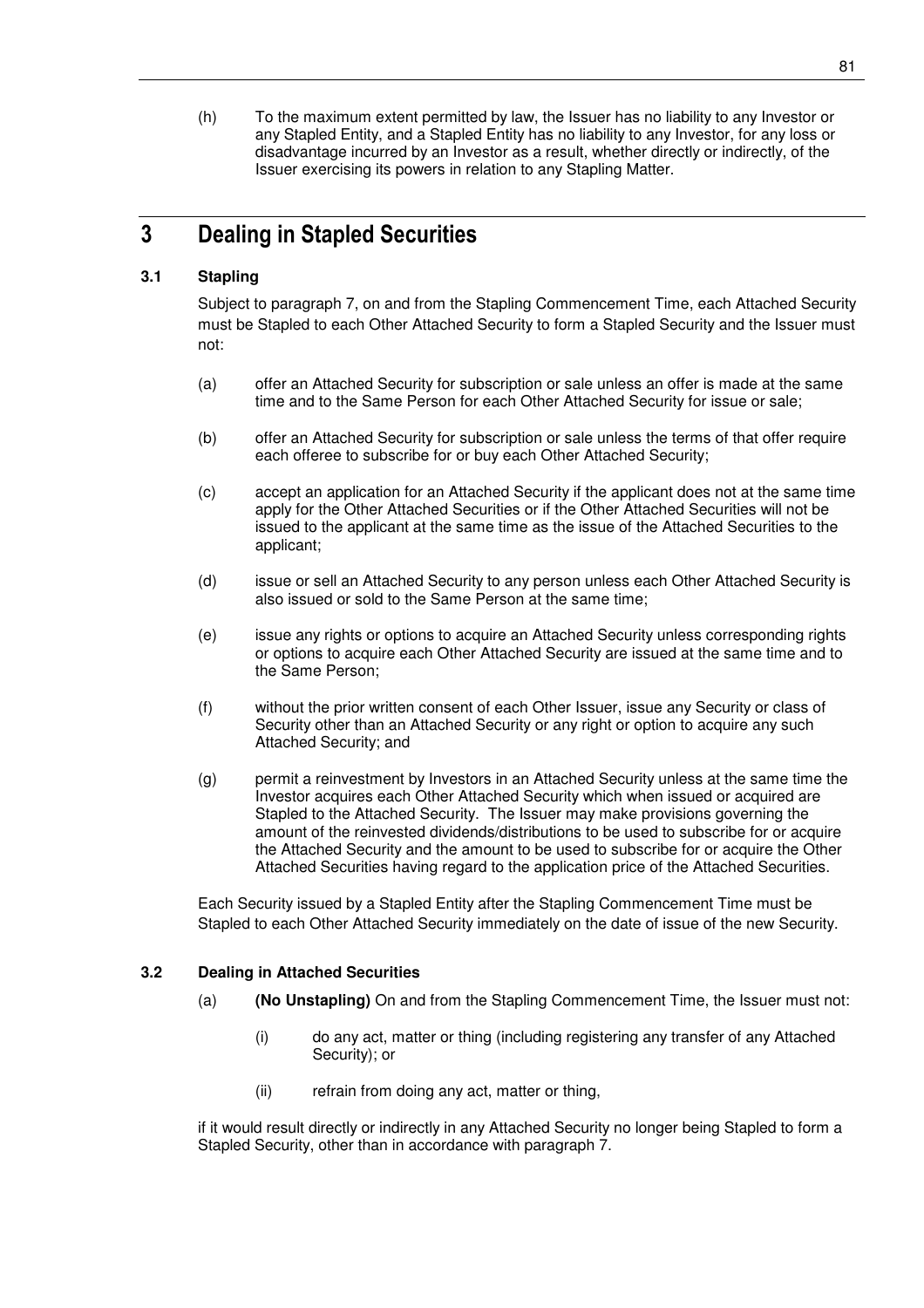- (b) **(Attached Securities)** Subject to paragraph 7, on and from the Stapling Commencement Time, the Issuer must not:
	- (i) cancel, buy-back or redeem an Attached Security unless at the same time there is a corresponding cancellation, buy-back or redemption of each Other Attached Security;
	- (ii) implement a Reorganisation Proposal involving an Attached Security unless at the same time there is a corresponding implementation of a Reorganisation Proposal involving each Other Attached Security;
	- (iii) register any transfer of an Attached Security to any person unless each Other Attached Security is also transferred to the Same Person at the same time in a single instrument of transfer of Stapled Securities.
- (c) (**Exercise options**) The Issuer must not permit an Investor to exercise any rights or options to acquire an Attached Security unless the Investor exercises the corresponding rights or options to acquire each Other Attached Security at the same time.
- (d) (**Request for holding lock**) The Issuer must not request any applicable CS Facility Operator or the Registrar, as the case may be, to apply a holding lock to prevent a transfer of an Attached Security from being registered on the CS Facility's sub register or registered on an issuer-sponsored sub register, as the case may be, unless a corresponding request is made in respect of each Other Attached Security.
- (e) (**Small Holdings**) The Issuer must not dispose of a Small Holding of an Attached Security unless at the same time the Small Holding of each Other Attached Security is also disposed of in the same manner and to the Same Person. A Small Holding must be disposed of in accordance with the Listing Rules and the Constituent Documents.
- (f) (**Designated Foreign Investors**) The Issuer must not dispose of, or cause the disposal of, an Attached Security of a Designated Foreign Investor unless at the same time each Other Attached Security of that Designated Foreign Investor is also disposed of in the same manner and to the Same Person.
- (g) **(Compliance with law)** The Issuer is not obliged to effect a buy-back, cancellation, redemption, transfer, issue or other Corporate Action in a manner inconsistent with any constitutional, contractual or fiduciary obligation or law by which it is bound, or if it does not have any necessary consent or approval.

## **3.3 Consistency with the Constituent Documents**

The Issuer must use every reasonable endeavour to procure that each Attached Security is dealt with under the Constituent Document of their respective Stapled Entity in a manner consistent with the provisions relating to Stapled Securities in the Constituent Documents of each other Stapled Entity.

## **3.4 Joint quotation as Stapled Securities**

Until all Attached Securities are Unstapled in accordance with provisions of this schedule, the Issuer must use reasonable endeavours to ensure that each Stapled Security which is Officially Quoted continues to be jointly Officially Quoted as a Stapled Security.

## **3.5 Joint certificates or joint holding statements**

Subject to the Corporations Act, the Issuer may procure that joint certificates or joint holding statements are issued to evidence the holding of Stapled Securities comprising Attached Securities and Other Attached Securities.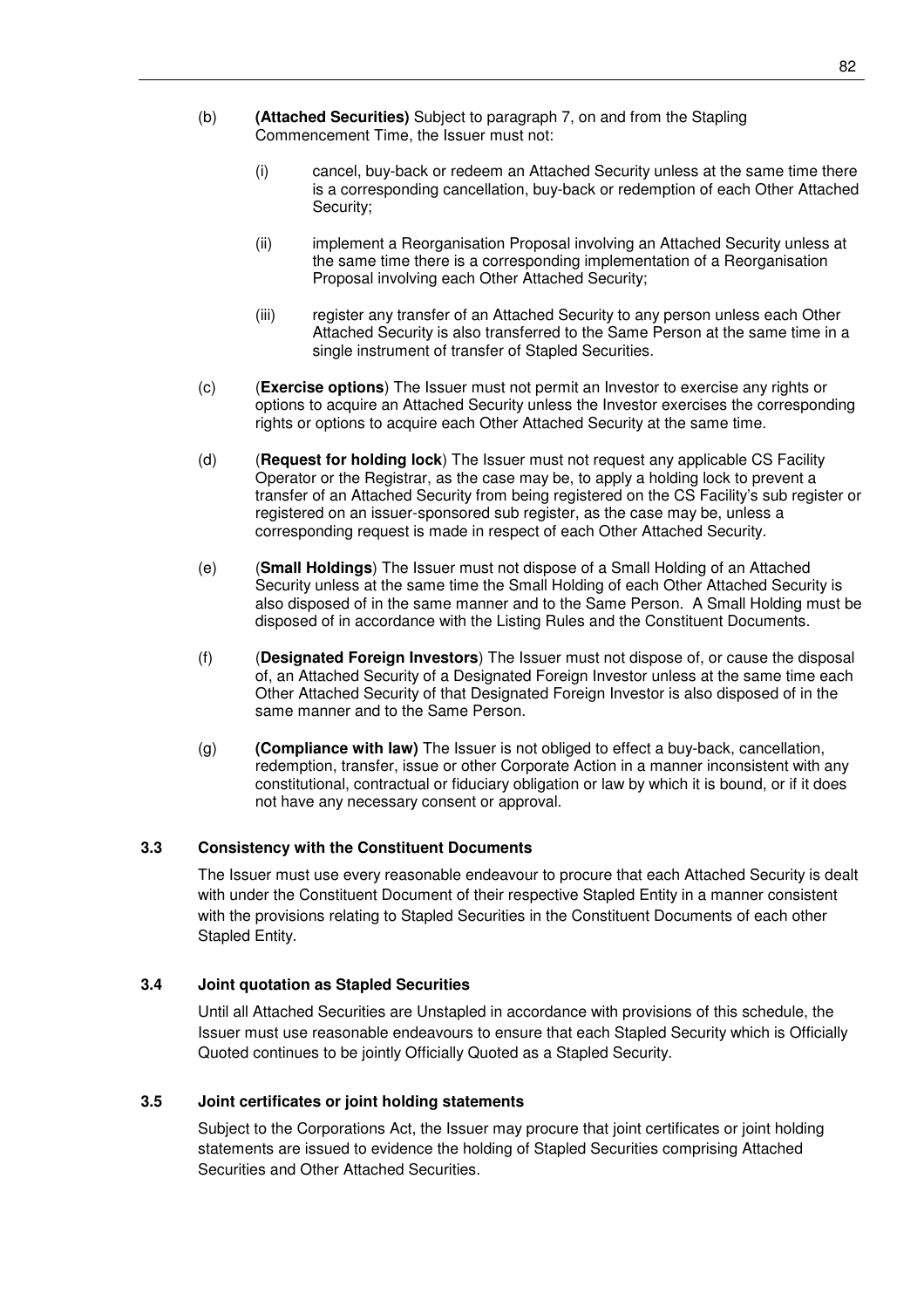## **3.6 Stapling and separate entities**

Despite any other provision of this schedule, each Stapled Entity remains a separate legal entity, separately admitted to the Official List (if applicable), although the Attached Securities may be jointly Officially Quoted as Stapled Securities.

## **4 Allocation of Application Price**

### **4.1 Application Price**

- (a) Units issued pursuant to the First Offer Document are to be issued at an application price which represents the same proportion of the First Offer Document Application Price as the net asset value of the Trust bears to the aggregate net asset value of the Trust and the Stapled Entities other than the WDC Entities.
- (b) Subject to paragraph 4.1(d), while Units are Officially Quoted as part of a Stapled Security, the application price payable for any Unit is the Market Price of a Stapled Security minus the Application Price of the Other Attached Securities, or the amount determined by the Manager in accordance with paragraph 4.2.
- (c) Subject to paragraph 4.1(d), while the Units are not Officially Quoted but are Stapled, the application price payable for a Unit is the price calculated under clause 5.1(f) of the Trust Constitution, and the application price of Stapled Securities is the sum of that amount and the Application Price of the Other Attached Securities.
- (d) The Manager may determine a different application price for any Units (subject to the Corporations Act as modified by any applicable ASIC Relief and the Listing Rules) in the case of:
	- (i) offers made at substantially the same time to persons who were Investors on a date determined by the Manager:
		- (A) provided that all Investors are offered Stapled Securities in proportion to the value of the Investor's Stapled Securities at the relevant date on a pro rata basis, whether or not the right to acquire those Stapled Securities is renounceable; but
		- (B) an Investor may be excluded from the pro rata offer if to do so would not cause the Manager be in contravention of paragraph 601FC(1)(d) of the Corporations Act, as modified by ASIC Relief, whether or not the right of entitlement is renounceable.

If the Trust is a Registered Scheme and the Manager is making an offer of Stapled Securities to Investors which otherwise complies with this paragraph 4.1(d)(i), the Manager is not required to offer Stapled Securities to persons in the circumstances permitted under the applicable ASIC Relief and the Listing Rules.

Any offer made under this paragraph 4.1(d) must specify the period during which it may be accepted. The Manager may adjust any entitlement to accord with the Listing Rules and, in the case of fractions, the Manager must offer the next higher whole number of Units and Stapled Securities. Any Investor may renounce their entitlement in favour of some other person, unless the issue is expressed to be non-renounceable.

Any Stapled Securities offered for subscription under this paragraph 4.1(d) which are not subscribed for within the period for acceptance set by the Manager may be offered for subscription by the Manager to any person. The application price payable in relation to such further offer must not be less than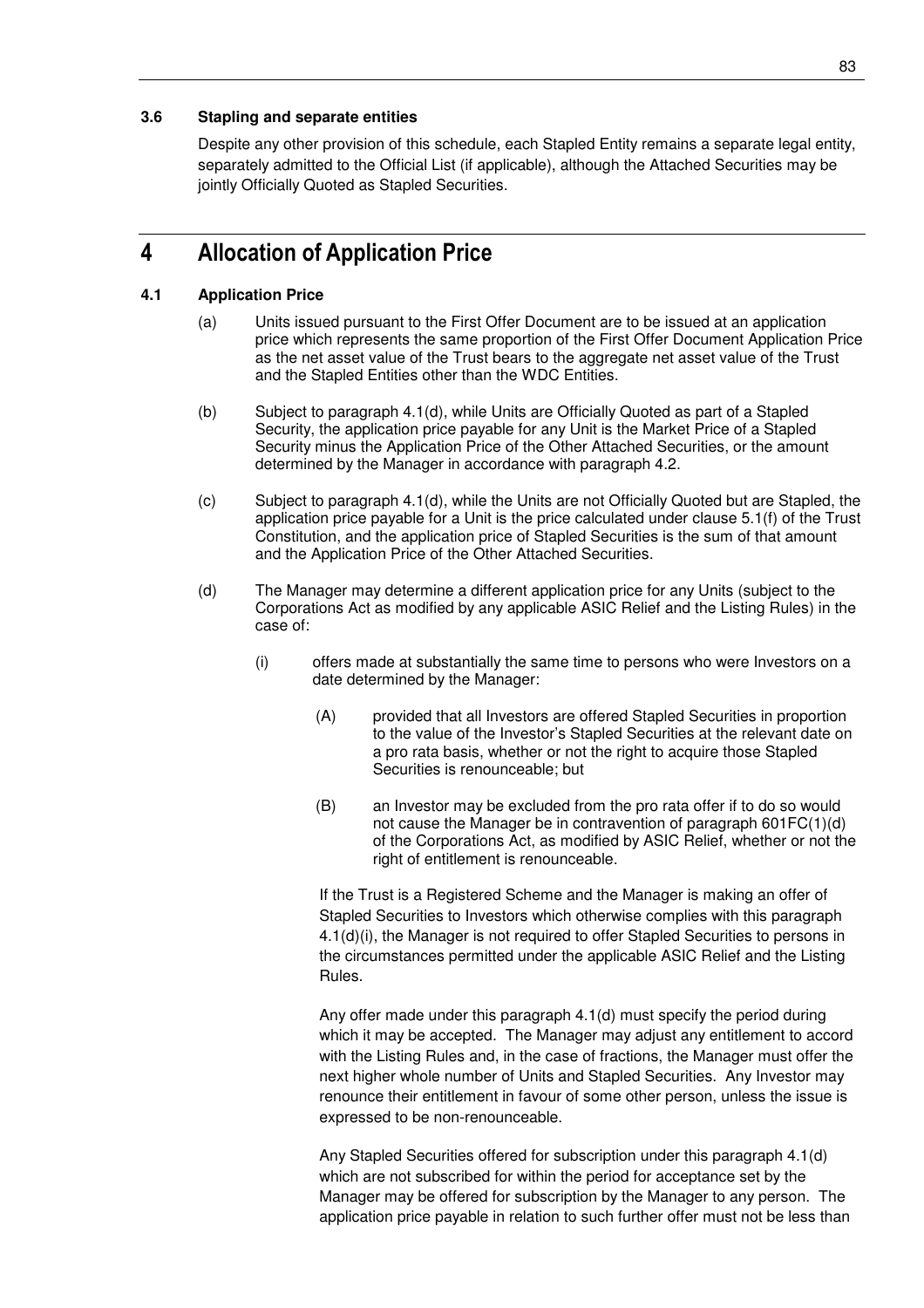that at which the Units and Stapled Securities were originally offered to Investors.

- (ii) If an underwriter has underwritten any offer for subscription of Stapled Securities under this paragraph 4.1(d), the underwriter may take up any Stapled Securities not subscribed for by Investors;
- (iii) a distribution reinvestment, where the application price is determined in accordance with paragraph 4.3;
- (iv) a placement of Stapled Securities that complies with the Listing Rules and any applicable ASIC Relief;
- (v) a security purchase plan that complies with the Listing Rules and any applicable ASIC Relief; and
- (vi) any of the other circumstances set out in the Corporations Act, as modified by any applicable ASIC Relief.

## **4.2 Apportionment of Application Price**

- (a) Subject to paragraph 4.1(a) if a Unit is to be issued as part of a Stapled Security and the Trust Constitution contains a provision for the calculation or determination of the Application Price for a Stapled Security but not for the Unit, the Manager must determine what part of the Application Price of a Stapled Security is to represent the Application Price of a Unit for the purposes of the Trust Constitution.
- (b) Unless otherwise agreed between the Manager and the Other Issuers, the Application Price for a Stapled Security will be allocated among the Application Price of the Unit and the Application Price of the Other Attached Securities in the ratio that the net assets of each relevant Stapled Entity (adjusted for the net market value of its investments) at the end of the relevant period immediately before the issue of the Stapled Security, bears to the amount of the aggregate net assets of those Stapled Entities (adjusted for the net market value of their investments) at the end of the relevant period immediately before the issue of the Stapled Security.
- (c) Where an Option to acquire a Stapled Security is issued after the Stapling Commencement Time, the allocation of the issue price of the option must be determined in the same manner as under paragraph 4.2(b).
- (d) The allocation of the Application Price for a Stapled Security under this paragraph 4.2 must be consistent for each Stapled Security issued or transferred to each Investor at the same time.

#### **4.3 Application Price if reinvestment applies**

- (a) If a reinvestment of capital or income payable to an Investor under clause 10.10 of the Trust Constitution applies while Units are Officially Quoted and Stapled, subject to the Listing Rules the aggregate of the Application Price for each additional Unit issued and the Application Price for the Other Attached Securities upon reinvestment is the price determined by the Manager. If the Manager has not determined the application price by the date at which Units are to be issued upon reinvestment, the price will be the Market Price for Stapled Securities for the Pricing Period.
- (b) While Units are not Officially Quoted but are Stapled, the application price payable for each additional Unit on a reinvestment of capital or income payable to the Investor under clause 10.10 of the Trust Constitution is the price determined by the Manager. If the Manager has not determined the application price by the date at which Units are to be issued or transferred upon reinvestment, the price for a Unit will be the Application Price calculated under clause 5.1(f) of the Trust Constitution on the first Business Day after the end of the Distribution Period to which the distribution relates.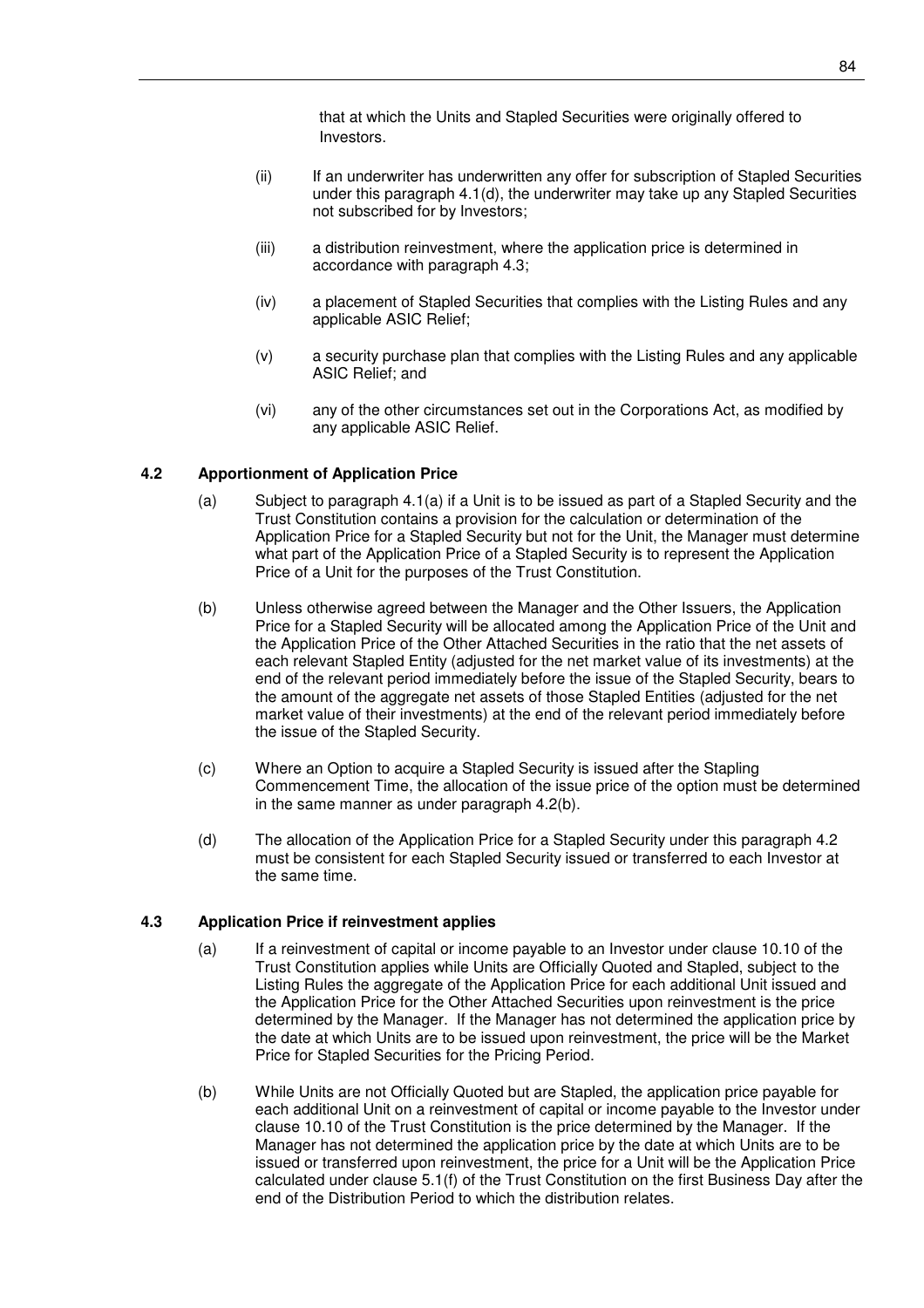(c) If the amount to be reinvested in additional Stapled Securities results in a fraction of a Stapled Security, the number of Stapled Securities issued will be rounded down to the nearest whole Stapled Security and any remaining amount becomes an asset of the Trust or Stapled Entity to which the distribution relates.

## **4.4 Application Price of Options over Stapled Securities**

Subject to the Corporations Act (including the conditions of any applicable ASIC Relief) and the Listing Rules, while the Trust is a Registered Scheme, the Manager and the Stapled Entities may issue Options over Stapled Securities:

- (a) at an application price (which may be nil) determined by the Manager and the Stapled Entities if permissible under the Corporations Act as modified by ASIC Relief or, if such determination may not be made, at a nil Application Price; and
- (b) on the basis that the Application Price for a Unit as a component of a Stapled Security to be issued on exercise of the Option is a price determined:
	- (i) while the Units are Officially Quoted, in accordance with paragraphs 4.1 and 4.2 of this schedule;
	- (ii) while the Stapled Securities are not Officially Quoted, in accordance with the terms of ASIC Relief for a rights issue (if applicable) and otherwise in accordance with clause 5.1(f) of the Trust Constitution.

## **5 Single Register**

Subject to the Corporations Act, a single Register may be kept in which details of the holders of the Attached Securities and the Other Attached Securities are recorded.

## **6 Power to add New Attached Securities**

- (a) Subject to paragraph 6(b), the Corporations Act and the Listing Rules, the Issuer may at any time determine that a Security is a New Attached Security and cause it to be Stapled to the Stapled Securities. A determination under this paragraph may be made on such terms as the Issuer considers appropriate.
- (b) Subject to paragraph (c), a determination that a Security is a New Attached Security may only be made if:
	- (i) while the Units are Officially Quoted, the New Attached Security is also Officially Quoted, and ASX has indicated in writing that it will grant permission for the New Attached Security to be Officially Quoted;
	- (ii) while the Units are Officially Quoted, ASX has indicated in writing that it will approve the addition of the New Attached Security to the Stapled Securities;
	- (iii) each Other Issuer (including the issuer of the New Attached Security) has agreed:
		- (A) to the Stapling of the New Attached Security to the Stapled Security; and
		- (B) that the Stapling of the New Attached Security is in the best interest of Investors as a whole and is consistent with the then investment objectives of the Group; and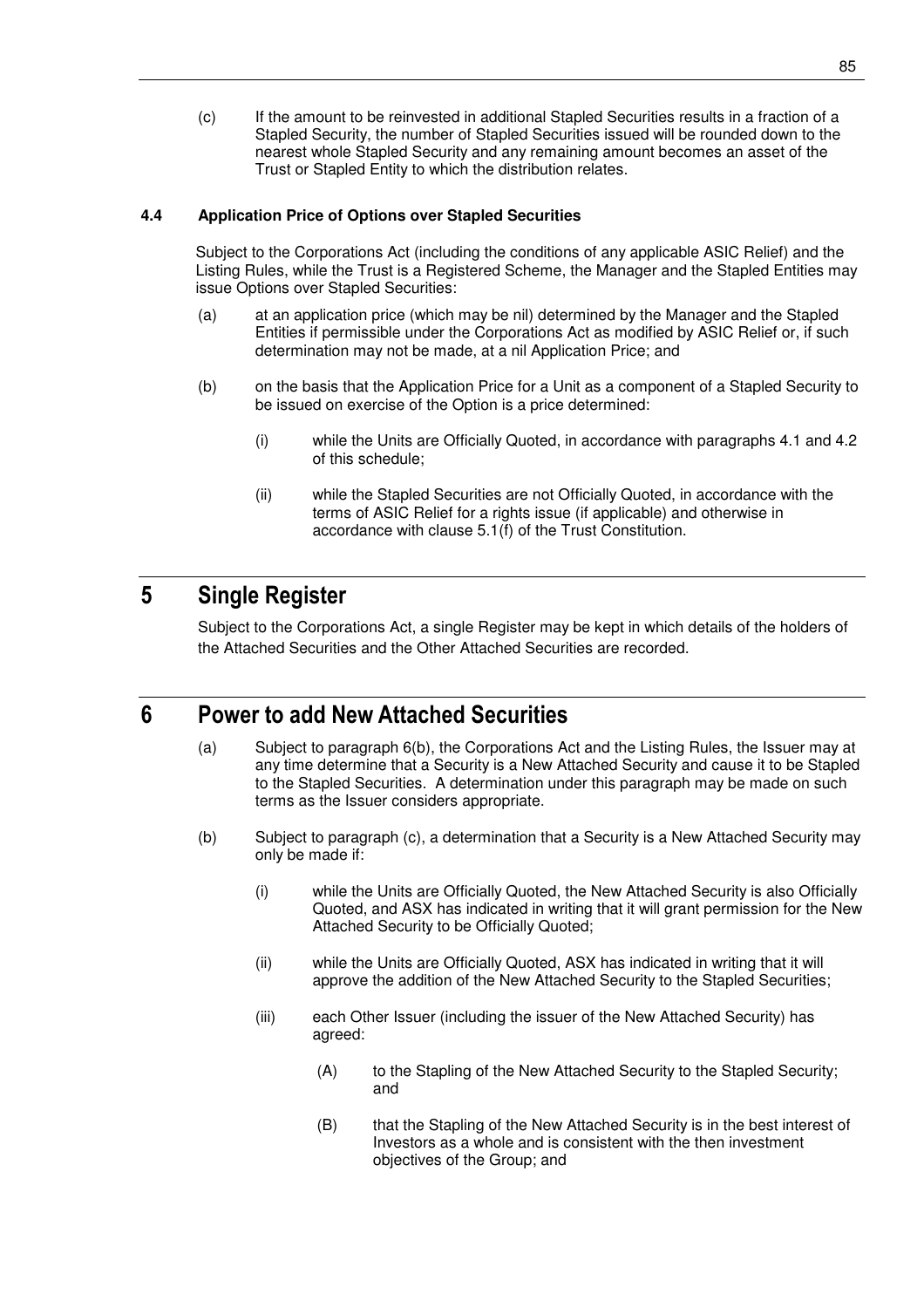- (iv) the Constituent Documents in relation to the New Attached Security will have provisions giving effect to the Stapling (including provisions in substantially the form of this schedule);
- (v) the issuer of the New Attached Security has agreed to enter into the Accession Deed;
- (vi) where the New Attached Security is partly-paid, or approval from Investors is required to the transaction, any required approval of the members of each Stapled Entity has been obtained; and
- (vii) the number of New Attached Securities to be allocated is identical to the number of Stapled Securities on issue.
- (c) The Issuer has power to do all things which it considers are necessary, desirable or reasonably incidental to give effect to the Stapling of the New Attached Securities to the Stapled Security under this paragraph 6.
- (d) A New Attached Security may be transferred to an Investor by any means and in any manner, including but not limited to any combination of issue, sale, reduction of capital, distribution in kind or transfer ("**Transfer**").
- (e) A transfer of a New Attached Security made under this paragraph 6 will be Registered in the Register as of the date title is transferred.
- (f) It is not necessary for the Issuer to receive a transfer, instrument or certificate for a New Attached Security in order for that Issuer to Register the transfer of the New Attached Security. The transfer will be evidenced by, and have full effect from, its Registration by the relevant Issuer in the Register.

# **7 Unstapling**

## **7.1 Procedure for Unstapling**

Subject to this paragraph 7, from the Stapling Commencement Time each Attached Security will remain Stapled to each other Attached Security for so long as the Stapled Securities remain on issue.

## **7.2 Unstapling an Attached Security**

- (a) Subject to this paragraph 7, the Corporations Act, the Listing Rules and the relevant Constituent Documents, the Manager may, without the need for approval by Members, determine or consent to a determination by the Issuer of any Attached Securities that one or more Attached Securities are to be Unstapled from the Stapled Security at a time and date set or approved by the Manager.
- (b) A determination under paragraph 7.2(a) may only be made:
	- (i) while the Stapled Securities are Officially Quoted, only if ASX has indicated in writing that it will grant permission for the Unstapling of the Attached Security or Attached Securities from the Unit and the Unit and any remaining Attached Securities will remain Officially Quoted as a Unit or a Stapled Security; and
	- (ii) if each Other Issuer has agreed:
		- (A) to the Unstapling; and
		- (B) that the Unstapling of the Attached Security from the Stapled Security is not contrary to the interests of Investors as a whole; and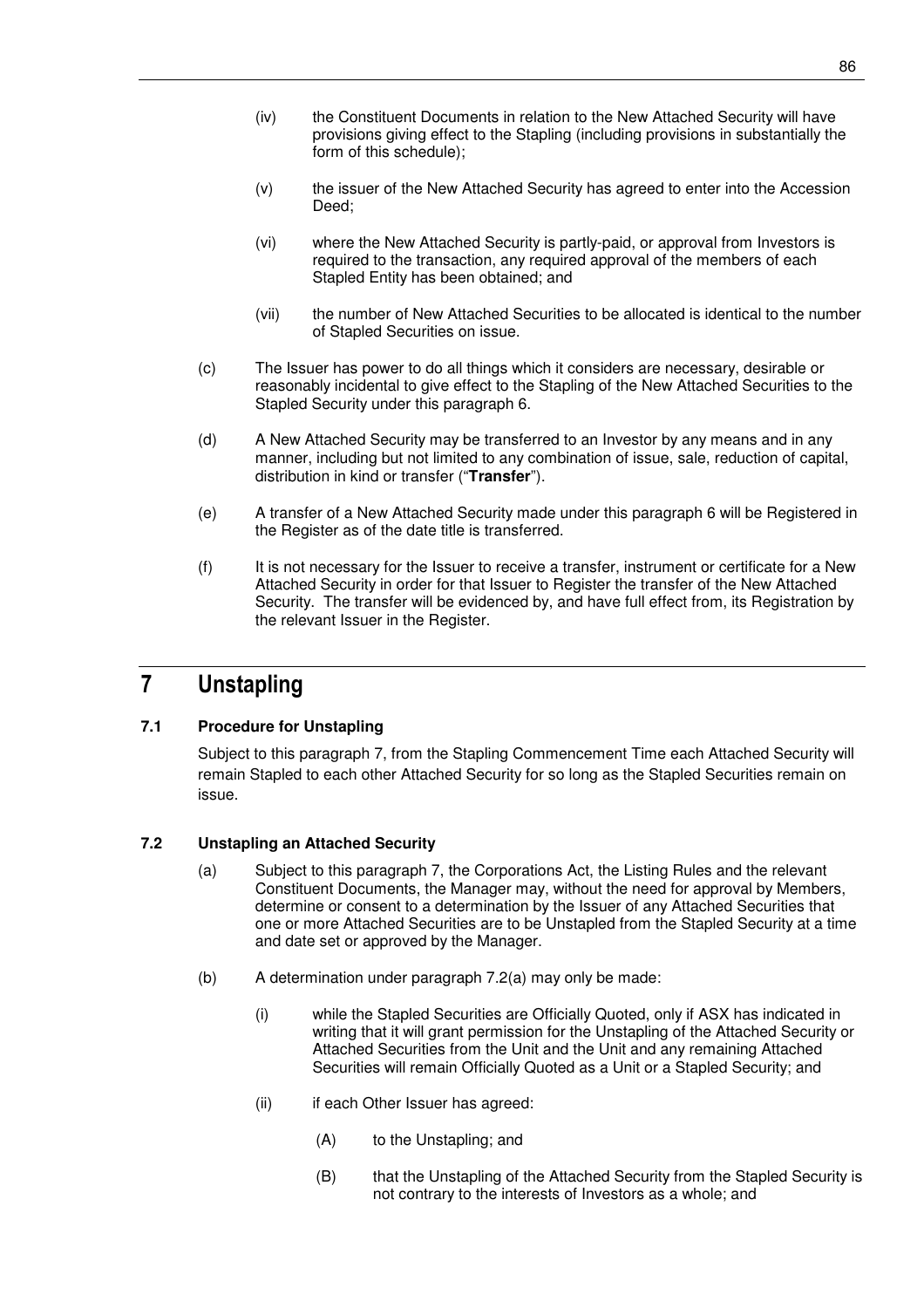- (iii) if the Stapling Provisions will cease to apply in respect of each Attached Security which is to be Unstapled.
- (c) After the Unstapling, the references to the Unstapled Security will be removed from the Register.

## **7.3 Restapling**

If an Issuer determines that its Attached Securities are to be Unstapled under paragraph 7.2(a) or 7.5, this does not prevent the Issuer of the Unstapled Security subsequently determining that the Stapling Provisions should recommence in respect of that Unstapled Security ("**Restapling**").

## **7.4 Unstapling the Stapled Securities**

- (a) Subject to paragraph 7.4(b), the Corporations Act, the Listing Rules and the relevant Constituent Document, the Issuer must determine that an Attached Security or the Attached Securities (as applicable) will be Unstapled on the occurrence of an Unstapling Event.
- (b) A determination under paragraph 7.4(a) may only be made if:
	- (i) ASX has indicated in writing that it will grant permission for the Unstapling of the Attached Security; and
	- (ii) each Other Issuer has agreed:
		- (A) to the Unstapling of the Attached Security; and
		- (B) that the Unstapling of the Attached Security is not contrary to the interest of Investors as a whole.
- (c) On and from any date determined under paragraph 7.4(a), the Issuer must procure that the Attached Security is Unstapled and that the Stapling Provisions cease to have effect in respect of that Attached Security.

## **8 Designated Foreign Investors**

- (a) Without limiting paragraph 6(c), to enable the Issuer to give effect to the Stapling of New Attached Securities to the Stapled Securities under paragraph 6, the provisions of this paragraph 8 apply.
- (b) Subject to the Corporations Act as modified by any applicable ASIC Relief, the Issuer may determine that a Foreign Investor is a Designated Foreign Investor for the purposes of the Transfer of a New Attached Security where the Issuer reasonably considers that it would be unreasonable to Transfer a New Attached Security to a Foreign Investor, having regard to:
	- (i) the number of Foreign Investors in the foreign place;
	- (ii) the number and the value of New Attached Securities that may be Transferred to Foreign Investors in the foreign place; and
	- (iii) the cost of complying with legal requirements and the requirements of any relevant regulatory authority applicable to the Transfer of the New Attached Securities in the foreign place.
- (c) Despite anything to the contrary contained in the Constituent Documents, each Foreign Investor who is or becomes a Designated Foreign Investor consents and directs: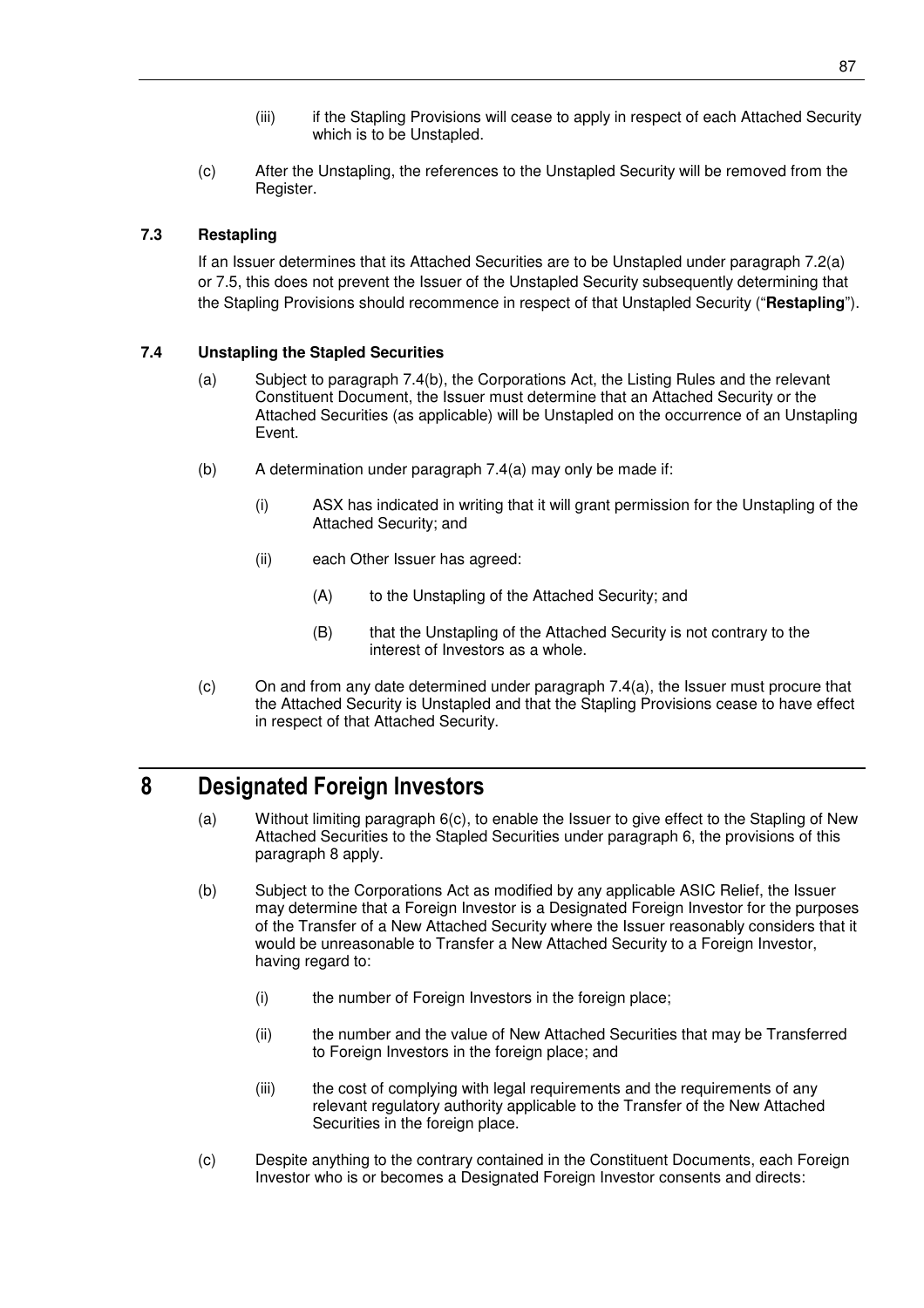- (i) the Issuer to pay any distributions, redemption proceeds or other payments in respect of its Attached Security which are to be used to obtain a New Attached Security ("**Amounts**") to the Sale Nominee;
- (ii) the Sale Nominee to apply those Amounts to obtain a New Attached Security;
- (iii) subject to paragraph 8(d) below, the Sale Nominee to then sell any Stapled Security to which the New Attached Security is Stapled; and
- (iv) the Sale Nominee to pay the Sale Consideration to the relevant Designated Foreign Investor as soon as practicable after the sale of the relevant Stapled Security.
- (d) If a New Attached Security is to be Stapled to an existing Stapled Security, the Designated Foreign Investor agrees to transfer each existing Stapled Security they hold free of any Encumbrance to the Sale Nominee on or before the Sale Record Date so that the Sale Nominee:
	- (i) is entered in the Register in respect of that Stapled Security as of the date title is transferred on the Sale Record Date; and
	- (ii) will receive the New Attached Security pursuant to the Stapling of the New Attached Security; and
	- (iii) will sell the resultant Stapled Security for cash to pay the Sale Consideration to the Designated Foreign Investor.
- (e) In respect of its Attached Securities, the Issuer:
	- (i) must procure that each Designated Foreign Investor is paid the Sale Consideration to which that Designated Foreign Investor is entitled as soon as practicable after the sale of the relevant Stapled Security;
	- (ii) may take all steps to ensure that the Stapled Security held by the Designated Foreign Investor and to which a New Attached Security is to be Stapled, is transferred to the Sale Nominee before the Sale Record Date; and
	- (iii) need not receive any transfer, instrument or certificate for existing Stapled Securities in order for the Issuer to Register the transfer of the existing Stapled Securities to the Sale Nominee. The transfer will be evidenced by, and has full effect from, its Registration by the relevant Issuer in the Register.
- (f) Unless otherwise agreed between the Manager and the Other Issuers, the amount received for a Unit upon sale of a Stapled Security under paragraph 8(d)(iii) is the amount received on the sale of the Stapled Security less the fair value for the Other Attached Securities, as determined by the Manager.

## **9 Duties and obligations of Issuer**

## **9.1 Duties in relation to Stapling**

Despite any provision of the Constituent Documents, or any rule of law (but subject to the Corporations Act as modified by any applicable ASIC Relief) while Stapling applies, in exercising any power or discretion, the Issuer may have regard to the interests of Investors as a whole and not only to the interests of the holders of the relevant Attached Securities considered separately.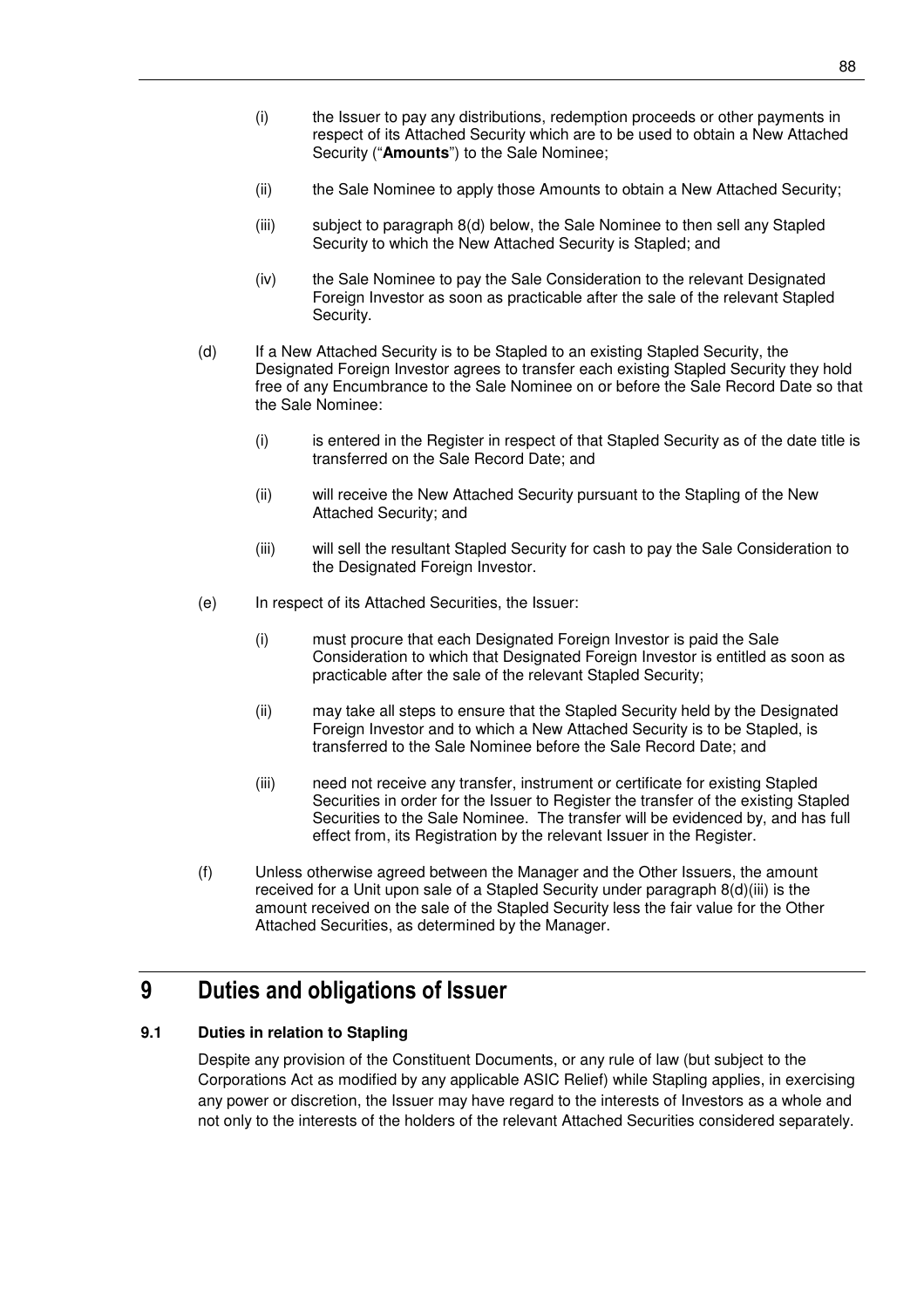## **9.2 Reference to power or discretion**

References in the Constituent Documents to the exercise of any powers or discretion includes the carrying out of the Issuer's functions and duties and identifying the Investor's rights and interests.

## **10 Meetings of Investors**

## **10.1 Meetings**

While Stapling applies, meetings of holders of Attached Securities may be held in conjunction with meetings of holders of the Other Attached Securities. Subject to the Corporations Act, the Issuer may make such rules for the conduct of such meetings as the Issuer determines.

## **10.2 Representatives form while Stapling applies**

Subject to the Corporations Act, the form of proxy used to appoint a proxy to vote on behalf of an Investor in respect of an Attached Security may be the same form as they use to appoint a proxy in respect of the Other Attached Securities which they hold.

## **10.3 Other attendees**

The auditor of each Stapled Entity and the representatives of each Issuer may attend and speak at any meeting of Investors, or invite any other person to attend and speak at the meeting.

## **11 General**

## **11.1 Other capacities**

Subject to the Corporations Act, the Manager (and any of its associates to the extent applicable) may:

- (a) deal with itself (as trustee of the Trust or in another capacity) and any Stapled Entity (or their associates); and
- (b) be interested in any contract or transaction with itself (as trustee of the Trust or in another capacity) or any Stapled Entity (or their associates) or retaining for its own benefit any profits or benefits derived from any such contract or transaction.

## **11.2 Expenses in relation to the Trust**

- (a) A reference to "Unit" in clause 21.4 of the Trust Constitution is a reference to it as part of a Stapled Security, and a reference to "Trust" is a reference to the Trust as part of the Group.
- (b) Clause 21.4 of the Trust Constitution is taken to also include expenses in connection with:
	- (i) establishing, administering and managing the Stapling, including the costs incurred in enforcing Stapling, the Stapling of New Attached Securities, the Unstapling of an Attached Security, the Restapling of Unstapled Attached Securities and the Unstapling of the Stapled Securities; and
	- (ii) organising, convening and holding meetings of Investors, implementing any Resolutions and communicating with Investors.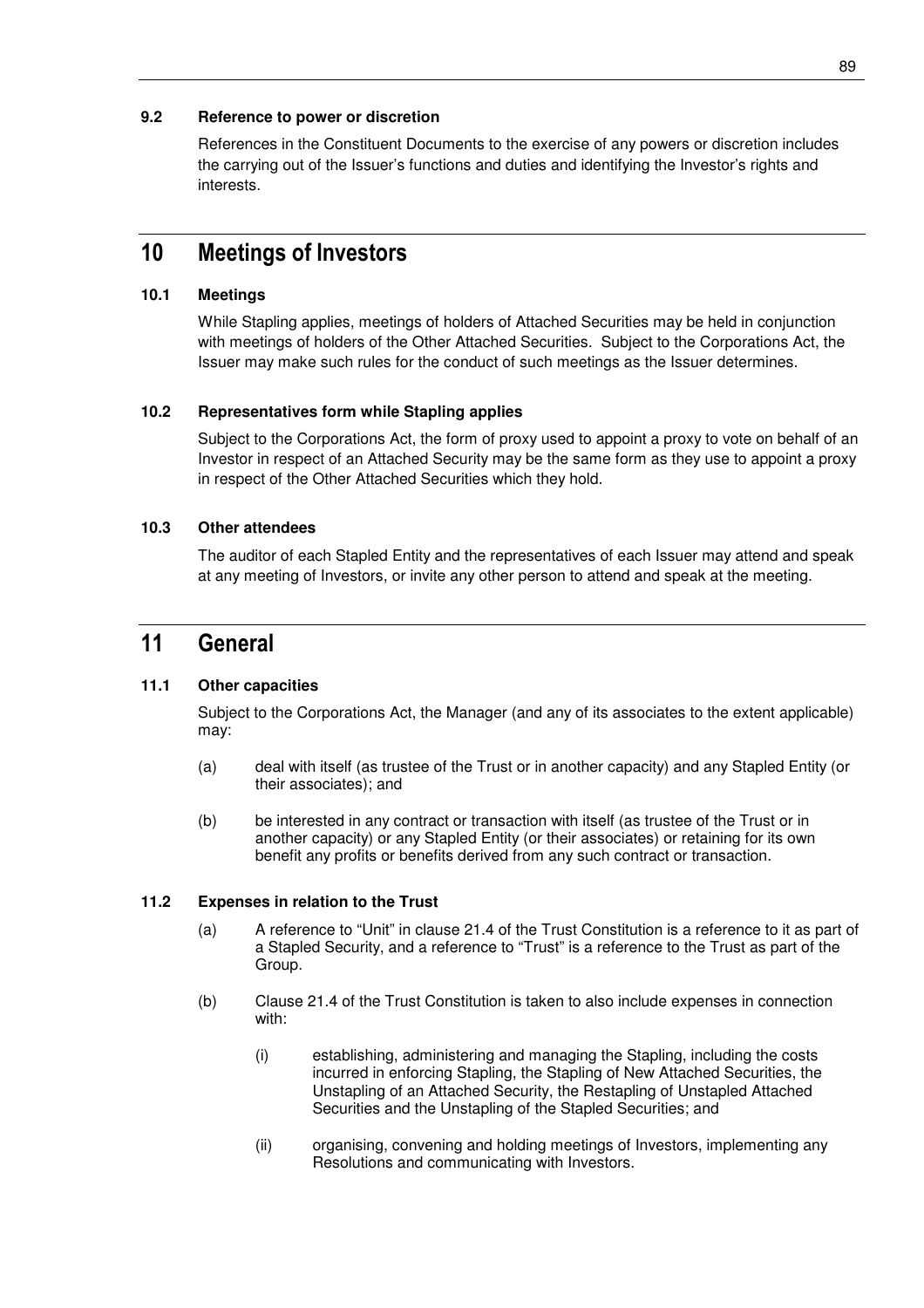### **11.3 Transfers. transmissions and joint holdings**

A reference to a Unit in the provisions of clause 4 of the Trust Constitution is taken to include a reference to a Stapled Security.

### **11.4 Small Holdings**

A reference to a "Small Holding" in each Constituent Document is taken to be a reference a small holding of Stapled Securities.

### **11.5 Intra-Group Loans**

Subject to the Corporations Act, without limiting the Constituent Documents or the Scentre Group Stapling Deed, the Manager may, in its capacity as trustee of the Trust, and each Other Issuer may, enter into Intra-Group Loans.

#### **11.6 Notice to other Stapled Entities**

On or before commencement of a winding up of a Stapled Entity, the Issuer must give each Other Stapled Entity written notice that the Stapled Entity is to be wound up.

### **11.7 Other Attached Security**

If a New Attached Security, which is an interest in a trust, is to be Stapled to the Stapled Securities, then paragraphs 4.1(b), 4.1(d), 4.2(a), 4.3, 11.1 and 11.2 apply in relation to that New Attached Security with the necessary changes.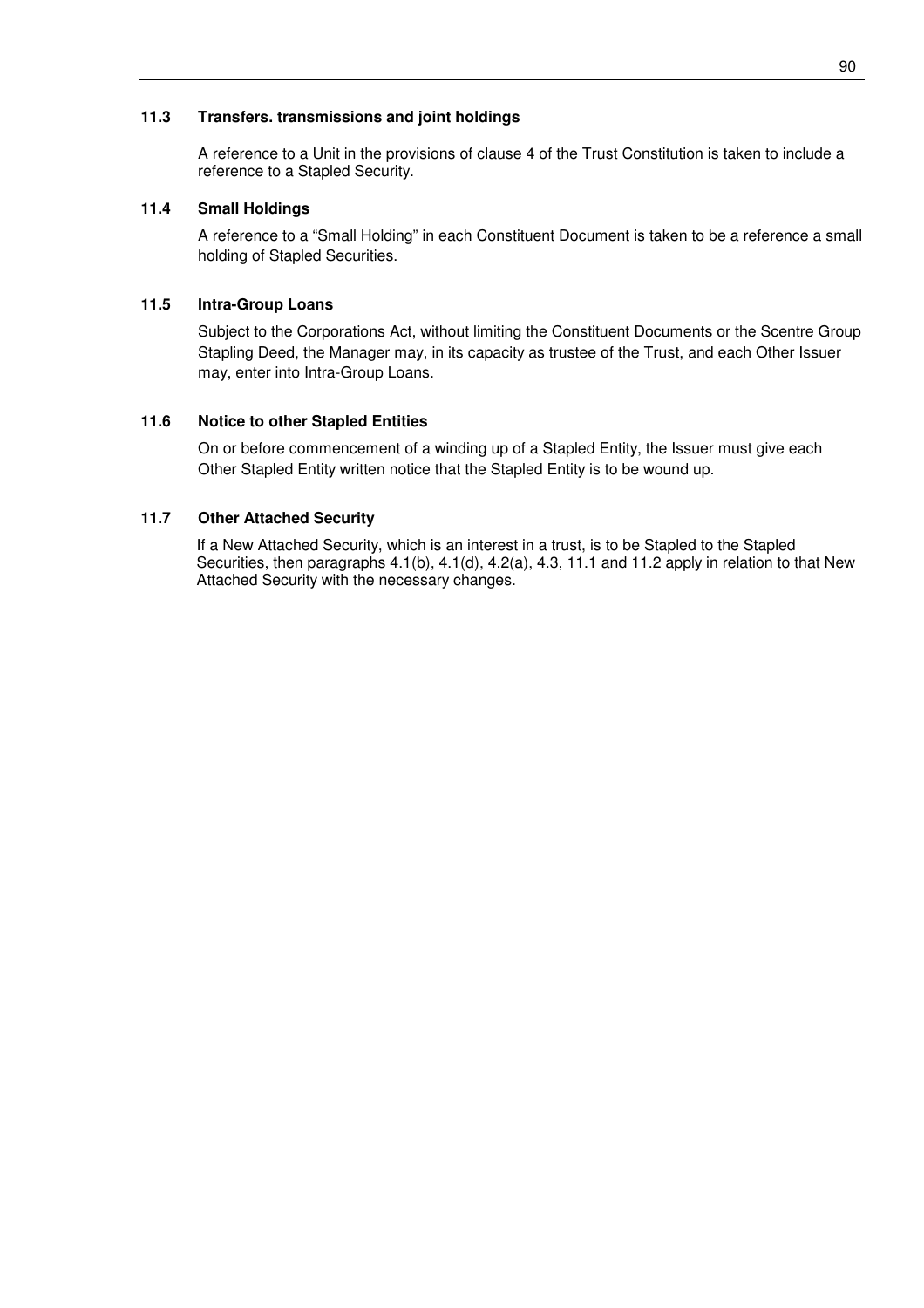## **1 Interpretation**

## **1.1 Definitions**

Unless the contrary intention appears, capitalised terms not defined in this schedule have the same meaning as they have elsewhere in this constitution (including in Schedule 1), and:

**Court** means the Supreme Court of New South Wales.

**Effective Date** means the date on which the office copy of the Court order approving the Scheme is lodged with ASIC pursuant to section 411(10) of the Corporations Act.

**Existing Unit** means a Unit on issue prior to the conversion described in paragraph 7.1.

**Foreign Securityholder** means a Member on the Record Date whose address is, or who is a citizen or resident of, a place outside of Australia and New Zealand and their respective external territories or who acts on behalf of such a person.

**Implementation Date** means the day that is 10 Business Days after the Effective Date, or such other date as is specified by the Manager.

**Implementation Deeds Poll** means deeds poll executed by each of Westfield Holdings Limited, WAML (as responsible entity of Westfield America Trust), RE1 and RE2 for the benefit of Members on the Record Date relating to actions to be taken by Westfield Holdings Limited, WAML (as responsible entity of Westfield America Trust), RE1 and RE2 to implement the Proposal.

**Ineligible Foreign Securityholder** has the meaning given in paragraph 4(b)(i).

**Ineligible Unit** means a Unit held by an Ineligible Foreign Securityholder on the Record Date.

**Meeting** means a meeting of Members to consider (among other things) resolutions to give effect to the Proposal.

**Proposal** means the proposal to restructure Westfield Group, pursuant to which Westfield Holdings Limited and the Trust would be separated from Westfield Group and merged with Westfield Retail Trust to create two listed groups:

- (a) Scentre Group, comprising Westfield Holdings Limited, the Trust, WRT1 and WRT2; and
- (b) Westfield Corporation, comprising WCL, WFDT and Westfield America Trust,

and which includes the implementation steps set out in this schedule.

**RE1** means RE1 Limited (ABN 80 145 743 862) as responsible entity of WRT1.

**RE2** means RE2 Limited (ABN 41 145 744 065) as responsible entity of WRT2.

**Record Date** means the day that is 3 Business Days after the Effective Date, or such other date as is specified by the Manager.

#### **Relevant Member** means:

(a) the Sale Nominee (in respect of all Ineligible Units); and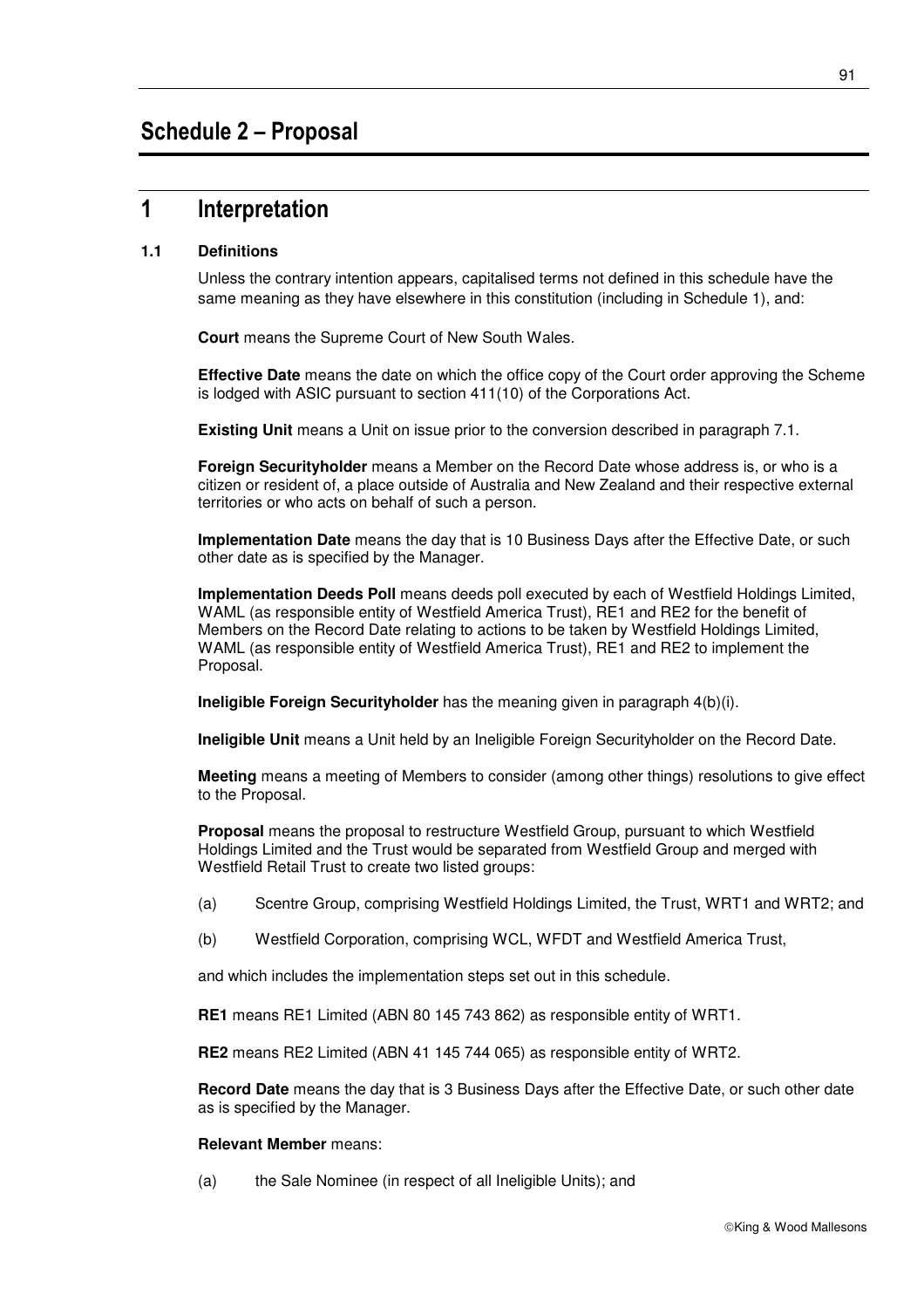(b) each Member on the Record Date other than each Ineligible Foreign Securityholder.

**Relevant WRT1 Unitholder** means a holder of WRT1 Units as determined by RE1 to be a "Relevant Member" in accordance with the constitution of WRT1.

**Restructured Unit** means a Unit on issue after the conversion of each Existing Unit in accordance with paragraph 7.1.

**Restructured WRT Security** means a WRT Security after conversion of each WRT Security into 0.918 WRT Securities under the Proposal.

**Sale Facility** means the facility to be established by the Manager, in agreement with Westfield Holdings Limited and WAML, under which Ineligible Units (along with ineligible WHL Shares and WAT Units) are transferred to the Sale Nominee and Sale Securities are sold by the Sale Nominee on ASX in accordance with paragraph 4.

**Sale Facility Account** means the account established by the Sale Nominee in its own name, to which the Sale Nominee must deposit all funds received in respect of the Sale Securities.

**Sale Facility Consideration** means, in respect of each Ineligible Foreign Securityholder, an amount equal to:

- (a) the average price at which Scentre Group Securities are sold by the Sale Nominee under the Sale Facility, multiplied by the number of Scentre Group Securities that Ineligible Foreign Securityholder would otherwise have been entitled to had they participated in the Proposal (subject to rounding to the nearest whole cent or, if the amount calculated is exactly half a cent, subject to rounding down to the nearest whole cent); plus
- (b) the average price at which Westfield Corporation Securities are sold by the Sale Nominee under the Sale Facility, multiplied by the number of Westfield Corporation Securities that Ineligible Foreign Securityholder would otherwise have been entitled to had they participated in the Proposal (subject to rounding to the nearest whole cent or, if the amount calculated is exactly half a cent, subject to rounding down to the nearest whole cent).

**Sale Nominee** means J.P. Morgan Securities Australia Limited (ABN 61 003 245 234) or such other person appointed by the Manager, in agreement with Westfield Holdings Limited and WAML (as responsible entity of Westfield America Trust), to act as the sale nominee for the purposes of the Sale Facility.

**Sale Period** means the 30 day period commencing on the Business Day after the Implementation Date.

**Sale Security** means a Scentre Group Security or Westfield Corporation Security held by the Sale Nominee following participation by the Sale Nominee in the implementation of the Proposal in respect of the Ineligible Units and that is, or is to be, sold under the Sale Facility.

**Scentre Group Security** means a Stapled Security comprising one WHL Share, one Unit, one WRT1 Unit and one WRT2 Unit.

**Scentre Group Stapling Accession Deed** means an accession deed between Westfield Holdings Limited, the Manager, RE1 and RE2 under which Westfield Holdings Limited and the Manager will become parties to the WRT Stapling Deed.

**Scheme** means the scheme of arrangement under Part 5.1 of the Corporations Act between Westfield Holdings Limited and each shareholder of Westfield Holdings Limited on the Record Date which forms part of the Proposal.

**WAML** means Westfield America Management Limited (ABN 66 072 780 619).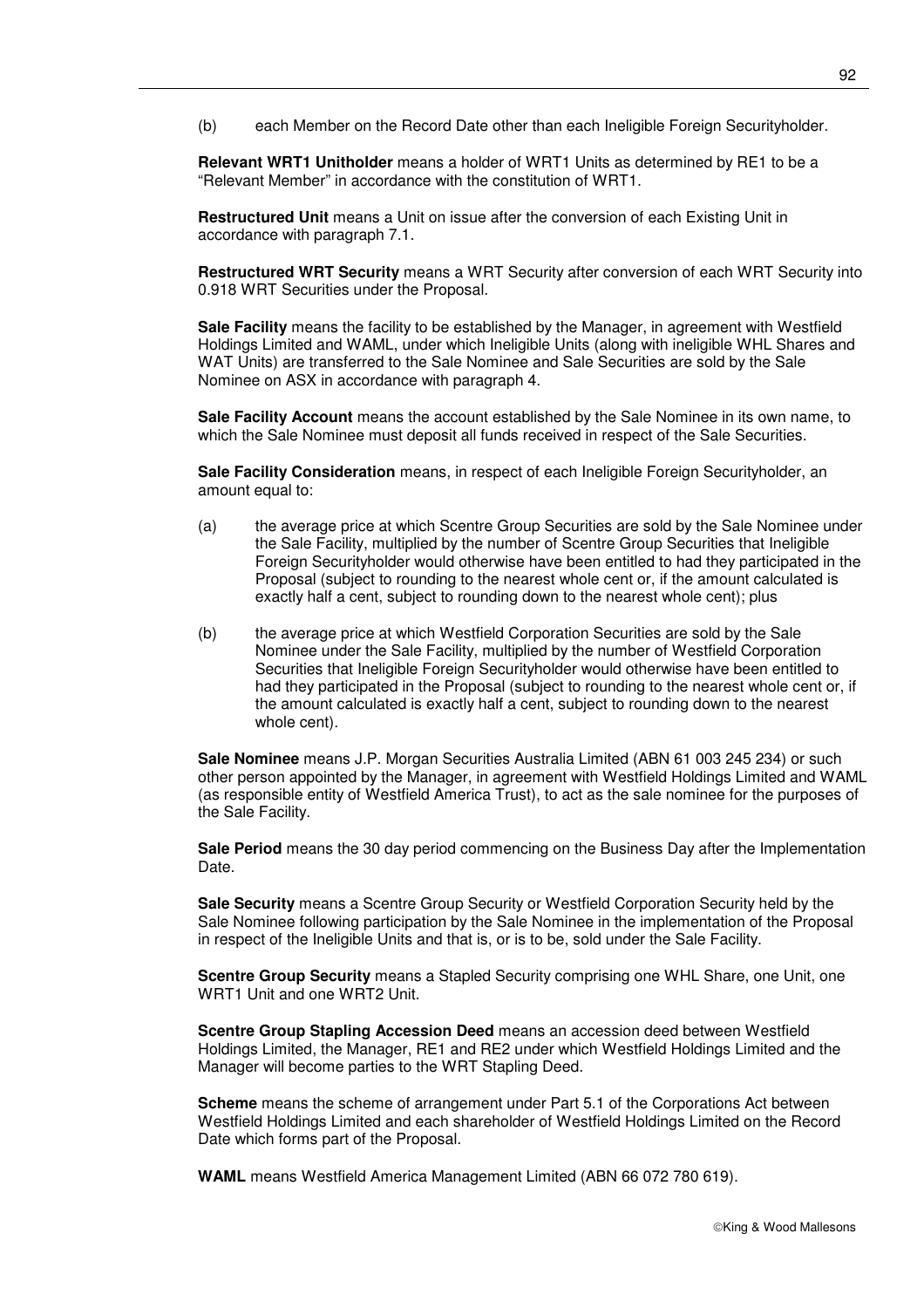**WAT Unit** means a fully paid ordinary unit in Westfield America Trust.

**WCL** means Westfield Corporation Limited (ABN 12 166 995 197).

**WCL Share** means a fully paid ordinary share in WCL.

**Westfield Corporation Security** means a Stapled Security comprising one WCL Share, one WFDT Unit and one WAT Unit.

**Westfield Group** means Westfield Holdings Limited, the Trust and Westfield America Trust.

**Westfield Registry** means Computershare Investor Services Pty Limited (ABN 48 078 279 277).

**Westfield Retail Trust** means WRT1 and WRT2.

**WFDT** means WFD Trust (ARSN 168 765 875).

**WFDT Constitution** means the constitution of WFDT.

**WFDT Unit** means a fully paid ordinary unit in WFDT.

**WHL Share** means a fully paid ordinary share in Westfield Holdings Limited.

**WRT Security** means a Stapled Security comprising one WRT1 Unit and one WRT2 Unit.

**WRT Stapling Deed** means the deed dated 20 December 2010 between RE1 and RE2 regarding the Stapling of WRT1 Units and WRT2 Units (to be renamed Scentre Group Stapling Deed).

**WRT1** means Westfield Retail Trust 1 (ARSN 146 934 536).

**WRT1 Unit** means a fully paid ordinary unit in WRT1.

**WRT2** means Westfield Retail Trust 2 (ARSN 146 934 652).

**WRT2 Unit** means a fully paid ordinary unit in WRT2.

#### **1.2 Interpretation**

Unless the contrary intention appears, in this schedule a reference to a "**paragraph**" is a reference to a numbered paragraph of this schedule.

## **2 Implementation of Proposal**

## **2.1 General power**

On and from the Effective Date, the Manager has power to do all things which it considers are necessary, desirable or reasonably incidental to give effect to the Proposal.

## **2.2 Express powers**

Without limiting paragraph 2.1 and despite any other provision in this constitution, the Manager has power to do each of the things referred to as actions to be taken by the Manager in paragraphs 3 to 7.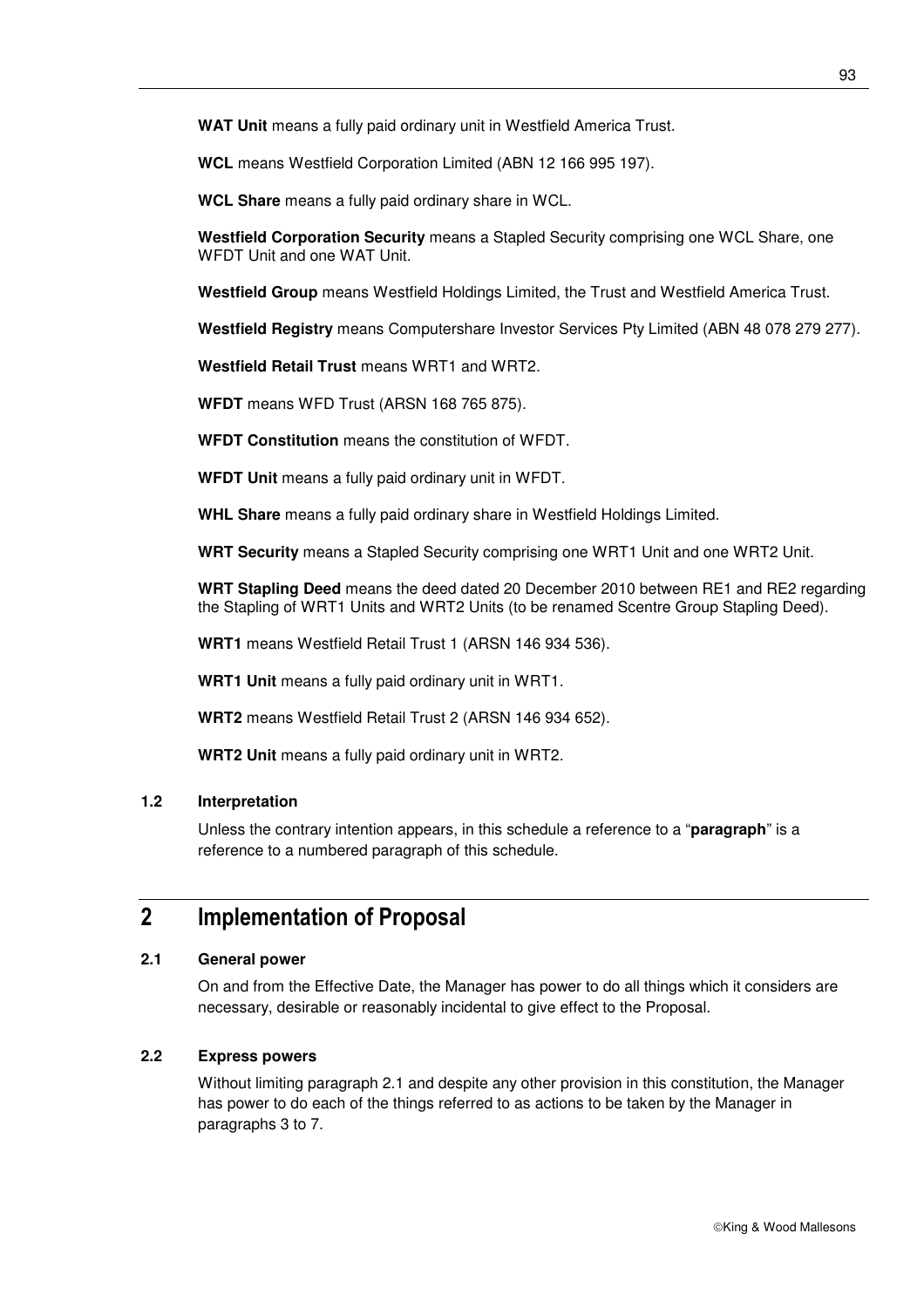94

## **2.3 Power of attorney**

- (a) Each Member on the Record Date and the Sale Nominee, without the need for any further act, irrevocably appoints the Manager as its agent and attorney do all things, including executing documents on its behalf, which the Manager considers are necessary, desirable or reasonably incidental to give effect to the Proposal.
- (b) The Manager, as agent and attorney appointed under paragraph 2.3(a), may subdelegate its functions, authorities or powers under paragraph 2.3(a) to all or any of its directors or other officers (jointly, severally or jointly and severally).
- (c) Each Member on the Record Date, without the need for any further act, irrevocably appoints the Manager as that Member's agent and attorney for the purpose of enforcing the Implementation Deeds Poll against Westfield Holdings Limited, WAML (as responsible entity of Westfield America Trust), RE1 and RE2 respectively on behalf of that Member.

## **3 Suspension of quotation**

The Manager must apply to ASX for suspension of trading of WDC Securities on the financial market conducted by ASX with effect from the close of business on the Effective Date.

## **4 Ineligible Foreign Securityholders**

- (a) The Manager must, prior to the Implementation Date, appoint the Sale Nominee to do all things necessary to give effect to the Sale Facility.
- (b) After the Record Date and prior to the Implementation Date, the Manager must:
	- (i) in agreement with WAML (as responsible entity of Westfield America Trust) and Westfield Holdings Limited, determine whether a Foreign Securityholder, or a class of Foreign Securityholders, is eligible to have transferred to it WCL Shares and WFDT Units and be issued WRT Securities in the manner contemplated under paragraphs 5 and 7.2, such determination to be made having regard to whether such transfer or issue would be lawful and not unduly onerous or unduly impracticable (each Foreign Securityholder who is not determined to be so eligible being an Ineligible Foreign Securityholder); and
	- (ii) as agent and attorney for each Ineligible Foreign Securityholder, transfer all Ineligible Units from that Ineligible Foreign Securityholder to the Sale Nominee.
- (c) The Manager must procure that, following completion of the steps described in paragraphs 5 to 7, the Sale Nominee:
	- (i) as soon as is reasonably practicable after the Implementation Date, sells the Sale Securities in such manner, at such prices and at such times as the Sale Nominee sees fit, with the objectives of:
		- (A) achieving the best price for the Sale Securities that is reasonably obtainable at the time of the relevant sale; and
		- (B) ensuring all sales of the Sale Securities are effected in the ordinary course of trading on ASX during the Sale Period;
	- (ii) on each date on which a sale of Sale Securities is settled, deposits all funds received into the Sale Facility Account;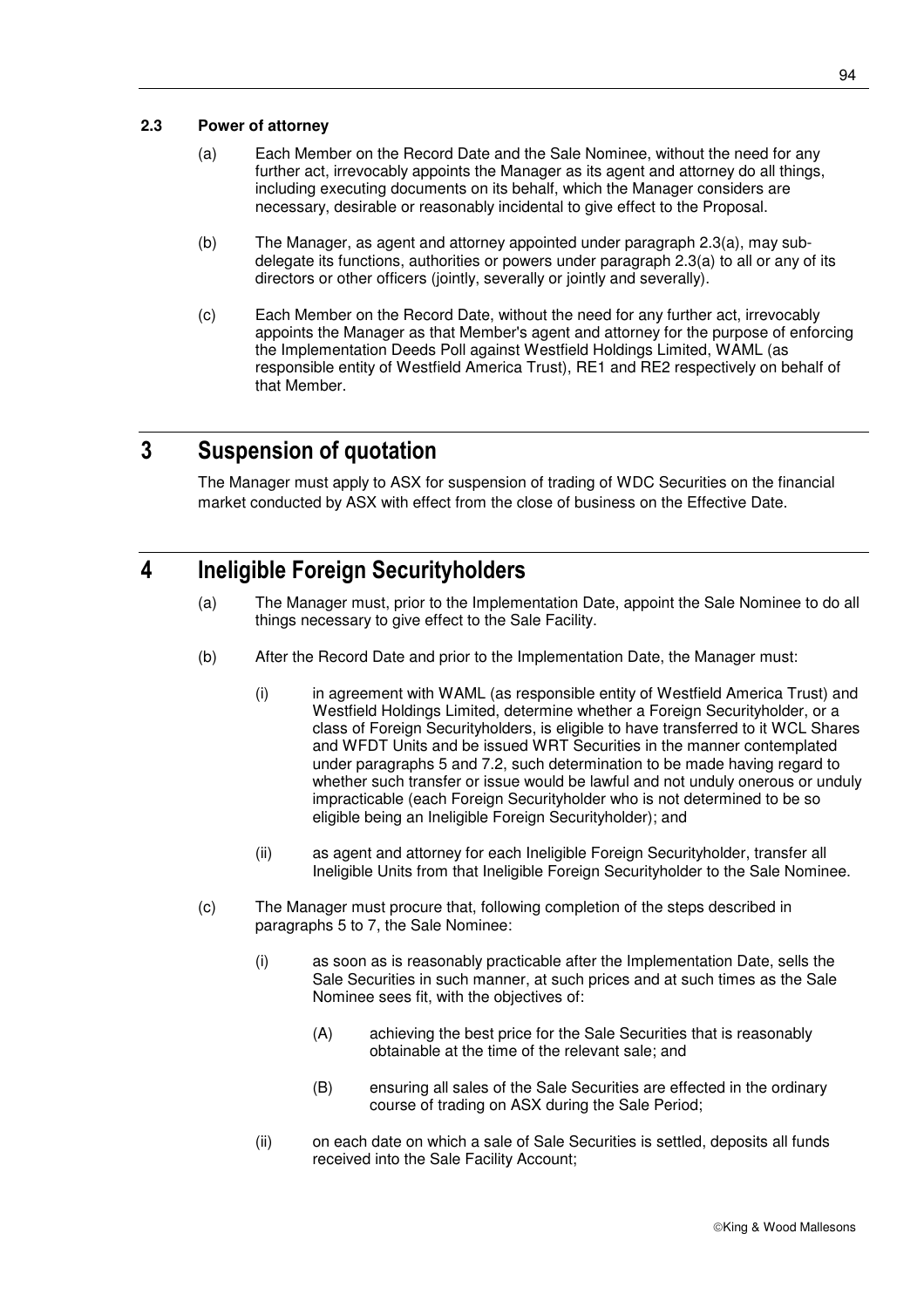- (iii) once all Sale Securities are sold, advises the Westfield Registry of the completion of the sale of the Sale Securities, the total gross sale proceeds and the average price of each Sale Security; and
- (iv) once settlement of the sale of all Sale Securities has occurred, and in no case later than 5 Business Days thereafter, transfers the funds in the Sale Facility Account to the Westfield Registry.
- (d) The Manager must procure that the Westfield Registry:
	- (i) following receipt of information from the Sale Nominee in accordance with paragraph 4(c)(iii), calculates the Sale Facility Consideration for each Ineligible Foreign Securityholder; and
	- (ii) no later than 5 Business Days after the Sale Nominee has transferred the funds in the Sale Facility Account in accordance with paragraph 4(c)(iv), arranges in respect of each Ineligible Foreign Securityholder for payment of the Sale Facility Consideration to that Ineligible Foreign Securityholder by either:
		- (A) dispatching by mail to the Registered address of that Ineligible Foreign Securityholder a cheque or bank draft for the Sale Facility Consideration for that Ineligible Foreign Securityholder payable in Australian dollars (provided that, in the case of Ineligible Foreign Securityholders who are joint holders of Ineligible Units, the cheque will be made payable to the joint holders and sent to the holder whose name appears first in the Register as at the Record Date); or
		- (B) making an electronic funds transfer in Australian dollars to an account nominated by that Ineligible Foreign Securityholder for the purposes of the Sale Facility or for the payment of distributions by Westfield Group.
- (e) Each Ineligible Foreign Securityholder is deemed to have represented and warranted to the Manager that all its Ineligible Units (including any rights and entitlements attaching to those Units) which are transferred to the Sale Nominee under paragraph 4(b)(ii) will, at the time they are transferred to the Sale Nominee, be fully paid and free from all mortgages, charges, liens, encumbrances and interests of third parties of any kind, whether legal or otherwise, and restrictions on transfer of any kind not referred to in this constitution, and that it has full power and capacity to sell or otherwise transfer its Ineligible Units (including any rights and entitlements attaching to those Units) in accordance with the Proposal.

# **5 Demerger of WFDT**

## **5.1 Demerger**

On the Implementation Date and following completion of the steps described in paragraphs 4(a) to 4(b), the Manager:

- (a) must distribute to each Relevant Member, by way of a distribution in specie, one WFDT Unit per Unit held by that Relevant Member;
- (b) must procure that all WFDT Units transferred in accordance with paragraph 5.1(a) are Registered in the name of that Relevant Member; and
- (c) will be deemed to have consented, as agent and attorney of each Relevant Member on behalf of that Relevant Member, to become a member of WFDT with effect immediately before the transfer of WFDT Units in accordance with paragraph 5.1(a) and to have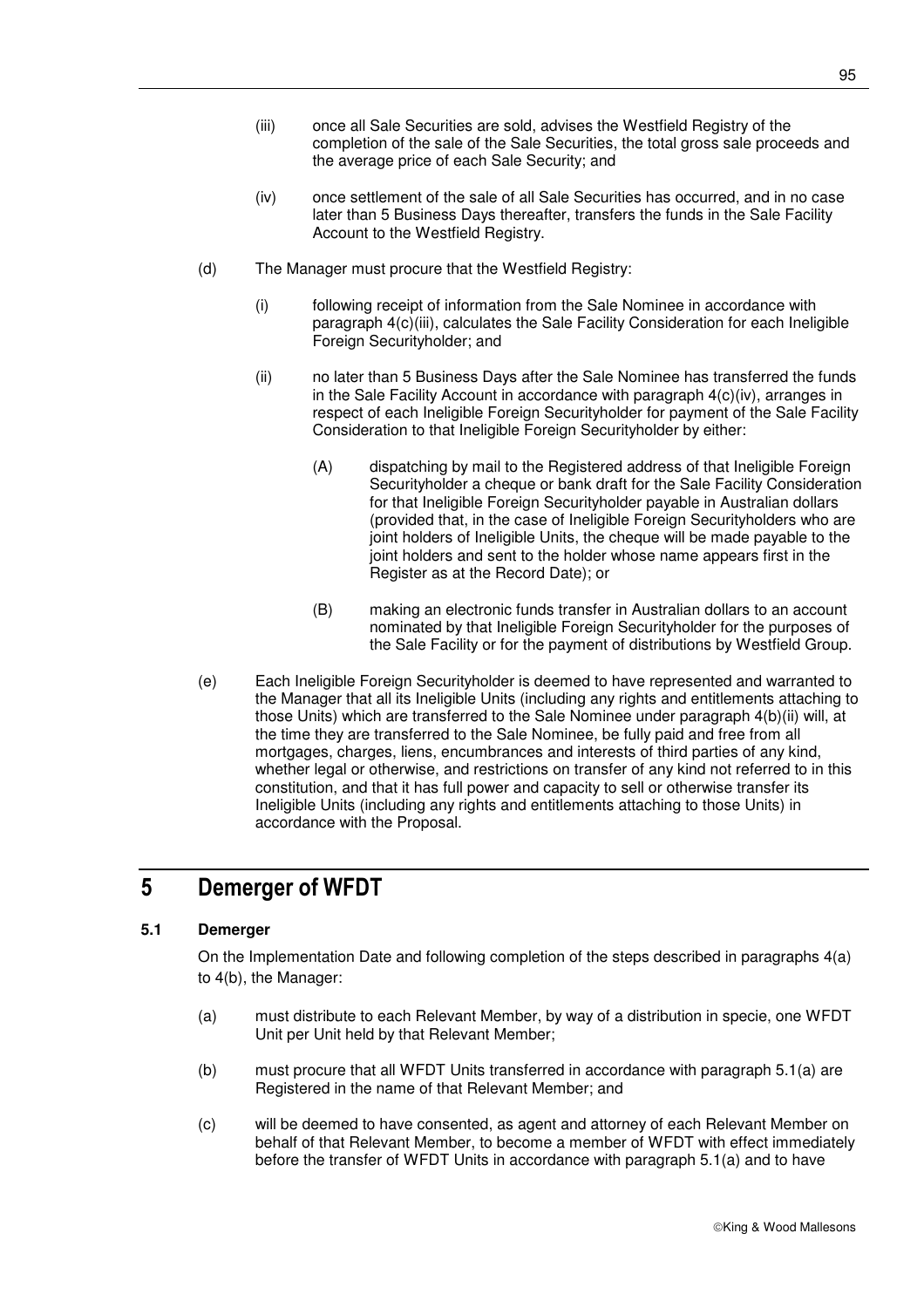agreed on behalf of that Relevant Member to become bound by the terms of the WFDT Constitution.

### **5.2 Stapling**

On the Implementation Date and immediately after the completion of the steps set out in paragraph 5.1 and the transfer of WCL Shares to members of Westfield Holdings Limited under the Scheme, each Unit, being at that time Stapled to one WHL Share and one WAT Unit, will be automatically Stapled (without the need for any further act or consent by the Manager or Members) to one WFDT Unit and one WCL Share to form a Stapled Security consisting of 5 Attached Securities.

## **6 Unstapling**

On the Implementation Date and immediately following:

- (a) completion of the steps described in paragraph 5; and
- (b) receipt by the Manager of a notice from WAML (in its capacity as responsible entity of WFDT) that the transfer of non-Australian and New Zealand Assets to WAML (in its capacity as responsible entity of WFDT) has been completed,

the Units are automatically Unstapled from all of the Other Attached Securities without the need for any further act or consent by the Manager or Members.

## **7 WRT merger**

## **7.1 Conversion**

On the Implementation Date and following completion of the steps described in paragraph 6, the Manager must convert each Existing Unit into 1.246 Units. If, as a result of that conversion, the number of Restructured Units held by any Relevant Member is not a whole number, then that Relevant Member must be Registered in respect of the next whole number of Restructured Units above the number which that Relevant Member would otherwise hold. For the purpose of this rounding calculation, the Existing Units held by the Sale Nominee under the Sale Facility will be treated as if they represented separate holdings of those Ineligible Foreign Securityholders who transferred those Existing Units to the Sale Nominee, with the rounding calculation applying to each such separate holding.

## **7.2 Distribution and subscription for WRT Securities**

On the Implementation Date and following completion of the steps described in paragraph 7.1, the Manager:

- (a) must, subject to paragraph 7.2(b), distribute to each Relevant Member, by way of a capital distribution, \$0.0011 per Restructured Unit held by that Relevant Member;
- (b) must apply the amount distributed under paragraph 7.2(a) to RE1 and RE2 in full payment for the subscription of, on behalf of and in the name of that Relevant Member, Restructured WRT Securities at a price of \$0.001 per Restructured WRT Security (of which \$0.001 constitutes the price of the WRT1 Unit and \$0.0001 constitutes the price of the WRT2 Unit), including by executing any required application form as agent and attorney for that Relevant Member; and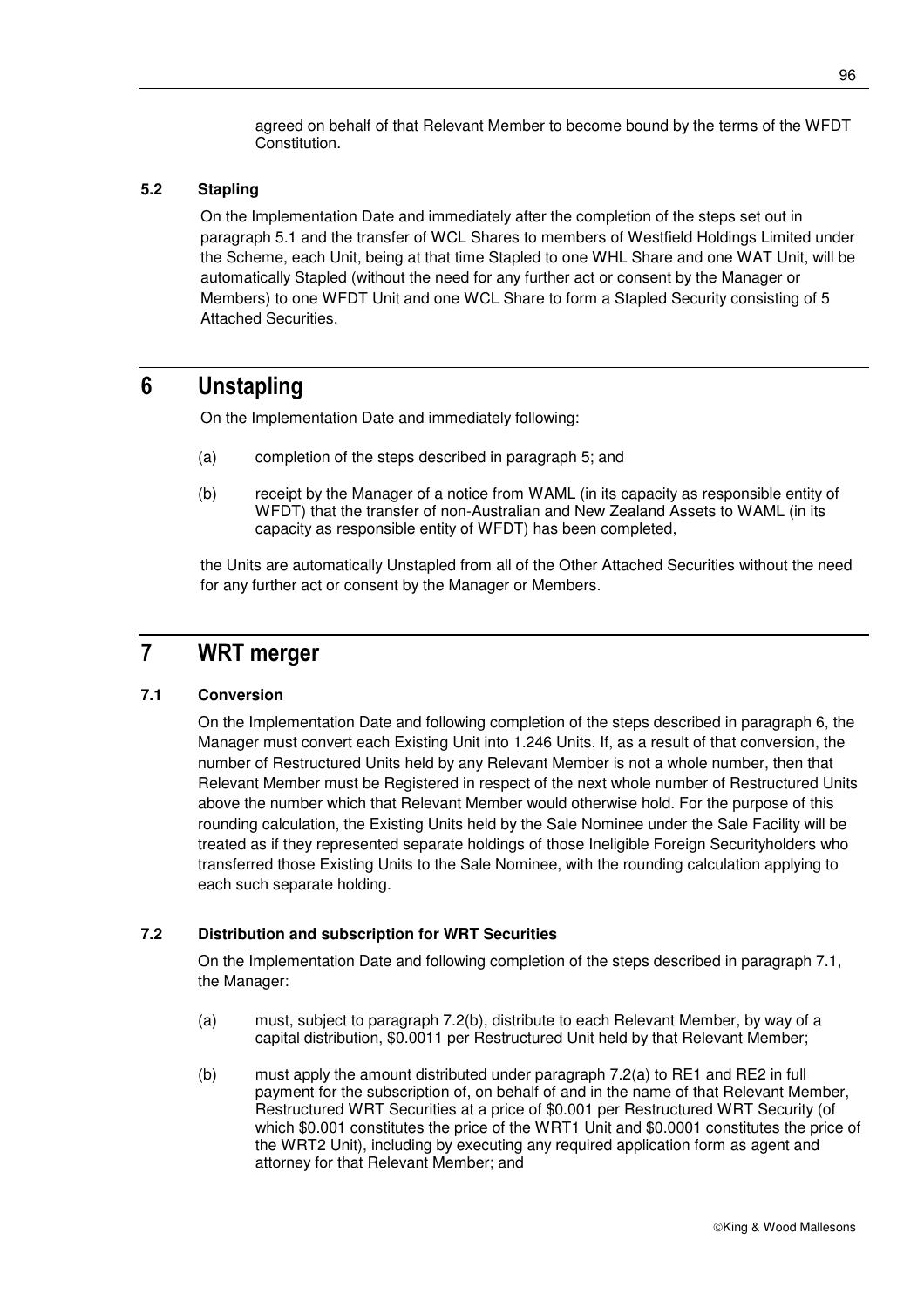- (c) must procure that all Restructured WRT Securities so subscribed for are issued to and Registered in the name of that Relevant Member; and
- (d) will be deemed to have consented, as agent and attorney of each Relevant Member on behalf of that Relevant Member, to become a member of WRT1 and WRT2 with effect immediately before the issue of WRT1 Units and WRT2 Units as a consequence of the application described in paragraph 7.2(b) and to have agreed on behalf of that Relevant Member to become bound by the terms of the constitutions of WRT1 and WRT2.

## **7.3 Issue of Units to holders of WRT1 Units**

On the Implementation Date and following completion of the steps described in paragraph 7.1, the Manager must, on receipt of an application by RE1 on behalf of each Relevant WRT1 Unitholder for the issue of Units together with payment of the total aggregate issue price, issue to and register in the name of each Relevant WRT1 Unitholder one Unit per Restructured WRT Security held by that Relevant WRT1 Unitholder at a price of \$0.001 per Unit and procure that the issue of those Units is recorded in the Register.

## **7.4 Stapling**

- (a) On the Implementation Date and immediately after the completion of the steps set out in paragraphs 7.2 and 7.3, each Unit will be automatically Stapled (without the need for any further act or consent by the Manager or Members) to one WRT1 Unit, one WRT2 Unit and one WHL Share to form Scentre Group Securities; and
- (b) the Manager must enter into the Scentre Group Stapling Accession Deed.

## **8 Recognising dealings in Units**

## **8.1 Last day for dealings**

For the purpose of establishing who is a Member on the Record Date, the Manager must recognise dealings in Units on or before the close of business on the Effective Date provided that:

- (a) in the case of dealings of the type to be effected using CHESS, the transferee is Registered as holder of the relevant Units by the Record Date; and
- (b) in all other cases, registrable transmission applications or transfers in respect of those dealings are received on or before 5.00pm (Sydney time) on the Record Date, at the place where the Register is kept.

## **8.2 Obligation to register**

The Manager must register, or procure the registration of, transmission applications or transfers of the kind referred to in paragraph 8.1(b) by the Record Date.

## **8.3 Transfer requests received after Record Date**

The Manager must not, until the day after the Implementation Date, accept for registration or recognise for any purpose any transmission application or transfer in respect of Units received after 5.00pm (Sydney time) on the Record Date nor any transfer or transmission in respect of dealings in Units that have occurred after the close of business on the Effective Date.